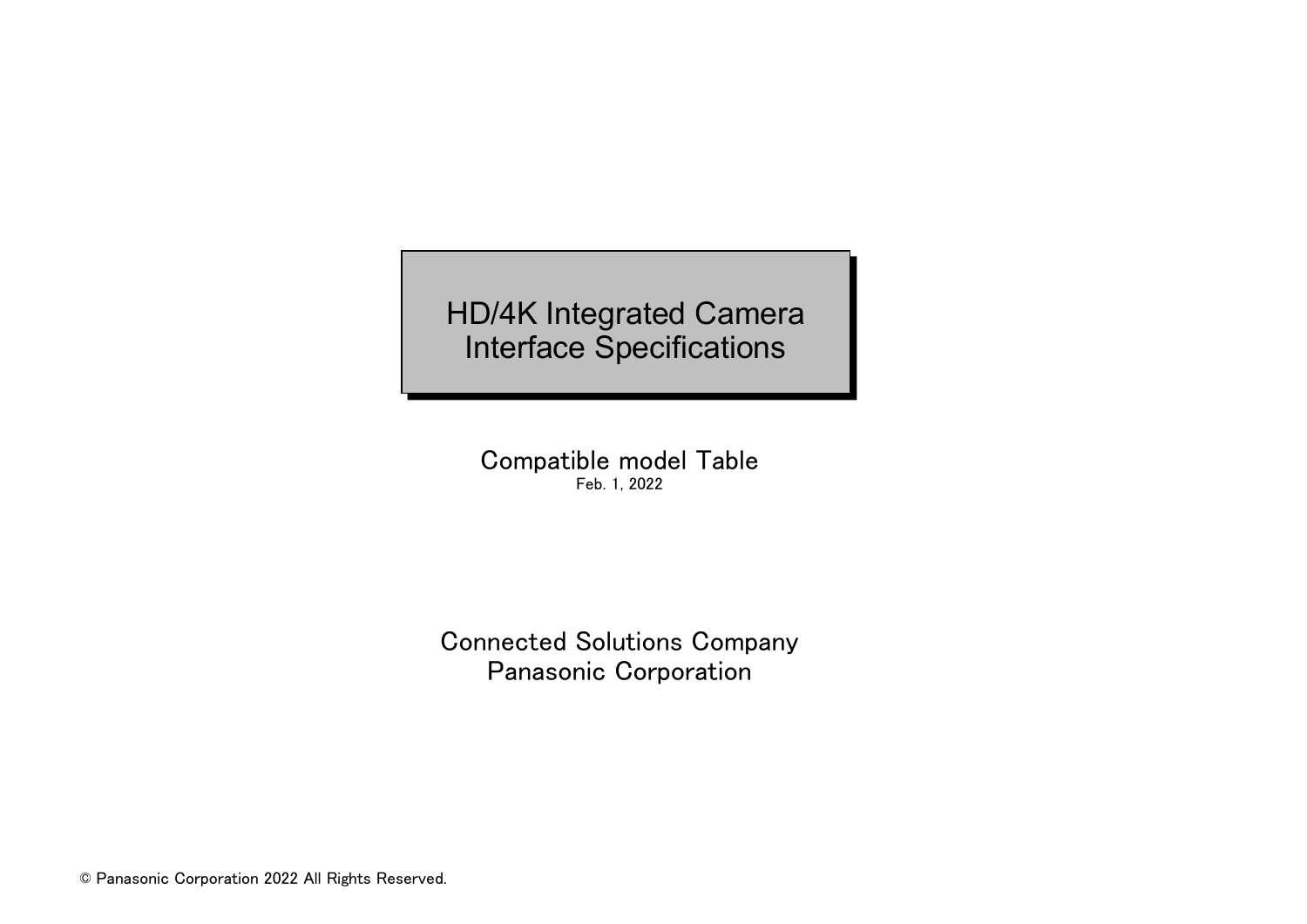| Camera command             |                                                   |                          |                                                             |                             |                             |                             |                             |                            |               |                             |                       |                    |            |                            |              |      |          |
|----------------------------|---------------------------------------------------|--------------------------|-------------------------------------------------------------|-----------------------------|-----------------------------|-----------------------------|-----------------------------|----------------------------|---------------|-----------------------------|-----------------------|--------------------|------------|----------------------------|--------------|------|----------|
|                            | Command                                           |                          | Data Contents                                               |                             |                             |                             |                             |                            |               |                             |                       |                    |            |                            |              |      |          |
| <b>I TEM</b>               | Control / Response<br>Confirmation<br>DCB: [Data] | Data                     | Control and<br>Response to contol                           | UE80/UE50/UE40              | <b>UE20/HE20</b>            | <b>UE100</b>                | UE4                         | UE150/HE145                | HR140         | <b>UB300</b>                | UE70series<br>$\circ$ | HE42series         | HE40series | <b>HE130</b><br>Ω          | <b>HE120</b> | HE60 | HE50     |
| Color Bar                  | OBR: [Data]                                       | - 1                      | Camera<br>Color Bar                                         |                             |                             |                             |                             |                            |               |                             |                       |                    |            |                            |              |      |          |
| Color Bar Setup            | DCS: [Data]<br><b>OCS</b>                         |                          | $0.0\%$<br>7.5%                                             |                             |                             |                             |                             |                            |               |                             |                       |                    |            | $\Omega$                   |              |      |          |
|                            | OCS: [Data]                                       |                          |                                                             |                             |                             |                             |                             |                            |               |                             |                       |                    |            |                            |              |      |          |
| Menu Down                  | DDW: [Data]                                       | $\frac{1h}{Ah}$          | <b>1step</b><br>10step                                      | supports only<br>lh (1step) | supports only<br>lh (1step) | supports only<br>1h (1step) | supports only<br>lh (1step) | supports only<br>lh(1step) | $\circ$       | supports only<br>1h (1step) | lO.                   | $\circ$            | ⌒          | $\circ$                    | O            |      |          |
| Menu Enter                 | DIT: [data]                                       | $\overline{1}$           | Enter                                                       |                             |                             | $\circ$                     | $\Omega$                    |                            |               | O                           | $\circ$               | $\Omega$           |            |                            | O            |      |          |
| Menu Left                  | DLT: [Data]                                       | $\frac{1h}{Ah}$          | <b>1step</b><br>$10$ step                                   | supports only<br>1h(1step)  | supports only<br>lh (1step) | supports only<br>lh(1step)  | supports only<br>lh (1step) | supports only<br>lh(1step) | $\circ$       | supports only<br>1h(1step)  |                       |                    |            | $\circ$                    | O            |      |          |
| Menu Cancel                | DPG: [Data]                                       | $\overline{1}$           | Cancel                                                      |                             |                             |                             |                             |                            |               | $\circ$                     | $\circ$               | O                  |            |                            |              |      |          |
| Menu Right                 | DRT: [Data]                                       | 1h<br>Ah                 | 1step<br>10step                                             | supports only<br>lh(1step)  | supports only<br>1h(1step)  | supports only<br>1h(1step)  | supports only<br>1h(1step)  | supports only<br>lh(1step) | O             | supports only<br>1h(1step)  |                       |                    |            | $\circ$                    |              |      |          |
| Menu Up                    | DUP: [Data]                                       | 1h<br>Ah                 | 1step<br>10step                                             | supports only<br>h(1step)   | supports only<br>lh (1step) | supports only<br>lh (1step) | supports only<br>h (1step)  | supports only<br>h(1step)  |               | supports only<br>1h (1step) | $\circ$               | Ō                  |            | Ο                          |              |      |          |
|                            | DUS: [Data]                                       | -0                       |                                                             |                             |                             |                             | ∩                           |                            |               | $\circ$                     | $\circ$               | ∩                  | $\cap$     | $\circ$                    |              |      |          |
| Menu On/Off                | <b>QHS</b><br>OUS: [Data]                         |                          | Off<br>On                                                   |                             |                             |                             |                             |                            |               |                             |                       |                    |            |                            |              |      |          |
| Focus (Far)                | HFF                                               | $-\!-\!$                 | Move to far                                                 |                             |                             |                             |                             |                            |               |                             |                       |                    |            |                            |              |      |          |
| Focus (Near)               | <b>HFN</b><br><b>HFS</b>                          |                          | Move to near<br>Stop focus                                  |                             |                             |                             |                             |                            |               | $\overline{ }$              | $\overline{ }$        |                    |            |                            |              |      |          |
| ocus (Stop)<br>Zoom (Tele) | H7T                                               |                          | Move to tele                                                |                             |                             |                             |                             |                            |               | $\cap$                      | $\cap$                |                    |            |                            |              |      |          |
| Zoom (Stop)                | H7S                                               |                          | Stop zoom                                                   |                             |                             |                             |                             |                            |               | $\cap$                      | $\cap$                | $\cap$             | $\cap$     |                            |              |      | $\cap$   |
| Zoom (Wide)                | <b>HZW</b>                                        |                          | Move to wide                                                |                             |                             |                             |                             |                            |               | ō                           | ō                     | $\overline{O}$     | $\circ$    |                            |              |      | $\Omega$ |
|                            |                                                   | $\bf{0}$                 | Slow                                                        |                             |                             |                             |                             |                            |               | O                           | $\circ$               | O                  |            |                            |              |      |          |
| Focus Speed                | LFS: [Data]                                       | 9                        | $\overline{\phantom{a}}$<br>Fast                            |                             |                             |                             |                             |                            |               |                             |                       |                    |            |                            |              |      |          |
|                            |                                                   | $\overline{0}$           | Slow                                                        |                             |                             |                             |                             |                            |               | $\circ$                     | ा                     |                    |            |                            |              |      |          |
| Zoom Speed                 | LZS: [Data]                                       | 9                        | Fast                                                        |                             |                             |                             |                             |                            |               |                             |                       |                    |            |                            |              |      |          |
| Focus Mode                 | OAF:[Data]<br>QAF                                 | $\Omega$                 | Manual<br>Auto                                              |                             |                             |                             |                             |                            | $\Omega$      |                             | ТO                    | ∩                  |            | $\circ$                    |              |      |          |
| ABC/ABB SET                | <b>OAS</b>                                        | ---                      | ABC/ABB Start                                               |                             |                             |                             |                             |                            | $\circ$       | $\circ$                     | ा                     | $\circ$            |            | $\circ$                    | $\Omega$     |      |          |
| White Balance Mode         | OAW: [Data]<br><b>MAO</b>                         | ⋇                        | Ж                                                           |                             |                             |                             |                             |                            |               |                             | x.                    | X.                 |            | ×.                         |              |      |          |
| Focus Adjust With          | OAZ: [Data]                                       | $\overline{\phantom{0}}$ | 0ff<br>0 <sub>n</sub>                                       |                             |                             |                             |                             |                            | $\Omega$      |                             | Ō                     | $\overline{\circ}$ | Ō          | O                          | O            |      |          |
|                            |                                                   | 00h                      | $-150$<br>$\sim$                                            |                             |                             |                             |                             |                            | supports only |                             |                       |                    |            | supports only<br>OA(-100)  | $\Omega$     |      |          |
| <b>B</b> Pedestal          | OBD: [Data]                                       | 1Eh                      | $\overline{0}$                                              |                             |                             |                             |                             |                            | $0A (-100)$   |                             |                       |                    |            |                            |              |      |          |
|                            | QBD                                               | 3Ch                      | $+150$                                                      |                             |                             |                             |                             |                            | $32 (+100)$   |                             |                       |                    |            | $32 (+100)$                |              |      |          |
|                            |                                                   | 000h                     | $-150$                                                      |                             |                             |                             |                             |                            | $\Omega$      |                             | $\circ$               | ∩                  |            | $\circ$                    | ∩            |      |          |
|                            |                                                   |                          | $\overline{\phantom{a}}$                                    |                             |                             |                             |                             |                            |               |                             |                       |                    |            |                            |              |      |          |
|                            |                                                   | 096h                     | $\overline{0}$                                              |                             |                             |                             |                             |                            |               |                             |                       |                    |            |                            |              |      |          |
|                            |                                                   | 12Ch                     | $+150$                                                      |                             |                             |                             |                             |                            |               |                             |                       |                    |            |                            |              |      |          |
|                            |                                                   |                          |                                                             |                             |                             |                             |                             |                            |               |                             |                       |                    |            |                            |              |      |          |
| B Gain                     | OBI: [Data]<br><b>QBI</b>                         |                          | <u>UE70 series, HE75 series, HE70 seri</u><br>s. HE60, HE50 |                             |                             |                             |                             |                            |               |                             |                       |                    |            |                            |              |      |          |
|                            |                                                   | 000h                     |                                                             |                             |                             |                             |                             |                            |               |                             |                       |                    |            |                            |              |      |          |
|                            |                                                   | 096h                     | $\overline{0}$                                              |                             |                             |                             |                             |                            |               |                             |                       |                    |            |                            |              |      |          |
|                            |                                                   | 12Ch                     | 30                                                          |                             |                             |                             |                             |                            |               |                             |                       |                    |            |                            |              |      |          |
|                            |                                                   | 00h                      | $-30$                                                       |                             |                             |                             |                             |                            | $\Omega$      |                             | O                     | $\Omega$           | $\Omega$   | O                          | $\Omega$     |      |          |
|                            |                                                   |                          | $\overline{\phantom{a}}$                                    |                             |                             |                             |                             |                            |               |                             |                       |                    |            |                            |              |      |          |
|                            |                                                   | 1Eh                      | $\mathbf{0}$                                                |                             |                             |                             |                             |                            |               |                             |                       |                    |            |                            |              |      |          |
|                            | OBG: [Data]                                       | 3Ch                      | $+30$                                                       |                             |                             |                             |                             |                            |               |                             |                       |                    |            |                            |              |      |          |
| B Gain                     | OGB: [Data]                                       | 00h                      | HR140, HE130, HE120<br>$-150$<br>$\overline{\phantom{a}}$   |                             |                             |                             |                             |                            |               |                             |                       |                    |            |                            |              |      |          |
|                            |                                                   | 1Eh                      | $\bf{0}$                                                    |                             |                             |                             |                             |                            |               |                             |                       |                    |            |                            |              |      |          |
|                            |                                                   | 3Ch                      | 150                                                         |                             |                             |                             |                             |                            |               |                             |                       |                    |            |                            |              |      |          |
|                            |                                                   | 000h                     | $-150$                                                      |                             |                             | supports only<br>-100~+100  |                             | supports only              | supports only |                             |                       |                    |            | supports only<br>-100~+100 |              |      |          |
| <b>B</b> Pedestal          | OBP: [Data]                                       | 096h                     | $\overline{\phantom{a}}$<br>$\overline{0}$                  |                             |                             |                             |                             | $-100 - +100$              | $-100 - +100$ |                             |                       |                    |            |                            |              |      |          |
|                            |                                                   |                          |                                                             |                             |                             |                             |                             |                            |               |                             |                       |                    |            |                            |              |      |          |
|                            |                                                   | 12Ch                     | $+150$                                                      |                             |                             |                             |                             |                            |               |                             |                       |                    |            |                            |              |      |          |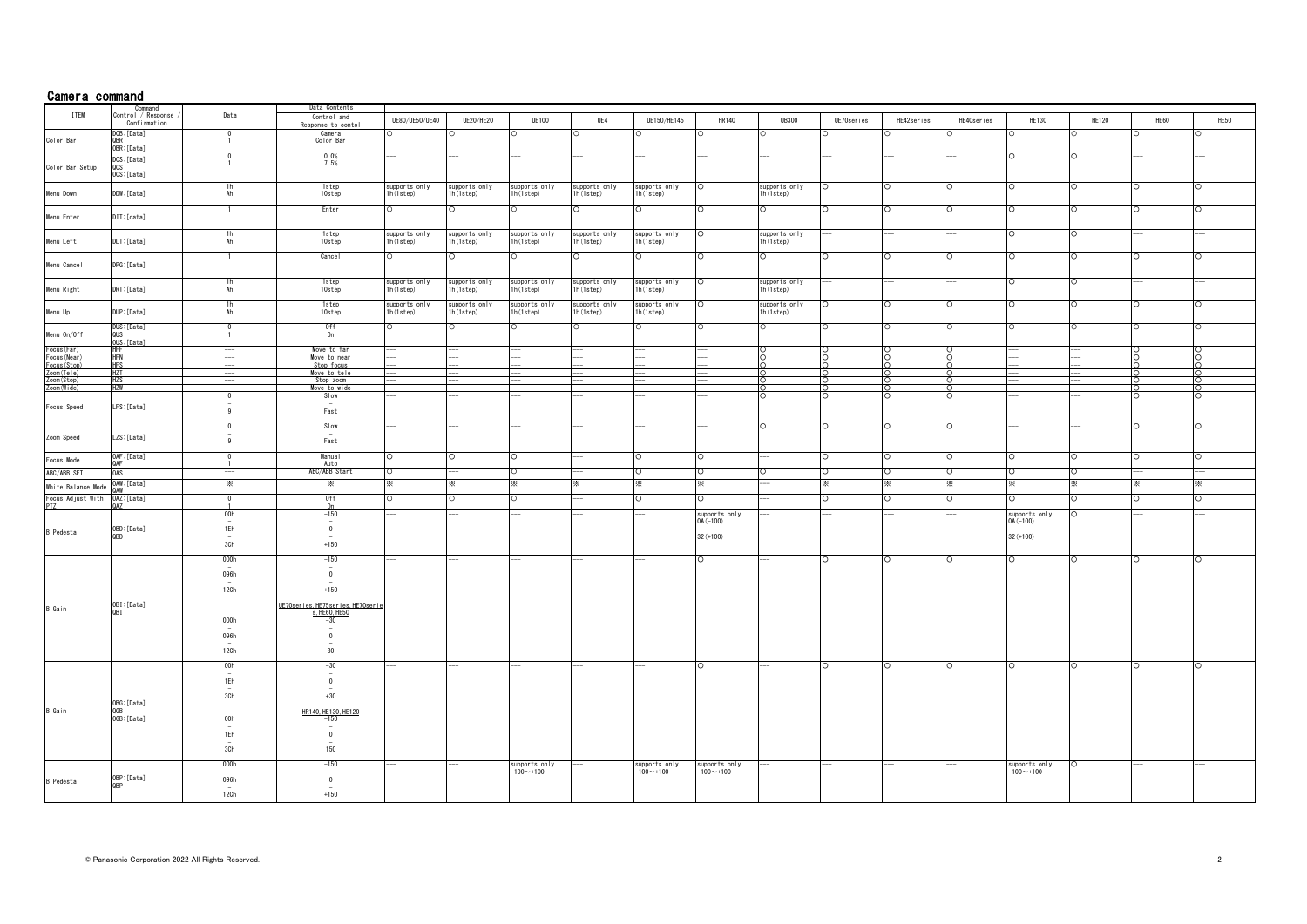|                    | Command<br>Control / Response |                         | Data Contents                       |                                           |                      |                                    |                                   |                              |                            |                                |                            |                            |                                                                                                                                                                                |                               |                                    |                                                                                             |               |
|--------------------|-------------------------------|-------------------------|-------------------------------------|-------------------------------------------|----------------------|------------------------------------|-----------------------------------|------------------------------|----------------------------|--------------------------------|----------------------------|----------------------------|--------------------------------------------------------------------------------------------------------------------------------------------------------------------------------|-------------------------------|------------------------------------|---------------------------------------------------------------------------------------------|---------------|
| <b>ITEM</b>        | Confirmation                  | Data                    | Control and                         | UE80/UE50/UE40                            | UE20/HE20            | <b>UE100</b>                       | UE4                               | UE150/HE145                  | <b>HR140</b>               | <b>UB300</b>                   | UE70series                 | HE42series                 | HE40series                                                                                                                                                                     | <b>HE130</b>                  | <b>HE120</b>                       | HE60                                                                                        | HE50          |
|                    |                               | 00h                     | Response to contol<br>$-3$          |                                           | supports only        |                                    | supports only                     |                              |                            |                                | supports only              | supports only              | supports only                                                                                                                                                                  |                               | supports only                      | supports only                                                                               | supports only |
|                    |                               |                         |                                     |                                           | 03h (0)              |                                    | 03h(0)                            |                              |                            |                                | $00h(-3)$                  | 00h (-3)                   | $00h(-3)$                                                                                                                                                                      |                               | $00h(-3)$                          | $00h(-3)$                                                                                   | $00h(-3)$     |
|                    | OCG: [Data]                   | 03h                     | $\mathbf{0}$                        |                                           | 0Dh (10)             |                                    | 0Dh (10)                          |                              |                            |                                | 06h (3)                    | 06h(3)                     | 06h(3)                                                                                                                                                                         |                               | 06h (3)                            | 06h (3)                                                                                     | 06h(3)        |
| Chroma Level       | QCG                           | 06h                     | $+3$                                |                                           |                      |                                    |                                   |                              |                            |                                |                            |                            |                                                                                                                                                                                |                               |                                    |                                                                                             |               |
|                    |                               | 0Dh                     | 10                                  |                                           |                      |                                    |                                   |                              |                            |                                |                            |                            |                                                                                                                                                                                |                               |                                    |                                                                                             |               |
|                    |                               |                         |                                     |                                           |                      |                                    |                                   |                              |                            |                                |                            |                            |                                                                                                                                                                                |                               |                                    |                                                                                             |               |
| Digital Extender   | ODE: [Data]                   | $\Omega$                | 0ff<br>0n                           |                                           |                      |                                    |                                   | On mean $x1.4$               | $\circ$                    | $\circ$                        | $\circ$                    | $\circ$                    | $\circ$                                                                                                                                                                        | $\circ$                       |                                    |                                                                                             |               |
|                    | QDE                           |                         |                                     |                                           |                      |                                    |                                   |                              |                            |                                |                            |                            |                                                                                                                                                                                |                               |                                    |                                                                                             |               |
|                    |                               |                         | 0ff<br>Low                          |                                           |                      |                                    |                                   |                              |                            | $\overline{O}$                 | $\cap$                     |                            | $\circ$                                                                                                                                                                        | $\Omega$                      |                                    |                                                                                             |               |
|                    |                               | $\overline{2}$          | High                                |                                           |                      |                                    |                                   |                              |                            |                                |                            |                            |                                                                                                                                                                                |                               |                                    |                                                                                             |               |
|                    |                               |                         | UE100, UE150, HE145, HR140,         |                                           |                      |                                    |                                   |                              |                            |                                |                            |                            |                                                                                                                                                                                |                               |                                    |                                                                                             |               |
|                    |                               |                         | UB300, HE130                        |                                           |                      |                                    |                                   |                              |                            |                                |                            |                            |                                                                                                                                                                                |                               |                                    |                                                                                             |               |
| Detail             | ODT: [Data]                   |                         | 0ff<br>0n                           |                                           |                      |                                    |                                   |                              |                            |                                |                            |                            |                                                                                                                                                                                |                               |                                    |                                                                                             |               |
|                    | ODT                           |                         | 0n                                  |                                           |                      |                                    |                                   |                              |                            |                                |                            |                            |                                                                                                                                                                                |                               |                                    |                                                                                             |               |
|                    |                               |                         | UE20/HW20/UE4                       |                                           |                      |                                    |                                   |                              |                            |                                |                            |                            |                                                                                                                                                                                |                               |                                    |                                                                                             |               |
|                    |                               |                         | -0                                  |                                           |                      |                                    |                                   |                              |                            |                                |                            |                            |                                                                                                                                                                                |                               |                                    |                                                                                             |               |
|                    |                               | -3                      |                                     |                                           |                      |                                    |                                   |                              |                            |                                |                            |                            |                                                                                                                                                                                |                               |                                    |                                                                                             |               |
|                    |                               |                         |                                     |                                           |                      |                                    |                                   |                              |                            |                                |                            |                            |                                                                                                                                                                                |                               |                                    |                                                                                             |               |
|                    |                               |                         | Normal<br>Fan Error                 |                                           |                      | $\circ$                            |                                   | $\cap$                       | supports only<br>O(Normal) | supports only<br>0(Normal)     |                            |                            |                                                                                                                                                                                |                               | supports only<br>O(Normal)         |                                                                                             |               |
|                    |                               | $\overline{2}$          | Other Error                         |                                           |                      |                                    |                                   |                              | 1 (Fan Error)              | 1 (Fan Error)                  |                            |                            |                                                                                                                                                                                |                               | 1 (Fan Error)                      |                                                                                             |               |
| Error Information  | OER: [Data]                   |                         |                                     |                                           |                      |                                    |                                   |                              |                            |                                |                            |                            |                                                                                                                                                                                |                               |                                    |                                                                                             |               |
|                    |                               |                         |                                     |                                           |                      |                                    |                                   |                              |                            |                                |                            |                            |                                                                                                                                                                                |                               |                                    |                                                                                             |               |
|                    | o⊧s                           |                         | <b>Normal</b>                       |                                           |                      |                                    |                                   |                              |                            |                                |                            |                            |                                                                                                                                                                                | $\Omega$                      | O                                  |                                                                                             |               |
| Flip Status        | OFS: [Data]                   |                         | Flip                                |                                           |                      |                                    |                                   |                              |                            |                                |                            |                            |                                                                                                                                                                                |                               |                                    |                                                                                             |               |
|                    |                               |                         | Clear<br>$1/4$ ND                   | UE80 supports<br>only                     |                      | supports only                      |                                   | supports only                | supports only<br>Oh: Clear | supports only<br>Oh: Clear     | supports only<br>Oh: Clear | supports only<br>Oh: Clear |                                                                                                                                                                                | supports only<br>Oh: Clear    | supports only<br>Oh: Clear         |                                                                                             |               |
|                    |                               |                         | $1/16$ ND                           |                                           |                      | Clear (Through)                    |                                   | Clear (Through)              | 3h: 1/64 ND                | 1h: $1/4$ ND                   | 1h: $1/4$ ND               | 1h: $1/4$ ND               |                                                                                                                                                                                | $3h: 1/64$ ND<br>4h: $1/8$ ND | 1h: 1/4 ND                         |                                                                                             |               |
| ND Filter          | OFT: [Data]                   |                         | $1/64$ ND<br>$1/8$ ND               | Clear (Through)<br>1h: 1/4 ND             |                      | 1h: 1/4 ND                         |                                   | 1 $h: 1/4$ ND<br>2h: 1/16 ND | 4h: 1/8 ND                 | $2h: 1/16 ND$<br>$3h: 1/64 ND$ | 2h: 1/16 ND<br>3h: 1/64 ND | 2h: 1/16 ND<br>3h: 1/64 ND |                                                                                                                                                                                |                               | 2h: 1/16 ND<br>3h: 1/64 ND         |                                                                                             |               |
|                    | 0FT                           |                         | Auto ND                             | 2h: 1/16 ND<br>3h: 1/64 ND<br>8h: Auto ND |                      | $2h: 1/16 ND$<br>3h: $1/64 ND$     |                                   | 3h: 1/64 ND                  |                            |                                | 8h: Auto ND                | 8h: Auto ND                |                                                                                                                                                                                |                               |                                    |                                                                                             |               |
|                    |                               |                         |                                     |                                           |                      |                                    |                                   |                              |                            |                                |                            |                            |                                                                                                                                                                                |                               |                                    |                                                                                             |               |
|                    |                               |                         |                                     |                                           |                      |                                    |                                   |                              |                            |                                |                            |                            |                                                                                                                                                                                |                               |                                    |                                                                                             |               |
|                    |                               | $\frac{01h}{04h}$       | Low<br>Mid                          |                                           |                      |                                    |                                   |                              |                            | $\cap$                         |                            |                            |                                                                                                                                                                                |                               |                                    |                                                                                             |               |
|                    | OGS: [Data]                   | 08h<br>06h              | High                                |                                           |                      |                                    |                                   |                              |                            |                                |                            |                            |                                                                                                                                                                                |                               |                                    |                                                                                             |               |
| Gain Select        | QGS                           | 0Ch                     | S. Gain1<br>S. Gain2                |                                           |                      |                                    |                                   |                              |                            |                                |                            |                            |                                                                                                                                                                                |                               |                                    |                                                                                             |               |
|                    |                               | 0Eh                     | S. Gain3                            |                                           |                      |                                    |                                   |                              |                            |                                |                            |                            |                                                                                                                                                                                |                               |                                    |                                                                                             |               |
|                    |                               | 05h                     | $-3dB$                              | supports only                             | supports only        |                                    |                                   |                              | supports only              |                                |                            |                            |                                                                                                                                                                                |                               |                                    |                                                                                             |               |
|                    |                               |                         | $0dB$                               | 08 (0dB) -32 (42dB),                      | 08 (0dB) -32 (42dB), | supports only<br>08(OdB)-32(42dB), | supports only<br>08(OdB)-32(42dB) | supports only<br>05(-3dB)-   | 08 (0dB) -32 (42dB),       |                                |                            |                            | supports only supports only supports only supports only<br>08h:0dB-38h:48dB 08h:0dB-38h:48dB 08h:0dB-38h:48dB 08(0dB)-2C(36dB),<br>80h:AGC 0n 80h:AGC 0n 80h:AGC 0n 800.0dC 0n |                               | supports only<br>08(OdB)-1A(18dB), | supports only supports only<br>08(0dB)-1A(18dB), 08(0dB)-1A(18dB),<br>80(AGC On) 80(AGC On) |               |
|                    |                               | 08h                     |                                     | 80 (AGC 0n)                               | 80 (AGC 0n)          | 80 (AGC 0n)                        |                                   | 32 (42dB).<br>80 (AGC 0n)    | 80 (AGC 0n)                |                                |                            |                            |                                                                                                                                                                                |                               | 80 (AGC 0n)                        |                                                                                             |               |
| Gain               | OGU: [Data]                   | 11h                     | 9dB                                 |                                           |                      |                                    |                                   |                              |                            |                                | Use only 3dB               | Use only 3dB               | Use only 3dB                                                                                                                                                                   |                               |                                    |                                                                                             |               |
|                    | QGU                           | 1Ah                     | 18dB                                |                                           |                      |                                    |                                   |                              |                            |                                | step.                      | step.                      | step.                                                                                                                                                                          |                               |                                    |                                                                                             |               |
|                    |                               | $\overline{a}$          | $\sim$                              |                                           |                      |                                    |                                   |                              |                            |                                |                            |                            |                                                                                                                                                                                |                               |                                    |                                                                                             |               |
|                    |                               | 38h<br>80h              | 48dB<br>AGC On                      |                                           |                      |                                    |                                   |                              |                            |                                |                            |                            |                                                                                                                                                                                |                               |                                    |                                                                                             |               |
|                    |                               | 000h                    | $-206$                              | O (UE80)                                  |                      |                                    |                                   |                              |                            |                                |                            |                            |                                                                                                                                                                                | $\Omega$                      |                                    |                                                                                             |               |
| Horizontal Phase   | OHP: [Data]<br>OHP            |                         | $\sim$                              | $-(UE50, UE40)$                           |                      |                                    |                                   |                              |                            |                                |                            |                            |                                                                                                                                                                                |                               |                                    |                                                                                             |               |
|                    | QID                           | 3FFh                    | $+49$<br>Returns model No. by ASCII |                                           |                      |                                    |                                   |                              | $\circ$                    | ∩                              |                            | Ō                          | $\circ$                                                                                                                                                                        | ō                             |                                    |                                                                                             | ∩             |
| Model Number       | <br>OID: [Data]               |                         |                                     |                                           |                      |                                    |                                   |                              |                            |                                |                            |                            |                                                                                                                                                                                |                               |                                    |                                                                                             |               |
|                    |                               | $OEh (=14)$             | F1.4                                |                                           |                      |                                    |                                   |                              |                            | $\Omega$                       |                            |                            |                                                                                                                                                                                |                               |                                    |                                                                                             |               |
|                    |                               | $1Ch (=28)$             | F2.8                                |                                           |                      |                                    |                                   |                              |                            |                                |                            |                            |                                                                                                                                                                                |                               |                                    |                                                                                             |               |
| Request Iris F No. |                               | $38h (=56)$             | F5.6                                |                                           |                      |                                    |                                   |                              |                            |                                |                            |                            |                                                                                                                                                                                |                               |                                    |                                                                                             |               |
|                    | OIF: [Data]                   |                         |                                     |                                           |                      |                                    |                                   |                              |                            |                                |                            |                            |                                                                                                                                                                                |                               |                                    |                                                                                             |               |
|                    |                               | A0h $(=160)$            | F16                                 |                                           |                      |                                    |                                   |                              |                            |                                |                            |                            |                                                                                                                                                                                |                               |                                    |                                                                                             |               |
|                    |                               | FFh                     | Close                               |                                           |                      |                                    |                                   |                              |                            |                                |                            |                            |                                                                                                                                                                                |                               |                                    |                                                                                             |               |
|                    |                               | $\Omega$                | 0ff                                 |                                           |                      |                                    |                                   |                              |                            |                                |                            | C.                         | $\circ$                                                                                                                                                                        | $\circ$                       |                                    |                                                                                             |               |
|                    |                               |                         | 0n                                  |                                           |                      |                                    |                                   |                              |                            |                                |                            |                            |                                                                                                                                                                                |                               |                                    |                                                                                             |               |
|                    |                               | HR140                   | $\frac{HR140}{Off}$                 |                                           |                      |                                    |                                   |                              |                            |                                |                            |                            |                                                                                                                                                                                |                               |                                    |                                                                                             |               |
|                    |                               | $\Omega$                | 01s                                 |                                           |                      |                                    |                                   |                              |                            |                                |                            |                            |                                                                                                                                                                                |                               |                                    |                                                                                             |               |
|                    |                               | $\overline{2}$          | Dynamic I.S. System                 |                                           |                      |                                    |                                   |                              |                            |                                |                            |                            |                                                                                                                                                                                |                               |                                    |                                                                                             |               |
|                    |                               | <b>UE100</b>            | UE100                               |                                           |                      |                                    |                                   |                              |                            |                                |                            |                            |                                                                                                                                                                                |                               |                                    |                                                                                             |               |
| 0IS                | OIS: [Data]<br>QIS            | $\Omega$                | 0ff                                 |                                           |                      |                                    |                                   |                              |                            |                                |                            |                            |                                                                                                                                                                                |                               |                                    |                                                                                             |               |
|                    |                               |                         | 01S<br>Hybrid (STABLE)              |                                           |                      |                                    |                                   |                              |                            |                                |                            |                            |                                                                                                                                                                                |                               |                                    |                                                                                             |               |
|                    |                               | $\overline{\mathbf{3}}$ | Hybrid (PAN/TILT)                   |                                           |                      |                                    |                                   |                              |                            |                                |                            |                            |                                                                                                                                                                                |                               |                                    |                                                                                             |               |
|                    |                               | <b>UE80</b>             | <b>UE80</b>                         |                                           |                      |                                    |                                   |                              |                            |                                |                            |                            |                                                                                                                                                                                |                               |                                    |                                                                                             |               |
|                    |                               | $\mathbf 0$             | 0ff                                 |                                           |                      |                                    |                                   |                              |                            |                                |                            |                            |                                                                                                                                                                                |                               |                                    |                                                                                             |               |
|                    |                               | $\overline{2}$          | OIS (STABLE)<br>OIS (PAN/TILT)      |                                           |                      |                                    |                                   |                              |                            |                                |                            |                            |                                                                                                                                                                                |                               |                                    |                                                                                             |               |
|                    |                               |                         |                                     |                                           |                      |                                    |                                   |                              |                            |                                |                            |                            |                                                                                                                                                                                |                               |                                    |                                                                                             |               |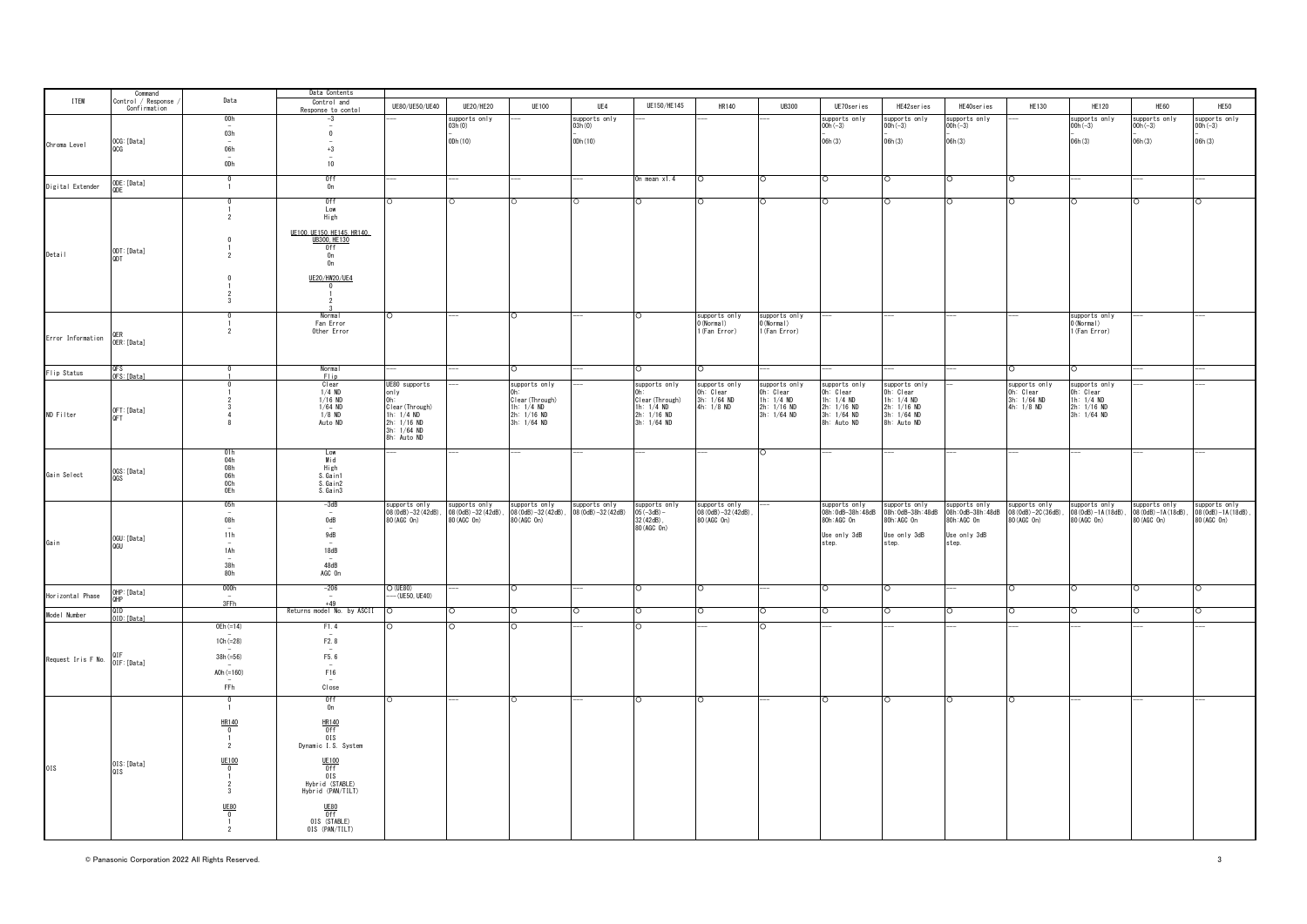|                                                             | Command<br>Control / Response |                                           | Data Contents                                            |                |                  |                            |                          |                            |                            |              |                             |                          |                          |                            |                           |                           |                                  |
|-------------------------------------------------------------|-------------------------------|-------------------------------------------|----------------------------------------------------------|----------------|------------------|----------------------------|--------------------------|----------------------------|----------------------------|--------------|-----------------------------|--------------------------|--------------------------|----------------------------|---------------------------|---------------------------|----------------------------------|
| <b>ITEM</b>                                                 | Confirmation                  | Data                                      | Control and                                              | UE80/UE50/UE40 | <b>UE20/HE20</b> | <b>UE100</b>               | UE4                      | UE150/HE145                | HR140                      | <b>UB300</b> | UE70series                  | HE42series               | HE40series               | HE130                      | <b>HE120</b>              | HE60                      | HE50                             |
|                                                             |                               | 001h                                      | Response to conto<br>See right                           |                |                  |                            |                          |                            | (59Hz)                     |              |                             | (59.94Hz)                | (59.94Hz)                |                            | (59Hz)                    |                           | $(N$ Model)                      |
|                                                             |                               |                                           |                                                          |                |                  |                            |                          |                            | 001h (60.15Hz)             |              | (59.94Hz)<br>001h (59.94Hz) | 001h (59. 94Hz)          | 001h (59.94Hz)           | (59Hz)<br>001h (60. 15Hz)  | 001h (60. 17Hz)           | (59Hz)<br>001h (60. 17Hz) | 001h (60. 17Hz)                  |
|                                                             |                               | 0FFh                                      |                                                          |                |                  |                            |                          |                            | OFFh (642. 21Hz)           |              | OFFh (660, 09Hz)            | OFFh (660, 09Hz)         | OFFh (660, 09Hz)         | OFFh (642. 21Hz)           | OFFh (646, 21Hz)          | OFFh (644. 25Hz)          | OFFh (644. 25Hz)                 |
| Synchro Scan                                                | OMS: [Data]                   |                                           |                                                          |                |                  |                            |                          |                            |                            |              |                             |                          |                          |                            |                           |                           |                                  |
|                                                             | QMS                           |                                           |                                                          |                |                  |                            |                          |                            | (50Hz)<br>001h (50. 15Hz)  |              | (50Hz<br>001h (50.00Hz)     | (50Hz<br>001h (50. 00Hz) | (50Hz<br>001h (50, 00Hz) | (50Hz)<br>001h (50.15Hz)   | (50Hz)<br>001h (50. 19Hz) | (50Hz)<br>001h (50. 16Hz) | (E, MC Model)<br>001h (50. 16Hz) |
|                                                             |                               |                                           |                                                          |                |                  |                            |                          |                            |                            |              |                             |                          |                          |                            |                           |                           |                                  |
|                                                             |                               |                                           |                                                          |                |                  |                            |                          |                            | OFFh (535, 71Hz)           |              | OFFh (570, 12Hz)            | OFFh (570. 12Hz)         | OFFh (570, 12Hz)         | OFFh (535, 71Hz)           | OFFh (537.13Hz)           | OFFh (542.42Hz)           | OFFh (542.42Hz)                  |
|                                                             |                               | 00h                                       | $-150$                                                   |                | -                |                            |                          |                            | supports only<br>OA(-100)  |              |                             |                          |                          | supports only<br>OA(-100)  | O                         |                           |                                  |
|                                                             | ORD: [Data]                   | 1Eh                                       | $\bar{\rm_0}$                                            |                |                  |                            |                          |                            |                            |              |                             |                          |                          |                            |                           |                           |                                  |
| R Pedestal                                                  | QRD                           | 3Ch                                       | $+150$                                                   |                |                  |                            |                          |                            | $32 (+100)$                |              |                             |                          |                          | $32 (+100)$                |                           |                           |                                  |
|                                                             |                               |                                           |                                                          |                |                  |                            |                          |                            |                            |              |                             |                          |                          |                            |                           |                           |                                  |
|                                                             |                               | 00h                                       | $-30$<br>$\overline{\phantom{a}}$                        |                |                  |                            |                          |                            | O                          |              | Ō                           | O                        | $\circ$                  | $\circ$                    | Ō                         | O                         | O                                |
|                                                             |                               | 1Eh                                       | $\mathbf 0$                                              |                |                  |                            |                          |                            |                            |              |                             |                          |                          |                            |                           |                           |                                  |
|                                                             |                               | 3Ch                                       | $+30$                                                    |                |                  |                            |                          |                            |                            |              |                             |                          |                          |                            |                           |                           |                                  |
|                                                             | ORG: [Data]                   |                                           |                                                          |                |                  |                            |                          |                            |                            |              |                             |                          |                          |                            |                           |                           |                                  |
| R Gain                                                      | QGR<br>OGR:[Data]             | 00h                                       | HR140, HE130, HE120<br>$-150$                            |                |                  |                            |                          |                            |                            |              |                             |                          |                          |                            |                           |                           |                                  |
|                                                             |                               |                                           | $\overline{\phantom{a}}$                                 |                |                  |                            |                          |                            |                            |              |                             |                          |                          |                            |                           |                           |                                  |
|                                                             |                               | 1Eh                                       | $\mathbf{0}$                                             |                |                  |                            |                          |                            |                            |              |                             |                          |                          |                            |                           |                           |                                  |
|                                                             |                               | 3Ch                                       | 150                                                      |                |                  |                            |                          |                            |                            |              |                             |                          |                          |                            |                           |                           |                                  |
|                                                             |                               | 000h                                      | $-150$                                                   |                |                  |                            |                          |                            |                            |              |                             | $\circ$                  | $\circ$                  | ∩                          | Ω                         | IO                        |                                  |
|                                                             |                               | 096h                                      | $\sim$<br>$\overline{0}$                                 |                |                  |                            |                          |                            |                            |              |                             |                          |                          |                            |                           |                           |                                  |
|                                                             |                               | $\overline{\phantom{a}}$                  | $\overline{\phantom{a}}$                                 |                |                  |                            |                          |                            |                            |              |                             |                          |                          |                            |                           |                           |                                  |
|                                                             |                               | 12Ch                                      | $+150$                                                   |                |                  |                            |                          |                            |                            |              |                             |                          |                          |                            |                           |                           |                                  |
|                                                             | ORI: [Data]<br>QRI            |                                           | UE70series, HE75series, HE70serie                        |                |                  |                            |                          |                            |                            |              |                             |                          |                          |                            |                           |                           |                                  |
| R Gain                                                      |                               |                                           | s. HE60, HE50                                            |                |                  |                            |                          |                            |                            |              |                             |                          |                          |                            |                           |                           |                                  |
|                                                             |                               | 000h                                      | $-30$<br>$\sim$                                          |                |                  |                            |                          |                            |                            |              |                             |                          |                          |                            |                           |                           |                                  |
|                                                             |                               | 096h                                      | $\mathbf 0$<br>$\sim$                                    |                |                  |                            |                          |                            |                            |              |                             |                          |                          |                            |                           |                           |                                  |
|                                                             |                               | 12Ch                                      | 30                                                       |                |                  |                            |                          |                            |                            |              |                             |                          |                          |                            |                           |                           |                                  |
|                                                             |                               | 000h                                      | $-150$                                                   |                |                  |                            |                          |                            |                            |              |                             |                          |                          |                            | $\circ$                   |                           |                                  |
|                                                             |                               |                                           | $\sim$                                                   |                |                  | supports only<br>-100~+100 |                          | supports only<br>-100~+100 | supports only<br>-100~+100 |              |                             |                          |                          | supports only<br>-100~+100 |                           |                           |                                  |
| R Pedestal                                                  | ORP: [Data]<br>QRP            | 096h                                      | $\mathbf 0$                                              |                |                  |                            |                          |                            |                            |              |                             |                          |                          |                            |                           |                           |                                  |
|                                                             |                               | 12Ch                                      | $+150$                                                   |                |                  |                            |                          |                            |                            |              |                             |                          |                          |                            |                           |                           |                                  |
| Iris Mode                                                   | ORS: [Data]                   | $\overline{\mathbf{0}}$                   | Manual                                                   |                |                  |                            | supports only<br>1(Auto) |                            |                            | $\circ$      | $\circ$                     | $\circ$                  | $\circ$                  | O                          |                           | O                         |                                  |
|                                                             |                               | 000h                                      | Auto<br>Close                                            |                |                  |                            |                          |                            |                            | O            |                             | $\Omega$                 | $\circ$                  | O                          |                           |                           |                                  |
| Iris Control                                                | ORV: [Data]                   |                                           |                                                          |                |                  |                            |                          |                            |                            |              |                             |                          |                          |                            |                           |                           |                                  |
|                                                             | QRV                           | 3FFh                                      | Open                                                     |                |                  |                            |                          |                            |                            |              |                             |                          |                          |                            |                           |                           |                                  |
| Linear Table                                                | 0SA:00: [Data]<br>QSA:00      | $\overline{\mathbf{0}}$<br>$\overline{1}$ | Table A<br>Table B                                       |                |                  |                            |                          |                            |                            | O            |                             |                          |                          |                            |                           |                           |                                  |
|                                                             |                               | 50h                                       | $-48$                                                    |                |                  |                            |                          |                            |                            | $\Omega$     |                             |                          |                          |                            |                           |                           |                                  |
|                                                             |                               |                                           | $\overline{\phantom{a}}$                                 |                |                  | supports only<br>78h(-8)   |                          | supports only<br>78h(-8)   |                            |              |                             |                          |                          |                            |                           |                           |                                  |
| Master Black Gamma                                          | OSA:07: [Data]<br>QSA: 07     | 80h                                       | $\mathbf 0$                                              |                |                  | $88h (+8)$                 |                          | $88h (+8)$                 |                            |              |                             |                          |                          |                            |                           |                           |                                  |
|                                                             |                               | <b>BOh</b>                                | $+48$                                                    |                |                  |                            |                          |                            |                            |              |                             |                          |                          |                            |                           |                           |                                  |
|                                                             |                               | 6Ch                                       | $-20$                                                    |                |                  |                            |                          |                            |                            | lO.          |                             |                          |                          |                            |                           |                           |                                  |
|                                                             |                               | 71h                                       | $\sim$                                                   |                |                  |                            |                          |                            |                            |              |                             |                          |                          |                            |                           |                           |                                  |
|                                                             |                               |                                           | $-15$<br>$\overline{\phantom{a}}$                        |                |                  |                            |                          |                            |                            |              |                             |                          |                          |                            |                           |                           |                                  |
| R Black Gamma                                               | OSA:08: [Data]<br>QSA: 08     | 80h                                       | $\overline{\mathbf{0}}$<br>٠                             |                |                  |                            |                          |                            |                            |              |                             |                          |                          |                            |                           |                           |                                  |
|                                                             |                               | 8Fh                                       | $^{\mathrm {+15}}$                                       |                |                  |                            |                          |                            |                            |              |                             |                          |                          |                            |                           |                           |                                  |
|                                                             |                               | 94h                                       | $+20$                                                    |                |                  |                            |                          |                            |                            |              |                             |                          |                          |                            |                           |                           |                                  |
|                                                             |                               | 6Ch                                       | $-20$                                                    |                |                  |                            |                          |                            |                            | ТO           |                             |                          |                          | $\overline{a}$             |                           |                           |                                  |
|                                                             |                               |                                           | $\sim$                                                   |                |                  |                            |                          |                            |                            |              |                             |                          |                          |                            |                           |                           |                                  |
|                                                             |                               | 71h                                       | $-15$<br>$\sim$                                          |                |                  |                            |                          |                            |                            |              |                             |                          |                          |                            |                           |                           |                                  |
| <b>B</b> Black Gamma                                        | OSA:09:[Data]                 | 80h                                       | $\pmb{0}$                                                |                |                  |                            |                          |                            |                            |              |                             |                          |                          |                            |                           |                           |                                  |
|                                                             | QSA: 09                       | 8Fh                                       | $+15$                                                    |                |                  |                            |                          |                            |                            |              |                             |                          |                          |                            |                           |                           |                                  |
|                                                             |                               |                                           |                                                          |                |                  |                            |                          |                            |                            |              |                             |                          |                          |                            |                           |                           |                                  |
|                                                             |                               | 94h                                       | $+20$                                                    |                |                  |                            |                          |                            |                            |              |                             |                          |                          |                            |                           |                           |                                  |
|                                                             | OSA: OA: [Data]               | $\Omega$                                  | Off<br>On                                                |                |                  |                            |                          |                            |                            | $\circ$      |                             |                          |                          |                            |                           |                           |                                  |
| Gamma SW                                                    | QSA: OA                       | $\overline{1}$                            |                                                          |                |                  |                            |                          |                            |                            |              |                             |                          |                          |                            |                           |                           |                                  |
|                                                             | OSA: OB: [Data]               | $\Omega$                                  | 0ff                                                      |                |                  |                            |                          |                            |                            | ТO           |                             |                          |                          |                            |                           |                           |                                  |
| Black Gamma SW                                              | QSA: OB                       | $\overline{1}$                            | $\overline{0}n$                                          |                |                  |                            |                          |                            |                            |              |                             |                          |                          |                            |                           |                           |                                  |
| DRS SW                                                      | OSA: OD: [Data]               | $\Omega$<br>$\overline{1}$                | $\begin{array}{c} 0 \text{ff} \\ 0 \text{n} \end{array}$ |                |                  |                            |                          |                            |                            | $\Omega$     |                             |                          |                          |                            |                           |                           |                                  |
|                                                             | QSA: OD                       |                                           |                                                          |                |                  |                            |                          |                            |                            |              |                             |                          |                          |                            |                           |                           |                                  |
| Black Stretch                                               |                               | 00h<br>$\sim$                             | $\overline{0}$<br>$\sim$                                 |                |                  |                            |                          |                            |                            | $\circ$      |                             |                          |                          |                            |                           |                           |                                  |
| Level (@FILM MENU & OSA:OF:[Data]<br>FILM REC)<br>FILM REC) |                               | 1Eh                                       | 30                                                       |                |                  |                            |                          |                            |                            |              |                             |                          |                          |                            |                           |                           |                                  |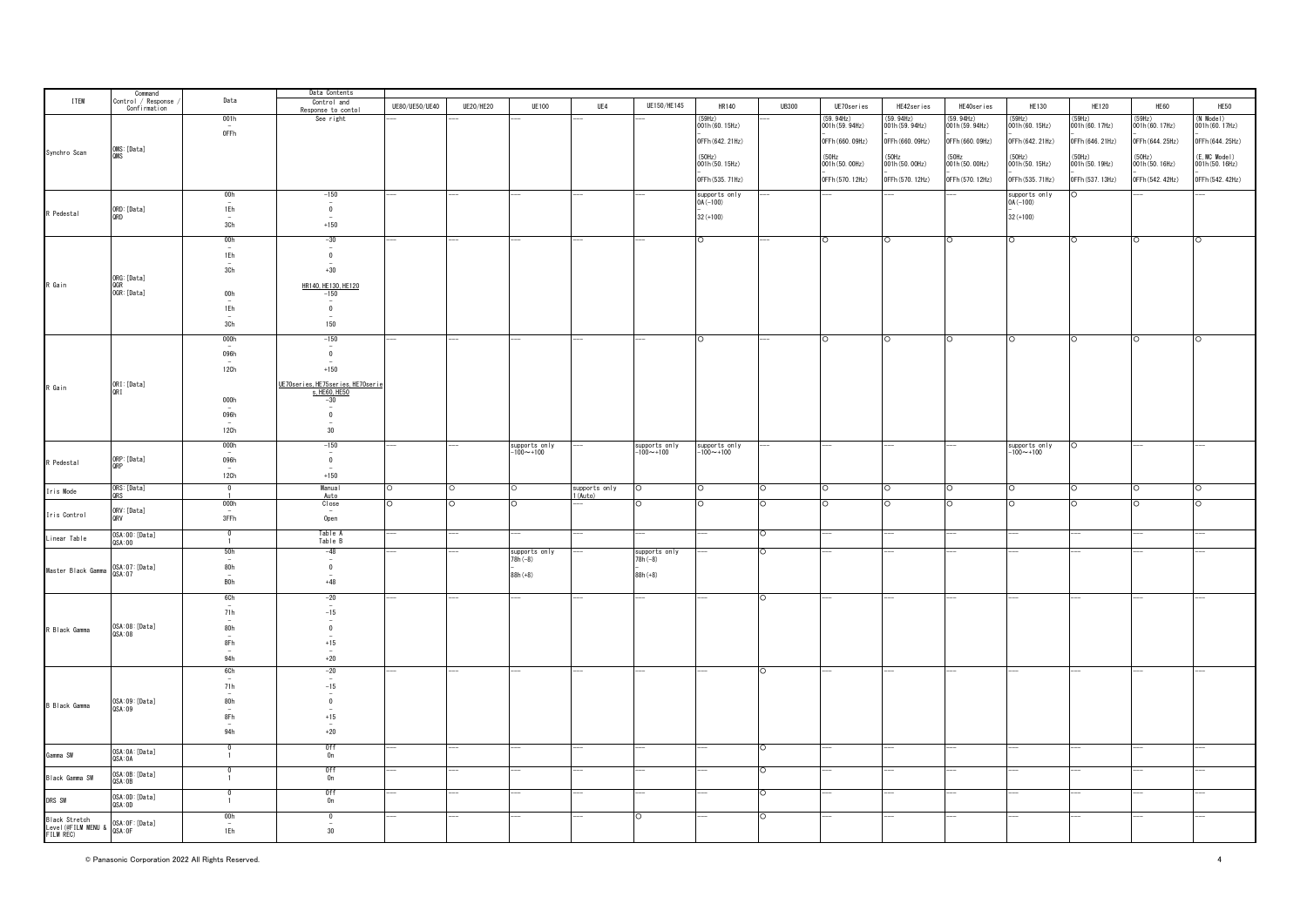|                                                                            |                               |                                 | Data Contents                              |                         |                  |                                  |     |                                  |                                  |                          |            |            |            |                                  |              |      |      |
|----------------------------------------------------------------------------|-------------------------------|---------------------------------|--------------------------------------------|-------------------------|------------------|----------------------------------|-----|----------------------------------|----------------------------------|--------------------------|------------|------------|------------|----------------------------------|--------------|------|------|
| <b>ITEM</b>                                                                | Command<br>Control / Response | Data                            | Control and                                | UE80/UE50/UE40          | <b>UE20/HE20</b> | <b>UE100</b>                     | UE4 | UE150/HE145                      | <b>HR140</b>                     | <b>UB300</b>             | UE70series | HE42series | HE40series | <b>HE130</b>                     | <b>HE120</b> | HE60 | HE50 |
|                                                                            | Confirmation                  |                                 | Response to conto                          |                         |                  |                                  |     |                                  |                                  |                          |            |            |            |                                  |              |      |      |
|                                                                            |                               |                                 | 200%<br>300%                               |                         |                  |                                  |     |                                  |                                  | supperts only<br>0(200%) |            |            |            |                                  |              |      |      |
|                                                                            |                               |                                 | 400%                                       |                         |                  |                                  |     |                                  |                                  |                          |            |            |            |                                  |              |      |      |
| Dynamic Level<br>(@FILM MENU & FILM 0SA:10:[Data]<br>REC)                  |                               | -3<br>$\overline{4}$            | 500%                                       |                         |                  |                                  |     |                                  |                                  | 3(500%                   |            |            |            |                                  |              |      |      |
|                                                                            |                               |                                 | 600%                                       |                         |                  |                                  |     |                                  |                                  |                          |            |            |            |                                  |              |      |      |
|                                                                            |                               |                                 |                                            |                         |                  |                                  |     |                                  |                                  |                          |            |            |            |                                  |              |      |      |
| Flare SW                                                                   | OSA: 11: [Data]               |                                 | Off<br>On                                  |                         |                  |                                  |     |                                  |                                  | O                        |            |            |            |                                  |              |      |      |
|                                                                            | QSA: 11                       | $\overline{1}$                  |                                            |                         |                  |                                  |     |                                  |                                  |                          |            |            |            |                                  |              |      |      |
|                                                                            |                               | 22h                             | 70.00%                                     |                         |                  | support only                     |     | support only                     | support only                     | support only             |            |            |            | support only                     |              |      |      |
|                                                                            |                               |                                 |                                            |                         |                  | 22h (70.00%) -                   |     | $22h(70.00%)$ -                  | $22h(70.00%)$ -                  | 4Ah (80, 00%) -          |            |            |            | $22h(70.00%)$ -                  |              |      |      |
|                                                                            |                               | 80h<br>$\overline{\phantom{a}}$ | 93.50%<br>$\overline{\phantom{a}}$         |                         |                  | B6h (107.00%)<br>$(1step=0.5%)$  |     | B6h(107.00%)<br>(1step=0.5%)     | B6h (107.00%)<br>(1step=0.5%)    | C2h (110.00%)            |            |            |            | B6h (107.00%)<br>$(1step=0.5%)$  |              |      |      |
| Master Knee Point 0SA:20:[Data]<br>(@VIDEO MENU) 0SA:20                    |                               | B6h                             | 107.00%                                    |                         |                  |                                  |     |                                  |                                  |                          |            |            |            |                                  |              |      |      |
|                                                                            |                               | C2h                             | 110.00%                                    |                         |                  |                                  |     |                                  |                                  |                          |            |            |            |                                  |              |      |      |
|                                                                            |                               |                                 | $(1step=0.25%)$                            |                         |                  |                                  |     |                                  |                                  |                          |            |            |            |                                  |              |      |      |
|                                                                            |                               |                                 |                                            |                         |                  |                                  |     |                                  |                                  |                          |            |            |            |                                  |              |      |      |
|                                                                            |                               | 62h<br>$\overline{\phantom{a}}$ | 30%<br>$\sim$                              |                         |                  |                                  |     | $\Omega$                         |                                  | support only<br>62 (30%) |            |            |            |                                  |              |      |      |
|                                                                            |                               | 80h                             | 60%                                        |                         |                  |                                  |     |                                  |                                  |                          |            |            |            |                                  |              |      |      |
| Master Knee Point<br>(@FILM MENU & QSA:21:[Data]<br>VIDEO REC)      QSA:21 |                               | $\overline{\phantom{a}}$        |                                            |                         |                  |                                  |     |                                  |                                  | 9E (90%)                 |            |            |            |                                  |              |      |      |
|                                                                            |                               | 9Eh                             | 90%                                        |                         |                  |                                  |     |                                  |                                  |                          |            |            |            |                                  |              |      |      |
|                                                                            |                               | AFh                             | 107%                                       |                         |                  |                                  |     |                                  |                                  |                          |            |            |            |                                  |              |      |      |
|                                                                            |                               | 1Ch                             | $-25.00\%$                                 |                         |                  |                                  |     |                                  |                                  |                          |            |            |            |                                  |              |      |      |
|                                                                            |                               | $\sim$                          | $\sim$                                     |                         |                  |                                  |     |                                  |                                  |                          |            |            |            |                                  |              |      |      |
| R Knee Point                                                               | OSA: 22: [Data]               | 80h                             | 0.00%                                      |                         |                  |                                  |     |                                  |                                  |                          |            |            |            |                                  |              |      |      |
|                                                                            | QSA: 22                       | E4h                             | $+25.00%$                                  |                         |                  |                                  |     |                                  |                                  |                          |            |            |            |                                  |              |      |      |
|                                                                            |                               |                                 | $(1step=0.25%)$                            |                         |                  |                                  |     |                                  |                                  |                          |            |            |            |                                  |              |      |      |
|                                                                            |                               | 1Ch                             | $-25.00%$                                  |                         |                  |                                  |     |                                  |                                  |                          |            |            |            |                                  |              |      |      |
|                                                                            |                               |                                 |                                            |                         |                  |                                  |     |                                  |                                  |                          |            |            |            |                                  |              |      |      |
| <b>B</b> Knee Point                                                        | 0SA: 23: [Data]<br>QSA: 23    | 80h                             | 0.00%                                      |                         |                  |                                  |     |                                  |                                  |                          |            |            |            |                                  |              |      |      |
|                                                                            |                               | E4h                             | $+25.00%$                                  |                         |                  |                                  |     |                                  |                                  |                          |            |            |            |                                  |              |      |      |
|                                                                            |                               |                                 | $(1step=0.25%)$                            |                         |                  |                                  |     |                                  |                                  |                          |            |            |            |                                  |              |      |      |
|                                                                            |                               | 00h                             | 0                                          |                         |                  |                                  |     |                                  |                                  |                          |            |            |            |                                  |              |      |      |
|                                                                            |                               |                                 | $\sim$                                     |                         |                  | support only<br>OOh(0) - 63h(99) |     | support only<br>OOh(0) - 63h(99) | support only<br>00h(0) - 63h(99) |                          |            |            |            | support only<br>00h(0) - 63h(99) |              |      |      |
| Master Knee Slope 0SA:24:[Data]<br>(@VIDEO MENU) 0SA:24                    |                               | 63h<br>$\sim$                   | 99<br>$\sim$                               |                         |                  |                                  |     |                                  |                                  |                          |            |            |            |                                  |              |      |      |
|                                                                            |                               | C7h                             | 199                                        |                         |                  |                                  |     |                                  |                                  |                          |            |            |            |                                  |              |      |      |
|                                                                            |                               |                                 |                                            |                         |                  |                                  |     |                                  |                                  |                          |            |            |            |                                  |              |      |      |
|                                                                            |                               | $rac{7Ch}{4}$                   | 150%                                       |                         |                  |                                  |     | supports only                    |                                  |                          |            |            |            |                                  |              |      |      |
|                                                                            |                               | 80h                             | 350%                                       |                         |                  |                                  |     | 7Ch (150%) -<br>83h (500%)       |                                  |                          |            |            |            |                                  |              |      |      |
|                                                                            |                               | $\overline{\phantom{a}}$        | $\sim$                                     |                         |                  |                                  |     |                                  |                                  |                          |            |            |            |                                  |              |      |      |
|                                                                            |                               | 85h                             | 600%                                       |                         |                  |                                  |     |                                  |                                  |                          |            |            |            |                                  |              |      |      |
|                                                                            |                               |                                 | $(1step=50%)$                              |                         |                  |                                  |     |                                  |                                  |                          |            |            |            |                                  |              |      |      |
|                                                                            |                               | 1Dh<br>$\sim$                   | $-99$                                      |                         |                  |                                  |     |                                  |                                  |                          |            |            |            |                                  |              |      |      |
| R Knee Slope                                                               | OSA: 26: [Data]               | 80h                             | $\overline{0}$                             |                         |                  |                                  |     |                                  |                                  |                          |            |            |            |                                  |              |      |      |
| (@VIDEO MENU)                                                              | QSA: 26                       | $\overline{\phantom{a}}$        | $\overline{\phantom{a}}$                   |                         |                  |                                  |     |                                  |                                  |                          |            |            |            |                                  |              |      |      |
|                                                                            |                               | E3h                             | $+99$                                      |                         |                  |                                  |     |                                  |                                  |                          |            |            |            |                                  |              |      |      |
|                                                                            |                               | 1Dh                             | $-99$                                      |                         |                  |                                  |     |                                  |                                  | $\circ$                  |            |            |            |                                  |              |      |      |
|                                                                            |                               |                                 | $\overline{\phantom{a}}$                   |                         |                  |                                  |     |                                  |                                  |                          |            |            |            |                                  |              |      |      |
| B Knee Slope<br>(@VIDEO MENU)                                              | OSA: 27: [Data]               | 80h<br>$\overline{\phantom{a}}$ | $\overline{0}$<br>$\overline{\phantom{a}}$ |                         |                  |                                  |     |                                  |                                  |                          |            |            |            |                                  |              |      |      |
|                                                                            | QSA: 27                       | E3h                             | $+99$                                      |                         |                  |                                  |     |                                  |                                  |                          |            |            |            |                                  |              |      |      |
|                                                                            |                               |                                 |                                            |                         |                  |                                  |     |                                  |                                  |                          |            |            |            |                                  |              |      |      |
|                                                                            |                               | 4Ah                             | 80.00%                                     |                         |                  |                                  |     |                                  |                                  |                          |            |            |            |                                  |              |      |      |
|                                                                            |                               | $\overline{\phantom{a}}$<br>80h | 93.50%                                     |                         |                  |                                  |     |                                  |                                  |                          |            |            |            |                                  |              |      |      |
| Auto Knee Point<br>(@VIDEO MENU)                                           | OSA: 28: [Data]<br>QSA: 28    | $\sim$                          |                                            |                         |                  |                                  |     |                                  |                                  |                          |            |            |            |                                  |              |      |      |
|                                                                            |                               | B6h                             | 107.00%                                    |                         |                  |                                  |     |                                  |                                  |                          |            |            |            |                                  |              |      |      |
|                                                                            |                               |                                 | $(1step=0.25%)$                            |                         |                  |                                  |     |                                  |                                  |                          |            |            |            |                                  |              |      |      |
|                                                                            |                               | 7Ch                             | 100%                                       |                         |                  |                                  |     |                                  |                                  | O                        |            |            |            |                                  |              |      |      |
| Auto Knee Level<br>(@VIDEO MENU)                                           | OSA: 29: [Data]               | 85h                             | $\sim$<br>109%                             |                         |                  |                                  |     |                                  |                                  |                          |            |            |            |                                  |              |      |      |
|                                                                            | QSA: 29                       |                                 | $(1step=1%)$                               |                         |                  |                                  |     |                                  |                                  |                          |            |            |            |                                  |              |      |      |
|                                                                            |                               | 00h                             | 90%                                        |                         |                  | $\circ$                          |     | $\circ$                          | O                                |                          |            |            |            | Ο                                |              |      |      |
| White Clip Level                                                           | OSA: 2A: [Data]               | $\overline{\phantom{a}}$        | $\sim$                                     |                         |                  |                                  |     |                                  |                                  |                          |            |            |            |                                  |              |      |      |
|                                                                            | OSA: 2A                       | 13h                             | 109%                                       |                         |                  |                                  |     |                                  |                                  |                          |            |            |            |                                  |              |      |      |
|                                                                            |                               | $\Omega$                        | 0ff                                        | supports only<br>O(Off) |                  | supports only                    |     | supports only                    | supports only                    | supports only            |            |            |            | $\circ$                          |              |      |      |
|                                                                            |                               |                                 | Manual                                     |                         |                  | 0(0ff)                           |     | 0(0ff)                           | 0(0ff)                           | 0(0ff)                   |            |            |            |                                  |              |      |      |
| Knee Mode                                                                  | OSA: 2D: [Data]               |                                 | Auto<br>Low                                | 2 (Auto)<br>$3$ (Low)   |                  | 1 (Manual)<br>2 (Auto)           |     | 1 (Manual)<br>2 (Auto)           | (Manual)<br>2 (Auto)             | 1 (Manual)<br>2 (Auto)   |            |            |            |                                  |              |      |      |
|                                                                            | QSA: 2D                       |                                 | Mid                                        | $4$ (Mid)               |                  |                                  |     |                                  |                                  |                          |            |            |            |                                  |              |      |      |
|                                                                            |                               | -5                              | High                                       | 5 (High)                |                  |                                  |     |                                  |                                  |                          |            |            |            |                                  |              |      |      |
|                                                                            | OSA: 2E: [Data]               | $\Omega$                        | 0ff                                        | $\circ$                 |                  | $\circ$                          |     | $\circ$                          | O                                |                          |            |            |            | $\circ$                          |              |      |      |
| White Clip                                                                 | QSA: 2E                       |                                 | 0n                                         |                         |                  |                                  |     |                                  |                                  |                          |            |            |            |                                  |              |      |      |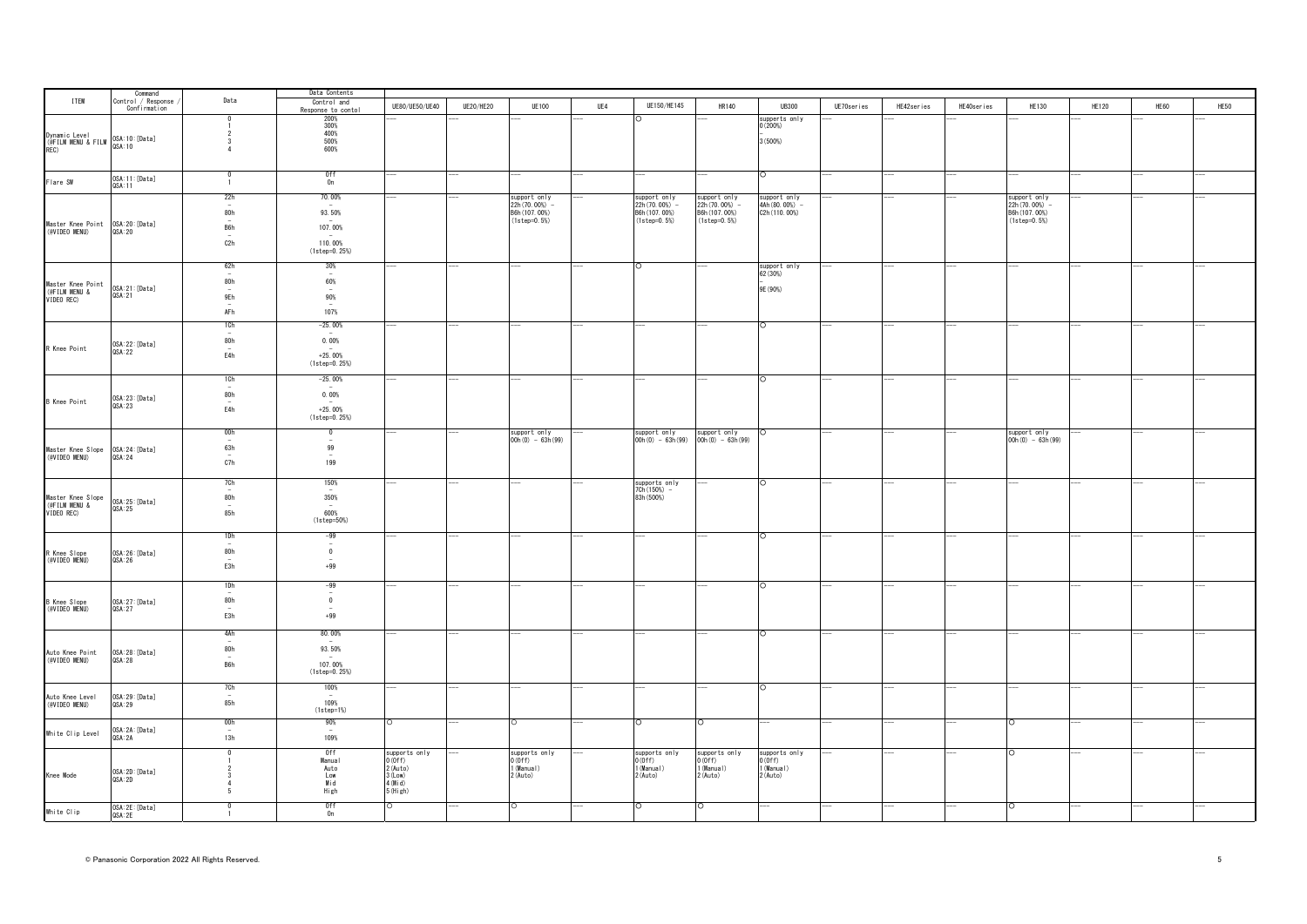|                                                  | Command<br>Control / Response |                                 | Data Contents                               |                |                  |              |     |             |       |              |                          |                                   |                  |       |                          |                  |      |
|--------------------------------------------------|-------------------------------|---------------------------------|---------------------------------------------|----------------|------------------|--------------|-----|-------------|-------|--------------|--------------------------|-----------------------------------|------------------|-------|--------------------------|------------------|------|
| <b>ITEM</b>                                      | Confirmation                  | Data                            | Control and                                 | UE80/UE50/UE40 | <b>UE20/HE20</b> | <b>UE100</b> | UE4 | UE150/HE145 | HR140 | <b>UB300</b> | UE70series               | HE42series                        | HE40series       | HE130 | <b>HE120</b>             | HE60             | HE50 |
|                                                  |                               | 61h                             | Response to contol<br>$-31$                 |                |                  |              |     |             |       | ∩            | supports only            |                                   | supports only    |       |                          | supports only    |      |
|                                                  |                               |                                 | $\sim$                                      |                |                  |              |     |             |       |              | $81h(1) - 91h(17)$       | supports only<br>81h(1)-91h(17)   | $81h(1)-91h(17)$ |       |                          | $81h(1)-91h(17)$ |      |
|                                                  |                               | 80h                             | $\mathbf 0$                                 |                |                  |              |     |             |       |              | for Detail Level         | for Detail Level for Detail Level |                  |       |                          | for Total Dtail  |      |
|                                                  |                               | 9Fh                             | $+31$                                       |                |                  |              |     |             |       |              |                          | (1)                               | (L)              |       |                          | Level (L)        |      |
|                                                  |                               |                                 |                                             |                |                  |              |     |             |       |              |                          |                                   |                  |       |                          |                  |      |
| Master Detail                                    | 0SA:30: [Data]<br>QSA:30      |                                 | HR140, HE130                                |                |                  |              |     |             |       |              |                          |                                   |                  |       |                          |                  |      |
|                                                  |                               | 61h                             | $\overline{0}$<br>$\overline{\phantom{a}}$  |                |                  |              |     |             |       |              |                          |                                   |                  |       |                          |                  |      |
|                                                  |                               | 80h                             | $+31$                                       |                |                  |              |     |             |       |              |                          |                                   |                  |       |                          |                  |      |
|                                                  |                               |                                 | ٠.                                          |                |                  |              |     |             |       |              |                          |                                   |                  |       |                          |                  |      |
|                                                  |                               | 9Fh                             | $+62$                                       |                |                  |              |     |             |       |              |                          |                                   |                  |       |                          |                  |      |
|                                                  |                               | 00h                             | $\overline{0}$                              |                |                  |              |     |             |       | $\circ$      |                          |                                   |                  |       |                          |                  |      |
| H Detail Level                                   | OSA:31:[Data]                 | $\sim$                          | $\overline{\phantom{a}}$                    |                |                  |              |     |             |       |              |                          |                                   |                  |       |                          |                  |      |
|                                                  | QSA: 31                       | 3Fh                             | 63                                          |                |                  |              |     |             |       |              |                          |                                   |                  |       |                          |                  |      |
|                                                  |                               | 61h                             | $-31$                                       |                |                  |              |     |             |       | $\circ$      |                          |                                   |                  |       |                          |                  |      |
|                                                  |                               | $\overline{a}$                  | $\sim$                                      |                |                  |              |     |             |       |              |                          |                                   |                  |       |                          |                  |      |
| Detail Gain(+)                                   | OSA:38: [Data]<br>QSA:38      | 80h                             | $\overline{0}$                              |                |                  |              |     |             |       |              |                          |                                   |                  |       |                          |                  |      |
|                                                  |                               | $\overline{\phantom{a}}$<br>9Fh | $\overline{\phantom{a}}$<br>$+31$           |                |                  |              |     |             |       |              |                          |                                   |                  |       |                          |                  |      |
|                                                  |                               |                                 |                                             |                |                  |              |     |             |       |              |                          |                                   |                  |       |                          |                  |      |
|                                                  |                               | 61h<br>٠                        | $-31$<br>$\sim$                             |                |                  |              |     |             |       | $\circ$      |                          |                                   |                  |       |                          |                  |      |
| Detail Gain(-)                                   | OSA: 39: [Data]               | 80h                             | $\overline{0}$                              |                |                  |              |     |             |       |              |                          |                                   |                  |       |                          |                  |      |
|                                                  | QSA: 39                       | $\overline{\phantom{a}}$<br>9Fh | $\overline{\phantom{a}}$<br>$+31$           |                |                  |              |     |             |       |              |                          |                                   |                  |       |                          |                  |      |
|                                                  |                               |                                 |                                             |                |                  |              |     |             |       |              |                          |                                   |                  |       |                          |                  |      |
|                                                  |                               | $\Omega$                        | $(G+R)/2$                                   |                |                  |              |     | -           | ---   | $\circ$      | ÷.                       | $-$                               | $- -$            | $-$   | $\overline{\phantom{a}}$ |                  |      |
|                                                  |                               |                                 | $(G+B)/2$<br>$(2G+B+R)/4$                   |                |                  |              |     |             |       |              |                          |                                   |                  |       |                          |                  |      |
| Detail Source                                    | OSA: 3B: [Data]               |                                 | $(3G+R)/4$                                  |                |                  |              |     |             |       |              |                          |                                   |                  |       |                          |                  |      |
|                                                  | QSA: 3B                       |                                 | $\overline{R}$                              |                |                  |              |     |             |       |              |                          |                                   |                  |       |                          |                  |      |
|                                                  |                               | -5                              | G                                           |                |                  |              |     |             |       |              |                          |                                   |                  |       |                          |                  |      |
| Skin Tone Detail                                 | OSA:40: [Data]<br>QSA:40      | $\Omega$                        | 0ff                                         | $\Omega$       |                  | $\circ$      |     | ∩           |       | $\circ$      |                          |                                   |                  |       |                          |                  |      |
|                                                  |                               |                                 | 0n                                          |                |                  |              |     |             |       |              |                          |                                   |                  |       |                          |                  |      |
|                                                  | OSA:41:[Data]                 |                                 | 0ff<br>0n                                   |                |                  |              |     |             |       | $\circ$      |                          |                                   |                  |       |                          |                  |      |
| Skin Get                                         | QSA: 41                       | $\overline{2}$                  | Get                                         |                |                  |              |     |             |       |              |                          |                                   |                  |       |                          |                  |      |
|                                                  |                               | 00h                             | $\overline{\phantom{0}}$                    |                |                  |              |     |             |       | O            |                          |                                   |                  |       |                          |                  |      |
|                                                  | OSA:45:[Data]                 | $\sim$                          | $\sim$                                      |                |                  |              |     |             |       |              |                          |                                   |                  |       |                          |                  |      |
| Skin Tone Detail<br>I Center(HD)                 | QSA: 45                       | FFh                             | 255                                         |                |                  |              |     |             |       |              |                          |                                   |                  |       |                          |                  |      |
|                                                  |                               | 00h                             | $\overline{0}$                              |                |                  |              |     |             |       | $\circ$      |                          |                                   |                  |       |                          |                  |      |
| Skin Tone Detail<br>I Width(HD)                  | OSA:46:[Data]                 | $\overline{\phantom{a}}$        | $\overline{\phantom{a}}$                    |                |                  |              |     |             |       |              |                          |                                   |                  |       |                          |                  |      |
|                                                  | QSA: 46                       | FFh                             | 255                                         |                |                  |              |     |             |       |              |                          |                                   |                  |       |                          |                  |      |
|                                                  |                               | 00h                             | $\overline{0}$                              |                |                  |              |     | -           |       | $\circ$      | $\overline{\phantom{a}}$ | --                                |                  | --    |                          |                  |      |
| Skin Tone Detail<br>Q Width(HD)                  | OSA: 47: [Data]               | $\sim$                          | $\sim$                                      |                |                  |              |     |             |       |              |                          |                                   |                  |       |                          |                  |      |
|                                                  | QSA: 47                       | ${\sf FFh}$                     | 255                                         |                |                  |              |     |             |       |              |                          |                                   |                  |       |                          |                  |      |
| Skin Tone Zebra                                  | OSA: 49: [Data]<br>QSA: 49    | $\overline{0}$                  | 0ff                                         |                |                  |              |     |             |       | $\circ$      |                          |                                   |                  |       |                          |                  |      |
|                                                  |                               |                                 | 0n                                          |                |                  |              |     |             |       |              |                          |                                   |                  |       |                          |                  |      |
|                                                  |                               | 7Ah                             | $-6dB$<br>$\overline{\phantom{a}}$          |                |                  |              |     |             |       | Ō            |                          |                                   |                  |       |                          |                  |      |
|                                                  |                               | 7Ch                             | 0dB                                         |                |                  |              |     |             |       |              |                          |                                   |                  |       |                          |                  |      |
|                                                  |                               | $\overline{\phantom{a}}$        | $\overline{a}$                              |                |                  |              |     |             |       |              |                          |                                   |                  |       |                          |                  |      |
| Low Gain                                         | OSA: 50: [Data]<br>QSA: 50    | 80h                             | 12dB                                        |                |                  |              |     |             |       |              |                          |                                   |                  |       |                          |                  |      |
|                                                  |                               | 86h                             | 30dB                                        |                |                  |              |     |             |       |              |                          |                                   |                  |       |                          |                  |      |
|                                                  |                               | $\sim$<br>88h                   | $\overline{\phantom{a}}$<br>36dB            |                |                  |              |     |             |       |              |                          |                                   |                  |       |                          |                  |      |
|                                                  |                               |                                 |                                             |                |                  |              |     |             |       |              |                          |                                   |                  |       |                          |                  |      |
|                                                  |                               | 7Ah                             | $-6dB$                                      |                |                  |              |     |             |       | $\circ$      |                          |                                   |                  |       |                          |                  |      |
|                                                  |                               | $\overline{\phantom{a}}$<br>7Ch | $\overline{\phantom{a}}$<br>$0$ dB          |                |                  |              |     |             |       |              |                          |                                   |                  |       |                          |                  |      |
|                                                  |                               |                                 | $\sim$                                      |                |                  |              |     |             |       |              |                          |                                   |                  |       |                          |                  |      |
| Mid Gain                                         | OSA: 51: [Data]<br>QSA: 51    | 80h                             | 12dB                                        |                |                  |              |     |             |       |              |                          |                                   |                  |       |                          |                  |      |
|                                                  |                               | $\overline{\phantom{a}}$<br>86h | $\overline{\phantom{a}}$<br>$30\mathrm{dB}$ |                |                  |              |     |             |       |              |                          |                                   |                  |       |                          |                  |      |
|                                                  |                               | $\sim$                          | $\sim$                                      |                |                  |              |     |             |       |              |                          |                                   |                  |       |                          |                  |      |
|                                                  |                               | 88h                             | 36dB                                        |                |                  |              |     |             |       |              |                          |                                   |                  |       |                          |                  |      |
|                                                  |                               | 7Ah                             | $-6dB$                                      |                |                  |              |     |             |       | $\circ$      |                          |                                   |                  |       |                          |                  |      |
|                                                  |                               | $\overline{\phantom{a}}$        | $\overline{a}$                              |                |                  |              |     |             |       |              |                          |                                   |                  |       |                          |                  |      |
|                                                  |                               | 7Ch                             | 0dB                                         |                |                  |              |     |             |       |              |                          |                                   |                  |       |                          |                  |      |
|                                                  | OSA:52:[Data]                 | 80h                             | 12dB                                        |                |                  |              |     |             |       |              |                          |                                   |                  |       |                          |                  |      |
| High Gain                                        | QSA: 52                       | $\overline{\phantom{a}}$        | $\sim$                                      |                |                  |              |     |             |       |              |                          |                                   |                  |       |                          |                  |      |
|                                                  |                               | 86h                             | 30dB<br>$\overline{\phantom{a}}$            |                |                  |              |     |             |       |              |                          |                                   |                  |       |                          |                  |      |
|                                                  |                               | 88h                             | 36dB                                        |                |                  |              |     |             |       |              |                          |                                   |                  |       |                          |                  |      |
|                                                  |                               |                                 |                                             |                |                  |              |     |             |       |              |                          |                                   |                  |       |                          |                  |      |
|                                                  |                               | $\Omega$                        | S. Gain1<br>S. Gain2                        |                |                  |              |     |             |       | $\circ$      |                          | --                                |                  |       |                          |                  |      |
| Super Gain Memory 0SA:60:[Data]<br>Select 0SA:60 |                               | $\overline{2}$                  | S. Gain3                                    |                |                  |              |     |             |       |              |                          |                                   |                  |       |                          |                  |      |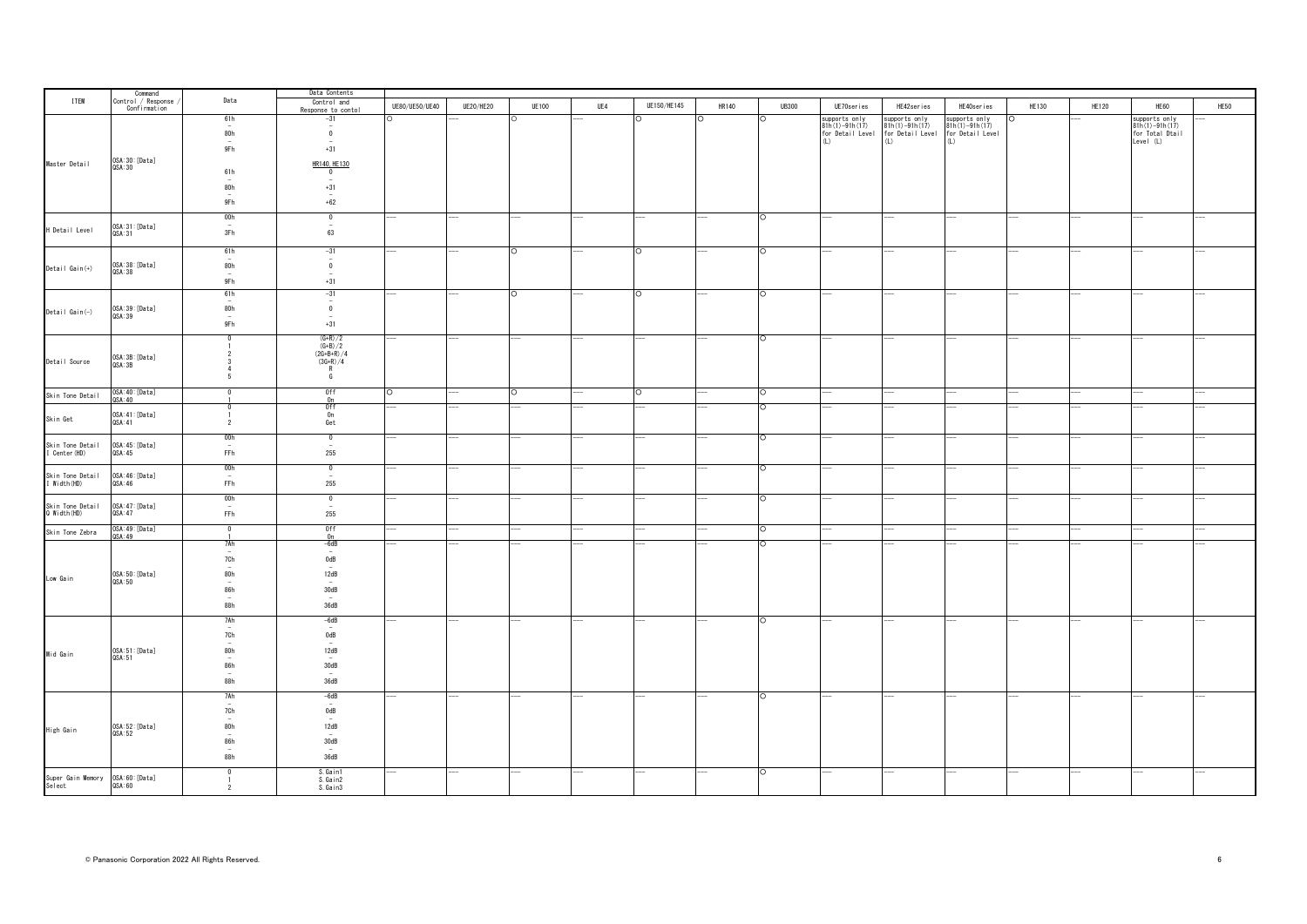|                           | Command<br>Control / Response                    |                                                                        | Data Contents                                                                                                                                                        |                                                                                                                              |                                                                                                                              |                                                                                                                                   |     |                                                                                                                            |                                              |                                              |                                                              |                                                             |                                                              |                                              |                                              |                                                                  |                                                             |
|---------------------------|--------------------------------------------------|------------------------------------------------------------------------|----------------------------------------------------------------------------------------------------------------------------------------------------------------------|------------------------------------------------------------------------------------------------------------------------------|------------------------------------------------------------------------------------------------------------------------------|-----------------------------------------------------------------------------------------------------------------------------------|-----|----------------------------------------------------------------------------------------------------------------------------|----------------------------------------------|----------------------------------------------|--------------------------------------------------------------|-------------------------------------------------------------|--------------------------------------------------------------|----------------------------------------------|----------------------------------------------|------------------------------------------------------------------|-------------------------------------------------------------|
| <b>ITEM</b>               | Confirmation                                     | Data                                                                   | Control and                                                                                                                                                          | UE80/UE50/UE40                                                                                                               | <b>UE20/HE20</b>                                                                                                             | <b>UE100</b>                                                                                                                      | UE4 | UE150/HE145                                                                                                                | HR140                                        | <b>HR300</b>                                 | UE70series                                                   | HE42series                                                  | HE40series                                                   | <b>HE130</b>                                 | <b>HE120</b>                                 | HE60                                                             | HE50                                                        |
| Frame Mix                 | OSA: 65: [Data]<br>QSA: 65                       | 00h<br>06h<br>0Ch<br>12h<br>18h<br>1Eh<br>80h                          | Response to conto<br>0ff<br>$+6dB$<br>$+12dB$<br>$+18dB$<br>$+24dB$<br>$+30dB$<br>Auto                                                                               | support only<br>$(00h(0ff) -$<br>18h (+24dB).<br>80h (Auto)                                                                  | upport only<br>$00h(0ff) -$<br>18h (+24dB).<br>80h (Auto)                                                                    | support only<br>OOh(Off)-<br>18h (+24dB)<br>80h (Auto)                                                                            |     | supports only<br>$00h(0ff) -$<br>18h (+24dB)                                                                               | supports only<br>$00h(0ff) -$<br>18h (+24dB) | supports only<br>$00h(0ff) -$<br>18h (+24dB) | supports only<br>$00h(0ff) -$<br>18h (+24dB),<br>80h (Auto)  | supports only<br>$00h(0ff) -$<br>18h (+24dB).<br>80h (Auto) | supports only<br>$(00h(0ff) -$<br>18h (+24dB).<br>80h (Auto) | supports only<br>$00h(0ff) -$<br>18h (+24dB) | supports only<br>$00h(0ff) -$<br>18h (+24dB) | supports only<br>$00h(0ff) -$<br>12h (+18dB),<br>80h (Auto)      | supports only<br>$00h(0ff) -$<br>12h (+18dB).<br>80h (Auto) |
| Master Gamma              | OSA: 6A: [Data]<br>QSA: 6A                       | 67h<br>80h<br>94h                                                      | 0.30<br>0.55<br>0.75                                                                                                                                                 | O                                                                                                                            |                                                                                                                              | $\circ$                                                                                                                           |     |                                                                                                                            |                                              |                                              |                                                              |                                                             |                                                              | O                                            |                                              |                                                                  |                                                             |
| Linear Matrix             | OSA: 84: [Data]<br>QSA: 84                       | $\Omega$<br>$\overline{2}$                                             | 0ff<br>0n<br>0n                                                                                                                                                      |                                                                                                                              |                                                                                                                              |                                                                                                                                   |     |                                                                                                                            |                                              | $\circ$                                      |                                                              |                                                             |                                                              |                                              |                                              |                                                                  |                                                             |
| Color Correction          | OSA: 85: [Data]<br>QSA: 85                       | $\Omega$<br>$\overline{1}$                                             | 0ff<br>0n                                                                                                                                                            |                                                                                                                              |                                                                                                                              |                                                                                                                                   |     |                                                                                                                            |                                              | $\circ$                                      |                                                              |                                                             |                                                              |                                              |                                              |                                                                  |                                                             |
| Format                    | OSA: 87: [Data]<br>QSA: 87                       | $\times$                                                               | ⋇                                                                                                                                                                    |                                                                                                                              |                                                                                                                              |                                                                                                                                   |     |                                                                                                                            |                                              | ×.                                           |                                                              |                                                             | ×.                                                           |                                              |                                              |                                                                  |                                                             |
| OSD Status                | OSA: 88: [Data]<br>QSA: 88                       | $\overline{1}$                                                         | 0ff<br>0n                                                                                                                                                            |                                                                                                                              |                                                                                                                              |                                                                                                                                   |     |                                                                                                                            |                                              | O                                            |                                                              | O                                                           | O                                                            | Ο                                            |                                              |                                                                  |                                                             |
| Total Dtail Level<br>High | OSA: B1: [Data]<br>QSA: B1                       | 61h<br>80h<br>9Fh                                                      | $-31$<br>$\overline{\phantom{a}}$<br>$\overline{0}$<br>$+31$                                                                                                         |                                                                                                                              |                                                                                                                              |                                                                                                                                   |     |                                                                                                                            |                                              |                                              | supports only<br>$82h(2)-92h(18)$<br>for Detail<br>Level (H) | supports only<br>82h(2)-92h(18)<br>for Detail<br>Level (H)  | supports only<br>82h(2)-92h(18)<br>for Detail<br>Level (H)   |                                              |                                              | supports only<br>82h(2)-92h(18)<br>for Total Detail<br>Level (H) |                                                             |
| Aud i o                   | OSA: DO: [Data]<br>QSA: DO                       |                                                                        | Off<br>On                                                                                                                                                            |                                                                                                                              |                                                                                                                              | $\circ$                                                                                                                           | ∩   |                                                                                                                            |                                              |                                              |                                                              | $\Omega$                                                    | $\circ$                                                      | $\Omega$                                     |                                              |                                                                  |                                                             |
| Audio Input Type          | OSA:D1:[Data]<br>QSA:D1                          |                                                                        | Mic High<br>Mic Middle<br>Mic Low<br>Line High<br>Line Middle<br>Line Low                                                                                            | supports only<br>O (Mic)<br>3(Line)                                                                                          | supports only<br>$0$ (Mic)<br>3(Line)                                                                                        | supports only<br>$0$ (M i c)<br>3(Line)                                                                                           |     | supports only<br>$0$ (Mic)<br>3 (Line)                                                                                     |                                              |                                              | $\Omega$                                                     | $\circ$                                                     | O                                                            | $\circ$                                      |                                              |                                                                  |                                                             |
| Audio Plugin Power        | OSA: D2: [Data]<br>QSA: D2                       | $\overline{0}$                                                         | 0ff<br>0n                                                                                                                                                            | $\circ$                                                                                                                      |                                                                                                                              | $\circ$                                                                                                                           |     |                                                                                                                            |                                              |                                              | $\circ$                                                      | $\circ$                                                     | O                                                            | ō                                            |                                              |                                                                  |                                                             |
| Tally Brightness          | OSA: D3: [Data]<br>QSA:D3                        | $\overline{\phantom{a}}$                                               | Low<br>Mid<br>High                                                                                                                                                   |                                                                                                                              |                                                                                                                              |                                                                                                                                   |     |                                                                                                                            |                                              |                                              |                                                              |                                                             |                                                              | Ō                                            |                                              |                                                                  |                                                             |
| Audio Line Input<br>Level | OSA:D4: [Data1]: [Data<br>QSA:D4: [Data1]        | [Data1]<br>$\overline{0}$<br>[Data2]<br>$\mathbf{0}$<br>$\overline{2}$ | [Data1]<br>CH1/CH3<br>CH <sub>2</sub> /CH4<br>[Data2]<br>$+4dB$<br>0dB<br>$-20dB$                                                                                    |                                                                                                                              |                                                                                                                              |                                                                                                                                   |     |                                                                                                                            |                                              |                                              |                                                              |                                                             |                                                              |                                              |                                              |                                                                  |                                                             |
| Audio Volume Level        | OSA: D5: [Data1]: [Data<br>2]<br>QSA:D5: [Data1] | [Data1]<br>$\overline{0}$<br>[Data2]<br>58h<br>80h<br>8Ch              | [Data1]<br>CH <sub>1</sub><br>CH <sub>2</sub><br>CH <sub>3</sub><br>CH4<br>[Data2]<br>$-40dB$<br>$\overline{\phantom{a}}$<br>0dB<br>$\overline{\phantom{a}}$<br>12dB | [Data1]<br>supports only<br>) (CH1)<br>(CH2)<br>[Data2]<br>supports only<br>$5ch(-36dB)$<br>8C (12dB)<br>$(\text{step}:3dB)$ | [Data1]<br>supports only<br>0 (CH1)<br>[Data2]<br>supports only<br>5Ch (-36dB)<br>8C (12dB)<br>$(\text{step} : 3 \text{dB})$ | [Data1]<br>supports only<br>$0$ (CH <sub>1</sub> )<br>[Data2]<br>supports only<br>5Ch (-36dB)<br>8C (12dB)<br>$(\text{step}:3dB)$ |     | [Data1]<br>supports only<br>CH <sub>1</sub><br>[Data2]<br>supports only<br>5Ch (-36dB)<br>8C (12dB)<br>$(\text{step}:3dB)$ |                                              |                                              |                                                              |                                                             |                                                              |                                              |                                              |                                                                  |                                                             |
| Audio Head Room           | OSA: D6: [Data]<br>QSA: D6                       | 0<br>$\overline{2}$                                                    | FS-12dB<br>FS-18dB<br>FS-20dB                                                                                                                                        |                                                                                                                              |                                                                                                                              |                                                                                                                                   |     |                                                                                                                            | $\circ$                                      |                                              |                                                              |                                                             |                                                              |                                              |                                              |                                                                  |                                                             |
| Audio Line CH<br>Select   | OSA:D7: [Data]<br>QSA: D7                        | 3                                                                      | All<br>CH1/CH2<br>CH3/CH4<br>None                                                                                                                                    |                                                                                                                              |                                                                                                                              |                                                                                                                                   |     |                                                                                                                            |                                              |                                              |                                                              |                                                             |                                                              |                                              |                                              |                                                                  |                                                             |
| SC Coarse                 | OSC: [Data]                                      | ⋇                                                                      | Ж                                                                                                                                                                    |                                                                                                                              |                                                                                                                              |                                                                                                                                   |     |                                                                                                                            |                                              |                                              |                                                              |                                                             |                                                              |                                              |                                              |                                                                  |                                                             |
| H Detail Level H          | OSD: OA: [Data]<br>QSD: 0A                       | 02h<br>3Fh                                                             | $\overline{2}$<br>63                                                                                                                                                 |                                                                                                                              |                                                                                                                              |                                                                                                                                   |     |                                                                                                                            |                                              |                                              |                                                              |                                                             |                                                              |                                              |                                              |                                                                  |                                                             |
| V Detail Level H          | OSD: OE: [Data]<br>QSD: OE                       | 02h<br>1Fh                                                             | $\overline{2}$<br>31                                                                                                                                                 |                                                                                                                              |                                                                                                                              |                                                                                                                                   |     |                                                                                                                            |                                              |                                              |                                                              |                                                             |                                                              |                                              | $\circ$                                      |                                                                  |                                                             |
| H Detail Level L          | OSD:12:[Data]<br>QSD:12                          | 01h<br>3Eh                                                             | 62                                                                                                                                                                   |                                                                                                                              |                                                                                                                              |                                                                                                                                   |     |                                                                                                                            |                                              |                                              |                                                              |                                                             |                                                              |                                              |                                              |                                                                  |                                                             |
| V Detail Level L          | OSD:16:[Data]<br>QSD:16                          | 01h<br>1Eh                                                             | $30\,$                                                                                                                                                               |                                                                                                                              |                                                                                                                              |                                                                                                                                   |     |                                                                                                                            |                                              |                                              |                                                              |                                                             |                                                              |                                              |                                              |                                                                  |                                                             |
| Detail Band               | OSD:1E: [Data]<br>QSD:1E                         | 01<br>$05\,$                                                           | $_{01}$<br>$05\,$                                                                                                                                                    |                                                                                                                              |                                                                                                                              |                                                                                                                                   |     |                                                                                                                            |                                              |                                              |                                                              |                                                             |                                                              |                                              |                                              |                                                                  |                                                             |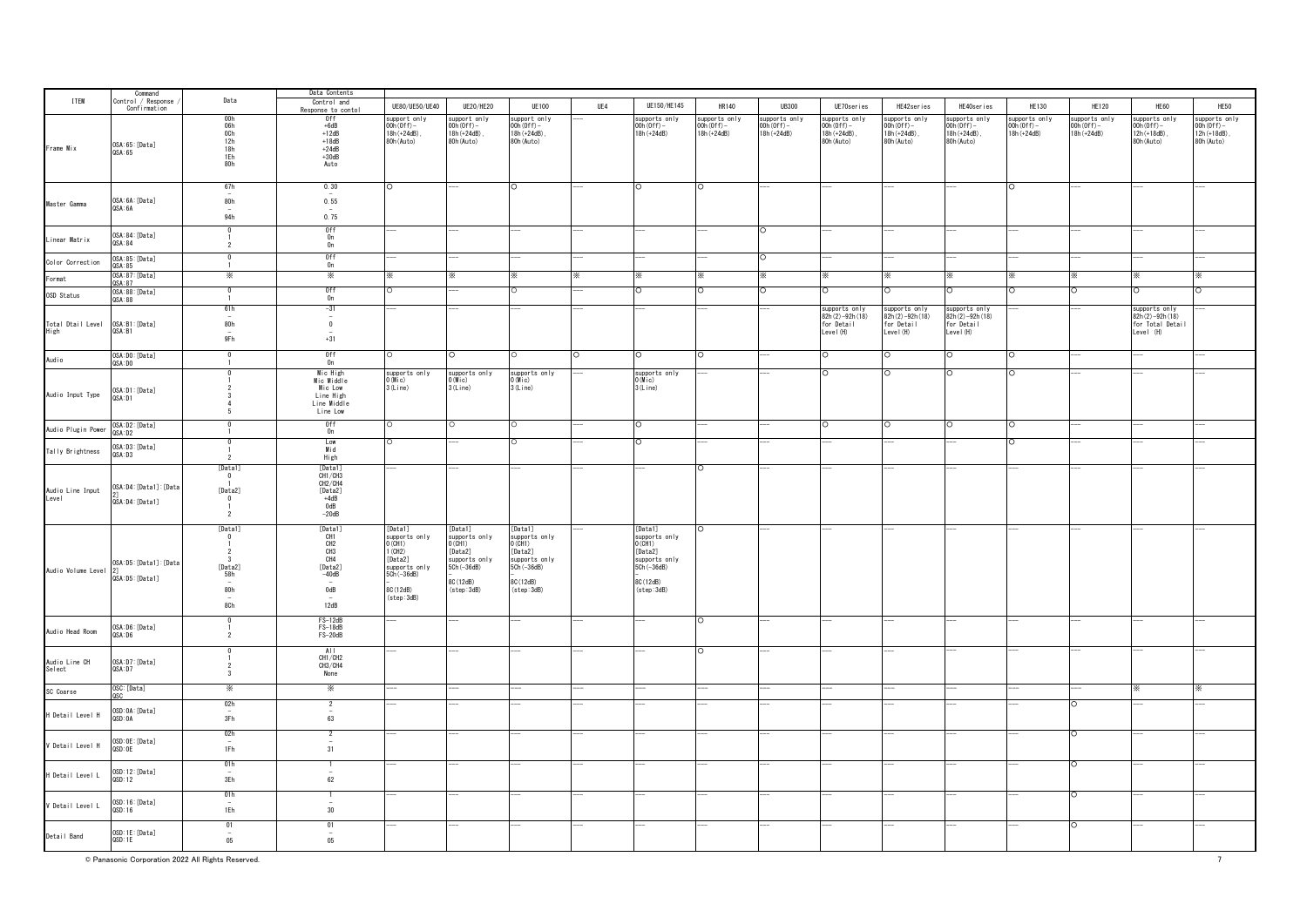|                          | Command<br>Control / Response |                                                                                                            | Data Contents                                                                                                   |                |                  |              |                    |             |                                  |                          |            |                          |                          |                                  |                                |         |                    |
|--------------------------|-------------------------------|------------------------------------------------------------------------------------------------------------|-----------------------------------------------------------------------------------------------------------------|----------------|------------------|--------------|--------------------|-------------|----------------------------------|--------------------------|------------|--------------------------|--------------------------|----------------------------------|--------------------------------|---------|--------------------|
| <b>ITEM</b>              | Confirmation                  | Data                                                                                                       | Control and<br>Response to contol                                                                               | UE80/UE50/UE40 | <b>UE20/HE20</b> | <b>UE100</b> | UE4                | UE150/HE145 | <b>HR140</b>                     | <b>UB300</b>             | UE70series | HE42series               | HE40series               | HE130                            | <b>HE120</b>                   | HE60    | HE50               |
| Noise Suppress<br>/Crisp | OSD:22: [Data]<br>QSD:22      | 00h<br>$\sim$<br>3Fh                                                                                       | 0<br>$\overline{\phantom{a}}$<br>63                                                                             |                |                  |              |                    |             | support only<br>$00(0) - 30(60)$ |                          |            |                          |                          | support only<br>$00(0) - 30(60)$ | support only<br>$00(0) -07(7)$ |         |                    |
| Level Dependent          | OSD:26: [Data]<br>QSD:26      | 00h<br>$\sim$<br>0Fh                                                                                       | 00<br>$\overline{\phantom{a}}$<br>15                                                                            |                |                  |              |                    |             |                                  | $\circ$                  |            |                          | $\overline{\phantom{a}}$ |                                  |                                |         |                    |
| Matrix(R-G)              | OSD:2F:[Data]<br>QSD:2F       | 00h<br>$\sim$<br>1Fh<br>$-$<br>3Eh                                                                         | $-31$<br>$\overline{\phantom{a}}$<br>$\mathbf 0$<br>$\overline{\phantom{a}}$<br>$+31$                           |                |                  |              |                    |             |                                  |                          |            |                          |                          |                                  | $\circ$                        |         |                    |
| Matrix(R-B)              | 0SD:30: [Data]<br>QSD:30      | 00h<br>$\sim$<br>1Fh<br>$\overline{\phantom{a}}$<br>3Eh                                                    | $-31$<br>$\overline{\phantom{a}}$<br>$\overline{0}$<br>$\sim$<br>$+31$                                          |                |                  |              |                    |             |                                  | $\overline{\phantom{a}}$ |            | ---                      | $- -$                    |                                  | ं                              |         |                    |
| Matrix(G-R)              | OSD:31:[Data]<br>QSD:31       | 00h<br>$\overline{\phantom{a}}$<br>1Fh<br>$\overline{\phantom{a}}$<br>3Eh                                  | $-31$<br>$\overline{\phantom{a}}$<br>$\mathbf 0$<br>$\overline{\phantom{a}}$<br>$+31$                           |                |                  |              |                    |             |                                  |                          |            |                          |                          |                                  | $\circ$                        |         |                    |
| Matrix(G-B)              | OSD:32: [Data]<br>QSD:32      | 00h<br>$\overline{\phantom{a}}$<br>1Fh<br>$\overline{\phantom{a}}$<br>3Eh                                  | $-31$<br>$\overline{\phantom{a}}$<br>$\mathbf 0$<br>$\overline{\phantom{a}}$<br>$+31$                           |                |                  |              |                    |             |                                  |                          |            |                          |                          |                                  | $\circ$                        |         |                    |
| Matrix(B-R)              | OSD:33: [Data]<br>QSD:33      | 00h<br>$\overline{\phantom{a}}$<br>1Fh<br>$\overline{\phantom{a}}$<br>3Eh                                  | $-31$<br>$\overline{\phantom{a}}$<br>$\mathbf 0$<br>$\sim$<br>$+31$                                             |                |                  |              |                    |             |                                  |                          |            |                          |                          |                                  | $\circ$                        |         |                    |
| Matrix(B-G)              | OSD:34: [Data]<br>QSD:34      | 00h<br>$\sim$<br>1Fh<br>$\overline{\phantom{a}}$<br>3Eh                                                    | $-31$<br>$\sim$<br>$\overline{0}$<br>$\overline{a}$<br>$+31$                                                    |                |                  |              |                    |             |                                  | -                        |            | $\overline{\phantom{a}}$ | ---                      |                                  | $\circ$                        |         |                    |
| Flare R                  | 0SD:35: [Data]<br>QSD:35      | 9C<br>$\sim$<br>FF.<br>$\frac{00}{01}$<br>$\sim$<br>$64\,$                                                 | $-100$<br>$\widetilde{\phantom{m}}$<br>$-1$<br>$\overline{0}$<br>$+1$<br>$\sim$<br>$+100$                       |                |                  |              |                    |             | ---                              | lo.                      |            | $\overline{\phantom{a}}$ |                          |                                  |                                |         |                    |
| Flare G                  | OSD:36:[Data]<br>QSD:36       | 9C<br>$\widetilde{\mathsf{FF}}$<br>$\begin{array}{c} 00 \\ 01 \end{array}$<br>$\widetilde{\widetilde{64}}$ | $-100$<br>$\sim$<br>$-1$<br>$\overline{0}$<br>$+1$<br>$\sim$<br>$+100$                                          |                |                  |              |                    |             |                                  | O                        |            |                          |                          |                                  |                                |         |                    |
| Flare B                  | OSD:37:[Data]<br>QSD:37       | 9C<br>$\begin{array}{c} \widetilde{\text{FF}}\\ 00\\ 01 \end{array}$<br>$\sim$<br>$64\,$                   | $-100$<br>$\widetilde{\phantom{m}}$<br>$-1$<br>$\overline{0}$<br>$+1$<br>$\sim$<br>$+100$                       |                |                  |              |                    |             |                                  | $\circ$                  | ---        |                          |                          |                                  |                                |         |                    |
| <b>DNR</b>               | OSD:3A: [Data]<br>QSD:3A      | $\begin{array}{c} 00 \\ 01 \\ 02 \end{array}$<br>AK-UB300<br>$\begin{array}{c} 00 \\ 01 \\ 02 \end{array}$ | 0ff<br>Low<br>High<br>$\begin{array}{r}\underline{\mathsf{UB300}}\\0\text{ff}\\0\text{n}\\0\text{n}\end{array}$ | C              | ं                | O            | $\overline{\circ}$ | $\circ$     | $\circ$                          | $\circ$                  | O          | $\circ$                  | $\circ$                  | $\circ$                          | $\circ$                        | $\circ$ | $\overline{\circ}$ |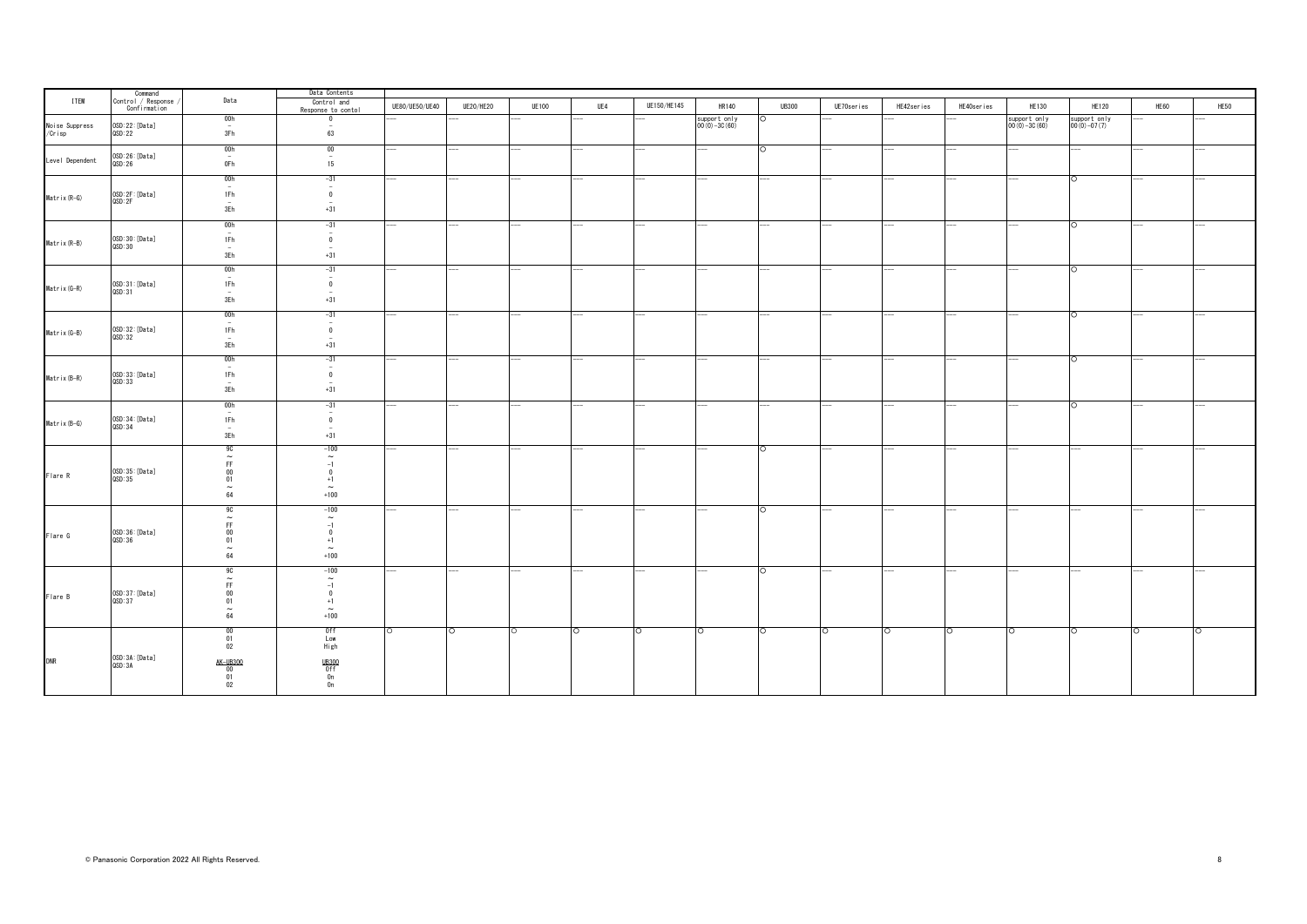|                                                          | Command                            |                                              | Data Contents                              |                             |                           |                             |               |                             |                             |                              |                                |                             |                             |                             |               |               |               |
|----------------------------------------------------------|------------------------------------|----------------------------------------------|--------------------------------------------|-----------------------------|---------------------------|-----------------------------|---------------|-----------------------------|-----------------------------|------------------------------|--------------------------------|-----------------------------|-----------------------------|-----------------------------|---------------|---------------|---------------|
| <b>ITEM</b>                                              | Control / Response<br>Confirmation | Data                                         | Control and<br>Response to conto           | UE80/UE50/UE40              | UE20/HE20                 | <b>UE100</b>                | UE4           | UE150/HE145                 | HR140                       | <b>UB300</b>                 | UE70series                     | HE42series                  | HE40series                  | HE130                       | <b>HE120</b>  | HE60          | HE50          |
|                                                          |                                    |                                              | UE100, UE20, HE20, UE4,                    |                             | upports only              |                             | supports only |                             |                             |                              |                                |                             |                             |                             |               |               |               |
|                                                          |                                    | 00h                                          | UE150, HE145, HR140, HE130<br>$-50$        |                             | 2Eh (-4)                  |                             | $2Eh(-4)$     |                             |                             |                              |                                |                             |                             |                             |               |               |               |
|                                                          |                                    |                                              |                                            |                             | 36h(4)                    |                             | 36h(4)        |                             |                             |                              |                                |                             |                             |                             |               |               |               |
|                                                          |                                    | 32h                                          | $\overline{0}$                             |                             |                           |                             |               |                             |                             |                              |                                |                             |                             |                             |               |               |               |
|                                                          |                                    | 64h                                          | $+50$                                      |                             |                           |                             |               |                             |                             |                              |                                |                             |                             |                             |               |               |               |
|                                                          |                                    |                                              | UE70series, HE75series,                    |                             |                           |                             |               |                             |                             |                              |                                |                             |                             |                             |               |               |               |
|                                                          |                                    | 00h                                          | HE70series, HE120<br>$-10$                 |                             |                           |                             |               |                             |                             |                              |                                |                             |                             |                             |               |               |               |
|                                                          |                                    | $\overline{\phantom{a}}$                     | $\overline{\phantom{a}}$                   |                             |                           |                             |               |                             |                             |                              |                                |                             |                             |                             |               |               |               |
|                                                          | OSD:48:[Data]                      | 32h                                          | $\overline{0}$<br>$\overline{\phantom{a}}$ |                             |                           |                             |               |                             |                             |                              |                                |                             |                             |                             |               |               |               |
| Picture Level<br>/A. Iris Level<br>/Iris Offset          | QSD:48                             | 64h                                          | 10                                         |                             |                           |                             |               |                             |                             |                              |                                |                             |                             |                             |               |               |               |
|                                                          |                                    |                                              | <b>HE60, HE50</b>                          |                             |                           |                             |               |                             |                             |                              |                                |                             |                             |                             |               |               |               |
|                                                          |                                    | 00h                                          | $-5$                                       |                             |                           |                             |               |                             |                             |                              |                                |                             |                             |                             |               |               |               |
|                                                          |                                    | 32h                                          | $\overline{0}$                             |                             |                           |                             |               |                             |                             |                              |                                |                             |                             |                             |               |               |               |
|                                                          |                                    | 64h                                          | 5                                          |                             |                           |                             |               |                             |                             |                              |                                |                             |                             |                             |               |               |               |
|                                                          |                                    |                                              |                                            |                             |                           |                             |               |                             |                             |                              |                                |                             |                             |                             |               |               |               |
|                                                          |                                    | 00h                                          | UB300<br>$\overline{0}$                    |                             |                           |                             |               |                             |                             |                              |                                |                             |                             |                             |               |               |               |
|                                                          |                                    |                                              | $\overline{\phantom{a}}$                   |                             |                           |                             |               |                             |                             |                              |                                |                             |                             |                             |               |               |               |
|                                                          |                                    | 64h                                          | 100                                        |                             |                           |                             |               |                             |                             |                              |                                |                             |                             |                             |               |               |               |
| Flesh Noise                                              | OSD: 4B: [Data]                    | $\begin{array}{c} 00 \\ 01 \end{array}$      | 0ff<br>Low                                 |                             |                           |                             |               |                             |                             |                              |                                |                             |                             |                             | ∩             |               |               |
| Suppress                                                 | QSD: 4B                            | 02                                           | High                                       |                             |                           |                             |               |                             |                             |                              |                                |                             |                             |                             |               |               |               |
|                                                          |                                    | 00h                                          | Close                                      |                             |                           |                             |               |                             |                             |                              |                                |                             |                             |                             |               |               |               |
| Iris Follow                                              | QSD: 4F<br>OSD: 4F: [Data]         | FFh                                          | Open                                       |                             |                           |                             |               |                             |                             |                              |                                |                             |                             |                             |               |               |               |
|                                                          |                                    |                                              |                                            |                             |                           |                             |               |                             |                             |                              |                                |                             |                             |                             |               |               |               |
|                                                          |                                    | $\begin{array}{c} 00 \ 01 \end{array}$       | Low<br><b>Mid</b>                          |                             |                           |                             |               |                             |                             |                              |                                |                             |                             |                             |               |               |               |
|                                                          |                                    | $02\phantom{.0}$                             | High                                       |                             |                           |                             |               |                             |                             |                              |                                |                             |                             |                             |               |               |               |
| Contrast<br>(Gamma)                                      | OSD: 50: [Data]<br>QSD:50          |                                              | UE20/HE20/UE4                              |                             |                           |                             |               |                             |                             |                              |                                |                             |                             |                             |               |               |               |
|                                                          |                                    | $\,0\,$                                      | $\mathbf 0$                                |                             |                           |                             |               |                             |                             |                              |                                |                             |                             |                             |               |               |               |
|                                                          |                                    | $\overline{4}$                               | $\overline{4}$                             |                             |                           |                             |               |                             |                             |                              |                                |                             |                             |                             |               |               |               |
|                                                          |                                    |                                              | RGB                                        |                             |                           |                             |               |                             |                             |                              |                                |                             |                             |                             | Y/C is Valid  |               |               |
| Output Select                                            | OSD:65:[Data]<br>QSD: 65           | $\begin{matrix} 00 \\ 01 \end{matrix}$<br>02 | YPbPr<br>Y/C                               |                             |                           |                             |               |                             |                             |                              |                                |                             |                             |                             |               |               |               |
|                                                          |                                    |                                              |                                            | supports only               |                           | supports only               | supports only | supports only               | supports only               |                              | supports only                  | supports only               | supports only               | supports only               | supports only | supports only | supports only |
|                                                          |                                    | $\begin{array}{c} 01 \\ 02 \end{array}$      | $6dB$<br>12dB                              | 01(6dB)                     | supports only<br>04(24dB) | 01(6dB)                     | 04(24dB)      | 01(6dB)                     | 01(6dB)                     |                              | 01(6dB)                        | 01(6dB)                     | 01(6dB)                     | 01 (6dB)                    | (6dB)         | 01(6dB)       | 1(6dB)        |
|                                                          | OSD:69: [Data]                     | $03$<br>$04$<br>$05$<br>$06$<br>$07$         | 18dB<br>24dB                               | 06 (36dB)                   | 07 (42dB)                 | 03 (18dB)                   | 07 (42dB)     | 03 (18dB)                   | 03 (18dB)                   |                              | 08 (48dB)                      | 08 (48dB)                   | 08 (48dB)                   | 03 (18dB)                   | 03 (18dB)     | 03 (18dB)     | 03 (18dB)     |
| AGC Max Gain                                             | QSD:69                             |                                              | 30dB<br>36dB<br>42dB                       |                             |                           |                             |               |                             |                             |                              |                                |                             |                             |                             |               |               |               |
|                                                          |                                    |                                              |                                            |                             |                           |                             |               |                             |                             |                              |                                |                             |                             |                             |               |               |               |
|                                                          |                                    | 08                                           | 48dB                                       |                             |                           |                             |               |                             |                             |                              |                                |                             |                             |                             |               |               |               |
|                                                          |                                    | 01h                                          | $-127$                                     | supports only               |                           | supports only               |               | supports only               | supports only<br>41h(-63)   | supports only<br>O1h(-127)   |                                |                             |                             | supports only               | ∩             |               |               |
|                                                          |                                    | 80h                                          | $\overline{\phantom{a}}$<br>$\overline{0}$ | $41h(-63)$                  |                           | $41h(-63)$                  |               | $41h(-63)$                  |                             |                              |                                |                             |                             | $41h(-63)$                  |               |               |               |
| Color Correction 0SD:80:[Data]<br>B_Mg Saturation 0SD:80 |                                    | ${\sf FFh}$                                  | $+127$                                     | BFh (+63)                   |                           | BFh (+63)                   |               | BFh (+63)                   | $BFh (+63)$                 | FEh (+126)                   |                                |                             |                             | BFh (+63)                   |               |               |               |
|                                                          |                                    |                                              |                                            |                             |                           |                             |               |                             |                             |                              |                                |                             |                             |                             |               |               |               |
|                                                          |                                    | 01h                                          | $-127$                                     | supports only<br>$41h(-63)$ |                           | supports only<br>$41h(-63)$ |               | supports only<br>$41h(-63)$ | supports only<br>$41h(-63)$ | $\circ$                      |                                |                             |                             | supports only<br>$41h(-63)$ | $\circ$       |               |               |
| Color Correction 0SD:81:[Data]<br>B_Mg Phase 0SD:81      |                                    | 80h                                          | $\mathbf 0$                                |                             |                           |                             |               |                             |                             |                              |                                |                             |                             |                             |               |               |               |
|                                                          |                                    | FFh                                          | $+127$                                     | BFh (+63)                   |                           | BFh (+63)                   |               | BFh (+63)                   | $BFh(+63)$                  |                              |                                |                             |                             | $BFh(+63)$                  |               |               |               |
|                                                          |                                    | 01h                                          | $-127$                                     | supports only               |                           | supports only               |               | supports only               | supports only               |                              |                                |                             |                             | supports only               | $\Omega$      |               |               |
|                                                          |                                    |                                              | $\sim$                                     | $41h(-63)$                  |                           | $41h(-63)$                  |               | $41h(-63)$                  | $41h(-63)$                  | supports only<br>01h(-127)   | supports only<br>61h(-31)      | supports only<br>61h(-31)   | supports only<br>61h(-31)   | $41h(-63)$                  |               |               |               |
| Color Correction 0SD:82:[Data]<br>Mg Saturation 0SD:82   |                                    | 80h                                          | $\overline{\phantom{0}}$                   | BFh (+63)                   |                           | BFh (+63)                   |               | $BFh (+63)$                 | $BFh (+63)$                 | FEh (+126)                   | 9Fh (+31)                      | 9Fh (+31)                   | 9Fh (+31)                   | $BFh(+63)$                  |               |               |               |
|                                                          |                                    | FFh                                          | $+127$                                     |                             |                           |                             |               |                             |                             |                              |                                |                             |                             |                             |               |               |               |
|                                                          |                                    | 01h                                          | $-127$                                     | supports only               |                           | supports only               |               | supports only               | supports only               |                              | supports only                  | supports only               | supports only               | supports only               |               |               |               |
|                                                          |                                    | 80h                                          | $\overline{\phantom{a}}$<br>$\overline{0}$ | $41h(-63)$                  |                           | $41h(-63)$                  |               | $41h(-63)$                  | $41h(-63)$                  |                              | $41h(-63)$                     | $41h(-63)$                  | $41h(-63)$                  | $11h(-63)$                  |               |               |               |
| Color Correction 0SD:83:[Data]<br>Mg Phase 0SD:83        |                                    | $\overline{\phantom{a}}$                     |                                            | $BFh (+63)$                 |                           | BFh (+63)                   |               | BFh (+63)                   | BFh (+63)                   |                              | $BFh (+63)$                    | BFh (+63)                   | $BFh (+63)$                 | $BFh(+63)$                  |               |               |               |
|                                                          |                                    | ${\sf FFh}$                                  | $+127$                                     |                             |                           |                             |               |                             |                             |                              |                                |                             |                             |                             |               |               |               |
|                                                          |                                    | 01h                                          | $-127$                                     | supports only<br>$41h(-63)$ |                           | supports only<br>$41h(-63)$ |               | supports only<br>$41h(-63)$ | supports only<br>$41h(-63)$ | supports only<br>$01h(-127)$ | supports only<br>$i$ h $(-31)$ | supports only<br>$61h(-31)$ | supports only<br>$61h(-31)$ | supports only<br>$41h(-63)$ | $\circ$       |               |               |
| Color Correction<br>Mg_R Saturation                      | OSD:84: [Data]                     | 80h                                          | $\mathbf 0$                                |                             |                           |                             |               |                             |                             |                              |                                |                             |                             |                             |               |               |               |
|                                                          | QSD: 84                            | FFh                                          | $+127$                                     | BFh (+63)                   |                           | BFh (+63)                   |               | BFh (+63)                   | $BFh(+63)$                  | FEh (+126)                   | 9Fh (+31)                      | 9Fh (+31)                   | 9Fh (+31)                   | BFh (+63)                   |               |               |               |
|                                                          |                                    |                                              |                                            |                             |                           |                             |               |                             |                             |                              |                                |                             |                             |                             |               |               |               |
|                                                          |                                    | 01h                                          | $-127$<br>$\sim$                           | supports only<br>$41h(-63)$ |                           | supports only<br>$41h(-63)$ |               | supports only<br>$41h(-63)$ | supports only<br>41h(-63)   | $\circ$                      | supports only<br>$41h(-63)$    | supports only<br>41h(-63)   | supports only<br>41h(-63)   | supports only<br>$41h(-63)$ | $\Omega$      |               |               |
| Color Correction 0SD:85:[Data]<br>Mg_R Phase 0SD:85      |                                    | 80h                                          | $\overline{0}$                             | BFh (+63)                   |                           | BFh (+63)                   |               | $BFh (+63)$                 | BFh (+63)                   |                              | BFh (+63)                      | BFh (+63)                   | $BFh (+63)$                 | BFh (+63)                   |               |               |               |
|                                                          |                                    | ${\sf FFh}$                                  | $+127$                                     |                             |                           |                             |               |                             |                             |                              |                                |                             |                             |                             |               |               |               |
|                                                          |                                    |                                              |                                            |                             |                           |                             |               |                             |                             |                              |                                |                             |                             |                             |               |               |               |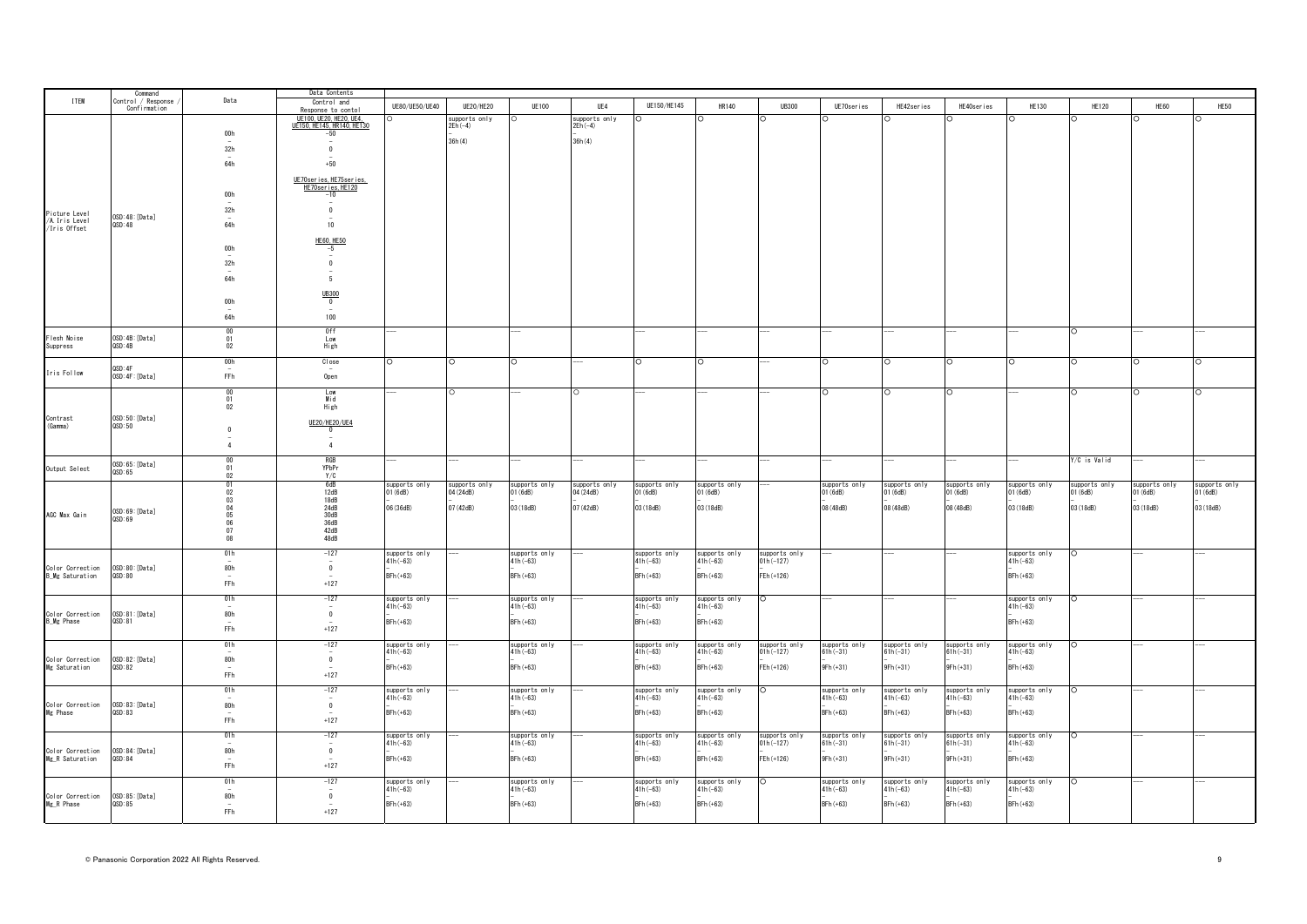|                                     | Command                            |      | Data Contents              |                             |           |                             |     |                             |                             |                              |                           |               |                           |                             |          |             |      |
|-------------------------------------|------------------------------------|------|----------------------------|-----------------------------|-----------|-----------------------------|-----|-----------------------------|-----------------------------|------------------------------|---------------------------|---------------|---------------------------|-----------------------------|----------|-------------|------|
| <b>ITEM</b>                         | Control / Response<br>Confirmation | Data | Control and                | HE80/HE50/HE40              | UE20/HE20 | UF100                       | UF4 | UF150/HF145                 | HR140                       | <b>HR300</b>                 | UF70series                | HF42series    | HF40series                | HF130                       | HF120    | <b>HF60</b> | HE50 |
|                                     |                                    | 01h  | Response to cont<br>$-127$ | supports only               |           | supports only               |     | supports only               | supports only               | supports only                | supports only             | supports only | supports only             | supports only               |          |             |      |
|                                     |                                    |      |                            | 41h (-63)                   |           | $41h(-63)$                  |     | $41h(-63)$                  | $41h(-63)$                  | 01h (–127)                   | $1h(-31)$                 | $61h(-31)$    | 31h (-31)                 | 41h (-63)                   |          |             |      |
| Color Correction<br>R Saturation    | OSD:86: [Data]<br>QSD:86           | 80h  | $\mathbf{0}$               | BFh (+63)                   |           | BFh (+63)                   |     | BFh (+63)                   | $BFh (+63)$                 | FEh (+126)                   | 9Fh (+31)                 | 9Fh (+31)     | 9Fh (+31)                 | $BFh(+63)$                  |          |             |      |
|                                     |                                    | FFh  | $+127$                     |                             |           |                             |     |                             |                             |                              |                           |               |                           |                             |          |             |      |
|                                     |                                    | 01h  | $-127$                     | supports only               |           | supports only               |     | supports only               |                             | $\circ$                      |                           | supports only |                           | supports only               | ∩        |             |      |
|                                     |                                    |      | $\sim$                     | 41h (-63)                   |           | $41h(-63)$                  |     | $41h(-63)$                  | supports only<br>41h(-63)   |                              | supports only<br>41h(-63) | $41h(-63)$    | supports only<br>41h(-63) | 41h (-63)                   |          |             |      |
| Color Correction<br>रे Phase        | OSD:87:[Data]<br>QSD:87            | 80h  | $\Omega$                   | $BFh (+63)$                 |           | BFh (+63)                   |     | BFh (+63)                   | BFh (+63)                   |                              | BFh (+63)                 | BFh (+63)     | $BFh(+63)$                | BFh (+63)                   |          |             |      |
|                                     |                                    | FFh  | $+127$                     |                             |           |                             |     |                             |                             |                              |                           |               |                           |                             |          |             |      |
|                                     |                                    | 01h  | $-127$                     | supports only               |           | supports only               |     | supports only               | supports only               | supports only                |                           |               |                           | supports only               |          |             |      |
|                                     |                                    |      |                            | $41h(-63)$                  |           | $41h(-63)$                  |     | $41h(-63)$                  | $41h(-63)$                  | $01h(-127)$                  |                           |               |                           | 41h (-63)                   |          |             |      |
| Color Correction<br>R_Y  Saturation | OSD:88: [Data]<br>QSD:88           | 80h  | $\mathbf{0}$               | BFh (+63)                   |           | BFh (+63)                   |     | BFh (+63)                   | BFh (+63)                   | FEh (+126)                   |                           |               |                           | $BFh(+63)$                  |          |             |      |
|                                     |                                    | FFh  | $+127$                     |                             |           |                             |     |                             |                             |                              |                           |               |                           |                             |          |             |      |
|                                     |                                    | 01h  | $-127$                     | supports only               |           | supports only               |     | supports only               | supports only               | $\circ$                      |                           |               |                           | supports only               | $\Omega$ |             |      |
|                                     |                                    |      | $\overline{\phantom{a}}$   | 41h (-63)                   |           | $41h(-63)$                  |     | $41h(-63)$                  | $41h(-63)$                  |                              |                           |               |                           | $41h(-63)$                  |          |             |      |
| Color Correction<br>R_YI Phase      | OSD:89: [Data]<br>QSD:89           | 80h  | $\mathbf{0}$               | $BFh(+63)$                  |           | BFh (+63)                   |     | BFh (+63)                   | $BFh (+63)$                 |                              |                           |               |                           | $BFh(+63)$                  |          |             |      |
|                                     |                                    | FFh  | $+127$                     |                             |           |                             |     |                             |                             |                              |                           |               |                           |                             |          |             |      |
|                                     |                                    | 01h  | $-127$                     | supports only               |           | supports only               |     | supports only               | supports only               | supports only                | supports only             | supports only | supports only             | supports only               |          |             |      |
|                                     |                                    |      |                            | 41h (-63)                   |           | 41h (-63)                   |     | 41h (-63)                   | $41h(-63)$                  | $01h(-127)$                  | i1h (-31)                 | $61h(-31)$    | $31h(-31)$                | 41h (-63)                   |          |             |      |
| Color Correction<br>YI Saturation   | OSD:8A: [Data]<br>QSD: 8A          | 80h  | $\mathbf{0}$               | BFh (+63)                   |           | BFh (+63)                   |     | BFh (+63)                   | $BFh (+63)$                 | FEh (+126)                   | 9Fh (+31)                 | 9Fh (+31)     | 9Fh (+31)                 | $BFh(+63)$                  |          |             |      |
|                                     |                                    | FFh  | $+127$                     |                             |           |                             |     |                             |                             |                              |                           |               |                           |                             |          |             |      |
|                                     |                                    | 01h  | $-127$                     | supports only               |           | supports only               |     | supports only               | supports only               | O                            | supports onl              | supports onl  | supports only             | supports only               |          |             |      |
|                                     |                                    |      |                            | 41h (-63)                   |           | $41h(-63)$                  |     | $41h(-63)$                  | $41h(-63)$                  |                              | 41h (-63)                 | $41h(-63)$    | 41h (-63)                 | 41h (-63)                   |          |             |      |
| Color Correction<br>YI Phase        | OSD:8B: [Data]<br>QSD:8B           | 80h  | $\overline{0}$             | BFh (+63)                   |           | BFh (+63)                   |     | BFh (+63)                   | BFh (+63)                   |                              | BFh (+63)                 | BFh (+63)     | BFh (+63)                 | BFh (+63)                   |          |             |      |
|                                     |                                    | FFh  | $+127$                     |                             |           |                             |     |                             |                             |                              |                           |               |                           |                             |          |             |      |
|                                     |                                    | 01h  | $-127$                     | supports only               |           | supports only               |     | supports only               | supports only               | supports only                |                           |               |                           | supports only               |          |             |      |
|                                     |                                    |      |                            | 11h (-63)                   |           | $41h(-63)$                  |     | 41h (-63)                   | $41h(-63)$                  | $01h(-127)$                  |                           |               |                           | 41h (-63)                   |          |             |      |
| Color Correction<br>YI_G Saturation | OSD:8C: [Data]<br>QSD:8C           | 80h  | $\overline{0}$             | BFh (+63)                   |           | BFh (+63)                   |     | BFh (+63)                   | BFh (+63)                   | FEh (+126)                   |                           |               |                           | $BFh(+63)$                  |          |             |      |
|                                     |                                    | FFh  | $+127$                     |                             |           |                             |     |                             |                             |                              |                           |               |                           |                             |          |             |      |
|                                     |                                    | 01h  | $-127$                     | upports only                |           | supports only               |     | supports only               | supports only               |                              |                           |               |                           | supports only               |          |             |      |
|                                     |                                    |      | $\overline{\phantom{a}}$   | 41h (-63)                   |           | $41h(-63)$                  |     | $41h(-63)$                  | $41h(-63)$                  |                              |                           |               |                           | $41h(-63)$                  |          |             |      |
| Color Correction<br>YI_G Phase      | OSD:8D:[Data]<br>QSD:8D            | 80h  | $\mathbf{0}$               | BFh (+63)                   |           | BFh (+63)                   |     | BFh (+63)                   | BFh (+63)                   |                              |                           |               |                           | $BFh(+63)$                  |          |             |      |
|                                     |                                    | FFh  | $+127$                     |                             |           |                             |     |                             |                             |                              |                           |               |                           |                             |          |             |      |
|                                     |                                    | 01h  | $-127$                     | supports only               |           | supports only               |     | supports only               | supports only               | supports only                | supports only             | supports only | supports only             | supports only               |          |             |      |
|                                     |                                    |      |                            | $11h(-63)$                  |           | $41h(-63)$                  |     | $41h(-63)$                  | $41h(-63)$                  | $01h(-127)$                  | $1h(-31)$                 | $61h(-31)$    | $31h(-31)$                | $11h(-63)$                  |          |             |      |
| Color Correction<br>G Saturation    | OSD: 8E: [Data]<br>QSD: 8E         | 80h  | $\overline{0}$             | $BFh(+63)$                  |           | BFh (+63)                   |     | BFh (+63)                   | $BFh (+63)$                 | FEh (+126)                   | 9Fh (+31)                 | 9Fh (+31)     | 9Fh (+31)                 | BFh (+63)                   |          |             |      |
|                                     |                                    | FFh  | $+127$                     |                             |           |                             |     |                             |                             |                              |                           |               |                           |                             |          |             |      |
|                                     |                                    | 01h  | $-127$                     | supports only               |           | supports only               |     | supports only               | supports only               |                              | supports onl              | supports on   | supports only             | supports only               |          |             |      |
|                                     | OSD: 8F: [Data]                    |      |                            | 41h (-63)                   |           | $41h(-63)$                  |     | $41h(-63)$                  | $41h(-63)$                  |                              | 41h (-63)                 | $41h(-63)$    | $41h(-63)$                | 41h (-63)                   |          |             |      |
| Color Correction<br>Fhase           | QSD: 8F                            | 80h  | $\overline{0}$             | BFh (+63)                   |           | BFh (+63)                   |     | BFh (+63)                   | BFh (+63)                   |                              | BFh (+63)                 | BFh (+63)     | BFh (+63)                 | BFh (+63)                   |          |             |      |
|                                     |                                    | FFh  | $+127$                     |                             |           |                             |     |                             |                             |                              |                           |               |                           |                             |          |             |      |
|                                     |                                    | 01h  | $-127$                     | supports only               |           | supports only               |     | supports only               | supports only               | supports only                | supports only             | supports only | supports only             | supports only               |          |             |      |
| Color Correction                    | OSD: 90: [Data]                    | 80h  | $\overline{0}$             | $11h(-63)$                  |           | $41h(-63)$                  |     | $41h(-63)$                  | $41h(-63)$                  | $01h(-127)$                  | $1h(-31)$                 | $61h(-31)$    | $31h(-31)$                | $11h(-63)$                  |          |             |      |
| G_Cy Saturation                     | QSD:90                             |      |                            | BFh (+63)                   |           | BFh (+63)                   |     | BFh (+63)                   | BFh (+63)                   | FEh (+126)                   | 9Fh (+31)                 | 9Fh (+31)     | 9Fh (+31)                 | BFh (+63)                   |          |             |      |
|                                     |                                    | FFh  | $+127$                     |                             |           |                             |     |                             |                             |                              |                           |               |                           |                             |          |             |      |
|                                     |                                    | 01h  | $-127$                     | supports only               |           | supports only               |     | supports only               | supports only               |                              | supports only             | supports onl  | supports only             | supports only               |          |             |      |
| Color Correction                    | OSD: 91: [Data]                    | 80h  | $\mathbf{0}$               | $41h(-63)$                  |           | $41h(-63)$                  |     | $41h(-63)$                  | $41h(-63)$                  |                              | $41h(-63)$                | $41h(-63)$    | $41h(-63)$                | $41h(-63)$                  |          |             |      |
| G_Cy Phase                          | QSD:91                             |      |                            | BFh (+63)                   |           | BFh (+63)                   |     | BFh (+63)                   | $BFh(+63)$                  |                              | BFh (+63)                 | $BFh (+63)$   | BFh (+63)                 | BFh (+63)                   |          |             |      |
|                                     |                                    | FFh  | $+127$                     |                             |           |                             |     |                             |                             |                              |                           |               |                           |                             |          |             |      |
|                                     |                                    | 01h  | $-127$                     | supports only               |           | supports only               |     | supports only               | supports only               | supports only                | supports only             | supports onl  | supports only             | supports only               |          |             |      |
| Color Correction                    | OSD: 92: [Data]                    | 80h  | $\mathbf 0$                | $11h(-63)$                  |           | $41h(-63)$                  |     | $41h(-63)$                  | $41h(-63)$                  | $01h(-127)$                  | $i\hbar(-31)$             | $61h(-31)$    | $31h(-31)$                | $11h(-63)$                  |          |             |      |
| Cy Saturation                       | QSD:92                             |      |                            | $BFh (+63)$                 |           | BFh (+63)                   |     | BFh (+63)                   | $BFh(+63)$                  | FEh (+126)                   | 9Fh (+31)                 | 9Fh (+31)     | 9Fh (+31)                 | BFh (+63)                   |          |             |      |
|                                     |                                    | FFh  | $+127$                     |                             |           |                             |     |                             |                             |                              |                           |               |                           |                             |          |             |      |
|                                     |                                    | 01h  | $-127$                     | supports only               |           | supports only               |     | supports only               | supports only               | റ                            | supports onl              | supports onl  | supports only             | supports only               |          |             |      |
| Color Correction                    | OSD: 93: [Data]                    | 80h  | $\mathbf{0}$               | $11h(-63)$                  |           | $41h(-63)$                  |     | $41h(-63)$                  | $41h(-63)$                  |                              | $41h(-63)$                | $41h(-63)$    | $41h(-63)$                | $41h(-63)$                  |          |             |      |
| Cy Phase                            | QSD:93                             | FFh  | $+127$                     | BFh (+63)                   |           | BFh (+63)                   |     | BFh (+63)                   | BFh (+63)                   |                              | BFh (+63)                 | BFh (+63)     | BFh (+63)                 | BFh (+63)                   |          |             |      |
|                                     |                                    |      |                            |                             |           |                             |     |                             |                             |                              |                           |               |                           |                             |          |             |      |
|                                     |                                    | 01h  | $-127$                     | supports only<br>$11h(-63)$ |           | supports only<br>$41h(-63)$ |     | supports only<br>$41h(-63)$ | supports only<br>$41h(-63)$ | supports only<br>$01h(-127)$ |                           |               |                           | supports only<br>$41h(-63)$ |          |             |      |
| Color Correction                    | OSD: 94: [Data]                    | 80h  | $\overline{0}$             |                             |           |                             |     |                             |                             |                              |                           |               |                           |                             |          |             |      |
| Cy_B Saturation                     | QSD:94                             | FFh  | $+127$                     | $BFh(+63)$                  |           | BFh (+63)                   |     | BFh (+63)                   | $BFh(+63)$                  | FEh (+126)                   |                           |               |                           | BFh (+63)                   |          |             |      |
|                                     |                                    |      |                            |                             |           |                             |     |                             |                             |                              |                           |               |                           |                             |          |             |      |
|                                     |                                    | 01h  | $-127$                     | supports only<br>$41h(-63)$ |           | supports only<br>$41h(-63)$ |     | supports only<br>$41h(-63)$ | supports only<br>$41h(-63)$ | $\circ$                      |                           |               |                           | supports only<br>$41h(-63)$ |          |             |      |
| Color Correction                    | OSD: 95: [Data]                    | 80h  | $\overline{0}$             |                             |           |                             |     |                             |                             |                              |                           |               |                           |                             |          |             |      |
| Cy_B Phase                          | QSD:95                             |      |                            | $BFh(+63)$                  |           | BFh (+63)                   |     | BFh (+63)                   | $BFh (+63)$                 |                              |                           |               |                           | $BFh(+63)$                  |          |             |      |
|                                     |                                    | FFh  | $+127$                     |                             |           |                             |     |                             |                             |                              |                           |               |                           |                             |          |             |      |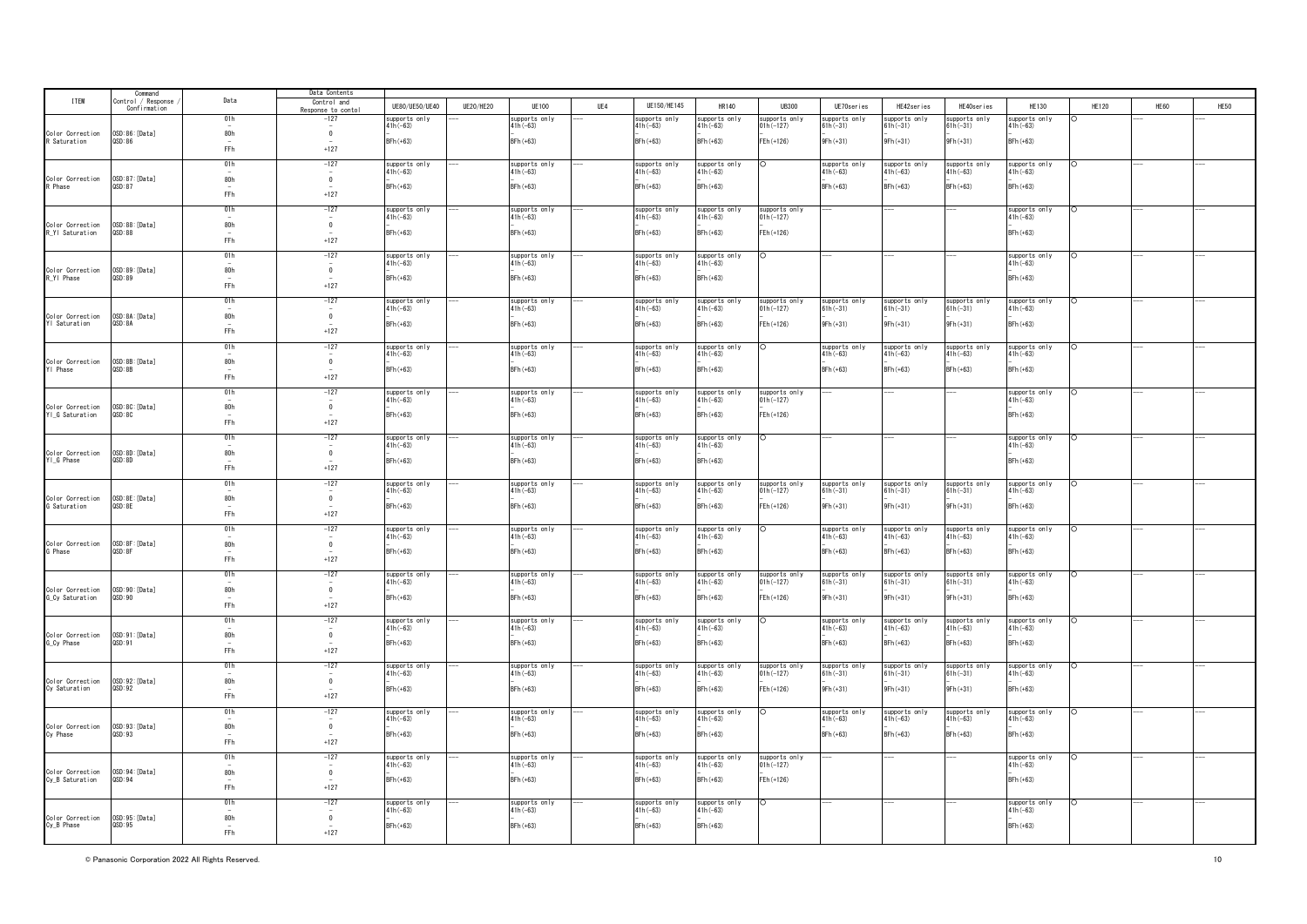|                                                            | Command<br>Control / Response |                                  | Data Contents                           |                           |                  |                           |     |               |               |               |                             |                             |                             |               |              |                                                     |      |
|------------------------------------------------------------|-------------------------------|----------------------------------|-----------------------------------------|---------------------------|------------------|---------------------------|-----|---------------|---------------|---------------|-----------------------------|-----------------------------|-----------------------------|---------------|--------------|-----------------------------------------------------|------|
| <b>ITEM</b>                                                | Confirmation                  | Data                             | Control and                             | UE80/UE50/UE40            | <b>UE20/HE20</b> | <b>UE100</b>              | UE4 | UE150/HE145   | <b>HR140</b>  | <b>UB300</b>  | UE70series                  | HE42series                  | HE40series                  | <b>HE130</b>  | <b>HE120</b> | HE60                                                | HE50 |
|                                                            |                               | 01h                              | Response to contol<br>$-127$            | supports only             |                  | supports only             |     | supports only | supports only | supports only | supports only               | supports only               | supports only               | supports only |              |                                                     |      |
|                                                            |                               |                                  | $\sim$                                  | $41h(-63)$                |                  | 41h (-63)                 |     | 41h (-63)     | $41h(-63)$    | 01h (-127)    | $61h(-31)$                  | $61h(-31)$                  | $61h(-31)$                  | $41h(-63)$    |              |                                                     |      |
| Color Correction<br>B Saturation                           | 0SD:96: [Data]<br>QSD:96      | 80h<br>$\overline{a}$            | $\overline{0}$<br>$\sim$                | BFh (+63)                 |                  | BFh (+63)                 |     | $BFh (+63)$   | $BFh (+63)$   | FEh (+126)    | 9Fh (+31)                   | 9Fh (+31)                   | 9Fh(+31)                    | BFh (+63)     |              |                                                     |      |
|                                                            |                               | ${\sf FFh}$                      | $+127$                                  |                           |                  |                           |     |               |               |               |                             |                             |                             |               |              |                                                     |      |
|                                                            |                               | 01h                              | $-127$                                  |                           |                  |                           |     | supports only | supports only | $\circ$       |                             | supports only               |                             | supports only | $\circ$      |                                                     |      |
|                                                            |                               |                                  | $\overline{a}$                          | supports only<br>41h(-63) |                  | supports only<br>41h(-63) |     | 41h (-63)     | 41h (-63)     |               | supports only<br>41h(-63)   | $41h(-63)$                  | supports only<br>41h(-63)   | $41h(-63)$    |              |                                                     |      |
| Color Correction<br>B Phase                                | 0SD:97: [Data]<br>QSD:97      | 80h<br>$\sim$                    | $\ddot{\mathbf{0}}$                     | BFh (+63)                 |                  | BFh (+63)                 |     | $BFh (+63)$   | $BFh (+63)$   |               | $BFh (+63)$                 | BFh (+63)                   | BFh (+63)                   | BFh (+63)     |              |                                                     |      |
|                                                            |                               | ${\sf FFh}$                      | $+127$                                  |                           |                  |                           |     |               |               |               |                             |                             |                             |               |              |                                                     |      |
|                                                            |                               | Data1                            | Output                                  |                           |                  |                           |     |               |               |               |                             |                             |                             |               |              | suports only                                        |      |
|                                                            |                               | $\overline{0}$                   | Browser/Video                           |                           |                  |                           |     |               |               |               |                             |                             |                             |               |              | Output<br>O(Browser/Video),                         |      |
|                                                            |                               | $\overline{1}$                   | SDI/HDMI, Component                     |                           |                  |                           |     |               |               |               |                             |                             |                             |               |              | 1 (SDI/HDMI, Compon                                 |      |
|                                                            |                               | Data2                            | Character Mix Select                    |                           |                  |                           |     |               |               |               |                             |                             |                             |               |              | ent)                                                |      |
|                                                            | OSD:98: [Data1]: [Data        | $\overline{0}$<br>$\overline{1}$ | Off<br>On                               |                           |                  |                           |     |               |               |               |                             |                             |                             |               |              |                                                     |      |
| Character Mix<br>Select                                    | QSD:98: [Data1]               | $\overline{2}$                   | Off By Browser                          |                           |                  |                           |     |               |               |               |                             |                             |                             |               |              | <u>Character Mix</u><br>Select<br>2(Off By Browser) |      |
|                                                            |                               |                                  |                                         |                           |                  |                           |     |               |               |               |                             |                             |                             |               |              |                                                     |      |
|                                                            |                               |                                  |                                         |                           |                  |                           |     |               |               |               |                             |                             |                             |               |              | is Valid When<br>$Output$ is                        |      |
|                                                            |                               |                                  |                                         |                           |                  |                           |     |               |               |               |                             |                             |                             |               |              | 1 (SDI/HDMI, Compon                                 |      |
|                                                            |                               |                                  |                                         |                           |                  |                           |     |               |               |               |                             |                             |                             |               |              | ent)                                                |      |
|                                                            |                               | 41h                              | $-63$<br>$\overline{\phantom{a}}$       | ∩                         |                  |                           |     | ∩             |               |               |                             |                             |                             | $\circ$       |              |                                                     |      |
| Color Correction 0SD:9A:[Data]<br>Mg_R_R Saturation 0SD:9A |                               | 80h                              | $\ddot{\mathbf{0}}$                     |                           |                  |                           |     |               |               |               |                             |                             |                             |               |              |                                                     |      |
|                                                            |                               | BFh                              | $+63$                                   |                           |                  |                           |     |               |               |               |                             |                             |                             |               |              |                                                     |      |
|                                                            |                               | 41h                              | $-63$                                   | ∩                         |                  |                           |     |               |               |               |                             |                             |                             | $\circ$       |              |                                                     |      |
|                                                            |                               |                                  | $\overline{\phantom{a}}$                |                           |                  |                           |     |               |               |               |                             |                             |                             |               |              |                                                     |      |
| Color Correction<br>Mg_R_R Phase                           | OSD:9B: [Data]<br>QSD:9B      | 80h                              | $\mathbf{0}$                            |                           |                  |                           |     |               |               |               |                             |                             |                             |               |              |                                                     |      |
|                                                            |                               | BFh                              | $+63$                                   |                           |                  |                           |     |               |               |               |                             |                             |                             |               |              |                                                     |      |
|                                                            |                               | 41h                              | $-63$                                   | ∩                         |                  | $\circ$                   |     | O             | $\circ$       |               |                             |                             |                             | $\circ$       |              |                                                     |      |
| Color Correction                                           | OSD: 9C: [Data]               | 80h                              | $\sim$<br>$\bf{0}$                      |                           |                  |                           |     |               |               |               | supports only<br>61h(-31)   | supports only<br>61h(-31)   | supports only<br>61h(-31)   |               |              |                                                     |      |
| R_R_Y  Saturation                                          | QSD:9C                        |                                  |                                         |                           |                  |                           |     |               |               |               | 9Fh (+31)                   | 9Fh (+31)                   | 9Fh (+31)                   |               |              |                                                     |      |
|                                                            |                               | BFh                              | $+63$                                   |                           |                  |                           |     |               |               |               |                             |                             |                             |               |              |                                                     |      |
|                                                            |                               | 41h                              | $-63$                                   |                           |                  |                           |     |               |               |               |                             |                             | O                           |               |              |                                                     |      |
| Color Correction                                           | OSD: 9D: [Data]               | 80h                              | $\overline{\phantom{a}}$<br>$\mathbf 0$ |                           |                  |                           |     |               |               |               |                             |                             |                             |               |              |                                                     |      |
| R_R_YI Phase                                               | QSD:9D                        |                                  |                                         |                           |                  |                           |     |               |               |               |                             |                             |                             |               |              |                                                     |      |
|                                                            |                               | BFh                              | $+63$                                   |                           |                  |                           |     |               |               |               |                             |                             |                             |               |              |                                                     |      |
|                                                            |                               | 41h                              | $-63$<br>$\sim$                         |                           |                  |                           |     |               |               |               | supports only<br>$61h(-31)$ | supports only<br>$61h(-31)$ | supports only<br>$61h(-31)$ | O             |              |                                                     |      |
| Color Correction 0SD:9E:<br>R_YI_YI Saturation 0SD:9E      | OSD:9E: [Data]                | 80h                              | $\bf{0}$                                |                           |                  |                           |     |               |               |               |                             |                             |                             |               |              |                                                     |      |
|                                                            |                               | BFh                              | $+63$                                   |                           |                  |                           |     |               |               |               | 9Fh (+31)                   | 9Fh (+31)                   | 9Fh (+31)                   |               |              |                                                     |      |
|                                                            |                               |                                  |                                         |                           |                  |                           |     |               |               |               |                             |                             |                             |               |              |                                                     |      |
|                                                            |                               | 41h                              | $-63$                                   |                           |                  |                           |     |               |               |               |                             |                             | O                           | Ō             |              |                                                     |      |
| Color Correction<br>R_YI_YI Phase                          | OSD: 9F: [Data]<br>QSD: 9F    | 80h                              | $\mathbf 0$                             |                           |                  |                           |     |               |               |               |                             |                             |                             |               |              |                                                     |      |
|                                                            |                               | BFh                              | $+63$                                   |                           |                  |                           |     |               |               |               |                             |                             |                             |               |              |                                                     |      |
|                                                            |                               | 79h                              | $-7$                                    |                           |                  |                           |     |               |               |               |                             |                             |                             | Ō             |              |                                                     |      |
|                                                            | OSD:A1:[Data]                 |                                  | $\overline{\phantom{a}}$                |                           |                  |                           |     |               |               |               |                             |                             |                             |               |              |                                                     |      |
| V Detail Level                                             | QSD: A1                       | 80h                              | $\mathbf 0$                             |                           |                  |                           |     |               |               |               |                             |                             |                             |               |              |                                                     |      |
|                                                            |                               | 87h                              | $7\overline{ }$                         |                           |                  |                           |     |               |               |               |                             |                             |                             |               |              |                                                     |      |
|                                                            |                               | 79h                              | -7                                      |                           |                  |                           |     |               |               |               |                             |                             |                             |               |              |                                                     |      |
| Detail Band                                                | OSD: A2: [Data]               | 80h                              | $\overline{\phantom{a}}$<br>$\mathbf 0$ |                           |                  |                           |     |               |               |               |                             |                             |                             |               |              |                                                     |      |
| /Detail Frequency                                          | QSD: A2                       |                                  |                                         |                           |                  |                           |     |               |               |               |                             |                             |                             |               |              |                                                     |      |
|                                                            |                               | 87h                              | $\overline{7}$                          |                           |                  |                           |     |               |               |               |                             |                             |                             |               |              |                                                     |      |
| Flesh Tone Noise<br>Suppress                               | OSD:A3: [Data]                | 80h                              | $\overline{0}$                          |                           |                  |                           |     |               |               |               |                             |                             |                             | $\circ$       |              |                                                     |      |
| /Skin Detail                                               | QSD: A3                       | 9Fh                              | 31                                      |                           |                  |                           |     |               |               |               |                             |                             |                             |               |              |                                                     |      |
| Effect                                                     |                               | 41h                              | $-63$                                   |                           |                  |                           |     |               |               |               |                             |                             |                             |               |              |                                                     |      |
|                                                            |                               |                                  |                                         |                           |                  |                           |     |               |               |               |                             |                             |                             |               |              |                                                     |      |
| Matrix(R-G)                                                | OSD: A4: [Data]<br>QSD: A4    | 80h                              | $\mathbf 0$                             |                           |                  |                           |     |               |               |               |                             |                             |                             |               |              |                                                     |      |
|                                                            |                               | BFh                              | 63                                      |                           |                  |                           |     |               |               |               |                             |                             |                             |               |              |                                                     |      |
|                                                            |                               | 41h                              | $-63$                                   |                           |                  |                           |     |               |               |               |                             |                             |                             | $\circ$       |              |                                                     |      |
|                                                            | OSD: A5: [Data]               |                                  | $\overline{\phantom{a}}$                |                           |                  |                           |     |               |               |               |                             |                             |                             |               |              |                                                     |      |
| Matrix(R-B)                                                | QSD: A5                       | 80h                              | $\mathbf{0}$                            |                           |                  |                           |     |               |               |               |                             |                             |                             |               |              |                                                     |      |
|                                                            |                               | BFh                              | 63                                      |                           |                  |                           |     |               |               |               |                             |                             |                             |               |              |                                                     |      |
|                                                            |                               | 41h                              | $-63$                                   |                           |                  |                           |     |               |               |               |                             |                             |                             | $\circ$       |              |                                                     |      |
|                                                            | OSD:A6: [Data]                | 80h                              | $\sim$                                  |                           |                  |                           |     |               |               |               |                             |                             |                             |               |              |                                                     |      |
| Matrix(G-R)                                                | QSD: A6                       |                                  | $\overline{0}$                          |                           |                  |                           |     |               |               |               |                             |                             |                             |               |              |                                                     |      |
|                                                            |                               | BFh                              | 63                                      |                           |                  |                           |     |               |               |               |                             |                             |                             |               |              |                                                     |      |
|                                                            |                               | 41h                              | $-63$                                   |                           |                  |                           |     |               |               |               |                             |                             |                             | $\circ$       |              |                                                     |      |
|                                                            | OSD: A7: [Data]               | 80h                              | $\overline{\phantom{a}}$<br>$\mathbf 0$ |                           |                  |                           |     |               |               |               |                             |                             |                             |               |              |                                                     |      |
| $Matr$ ix $(G-B)$                                          | QSD: A7                       |                                  |                                         |                           |                  |                           |     |               |               |               |                             |                             |                             |               |              |                                                     |      |
|                                                            |                               | BFh                              | 63                                      |                           |                  |                           |     |               |               |               |                             |                             |                             |               |              |                                                     |      |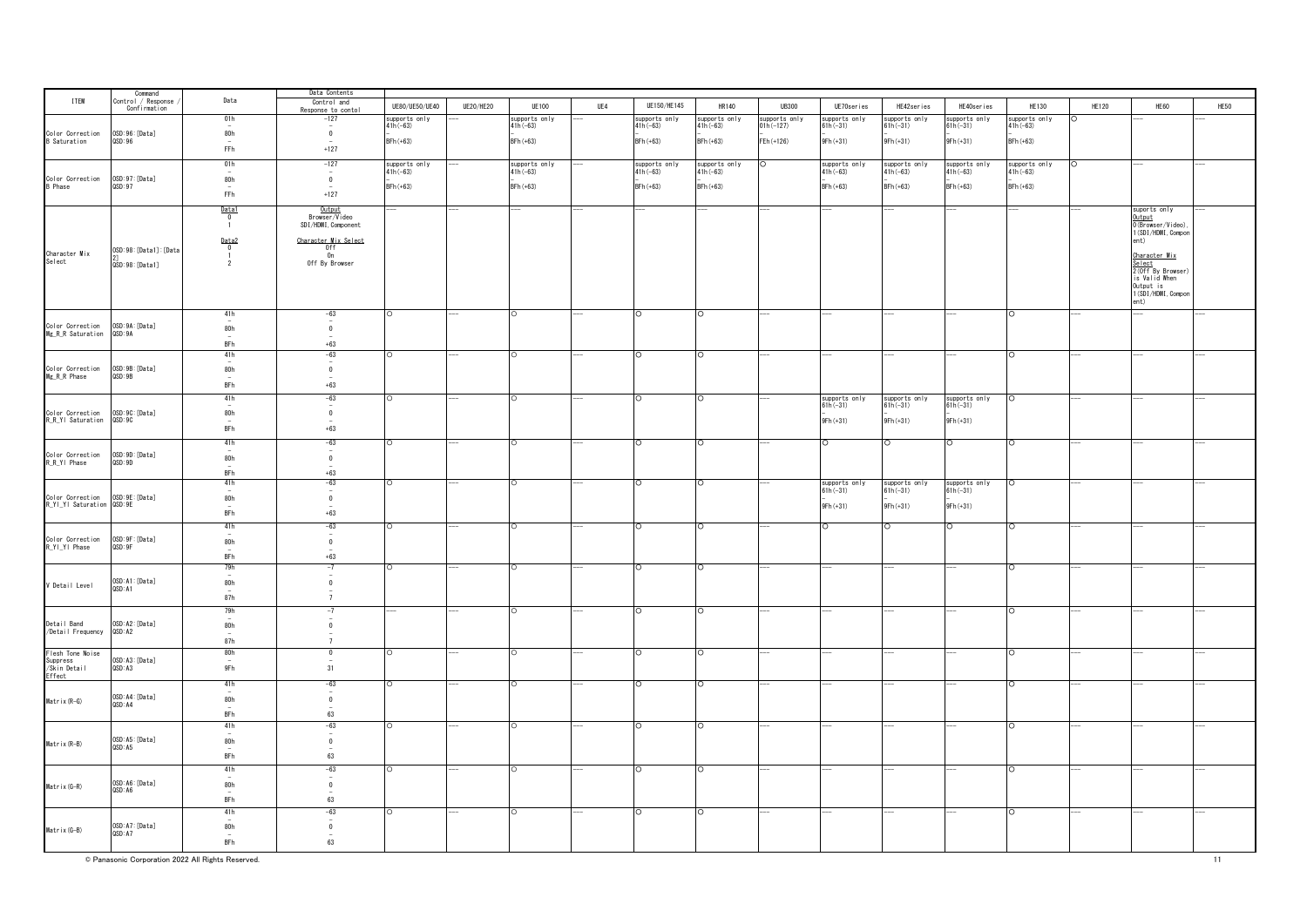|                                               | Command                            |                                                                                      | Data Contents                                                                                                                                                                                                                                                                                                                                                                             |                          |                        |                         |                          |                          |                            |              |                                                                                                          |            |            |                            |              |      |      |
|-----------------------------------------------|------------------------------------|--------------------------------------------------------------------------------------|-------------------------------------------------------------------------------------------------------------------------------------------------------------------------------------------------------------------------------------------------------------------------------------------------------------------------------------------------------------------------------------------|--------------------------|------------------------|-------------------------|--------------------------|--------------------------|----------------------------|--------------|----------------------------------------------------------------------------------------------------------|------------|------------|----------------------------|--------------|------|------|
| <b>ITEM</b>                                   | Control / Response<br>Confirmation | Data                                                                                 | Control and<br>Response to contol                                                                                                                                                                                                                                                                                                                                                         | UE80/UE50/UE40           | <b>UE20/HE20</b>       | <b>UE100</b>            | UE4                      | UE150/HE145              | <b>HR140</b>               | <b>UB300</b> | UE70series                                                                                               | HE42series | HE40series | <b>HE130</b>               | <b>HE120</b> | HE60 | HE50 |
|                                               |                                    | 41h<br>$\overline{\phantom{m}}$                                                      | -63<br>$\hspace{1.0cm} \hspace{1.0cm} \hspace{1.0cm} \hspace{1.0cm} \hspace{1.0cm} \hspace{1.0cm} \hspace{1.0cm} \hspace{1.0cm} \hspace{1.0cm} \hspace{1.0cm} \hspace{1.0cm} \hspace{1.0cm} \hspace{1.0cm} \hspace{1.0cm} \hspace{1.0cm} \hspace{1.0cm} \hspace{1.0cm} \hspace{1.0cm} \hspace{1.0cm} \hspace{1.0cm} \hspace{1.0cm} \hspace{1.0cm} \hspace{1.0cm} \hspace{1.0cm} \hspace{$ |                          |                        |                         |                          | ∩                        |                            |              |                                                                                                          |            |            |                            |              |      |      |
| Matrix(B-R)                                   | OSD:A8:[Data]                      | 80h                                                                                  | $\bf{0}$                                                                                                                                                                                                                                                                                                                                                                                  |                          |                        |                         |                          |                          |                            |              |                                                                                                          |            |            |                            |              |      |      |
|                                               | QSD: A8                            | $-$<br>BFh                                                                           | $\overline{\phantom{a}}$<br>63                                                                                                                                                                                                                                                                                                                                                            |                          |                        |                         |                          |                          |                            |              |                                                                                                          |            |            |                            |              |      |      |
|                                               |                                    | 41h                                                                                  | $-63$                                                                                                                                                                                                                                                                                                                                                                                     | $\circ$                  |                        | O                       |                          | $\Omega$                 | $\circ$                    |              |                                                                                                          |            |            | $\circ$                    |              |      |      |
|                                               | OSD: A9: [Data]                    | $\overline{a}$                                                                       | $\overline{\phantom{a}}$                                                                                                                                                                                                                                                                                                                                                                  |                          |                        |                         |                          |                          |                            |              |                                                                                                          |            |            |                            |              |      |      |
| Matrix(B-G)                                   | QSD: A9                            | 80h                                                                                  | $\bf{0}$<br>$\overline{\phantom{a}}$                                                                                                                                                                                                                                                                                                                                                      |                          |                        |                         |                          |                          |                            |              |                                                                                                          |            |            |                            |              |      |      |
|                                               |                                    | BFh                                                                                  | 63                                                                                                                                                                                                                                                                                                                                                                                        |                          |                        |                         |                          |                          |                            |              |                                                                                                          |            |            |                            |              |      |      |
|                                               |                                    | 61h<br>$\overline{a}$                                                                | $-31$<br>$\overline{a}$                                                                                                                                                                                                                                                                                                                                                                   |                          |                        |                         |                          |                          |                            |              | ō                                                                                                        | $\circ$    | $\Omega$   |                            |              |      |      |
| Color Correction<br>Cy_Cy_B Saturation QSD:AA | OSD: AA: [Data]                    | 80h                                                                                  | $\overline{0}$                                                                                                                                                                                                                                                                                                                                                                            |                          |                        |                         |                          |                          |                            |              |                                                                                                          |            |            |                            |              |      |      |
|                                               |                                    | 9Fh                                                                                  | $+31$                                                                                                                                                                                                                                                                                                                                                                                     |                          |                        |                         |                          |                          |                            |              |                                                                                                          |            |            |                            |              |      |      |
|                                               |                                    | 41h                                                                                  | $-63$                                                                                                                                                                                                                                                                                                                                                                                     |                          |                        |                         |                          |                          |                            |              | ō                                                                                                        | O          | $\circ$    |                            |              |      |      |
| Color Correction                              | OSD: AB: [Data]                    | 80h                                                                                  | $\sim$<br>$\mathbf 0$                                                                                                                                                                                                                                                                                                                                                                     |                          |                        |                         |                          |                          |                            |              |                                                                                                          |            |            |                            |              |      |      |
| Cy_Cy_B Phase                                 | QSD: AB                            | $\sim$                                                                               | $\overline{\phantom{a}}$<br>$+63$                                                                                                                                                                                                                                                                                                                                                         |                          |                        |                         |                          |                          |                            |              |                                                                                                          |            |            |                            |              |      |      |
|                                               |                                    | <b>BFh</b><br>61h                                                                    | $-31$                                                                                                                                                                                                                                                                                                                                                                                     |                          |                        |                         |                          |                          |                            |              | $\circ$                                                                                                  | O          | $\circ$    |                            |              |      |      |
| Color Correction                              | OSD: AC: [Data]                    |                                                                                      | $\overline{\phantom{a}}$                                                                                                                                                                                                                                                                                                                                                                  |                          |                        |                         |                          |                          |                            |              |                                                                                                          |            |            |                            |              |      |      |
| Cy_B_B Saturation                             | QSD: AC                            | 80h                                                                                  | $\bf{0}$                                                                                                                                                                                                                                                                                                                                                                                  |                          |                        |                         |                          |                          |                            |              |                                                                                                          |            |            |                            |              |      |      |
|                                               |                                    | 9Fh                                                                                  | $+31$                                                                                                                                                                                                                                                                                                                                                                                     |                          |                        |                         |                          |                          |                            |              |                                                                                                          |            |            |                            |              |      |      |
|                                               |                                    | 41h<br>$\overline{\phantom{0}}$                                                      | $-63$<br>$\sim$                                                                                                                                                                                                                                                                                                                                                                           |                          | $- -$                  | ---                     | $\overline{\phantom{a}}$ | $\overline{\phantom{a}}$ | $- -$                      | --           | $\circ$                                                                                                  | $\circ$    | $\circ$    | --                         |              |      |      |
| Color Correction<br>Cy_B_B Phase              | OSD: AD: [Data]<br>QSD: AD         | 80h<br>$\sim$                                                                        | $\overline{0}$<br>$\overline{\phantom{a}}$                                                                                                                                                                                                                                                                                                                                                |                          |                        |                         |                          |                          |                            |              |                                                                                                          |            |            |                            |              |      |      |
|                                               |                                    | BFh                                                                                  | $+63$                                                                                                                                                                                                                                                                                                                                                                                     |                          |                        |                         |                          |                          |                            |              |                                                                                                          |            |            |                            |              |      |      |
|                                               |                                    | 00h                                                                                  | 0ff                                                                                                                                                                                                                                                                                                                                                                                       | $\circ$                  |                        | $\circ$                 |                          | $\circ$                  | supports only              | $\circ$      | --                                                                                                       | --         | $- -$      | supports only              |              |      |      |
|                                               |                                    | 1Dh<br>$\sim$                                                                        | $-99\%$<br>$\sim$                                                                                                                                                                                                                                                                                                                                                                         |                          |                        |                         |                          |                          | $00(0ff)$ .<br>$1D (-99%)$ |              |                                                                                                          |            |            | $00(0ff)$ ,<br>$1D (-99%)$ |              |      |      |
|                                               |                                    | 80h                                                                                  | $\mathbf 0$                                                                                                                                                                                                                                                                                                                                                                               |                          |                        |                         |                          |                          | A8 (40%)                   |              |                                                                                                          |            |            | A8 (40%)                   |              |      |      |
|                                               |                                    | A8h                                                                                  | 40%                                                                                                                                                                                                                                                                                                                                                                                       |                          |                        |                         |                          |                          |                            |              |                                                                                                          |            |            |                            |              |      |      |
|                                               | OSD:BO: [Data]                     | $\overline{\phantom{0}}$<br>E3h                                                      | $\overline{\phantom{a}}$<br>99%                                                                                                                                                                                                                                                                                                                                                           |                          |                        |                         |                          |                          |                            |              |                                                                                                          |            |            |                            |              |      |      |
| Chroma Level                                  | QSD:BO                             |                                                                                      |                                                                                                                                                                                                                                                                                                                                                                                           |                          |                        |                         |                          |                          |                            |              |                                                                                                          |            |            |                            |              |      |      |
|                                               |                                    | $\begin{array}{r} \underline{\text{AK--UB300}}\\ \underline{\text{O0h}} \end{array}$ | UB300<br>-100%                                                                                                                                                                                                                                                                                                                                                                            |                          |                        |                         |                          |                          |                            |              |                                                                                                          |            |            |                            |              |      |      |
|                                               |                                    | 1Dh<br>$\overline{a}$                                                                | $-99%$<br>$\sim$                                                                                                                                                                                                                                                                                                                                                                          |                          |                        |                         |                          |                          |                            |              |                                                                                                          |            |            |                            |              |      |      |
|                                               |                                    | 80h                                                                                  | $\bf{0}$                                                                                                                                                                                                                                                                                                                                                                                  |                          |                        |                         |                          |                          |                            |              |                                                                                                          |            |            |                            |              |      |      |
|                                               |                                    | A8h                                                                                  | 40%                                                                                                                                                                                                                                                                                                                                                                                       |                          |                        |                         |                          |                          |                            |              |                                                                                                          |            |            |                            |              |      |      |
| Color Temperature                             | OSD:B1:[Data]<br>QSD:B1            | ⋇                                                                                    | $\times$                                                                                                                                                                                                                                                                                                                                                                                  |                          |                        |                         |                          | <u></u>                  | ⋇                          |              | $\times$                                                                                                 | ⋇          | ⋇          |                            |              |      |      |
| Night Mode Select                             | OSD:B2: [Data]<br>QSD:B2           | $^{\circ}$                                                                           | Manua I<br>Auto                                                                                                                                                                                                                                                                                                                                                                           |                          |                        |                         |                          | --                       |                            |              | $\circ$                                                                                                  | $\circ$    | $\circ$    |                            |              |      |      |
|                                               |                                    |                                                                                      | Disable                                                                                                                                                                                                                                                                                                                                                                                   | Zoom Mode]               | Zoom Mode]             | [Zoom Mode]             |                          | [Zoom Mode]              |                            |              | lO.                                                                                                      | O          | O          |                            |              |      |      |
|                                               |                                    |                                                                                      | Enable                                                                                                                                                                                                                                                                                                                                                                                    | $-0pt$ Zoom<br>OSE: 70:0 | -Opt Zoom<br>0SE: 70:0 | $-0pt$ Zoom<br>0SE:70:0 |                          | $-0pt$ Zoom<br>0SE:70:0  |                            |              |                                                                                                          |            |            |                            |              |      |      |
|                                               |                                    |                                                                                      |                                                                                                                                                                                                                                                                                                                                                                                           | 0SD:B3:0<br>-i Zoom      | 0SD:B3:0<br>-i Zoom    | 0SD:B3:0<br>-i Zoom     |                          | OSD: B3:0<br>-i Zoom     |                            |              |                                                                                                          |            |            |                            |              |      |      |
| i. Zoom                                       | OSD:B3: [Data]<br>QSD:B3           |                                                                                      |                                                                                                                                                                                                                                                                                                                                                                                           | 0SE:70:0<br>OSD: B3:1    | 0SE: 70:0<br>OSD: B3:1 | 0SE: 70:0<br>OSD:B3:1   |                          | 0SE: 70:0<br>OSD:B3:1    |                            |              |                                                                                                          |            |            |                            |              |      |      |
|                                               |                                    |                                                                                      |                                                                                                                                                                                                                                                                                                                                                                                           | $-D$ Zoom                | $-D$ Zoom              | -D Zoom                 |                          | $-D$ Zoom                |                            |              |                                                                                                          |            |            |                            |              |      |      |
|                                               |                                    |                                                                                      |                                                                                                                                                                                                                                                                                                                                                                                           | OSE: 70:1<br>OSD: B3:0   | OSE: 70:1<br>OSD: B3:0 | 0SE: 70:1<br>OSD:B3:0   |                          | 0SE: 70:1<br>OSD: B3:0   |                            |              |                                                                                                          |            |            |                            |              |      |      |
|                                               |                                    |                                                                                      | 0ff                                                                                                                                                                                                                                                                                                                                                                                       |                          |                        |                         |                          |                          |                            |              |                                                                                                          |            |            |                            |              |      |      |
| <b>HDR</b>                                    | OSD:B4: [Data]                     |                                                                                      | Low                                                                                                                                                                                                                                                                                                                                                                                       |                          |                        |                         |                          |                          |                            |              | supports only supports only supports only<br>0(0ff), 1(Low), 3(H 0(0ff), 1(Low), 3(H 0(0ff), 1(Low), 3(H |            |            |                            |              |      |      |
|                                               | QSD:B4                             |                                                                                      | Mid<br>High                                                                                                                                                                                                                                                                                                                                                                               |                          |                        |                         |                          |                          |                            |              | igh)                                                                                                     | igh)       | igh)       |                            |              |      |      |
|                                               |                                    |                                                                                      | Low                                                                                                                                                                                                                                                                                                                                                                                       |                          | --                     |                         |                          | -                        |                            |              | ō                                                                                                        | $\circ$    | $\circ$    | ——                         |              |      |      |
| Night-Day Level                               | OSD:B7: [Data]<br>QSD:B7           | $\overline{\phantom{a}}$                                                             | Mid<br>High                                                                                                                                                                                                                                                                                                                                                                               |                          |                        |                         |                          |                          |                            |              |                                                                                                          |            |            |                            |              |      |      |
|                                               |                                    |                                                                                      | x1.4                                                                                                                                                                                                                                                                                                                                                                                      |                          |                        |                         |                          |                          |                            |              | $\circ$                                                                                                  | $\circ$    | $- -$      |                            |              |      |      |
| Digital Extender                              | OSD:B8: [Data]                     |                                                                                      | $x^2.0$<br>$x^4.0$                                                                                                                                                                                                                                                                                                                                                                        |                          |                        |                         |                          |                          |                            |              |                                                                                                          |            |            |                            |              |      |      |
| Magnification                                 | QSD:B8                             |                                                                                      | x6.0                                                                                                                                                                                                                                                                                                                                                                                      |                          |                        |                         |                          |                          |                            |              |                                                                                                          |            |            |                            |              |      |      |
|                                               |                                    |                                                                                      | x8.0                                                                                                                                                                                                                                                                                                                                                                                      |                          |                        |                         |                          |                          |                            |              |                                                                                                          |            |            |                            |              |      |      |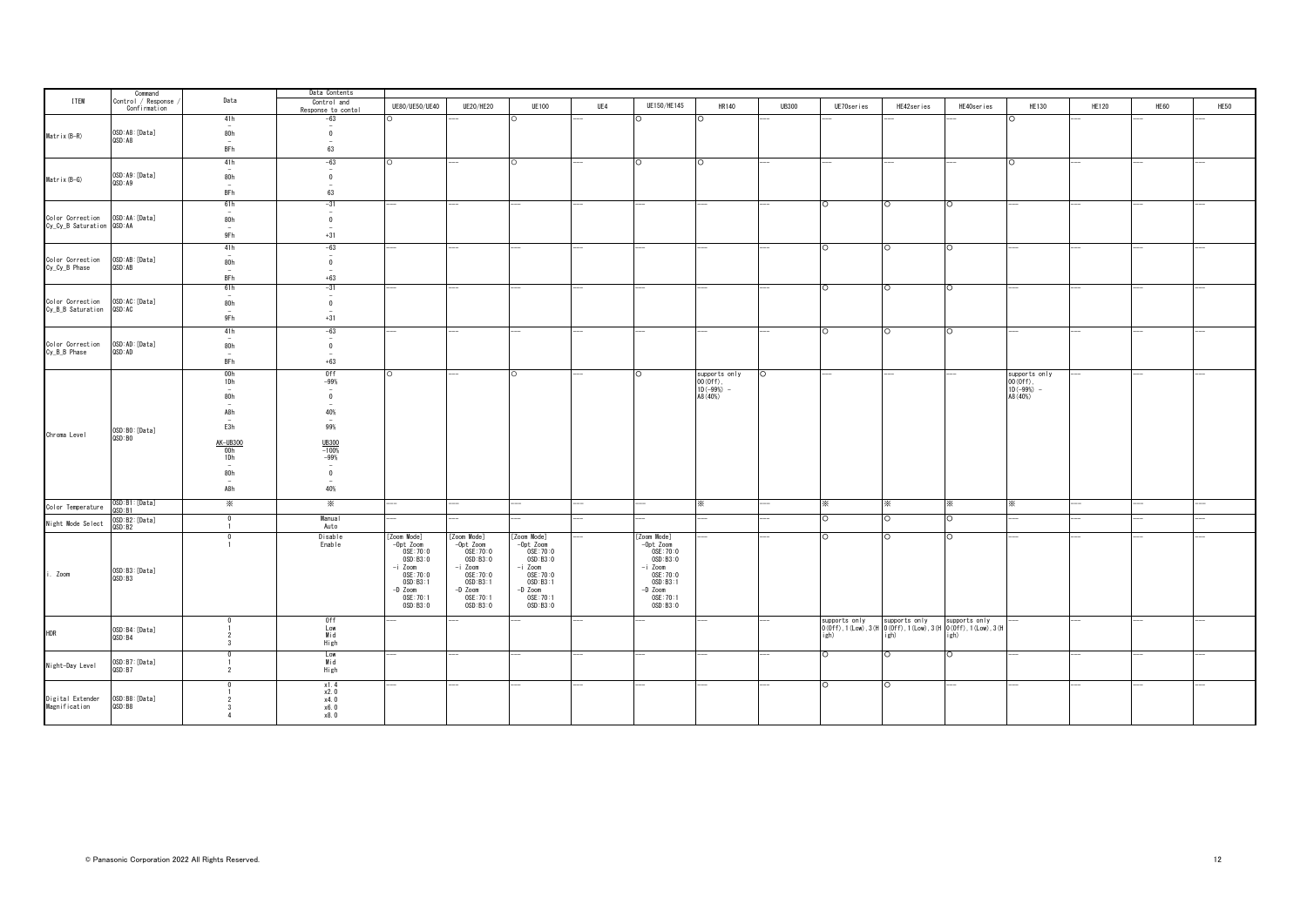|                                                             |                                               |                                                                                                                                                                                                    | Data Contents                                                                                                                                                                                                                                                                                           |                |                  |                                                           |     |                                                       |       |              |                                                                                                                                                                                                                                                    |                                                                                                                                                                                                                                                     |                 |              |              |      |      |
|-------------------------------------------------------------|-----------------------------------------------|----------------------------------------------------------------------------------------------------------------------------------------------------------------------------------------------------|---------------------------------------------------------------------------------------------------------------------------------------------------------------------------------------------------------------------------------------------------------------------------------------------------------|----------------|------------------|-----------------------------------------------------------|-----|-------------------------------------------------------|-------|--------------|----------------------------------------------------------------------------------------------------------------------------------------------------------------------------------------------------------------------------------------------------|-----------------------------------------------------------------------------------------------------------------------------------------------------------------------------------------------------------------------------------------------------|-----------------|--------------|--------------|------|------|
| <b>ITEM</b>                                                 | Command<br>Control / Response<br>Confirmation | Data                                                                                                                                                                                               | Control and<br>Response to contol                                                                                                                                                                                                                                                                       | UE80/UE50/UE40 | <b>UE20/HE20</b> | <b>UE100</b>                                              | UE4 | UE150/HE145                                           | HR140 | <b>UB300</b> | UE70series                                                                                                                                                                                                                                         | HE42series                                                                                                                                                                                                                                          | HE40series      | <b>HE130</b> | <b>HE120</b> | HE60 | HE50 |
| Format_SDI                                                  | OSD:B9: [Data]<br>QSD : B9                    | 0h<br>1h<br>2h<br>3h<br>4h<br>5h<br>6h<br>7h<br>8h<br>9h<br>Ah<br>Bh<br>Ch<br>Dh<br>Eh<br>10h<br>11h<br>$\begin{array}{c} 12\text{h} \\ 13\text{h} \\ 14\text{h} \\ 15\text{h} \end{array}$<br>16h | 720/60p<br>720/59.94p<br>720/50p<br>1080/60i<br>1080/59.94i<br>1080/50i<br>1080/30psF<br>1080/29.97psF<br>1080/25psF<br>1080/24psF<br>1080/23.98psF<br>480/59.94i<br>480/29.97psF<br>576/50i<br>576/25psF<br>1080/59.94p<br>1080/50p<br>480/59.94p<br>576/50p<br>1080/29.97p<br>1080/25p<br>1080/23.98p |                |                  |                                                           |     |                                                       |       |              | [59.94Hz]<br>supports only<br>1h (720/59.94p)<br>4h (1080/59.94i)<br>7h (1080/29.97psF)<br>10h (1080/59.94p)<br>14h (1080/29.97p)<br>[50Hz]<br>supports only<br>2h(720/50p)<br>5h(1080/50i)<br>8h (1080/25psF)<br>11h (1080/50p)<br>15h (1080/25p) | [59.94Hz]<br>supports only<br>1h (720/59.94p)<br>4h (1080/59.94i)<br>7h (1080/29. 97psF)<br>10h (1080/59.94p)<br>14h (1080/29.97p)<br>[50Hz]<br>supports only<br>2h(720/50p)<br>5h(1080/50i)<br>8h (1080/25psF)<br>11h (1080/50p)<br>15h (1080/25p) |                 |              |              |      |      |
| Color Bar Type                                              | OSD:BA: [Data]<br>QSD: BA                     | $\mathbf 0$<br>$\overline{1}$                                                                                                                                                                      | Type2 (Ful   BAR/EBU)<br>Type1(SMPTE)                                                                                                                                                                                                                                                                   | $\circ$        |                  | $\circ$                                                   |     |                                                       |       |              | $\circ$                                                                                                                                                                                                                                            | O                                                                                                                                                                                                                                                   | V1.21+AW-SFU01  |              |              |      |      |
| <b>ALC</b>                                                  | OSD:BB: [Data]<br>QSD:BB                      | $\mathbf{1}$                                                                                                                                                                                       | Off<br>On                                                                                                                                                                                                                                                                                               |                |                  |                                                           |     |                                                       |       |              |                                                                                                                                                                                                                                                    | O                                                                                                                                                                                                                                                   | V1.21+AW-SFU01  |              |              |      |      |
| Equalize                                                    | OSD: BC: [Data]<br>QSD: BC                    | $\Omega$<br>$\overline{2}$                                                                                                                                                                         | 0ff<br>Low Cut<br>Voice                                                                                                                                                                                                                                                                                 |                |                  |                                                           |     |                                                       |       |              | ೧                                                                                                                                                                                                                                                  | O                                                                                                                                                                                                                                                   | V1. 21+AW-SFU01 |              |              |      |      |
| Color Bar Title                                             | OSD:BE: [Data]<br>QSD: BE                     | $\Omega$<br>$\overline{1}$                                                                                                                                                                         | Off<br>On                                                                                                                                                                                                                                                                                               |                |                  |                                                           |     |                                                       |       |              | $\Omega$                                                                                                                                                                                                                                           | $\circ$                                                                                                                                                                                                                                             | V1.21+AW-SFU01  |              |              |      |      |
| Auto Shutter Limit 0SD: BF: [Data]                          |                                               | $\Omega$<br>3<br>$\overline{4}$<br>$\overline{2}$<br>3<br>$\overline{4}$<br>-5<br>5<br>$\overline{7}$                                                                                              | [59.94Hz]<br>[50Hz]<br>Off<br>0ff<br>1/60<br>1/50<br>1/100<br>1/100<br>1/125<br>1/120<br>1/250<br>1/250<br>UE80, UE50, UE40, UE100, UE150<br>1/100<br>1/120<br>1/250<br>1/500<br>1/1000<br>1/2000                                                                                                       |                |                  | supports only<br>$2(1/100)$ .<br>$3(1/120)$ .<br>4(1/250) |     | supports only<br>$2(1/100)$ ,<br>3(1/120)<br>4(1/250) |       |              |                                                                                                                                                                                                                                                    | $\Omega$                                                                                                                                                                                                                                            |                 |              |              |      |      |
| Color Correction 0SD:CO:[Data]<br>B_B_Mg Saturation 0SD:CO  |                                               | 61h<br>80h<br>9Fh                                                                                                                                                                                  | $-31$<br>$\sim$<br>$\overline{0}$<br>$+31$                                                                                                                                                                                                                                                              |                |                  |                                                           |     |                                                       |       |              |                                                                                                                                                                                                                                                    | $\circ$                                                                                                                                                                                                                                             | $\Omega$        |              |              |      |      |
| Color Correction 0SD:C1:[Data]<br>B_B_Mg Phase 0SD:C1       |                                               | 41h<br>80h<br>$\overline{\phantom{a}}$<br>BFh                                                                                                                                                      | $-63$<br>$\sim$<br>$\overline{0}$<br>$+63$                                                                                                                                                                                                                                                              |                |                  |                                                           |     |                                                       |       |              | ∩                                                                                                                                                                                                                                                  | $\circ$                                                                                                                                                                                                                                             | $\circ$         |              |              |      |      |
| Color Correction 0SD:C2:[Data]<br>B_Mg_Mg Saturation 0SD:C2 |                                               | 61h<br>80h<br>9Fh                                                                                                                                                                                  | $-31$<br>$\overline{\phantom{a}}$<br>$\overline{0}$<br>$+31$                                                                                                                                                                                                                                            |                |                  |                                                           |     |                                                       |       |              |                                                                                                                                                                                                                                                    | $\circ$                                                                                                                                                                                                                                             | $\circ$         |              |              |      |      |
| Color Correction 0SD:C3:[Data]<br>B_Mg_Mg Phase 0SD:C3      |                                               | 41h<br>80h<br>BFh                                                                                                                                                                                  | $-63$<br>$\sim$<br>$\overline{0}$<br>$+63\,$                                                                                                                                                                                                                                                            |                |                  |                                                           |     |                                                       |       |              | $\circ$                                                                                                                                                                                                                                            | $\circ$                                                                                                                                                                                                                                             | $\circ$         |              |              |      |      |
| Color Correction 0SD:C4:[Data]<br>YI_YI_G Saturation 0SD:C4 |                                               | 61h<br>80h<br>9Fh                                                                                                                                                                                  | $-31$<br>$\,0\,$<br>$+31$                                                                                                                                                                                                                                                                               |                |                  |                                                           |     |                                                       |       |              |                                                                                                                                                                                                                                                    | $\circ$                                                                                                                                                                                                                                             | $\circ$         |              |              |      |      |
| Color Correction 0SD:C5:[Data]<br>YI_YI_G Phase 0SD:C5      |                                               | 41h<br>80h<br>BFh                                                                                                                                                                                  | $-63$<br>$\overline{\phantom{a}}$<br>$\overline{0}$<br>$+63$                                                                                                                                                                                                                                            |                |                  |                                                           |     |                                                       |       |              | $\Omega$                                                                                                                                                                                                                                           | $\Omega$                                                                                                                                                                                                                                            | l O             |              |              |      |      |
| Color Correction 0SD:C6:[Data]<br>YI_G_G Saturation 0SD:C6  |                                               | 61h<br>$\overline{\phantom{a}}$<br>80h<br>$\overline{\phantom{a}}$<br>9Fh                                                                                                                          | $-31$<br>$\overline{\phantom{a}}$<br>$\overline{0}$<br>$+31$                                                                                                                                                                                                                                            |                |                  |                                                           |     |                                                       |       |              | $\circ$                                                                                                                                                                                                                                            | $\circ$                                                                                                                                                                                                                                             | $\circ$         |              |              |      |      |
| Color Correction 0SD:C7:[Data]<br>YI_G_G Phase 0SD:C7       |                                               | 41h<br>80h<br>BFh                                                                                                                                                                                  | $-63$<br>$\sim$<br>$\overline{0}$<br>$+63$                                                                                                                                                                                                                                                              |                |                  |                                                           |     |                                                       |       |              |                                                                                                                                                                                                                                                    | $\circ$                                                                                                                                                                                                                                             | $\circ$         |              |              |      |      |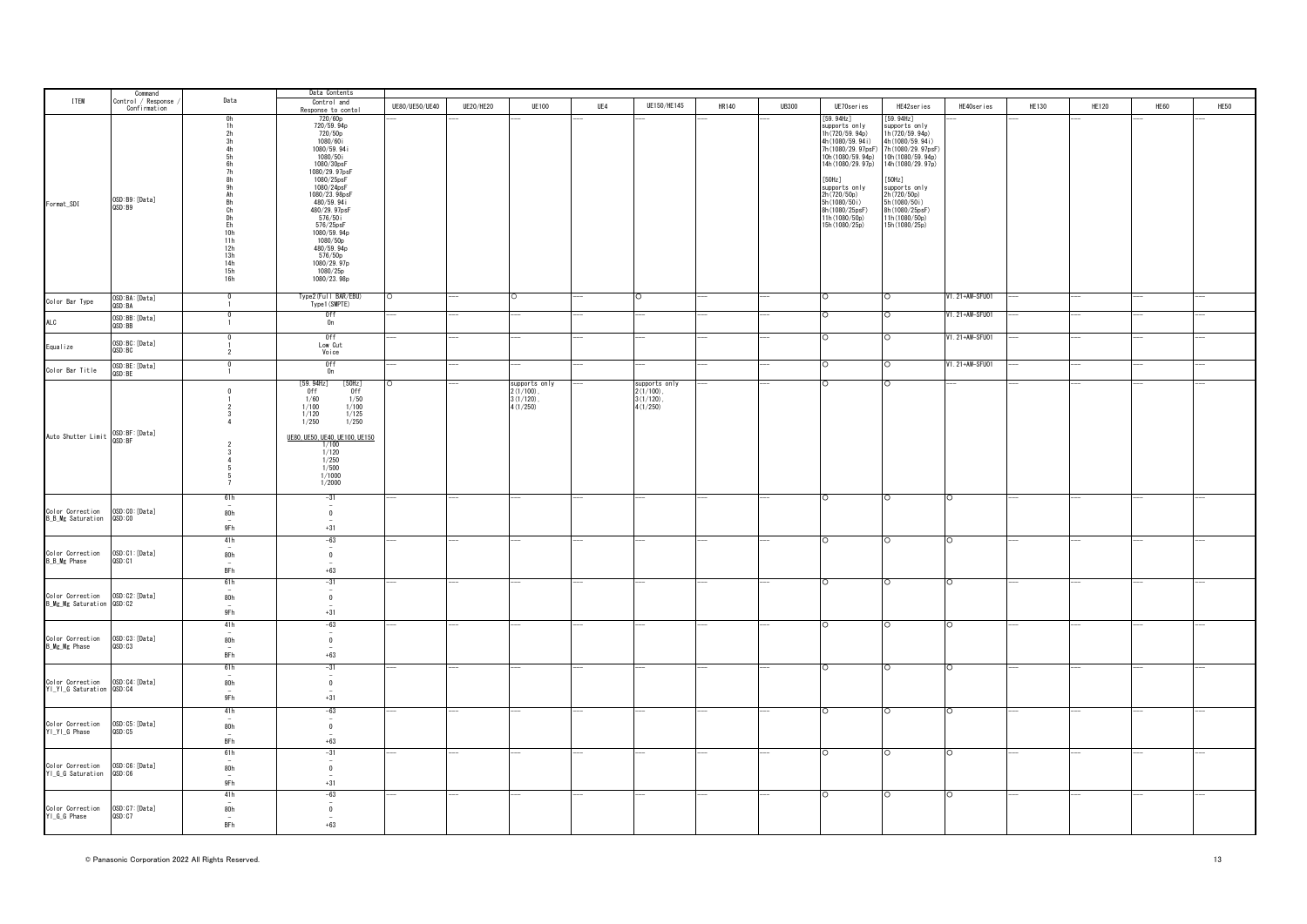|                                    | Command                            |                                                     | Data Contents                                                                                                                                              |                                                                                                               |                                                                                                                    |                                                                                                            |                                                                   |                                                                                                                 |                                                                           |              |                                                                         |                                                                            |                                                                                                                  |                                                                                   |                                                                                          |                                                                                        |                                                                                     |
|------------------------------------|------------------------------------|-----------------------------------------------------|------------------------------------------------------------------------------------------------------------------------------------------------------------|---------------------------------------------------------------------------------------------------------------|--------------------------------------------------------------------------------------------------------------------|------------------------------------------------------------------------------------------------------------|-------------------------------------------------------------------|-----------------------------------------------------------------------------------------------------------------|---------------------------------------------------------------------------|--------------|-------------------------------------------------------------------------|----------------------------------------------------------------------------|------------------------------------------------------------------------------------------------------------------|-----------------------------------------------------------------------------------|------------------------------------------------------------------------------------------|----------------------------------------------------------------------------------------|-------------------------------------------------------------------------------------|
| <b>ITEM</b>                        | Control / Response<br>Confirmation | Data                                                | Control and<br>Response to conto                                                                                                                           | UE80/UE50/UE40                                                                                                | <b>UE20/HE20</b>                                                                                                   | <b>UE100</b>                                                                                               | UE4                                                               | UE150/HE145                                                                                                     | <b>HR140</b>                                                              | <b>UB300</b> | UE70series                                                              | HE42series                                                                 | HE40series                                                                                                       | HE130                                                                             | <b>HE120</b>                                                                             | HE60                                                                                   | HE50                                                                                |
| E. DRS<br>Select                   | OSD:C8:[Data]<br>QSD:C8            | 3                                                   | 0ff<br>Low<br>Mid<br>High                                                                                                                                  |                                                                                                               |                                                                                                                    |                                                                                                            |                                                                   |                                                                                                                 |                                                                           |              | supports only<br>$(0ff)$ .<br>$1$ ( $1$ $\text{ow}$ )<br>3 (High)       | supports only<br>$(0ff)$ .<br>$1$ ( $1$ ow)<br>$3$ (High)                  | supports only<br>$0(0ff)$ .<br>$1$ ( $1$ ow).<br>3(High)                                                         |                                                                                   |                                                                                          |                                                                                        |                                                                                     |
| D/C Mode<br>(D/C Board)            | OSE: 20: [Data]<br>QSE: 20         | $\Omega$                                            | Side Cut<br>Squeeze<br>Letter Box<br>Link                                                                                                                  |                                                                                                               |                                                                                                                    |                                                                                                            |                                                                   |                                                                                                                 |                                                                           |              |                                                                         |                                                                            |                                                                                                                  | $\circ$                                                                           | $\circ$                                                                                  | $\circ$                                                                                | $\circ$                                                                             |
| Matrix Type                        | OSE: 31: [Data]<br>QSE: 31         |                                                     | Normal<br>EBU Matrix<br>NTSC Matrix<br>User<br>Professional                                                                                                | supports only<br>0 (Normal)<br>3 (User)<br>4 (Professional)                                                   |                                                                                                                    | supports only<br>$0$ (Normal)<br>1 (EBU Matrix)<br>2 (NTSC Matrix)<br>3 (User)                             |                                                                   | supports only<br>(Normal)<br>(EBU Matrix)<br>(NTSC Matrix)<br>(User)                                            | supports only<br>(Normal)<br>(EBU Matrix)<br>(NTSC Matrix)<br>3 (User)    |              | supports only<br>(Normal)<br>(EBU Matrix)<br>2(NTSC Matrix)<br>3 (User) | supports only<br>(Normal)<br>1 (EBU Matrix)<br>2 (NTSC Matrix)<br>3 (User) | supports only<br>(Normal)<br>(EBU Matrix)<br>2 (NTSC Matrix)<br>3 (User)                                         | supports only<br>(Normal)<br>(EBU Matrix)<br>2 (NTSC Matrix)<br>3 (User)          | supports only<br>(Normal)<br>(EBU Matrix)<br>(NTSC Matrix)<br>3 (User)                   | supports only<br>(Normal)<br>(EBU Matrix)<br>(NTSC Matrix)<br>(User)                   | suports only<br>(Normal)<br>1 (EBU Matrix)<br>2 (NTSC Matrix)                       |
| Soft Skin                          | OSE:32:[Data]<br>QSE: 32           |                                                     | 0f<br>Low<br>Mid<br>High                                                                                                                                   |                                                                                                               |                                                                                                                    |                                                                                                            |                                                                   |                                                                                                                 |                                                                           |              | igh)                                                                    | i gh)                                                                      | supports only supports only supports only<br>0(0ff), 1(Low), 3(H 0(0ff), 1(Low), 3(H 0(0ff), 1(Low), 3(H<br>igh) |                                                                                   |                                                                                          | supports only<br>igh)                                                                  | supports only<br>0 (0ff), 1 (Low), 3 (H 0 (0ff), 1 (Low), 3 (H<br>i gh)             |
| <b>DRS</b>                         | OSE: 33: [Data]<br>QSE: 33         |                                                     | 0 <sup>f</sup><br>Low<br>Mid<br>High<br>UE20/HE20/UE4<br>0ff<br>0n                                                                                         | n.                                                                                                            |                                                                                                                    |                                                                                                            |                                                                   |                                                                                                                 |                                                                           |              | supports only<br>i gh)                                                  | supports only<br>i gh)                                                     | supports only<br>0 (Off), 1 (Low), 3 (H   0 (Off), 1 (Low), 3 (H   0 (Off), 1 (Low), 3 (H<br>igh)                | C                                                                                 |                                                                                          | supports only<br>i gh)                                                                 | supports only<br>0 (Off), 1 (Low), 3 (H 0 (Off), 1 (Low), 3 (H<br>i gh)             |
| <b>HDMT</b><br>Video Sampling      | OSE: 68: [Data]<br>QSE: 68         |                                                     | RGB (NOR)<br>RGB (ENH)<br>YPbPr (422)<br>YPbPr(444)<br>YPbPr (420)                                                                                         | E80 supports<br>nlv<br>2 (YPbPr (422))<br>4 (YPbPr (420))<br>UE50, UE40 don't<br>pport                        |                                                                                                                    | supports only<br>2 (YPbPr (422))<br>4 (YPbPr (420))                                                        |                                                                   | JE150 supports<br>nlv<br>2 (YPbPr (422))<br>(YPbPr (420))<br>HE145 supports<br>nlv                              |                                                                           |              |                                                                         |                                                                            |                                                                                                                  |                                                                                   | supports only<br>$0$ (RGB (NOR) )<br>1 (RGB (ENH))<br>2 (YPbPr (422))<br>3 (YPbPr (444)) | supports only<br>$0$ (RGB (NOR) )<br>(RGB (ENH))<br>2 (YPbPr (422))<br>3 (YPbPr (444)) | supports only<br>(RGB (NOR))<br>1 (RGB (ENH))<br>2 (YPbPr (422))<br>3 (YPbPr (444)) |
| Push Auto Focus                    | OSE:69: [Data]                     |                                                     | Push Auto<br>Disable                                                                                                                                       | Zoom Mode]                                                                                                    | Zoom Mode]                                                                                                         | Zoom Mode]                                                                                                 |                                                                   | Zoom Mode]                                                                                                      |                                                                           |              |                                                                         |                                                                            | ∩                                                                                                                |                                                                                   |                                                                                          |                                                                                        |                                                                                     |
| Digital Zoom                       | OSE: 70: [Data]<br>QSE: 70         |                                                     | Enable                                                                                                                                                     | $-0pt$ Zoom<br>OSE: 70:0<br>0SD:B3:0<br>-i Zoom<br>0SE:70:0<br>OSD:B3:1<br>$-D$ Zoom<br>0SE: 70:1<br>OSD:B3:0 | $-0pt$ Zoom<br>0SE: 70:0<br>OSD: B3: 0<br>-i Zoom<br>0SE: 70:0<br>OSD: B3:1<br>$-D$ Zoom<br>OSE: 70:1<br>OSD: B3:0 | $-0pt$ Zoom<br>0SE:70:0<br>OSD:B3:0<br>-i Zoom<br>0SE:70:0<br>0SD:B3:1<br>-D Zoom<br>0SE: 70:1<br>OSD:B3:0 |                                                                   | $-0pt$ Zoom<br>OSE:70:0<br>OSD: B3:0<br>-i Zoom<br>0SE: 70:0<br>OSD:B3:1<br>$-D$ Zoom<br>0SE: 70:1<br>OSD: B3:0 |                                                                           |              |                                                                         |                                                                            |                                                                                                                  |                                                                                   |                                                                                          |                                                                                        |                                                                                     |
| Preset Scope                       | OSE: 71: [Data]<br>QSE: 71         |                                                     | Mode A<br>Mode B<br>Mode C                                                                                                                                 |                                                                                                               |                                                                                                                    |                                                                                                            |                                                                   |                                                                                                                 | O                                                                         |              |                                                                         | $\circ$                                                                    | $\circ$                                                                                                          | $\circ$                                                                           | $\circ$                                                                                  | O                                                                                      |                                                                                     |
| Gamma Mode                         | OSE: 72: [Data]<br>QSE: 72         |                                                     | 0ff<br>Normal<br>Cinema<br>UE100, UE150, HE145, HR140, HE130<br>$^{HD}_{SD}$<br>FILMLIKE1<br>FILMLIKE2<br>FILMLIKE3<br><b>FILM REC</b><br>VIDEO REC<br>HLG |                                                                                                               |                                                                                                                    | supports only<br>$0$ (HD)<br>2 (FILMLIKE1)<br>3 (FILMLIKE2)<br>4 (FILMLIKE3)                               |                                                                   |                                                                                                                 | supports only<br>O(HD)<br>2 (FILMLIKE1)<br>3 (FILMLIKE2)<br>4 (FILMLIKE3) |              |                                                                         |                                                                            |                                                                                                                  | supports only<br>O(HD)<br>(SD)<br>2 (FILMLIKE1)<br>3 (FILMLIKE2)<br>4 (FILMLIKE3) |                                                                                          | $\circ$                                                                                |                                                                                     |
| Back Light<br>Compensation         | OSE: 73: [Data]<br>QSE: 73         |                                                     | 0ff<br>0n                                                                                                                                                  |                                                                                                               |                                                                                                                    |                                                                                                            |                                                                   |                                                                                                                 |                                                                           |              |                                                                         |                                                                            |                                                                                                                  |                                                                                   |                                                                                          |                                                                                        |                                                                                     |
| Auto F. Mix Max<br>Gain            | OSE: 74: [Data]<br>QSE: 74         | $\begin{array}{c} 00 \\ 01 \end{array}$<br>02<br>03 | (0ff)<br>6dB<br>12dB<br>18dB                                                                                                                               |                                                                                                               |                                                                                                                    |                                                                                                            |                                                                   |                                                                                                                 |                                                                           |              |                                                                         |                                                                            |                                                                                                                  |                                                                                   |                                                                                          |                                                                                        |                                                                                     |
| OSD Off With Tally OSE: 75: [Data] |                                    | $\Omega$                                            | 0ff<br>0n                                                                                                                                                  |                                                                                                               |                                                                                                                    |                                                                                                            |                                                                   |                                                                                                                 |                                                                           |              | n                                                                       |                                                                            | O                                                                                                                | $\Omega$                                                                          | ∩                                                                                        | $\Omega$                                                                               |                                                                                     |
|                                    |                                    | 0100                                                | $*1.00$                                                                                                                                                    | supports only                                                                                                 | upports only                                                                                                       | supports only                                                                                              |                                                                   | supports only                                                                                                   | supports only                                                             |              | supports only                                                           | supports only                                                              | supports only                                                                                                    | supports only                                                                     | supports only                                                                            | supports only                                                                          | supports only                                                                       |
| Digital Zoom<br>Magnification      | OSE: 76: [Data]<br>QSE: 76         | 9999                                                | $*99.99$                                                                                                                                                   | 0100 (x1.00)<br>000 (x10.00)                                                                                  | 100(x1.00)<br>0400 (x4.00)                                                                                         | 0100(x1.00)<br>1000(x10.00)                                                                                |                                                                   | 0100 (x1.00)<br>1000 (x10.00)                                                                                   | 0100 (x1.00)<br>1000 (x10.00)                                             |              | 0100(x1.00)<br>1200 (x12.00)                                            | $0100 (*1.00)$<br>1200 (*12.00)                                            | 0100(x1.00)<br>1600 (x16.00)                                                                                     | 0100(x1,00)<br>1000 (x10.00)                                                      | 0100 (x1.00)<br>000(x10.00)                                                              | 0100 (x1.00)<br>1000 (x10.00)                                                          | 0100(x1.00)<br>1000 (x10.00)                                                        |
| Frequency                          | OSE: 77: [Data]<br>0SF: 77         | $\Delta$                                            | 59.94Hz<br>50.00Hz<br>24.00Hz<br>23.98Hz<br>60.00Hz                                                                                                        | supports only<br>$0(59.94Hz)$ .<br>$(50, 00Hz)$ .<br>2 (24. 98Hz).<br>3 (23. 98Hz)                            | supports only<br>$0(59.94Hz)$ .<br>$1(50.00 Hz)$ .<br>4(60.00Hz)                                                   | supports only<br>$0(59.94Hz)$ .<br>$1(50.00Hz)$ .<br>2 (24. 98Hz).<br>3 (23. 98Hz)                         | supports only<br>$0(59.94Hz)$ .<br>$1(50.00 Hz)$ .<br>4(60.00 Hz) | supports only<br>$(59.94Hz)$ .<br>(50.00Hz)<br>$(24.98Hz)$ .<br>3 (23. 98Hz)                                    | supports only<br>$0(59.94Hz)$ .<br>1(50.00Hz)                             |              | supports only<br>$0(59.94Hz)$ .<br>1(50.00Hz)                           | supports only<br>$0(59.94Hz)$ .<br>1(50.00Hz)                              | supports only<br>$0(59.94Hz)$ .<br>1(50.00Hz)                                                                    | supports only<br>$0(59.94Hz)$ .<br>1(50.00Hz)                                     | supports only<br>$0(59.94Hz)$ .<br>1(50.00 Hz)                                           | supports only<br>$0(59.94Hz)$ .<br>1(50.00Hz)                                          | supports only<br>$0(59.94Hz)$ .<br>1(50.00Hz)                                       |
| Max Digital Zoom                   | OSE: 7A: [Data]<br>QSE: 7A         | 02<br>18                                            | x2<br>x18                                                                                                                                                  | supports only<br>02(x2)                                                                                       | supports only<br>02(x2)<br>03(x3)                                                                                  | supports only<br>02(x2)                                                                                    |                                                                   | upports only<br>02(x2)                                                                                          | supports only<br>02(x2)                                                   |              | upports only<br>02: (x2)                                                | supports only<br>02: (x2)                                                  | supports only<br>02(x2)                                                                                          | supports only<br>02(x2)                                                           | supports only<br>02(x2)                                                                  |                                                                                        |                                                                                     |
|                                    |                                    |                                                     |                                                                                                                                                            | 10(x10)                                                                                                       | 04(x4)                                                                                                             | 10(x10)                                                                                                    |                                                                   | 10(x10)                                                                                                         | 10(x10)                                                                   |              | 12(x12)                                                                 | 12(x12)                                                                    | 16(x16)                                                                                                          | 10(x10)                                                                           | 10(x10)                                                                                  |                                                                                        |                                                                                     |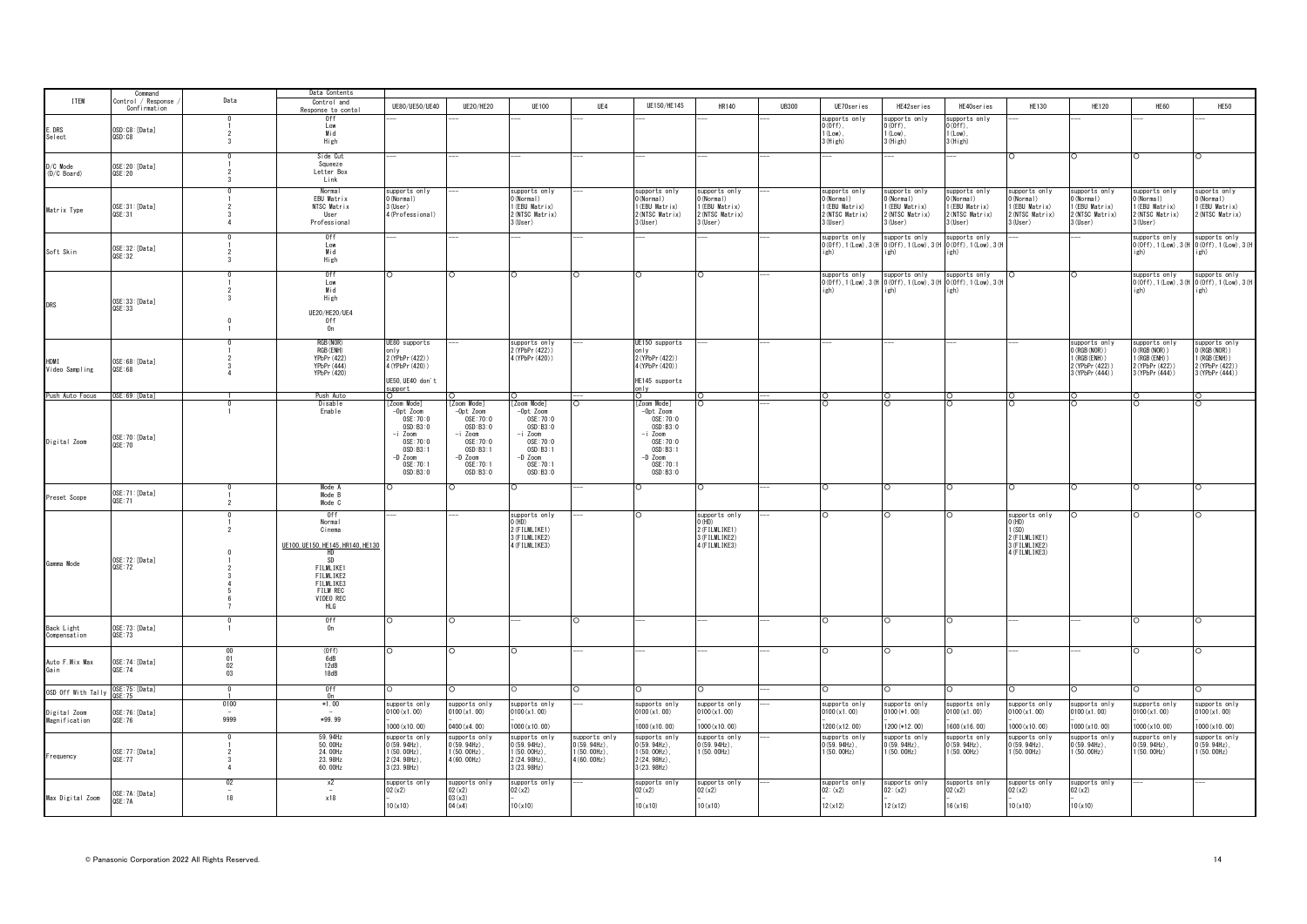|                                                 | Command<br>Control / Response |                                                             | Data Contents                                                                                                                                                           |                                                                                                                                                            |              |                                                                                                                           |     |                                                                                                                                                                        |                                                                 |                                                                                             |            |            |            |                                                                                                         |                                                                                                     |      |      |
|-------------------------------------------------|-------------------------------|-------------------------------------------------------------|-------------------------------------------------------------------------------------------------------------------------------------------------------------------------|------------------------------------------------------------------------------------------------------------------------------------------------------------|--------------|---------------------------------------------------------------------------------------------------------------------------|-----|------------------------------------------------------------------------------------------------------------------------------------------------------------------------|-----------------------------------------------------------------|---------------------------------------------------------------------------------------------|------------|------------|------------|---------------------------------------------------------------------------------------------------------|-----------------------------------------------------------------------------------------------------|------|------|
| <b>ITEM</b>                                     |                               | Data                                                        | Control and                                                                                                                                                             | UE80/UE50/UE40                                                                                                                                             | UE20/HE20    | <b>UE100</b>                                                                                                              | UE4 | UE150/HE145                                                                                                                                                            | HR140                                                           | <b>UB300</b>                                                                                | UE70series | HE42series | HE40series | HE130                                                                                                   | <b>HE120</b>                                                                                        | HE60 | HE50 |
|                                                 | Confirmation                  |                                                             | Response to conto                                                                                                                                                       |                                                                                                                                                            |              |                                                                                                                           |     |                                                                                                                                                                        |                                                                 |                                                                                             |            |            |            |                                                                                                         |                                                                                                     |      |      |
| OSD Mix                                         | OSE: 7B: [Data]<br>QSE: 7B    | 00h<br>01h<br>02h<br>04h<br>08h<br>10h<br>20h<br>40h<br>80h | OSD Mix Off<br>SDI On<br>HDMI On<br>Analog On<br>Video On<br>IP On<br>12G SDI/Optical On<br>MONI On<br>NDI On<br>※bitO:SDI, bit1:HDMI,<br>it2:Analog, bit3:Video, bit4: | UE80 supports<br>only<br>00 (OSD Mix Off)<br>01 (3G SDI 0n)<br>02 (HDMI 0n)<br>10 (NDI   HX 0n)<br>80 (NDI 0n)<br>UE50 supports<br>only<br>00(0SD Mix Off) |              | supports only<br>00 (OSD Mix Off)<br>01 (3G SDI 0n)<br>02 (HDMI On)<br>10 (NDI   HX 0n)<br>20 (12G SDI 0n)<br>80 (NDI 0n) |     | UE150 supports<br>only<br>00 (OSD Mix Off)<br>$01(SDI \t{On})$<br>02 (HDMI On)<br>$10($ IP 0n)<br>20 (12G<br>SDI/OPTICAL On)<br>40 (MONI 0n)<br>HE145 supports<br>only | supports only<br>00 (OSD Mix Off)<br>$01(SDI$ On)<br>10 (IP 0n) | supports only<br>00 (OSD Mix Off)<br>01 (SDI On)<br>10 (IP On)                              |            |            |            | supports only<br>00 (OSD Mix Off)<br>$01(SDI \space 0n)$<br>02 (HDMI 0n)<br>08 (Video On)<br>10 (IP 0n) | supports only<br>00 (OSD Mix Off)<br>01 (SDI 0n)<br>02 (HDMI 0n)<br>04 (Analog On)<br>08 (Video On) |      |      |
|                                                 |                               |                                                             | IP, bit5:12G SDI/Optical, bit6: 01(3G SDI On)<br>MONI, bit7:NDI 02(HDMI On)                                                                                             | 10 (NDI   HX 0n)<br>UE40 supports<br>only<br>00(OSD Mix Off)                                                                                               |              |                                                                                                                           |     | 00(0SD Mix Off)<br>$01(SDI$ On)<br>02 (HDMI On)<br>$10(IP \space 0n)$                                                                                                  |                                                                 |                                                                                             |            |            |            |                                                                                                         |                                                                                                     |      |      |
| Preset Digital<br>Extender Enable               | OSE:7C:[Data]<br>QSE:7C       | $\overline{1}$                                              | 0ff<br>0n                                                                                                                                                               |                                                                                                                                                            |              |                                                                                                                           |     |                                                                                                                                                                        |                                                                 |                                                                                             |            |            |            |                                                                                                         |                                                                                                     |      |      |
| Preset Zoom Mode                                | OSE: 7D: [Data]<br>QSE: 7D    | $\mathbf 0$                                                 | Mode A                                                                                                                                                                  | $\circ$                                                                                                                                                    |              |                                                                                                                           |     |                                                                                                                                                                        | O                                                               |                                                                                             |            |            |            |                                                                                                         |                                                                                                     |      |      |
|                                                 |                               |                                                             | Mode B                                                                                                                                                                  |                                                                                                                                                            |              |                                                                                                                           |     |                                                                                                                                                                        |                                                                 |                                                                                             |            |            |            |                                                                                                         |                                                                                                     |      |      |
| Peak Frequency                                  | 0SG:30: [Data]<br>QSG:30      | 00h<br>04h<br>$\overline{\phantom{a}}$<br>1Fh               | $\mathbf{0}$<br>$\overline{\phantom{a}}$<br>$\overline{4}$<br>$\overline{\phantom{a}}$<br>31                                                                            |                                                                                                                                                            |              |                                                                                                                           |     |                                                                                                                                                                        |                                                                 | [In case HD<br>format1<br>$00h(0) - 1Fh(31)$<br>[In case 4K<br>format]<br>$00h(0) - 04h(4)$ |            |            |            |                                                                                                         |                                                                                                     |      |      |
|                                                 | OSG:32:[Data]                 | 00h                                                         | 00                                                                                                                                                                      |                                                                                                                                                            |              |                                                                                                                           |     |                                                                                                                                                                        |                                                                 | $\Omega$                                                                                    |            |            |            |                                                                                                         |                                                                                                     |      |      |
| V Detail Level                                  | QSG:32                        | $\overline{\phantom{a}}$<br>3Fh                             | $\overline{\phantom{a}}$<br>63                                                                                                                                          |                                                                                                                                                            |              |                                                                                                                           |     |                                                                                                                                                                        |                                                                 |                                                                                             |            |            |            |                                                                                                         |                                                                                                     |      |      |
|                                                 |                               | 00h<br>04h                                                  | $\mathbf 0$<br>4                                                                                                                                                        |                                                                                                                                                            |              |                                                                                                                           |     |                                                                                                                                                                        |                                                                 | [In case HD<br>format]<br>$00h(0) - 1Fh(31)$                                                |            |            |            |                                                                                                         |                                                                                                     |      |      |
| V Detail Frequency 0SG:35:[Data]                |                               | $\sim$<br>1Fh                                               | 31                                                                                                                                                                      |                                                                                                                                                            |              |                                                                                                                           |     |                                                                                                                                                                        |                                                                 | [In case 4K<br>format]<br>$00h(0) - 04h(4)$                                                 |            |            |            |                                                                                                         |                                                                                                     |      |      |
|                                                 |                               | 418h                                                        | $-1000$<br>$\overline{\phantom{a}}$                                                                                                                                     | support only                                                                                                                                               | support only | support only                                                                                                              |     | support only                                                                                                                                                           |                                                                 |                                                                                             |            |            |            |                                                                                                         |                                                                                                     |      |      |
| R Gain                                          | OSG: 39: [Data]<br>QSG:39     | 800h                                                        | $\mathbf 0$                                                                                                                                                             | 738h (-200)                                                                                                                                                | 7E2h (-30)   | 738h (-200)                                                                                                               |     | 738h (-200)                                                                                                                                                            |                                                                 |                                                                                             |            |            |            |                                                                                                         |                                                                                                     |      |      |
|                                                 |                               | BE8h                                                        | 1000                                                                                                                                                                    | 8C8h (200)                                                                                                                                                 | 81Eh (30)    | 8C8h (200)                                                                                                                |     | 8C8h (200)                                                                                                                                                             |                                                                 |                                                                                             |            |            |            |                                                                                                         |                                                                                                     |      |      |
|                                                 |                               | 418h                                                        | $-1000$                                                                                                                                                                 | support only                                                                                                                                               | support only | support only                                                                                                              |     | support only                                                                                                                                                           |                                                                 | $\bigcirc$                                                                                  |            |            |            |                                                                                                         |                                                                                                     |      |      |
|                                                 |                               |                                                             | $\overline{\phantom{a}}$                                                                                                                                                | 738h (-200)                                                                                                                                                | 7E2h (-30)   | 738h (-200)                                                                                                               |     | 738h (-200)                                                                                                                                                            |                                                                 |                                                                                             |            |            |            |                                                                                                         |                                                                                                     |      |      |
| B Gain                                          | OSG: 3A: [Data]<br>QSG: 3A    | 800h                                                        | $\mathbf 0$                                                                                                                                                             | 8C8h (200)                                                                                                                                                 | 81Eh (30)    | 8C8h (200)                                                                                                                |     | 8C8h (200)                                                                                                                                                             |                                                                 |                                                                                             |            |            |            |                                                                                                         |                                                                                                     |      |      |
|                                                 |                               | BE8h                                                        | 1000                                                                                                                                                                    |                                                                                                                                                            |              |                                                                                                                           |     |                                                                                                                                                                        |                                                                 |                                                                                             |            |            |            |                                                                                                         |                                                                                                     |      |      |
| Level Dependent SW 0SG:3E:[Data]                |                               | $\Omega$                                                    | $0ff$<br>$0n$                                                                                                                                                           |                                                                                                                                                            |              |                                                                                                                           |     |                                                                                                                                                                        |                                                                 | $\circ$                                                                                     |            |            |            |                                                                                                         |                                                                                                     |      |      |
|                                                 | QSG:3E                        | $\overline{1}$                                              |                                                                                                                                                                         |                                                                                                                                                            |              |                                                                                                                           |     |                                                                                                                                                                        |                                                                 |                                                                                             |            |            |            |                                                                                                         |                                                                                                     |      |      |
| Knee Aperture<br>Level                          | OSG: 3F: [Data]<br>QSG:3F     | 00h<br>27h                                                  | $\overline{0}$<br>39                                                                                                                                                    |                                                                                                                                                            |              | supports only<br>$00h(0) - 05h(5)$                                                                                        |     | supports only<br>$00h(0) - 05h(5)$                                                                                                                                     |                                                                 | $\circ$                                                                                     |            |            |            |                                                                                                         |                                                                                                     |      |      |
| Detail +Clip                                    | 0SG: 40: [Data]<br>QSG: 40    | 00h<br>$\overline{\phantom{a}}$<br>3Fh                      | $\overline{\mathbf{0}}$<br>63                                                                                                                                           |                                                                                                                                                            |              |                                                                                                                           |     |                                                                                                                                                                        |                                                                 |                                                                                             |            |            |            |                                                                                                         |                                                                                                     |      |      |
| Detail -Clip                                    | OSG:41:[Data]<br>QSG:41       | 00h<br>3Fh                                                  | $\overline{0}$<br>63                                                                                                                                                    |                                                                                                                                                            |              |                                                                                                                           |     |                                                                                                                                                                        |                                                                 |                                                                                             |            |            |            |                                                                                                         |                                                                                                     |      |      |
|                                                 |                               | $\mathbf 0$                                                 | A                                                                                                                                                                       |                                                                                                                                                            |              |                                                                                                                           |     |                                                                                                                                                                        |                                                                 |                                                                                             |            |            |            |                                                                                                         |                                                                                                     |      |      |
| Memory Select                                   | OSG:42:[Data]<br>QSG:42       | $\overline{2}$<br>000h                                      | B<br>C<br>$\mathbf{0}$                                                                                                                                                  |                                                                                                                                                            |              |                                                                                                                           |     |                                                                                                                                                                        |                                                                 | $\circ$                                                                                     |            |            |            |                                                                                                         |                                                                                                     |      |      |
| H Position                                      | OSG: 44: [Data]<br>QSG:44     | 190h<br>000h                                                | 100.00%<br>$(0.25%$ step)                                                                                                                                               |                                                                                                                                                            |              |                                                                                                                           |     |                                                                                                                                                                        |                                                                 |                                                                                             |            |            |            |                                                                                                         |                                                                                                     |      |      |
| V Position                                      | OSG:45:[Data]<br>QSG:45       | $\sim$<br>190h                                              | 100.00%<br>$(0.25%$ step)                                                                                                                                               |                                                                                                                                                            |              |                                                                                                                           |     |                                                                                                                                                                        |                                                                 | C                                                                                           |            |            |            |                                                                                                         |                                                                                                     |      |      |
| Zebra Effect<br>Memory                          | OSG: 47: [Data]<br>QSG:47     |                                                             | B<br>$\mathbf{c}$<br>$A + B$<br>$A + C$<br>$B+C$<br>$A+B+C$                                                                                                             |                                                                                                                                                            |              |                                                                                                                           |     |                                                                                                                                                                        |                                                                 |                                                                                             |            |            |            |                                                                                                         |                                                                                                     |      |      |
| Skin Tone Effect 0SG:48:[Data]<br>Memory 0SG:48 |                               | 6                                                           | B<br>C<br>$A + B$<br>$A+C$<br>$B+C$<br>$A+B+C$                                                                                                                          |                                                                                                                                                            |              |                                                                                                                           |     |                                                                                                                                                                        |                                                                 |                                                                                             |            |            |            |                                                                                                         |                                                                                                     |      |      |
| Skin Tone Crisp                                 | OSG: 49: [Data]<br>QSG: 49    | 41h<br>80h<br>$\sim$<br>BFh                                 | $-63$<br>$\overline{a}$<br>$\overline{0}$<br>$+63$                                                                                                                      |                                                                                                                                                            |              |                                                                                                                           |     |                                                                                                                                                                        |                                                                 | $\circ$                                                                                     |            |            |            |                                                                                                         |                                                                                                     |      |      |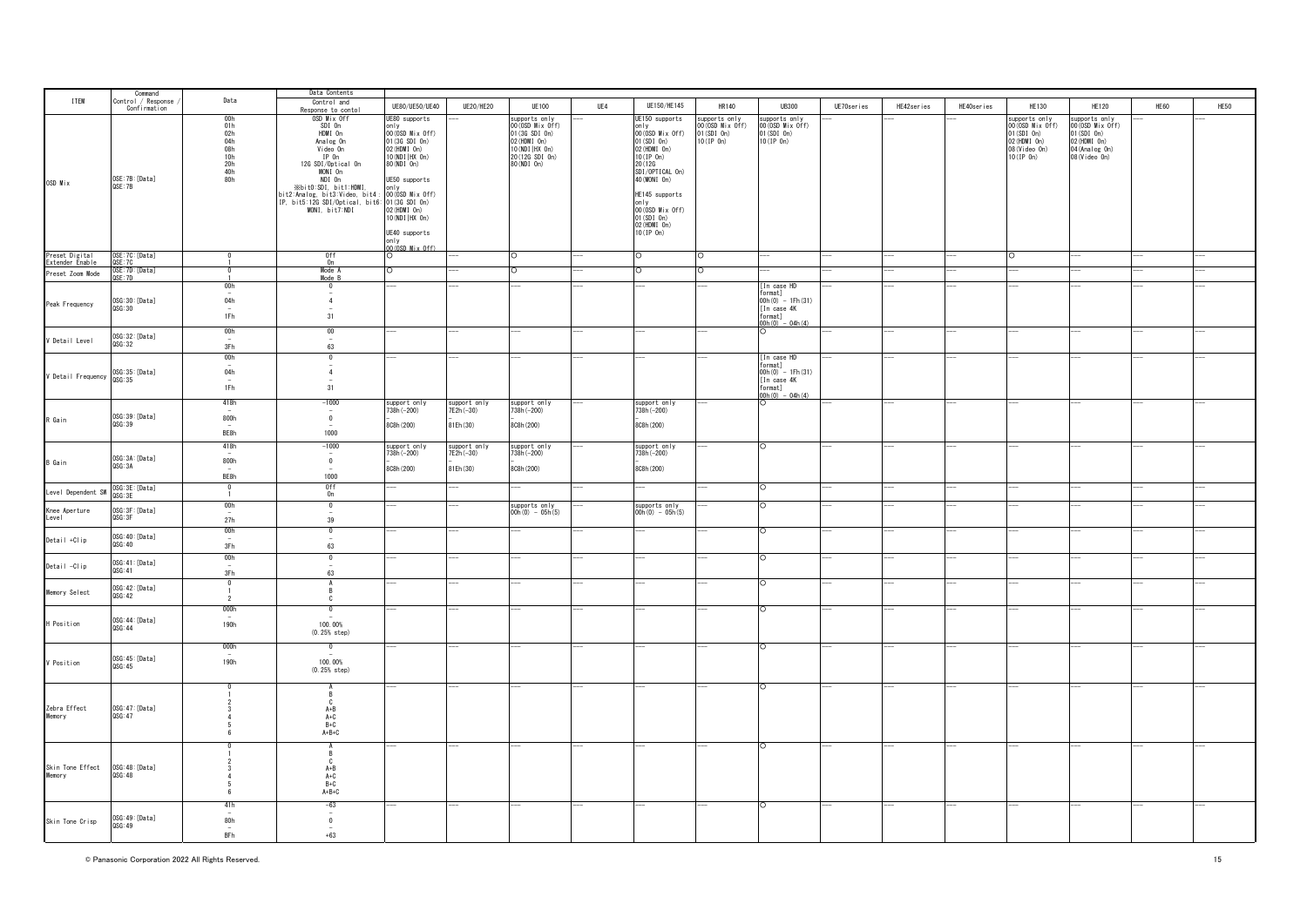|                        | Command<br>Control / Response                      |                                 | Data Contents                           |                |           |              |     |             |              |              |            |            |            |       |              |      |      |
|------------------------|----------------------------------------------------|---------------------------------|-----------------------------------------|----------------|-----------|--------------|-----|-------------|--------------|--------------|------------|------------|------------|-------|--------------|------|------|
| ITEM                   |                                                    | Data                            | Control and<br>Response to contol       | UE80/UE50/UE40 | UE20/HE20 | <b>UE100</b> | UE4 | UE150/HE145 | <b>HR140</b> | <b>UB300</b> | UE70series | HE42series | HE40series | HE130 | <b>HE120</b> | HE60 | HE50 |
|                        | Confirmation                                       |                                 |                                         |                |           |              |     |             |              |              |            |            |            |       |              |      |      |
|                        |                                                    | 1Dh                             | $-99$                                   |                |           |              |     |             |              |              |            |            |            |       |              |      |      |
| Master Pedestal        | OSG:4A: [Data]                                     | 80h                             | $\overline{\mathbf{0}}$                 |                |           |              |     |             |              |              |            |            |            |       |              |      |      |
|                        | QSG: 4A                                            |                                 |                                         |                |           |              |     |             |              |              |            |            |            |       |              |      |      |
|                        |                                                    | E3h                             | 99                                      |                |           |              |     |             |              |              |            |            |            |       |              |      |      |
|                        |                                                    | 4E0h                            | $-800$                                  |                |           |              |     |             |              | $\cap$       |            |            |            |       |              |      |      |
|                        | OSG: 4C: [Data]                                    |                                 | $\overline{\phantom{a}}$<br>$\mathbf 0$ |                |           |              |     |             |              |              |            |            |            |       |              |      |      |
| R Pedestal             | QSG:4C                                             | 800h                            |                                         |                |           |              |     |             |              |              |            |            |            |       |              |      |      |
|                        |                                                    | B <sub>20h</sub>                | 800                                     |                |           |              |     |             |              |              |            |            |            |       |              |      |      |
|                        |                                                    | 4E0h                            | $-800$                                  |                |           |              |     |             |              |              |            |            |            |       |              |      |      |
|                        |                                                    |                                 | $\overline{\phantom{a}}$                |                |           |              |     |             |              |              |            |            |            |       |              |      |      |
| <b>B</b> Pedestal      | OSG: 4E: [Data]<br>QSG: 4E                         | 800h<br>$\sim$                  | $\overline{\mathbf{0}}$                 |                |           |              |     |             |              |              |            |            |            |       |              |      |      |
|                        |                                                    | B <sub>20</sub> h               | 800                                     |                |           |              |     |             |              |              |            |            |            |       |              |      |      |
|                        |                                                    | 000h                            | $\overline{0}$                          |                |           |              |     |             |              | $\circ$      |            |            |            |       |              |      |      |
| Skin Tone<br>Q Phase   | OSG: 4F: [Data]                                    |                                 |                                         |                |           |              |     |             |              |              |            |            |            |       |              |      |      |
|                        | QSG: 4F                                            | 167h                            | 359                                     |                |           |              |     |             |              |              |            |            |            |       |              |      |      |
|                        | OSG:59:[Data]                                      | $\mathbf 0$                     | 0ff                                     |                |           |              |     |             |              | $\circ$      |            |            |            |       |              |      |      |
| Shutter SW             | QSG:59                                             | $\overline{1}$                  | 0n                                      |                |           |              |     |             |              |              |            |            |            |       |              |      |      |
|                        | OSG: 5A: [Data]                                    | $\overline{0}$                  | Shutter                                 |                |           |              |     |             |              |              |            |            |            |       |              |      |      |
| Shutter Mode           | QSG: 5A                                            | $\overline{1}$                  | Sync                                    |                |           |              |     |             |              |              |            |            |            |       |              |      |      |
| Shutter Speed          |                                                    | ⋇                               | ⋇                                       |                |           |              |     |             |              |              |            |            |            |       |              |      |      |
|                        | 0SG:5D:[Data]<br>QSG:5D                            |                                 |                                         |                |           |              |     |             |              |              |            |            |            |       |              |      |      |
|                        |                                                    |                                 | HD                                      |                |           |              |     |             |              |              |            |            |            |       |              |      |      |
|                        |                                                    |                                 | FILMLIKE1<br>FILMLIKE2                  |                |           |              |     |             |              |              |            |            |            |       |              |      |      |
| Gamma Mode             | 0SG:86: [Data]<br>QSG:86                           |                                 | FILMLIKE3                               |                |           |              |     |             |              |              |            |            |            |       |              |      |      |
|                        |                                                    |                                 | <b>FILM REC</b>                         |                |           |              |     |             |              |              |            |            |            |       |              |      |      |
|                        |                                                    | -5                              | VIDEO REC                               |                |           |              |     |             |              |              |            |            |            |       |              |      |      |
|                        | OSG: 93: [Data]                                    | $\Omega$                        | 0ff                                     |                |           |              |     |             |              | $\circ$      |            |            |            |       |              |      |      |
| Chroma Level SW        | QSG:93                                             |                                 | 0n                                      |                |           |              |     |             |              |              |            |            |            |       |              |      |      |
|                        |                                                    | 1Ch                             | $-100$                                  |                |           |              |     |             |              | $\cap$       |            |            |            |       |              |      |      |
|                        |                                                    |                                 | $\overline{\phantom{a}}$                |                |           |              |     |             |              |              |            |            |            |       |              |      |      |
| Master Flare           | 0SG: 96: [Data]<br>QSG: 96                         | 80h                             | $\overline{\mathbf{0}}$                 |                |           |              |     |             |              |              |            |            |            |       |              |      |      |
|                        |                                                    | E4h                             | 100                                     |                |           |              |     |             |              |              |            |            |            |       |              |      |      |
|                        |                                                    |                                 |                                         |                |           |              |     |             |              |              |            |            |            |       |              |      |      |
|                        |                                                    | $\mathbf{1}$                    | $\overline{1}$                          |                |           | ∩            |     | C.          |              | $\circ$      |            |            |            |       |              |      |      |
| Auto Knee Response     | 0SG: 97: [Data]<br>QSG: 97                         | $\overline{\mathbf{8}}$         | $\overline{\mathbf{8}}$                 |                |           |              |     |             |              |              |            |            |            |       |              |      |      |
|                        |                                                    | $\overline{0}$                  |                                         |                |           |              |     |             |              | $\circ$      |            |            |            |       |              |      |      |
| Matrix                 | OSG: AO: [Data]<br>QSG: AO                         | $\overline{1}$                  | Off<br>On                               |                |           |              |     |             |              |              |            |            |            |       |              |      |      |
|                        |                                                    | $\overline{0}$                  | $\overline{A}$                          |                |           |              |     |             |              |              |            |            |            |       |              |      |      |
| Color Correct<br>Table | OSG: A4: [Data]<br>QSG:AA                          | $\overline{1}$                  | R.                                      |                |           |              |     |             |              |              |            |            |            |       |              |      |      |
|                        |                                                    | 00h                             | $-31$                                   |                |           |              |     |             |              |              |            |            |            |       |              |      |      |
|                        | OSG: A5: N: [Data]                                 |                                 |                                         |                |           |              |     |             |              |              |            |            |            |       |              |      |      |
| Matrix (R-G)_N         | OSG: A5: [N P]: [Data]                             | 1Fh                             | $\overline{\mathbf{0}}$                 |                |           |              |     |             |              |              |            |            |            |       |              |      |      |
|                        | QSG: A5: N                                         | $3\bar{\text{E}}\text{h}$       | $+31$                                   |                |           |              |     |             |              |              |            |            |            |       |              |      |      |
|                        |                                                    |                                 |                                         |                |           |              |     |             |              |              |            |            |            |       |              |      |      |
|                        |                                                    | 00h                             | $-31$<br>$\overline{\phantom{a}}$       |                |           |              |     |             |              | $\circ$      |            |            |            |       |              |      |      |
| Matrix (R-G)_P         | OSG: A5: P: [Data]<br>OSG: A5: [N P]: [Data]       | 1Fh                             | $\overline{\mathbf{0}}$                 |                |           |              |     |             |              |              |            |            |            |       |              |      |      |
|                        | QSG: A5:P                                          |                                 |                                         |                |           |              |     |             |              |              |            |            |            |       |              |      |      |
|                        |                                                    | 3Eh                             | $+31$                                   |                |           |              |     |             |              |              |            |            |            |       |              |      |      |
|                        |                                                    | 00h                             | $-31$                                   |                |           |              |     |             |              | O            |            |            |            |       |              |      |      |
|                        | OSG:A6:N:[Data]                                    |                                 |                                         |                |           |              |     |             |              |              |            |            |            |       |              |      |      |
| Matrix (R-B)_N         | OSG:A6: [N P]: [Data]                              | 1Fh                             | $\overline{\mathbf{0}}$                 |                |           |              |     |             |              |              |            |            |            |       |              |      |      |
|                        | QSG: A6: N                                         | 3Eh                             | $+31$                                   |                |           |              |     |             |              |              |            |            |            |       |              |      |      |
|                        |                                                    |                                 |                                         |                |           |              |     |             |              |              |            |            |            |       |              |      |      |
|                        |                                                    | 00h                             | $-31$<br>$\overline{\phantom{a}}$       |                |           |              |     |             |              | $\circ$      |            |            | i,         |       |              |      |      |
| Matrix (R-B) P         | OSG:A6:P:[Data]<br>OSG:A6:[N P]:[Data]             | 1Fh                             | $\overline{\mathbf{0}}$                 |                |           |              |     |             |              |              |            |            |            |       |              |      |      |
|                        | QSG: A6: P                                         |                                 |                                         |                |           |              |     |             |              |              |            |            |            |       |              |      |      |
|                        |                                                    | 3Eh                             | $+31$                                   |                |           |              |     |             |              |              |            |            |            |       |              |      |      |
|                        |                                                    | 00h                             | $-31$                                   |                |           |              |     |             |              | ō            |            |            |            |       |              |      |      |
|                        | OSG:A7:N: [Data]                                   | 1Fh                             | $\mathbf 0$                             |                |           |              |     |             |              |              |            |            |            |       |              |      |      |
| Matrix (G-R)_N         | OSG:A7: [N P]: [Data]<br>QSG: A7: N                |                                 |                                         |                |           |              |     |             |              |              |            |            |            |       |              |      |      |
|                        |                                                    | 3Eh                             | $+31$                                   |                |           |              |     |             |              |              |            |            |            |       |              |      |      |
|                        |                                                    | 00h                             | $-31$                                   |                |           |              |     |             |              |              |            |            |            |       |              |      |      |
|                        |                                                    | $\sim$                          | $\overline{\phantom{a}}$                |                |           |              |     |             |              |              |            |            |            |       |              |      |      |
| Matrix (G-R) P         | OSG:A7:P:[Data]<br>OSG:A7:[N P]:[Data]<br>QSG:A7:P | 1Fh                             | $\overline{\mathbf{0}}$                 |                |           |              |     |             |              |              |            |            |            |       |              |      |      |
|                        |                                                    | 3Eh                             | $+31$                                   |                |           |              |     |             |              |              |            |            |            |       |              |      |      |
|                        |                                                    |                                 |                                         |                |           |              |     |             |              |              |            |            |            |       |              |      |      |
|                        |                                                    | 00h<br>$\overline{\phantom{a}}$ | $-31$                                   |                |           |              |     |             |              | ∩            |            |            |            |       |              |      |      |
| Matrix (G-B)_N         | OSG: A8: N: [Data]<br>OSG: A8: [N P]: [Data]       | 1Fh                             | $\overline{\mathbf{0}}$                 |                |           |              |     |             |              |              |            |            |            |       |              |      |      |
|                        | QSG: AB:N                                          |                                 |                                         |                |           |              |     |             |              |              |            |            |            |       |              |      |      |
|                        |                                                    | 3Eh                             | $+31$                                   |                |           |              |     |             |              |              |            |            |            |       |              |      |      |
|                        |                                                    | 00h                             | $-31$                                   |                |           |              |     |             |              | $\cap$       |            |            |            |       |              |      |      |
|                        | OSG: A8: P: [Data]                                 |                                 | $\overline{\phantom{a}}$                |                |           |              |     |             |              |              |            |            |            |       |              |      |      |
| Matrix (G-B) P         | OSG:A8: [N P]: [Data]                              | 1Fh                             | $\overline{\mathbf{0}}$                 |                |           |              |     |             |              |              |            |            |            |       |              |      |      |
|                        | QSG: A8: P                                         | $\frac{-}{3\mathsf{Eh}}$        | $+31$                                   |                |           |              |     |             |              |              |            |            |            |       |              |      |      |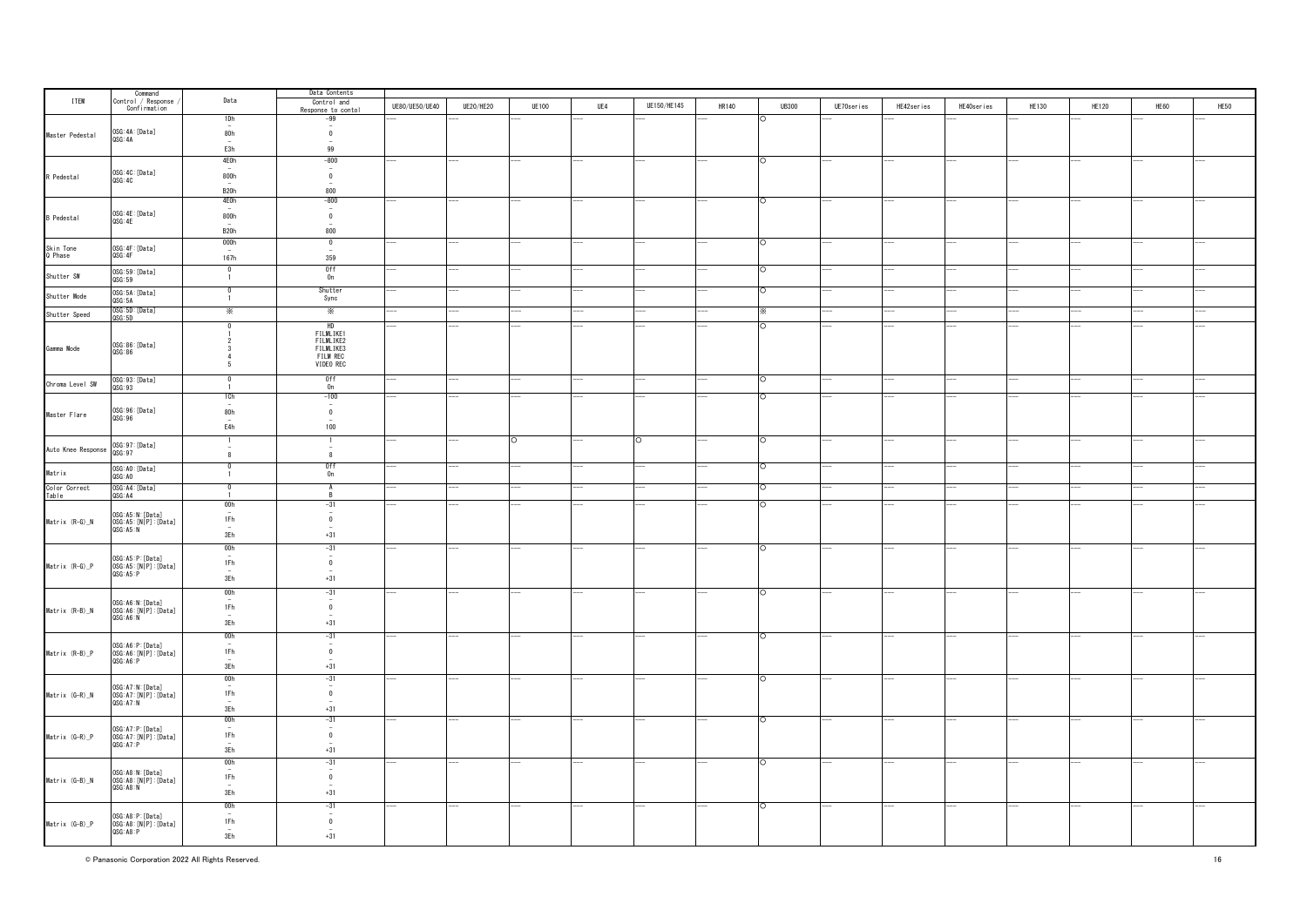|                         | Command<br>Control / Response                      |                                  | Data Contents                                            |                |                  |              |     |                          |              |              |            |            |            |              |              |      |      |
|-------------------------|----------------------------------------------------|----------------------------------|----------------------------------------------------------|----------------|------------------|--------------|-----|--------------------------|--------------|--------------|------------|------------|------------|--------------|--------------|------|------|
| <b>ITEM</b>             |                                                    | Data                             | Control and                                              | UE80/UE50/UE40 | <b>UE20/HE20</b> | <b>UE100</b> | UE4 | UE150/HE145              | <b>HR140</b> | <b>UB300</b> | UE70series | HE42series | HE40series | <b>HE130</b> | <b>HE120</b> | HE60 | HE50 |
|                         | Confirmation                                       | 00h                              | Response to contol                                       |                |                  |              |     |                          |              |              |            |            |            |              |              |      |      |
|                         |                                                    |                                  | $-31$                                                    |                |                  |              |     |                          |              |              |            |            |            |              |              |      |      |
| Matrix (B-R)_N          | OSG: A9: N: [Data]                                 | 1Fh                              | $\overline{\mathbf{0}}$                                  |                |                  |              |     |                          |              |              |            |            |            |              |              |      |      |
|                         | OSG: A9: [N P]: [Data]<br>QSG: A9: N               | 3Eh                              | $+31$                                                    |                |                  |              |     |                          |              |              |            |            |            |              |              |      |      |
|                         |                                                    |                                  |                                                          |                |                  |              |     |                          |              |              |            |            |            |              |              |      |      |
|                         |                                                    | 00h                              | $-31$                                                    |                |                  |              |     |                          |              | $\circ$      |            | ÷.         | i.         |              |              |      |      |
| Matrix (B-R) P          |                                                    | 1Fh                              | $\overline{\mathbf{0}}$                                  |                |                  |              |     |                          |              |              |            |            |            |              |              |      |      |
|                         | OSG:A9:P:[Data]<br>OSG:A9:[N P]:[Data]<br>QSG:A9:P |                                  |                                                          |                |                  |              |     |                          |              |              |            |            |            |              |              |      |      |
|                         |                                                    | 3Eh                              | $+31$                                                    |                |                  |              |     |                          |              |              |            |            |            |              |              |      |      |
|                         |                                                    | 00h                              | $-31$<br>$\overline{\phantom{a}}$                        |                |                  |              |     |                          |              |              |            |            |            |              |              |      |      |
| Matrix (B-G)_N          | OSG:AA:N:[Data]<br>OSG:AA:[N P]:[Data]             | 1Fh                              | $\mathbf 0$                                              |                |                  |              |     |                          |              |              |            |            |            |              |              |      |      |
|                         | QSG: AA: N                                         |                                  |                                                          |                |                  |              |     |                          |              |              |            |            |            |              |              |      |      |
|                         |                                                    | 3Eh                              | $+31$                                                    |                |                  |              |     |                          |              |              |            |            |            |              |              |      |      |
|                         |                                                    | 00h<br>$\overline{\phantom{a}}$  | $-31$                                                    |                |                  |              |     |                          |              | ∩            |            |            |            |              |              |      |      |
| Matrix (B-G)_P          | OSG:AA:P:[Data]<br>OSG:AA:[N P]:[Data]             | 1Fh                              | $\overline{\mathbf{0}}$                                  |                |                  |              |     |                          |              |              |            |            |            |              |              |      |      |
|                         | QSG: AA: P                                         |                                  |                                                          |                |                  |              |     |                          |              |              |            |            |            |              |              |      |      |
|                         |                                                    | 3Eh                              | $+31$                                                    |                |                  |              |     |                          |              |              |            |            |            |              |              |      |      |
| Skin Area SW            | OSG: BO: [Data]<br>QSG: BO                         | $\overline{0}$<br>$\overline{1}$ | Off<br>On                                                |                |                  |              |     |                          |              | ೧            |            |            |            |              |              |      |      |
|                         |                                                    | $\Omega$                         | $\overline{A}$                                           |                |                  |              |     |                          |              | ◠            |            |            |            |              |              |      |      |
| Skin Area Table         | OSG:B1:[Data]<br>QSG: B1                           | $\overline{1}$                   | B                                                        |                |                  |              |     |                          |              |              |            |            |            |              |              |      |      |
|                         |                                                    | 01h                              | $-127$                                                   |                |                  |              |     |                          |              |              |            |            |            |              |              |      |      |
|                         | OSG: B2: [Data]                                    | 80h                              | $\overline{\mathbf{0}}$                                  |                |                  |              |     |                          |              |              |            |            |            |              |              |      |      |
| Skin Area Hue           | QSG:B2                                             |                                  |                                                          |                |                  |              |     |                          |              |              |            |            |            |              |              |      |      |
|                         |                                                    | $\mathsf{FFh}\xspace$            | $+127$                                                   |                |                  |              |     |                          |              |              |            |            |            |              |              |      |      |
|                         |                                                    | 01h                              | $-127$                                                   |                |                  |              |     |                          |              |              |            |            |            |              |              |      |      |
|                         | OSG:B3: [Data]                                     | 80h                              | $\overline{\mathbf{0}}$                                  |                |                  |              |     |                          |              |              |            |            |            |              |              |      |      |
| Skin Area Tone          | QSG:B3                                             | $\sim$                           |                                                          |                |                  |              |     |                          |              |              |            |            |            |              |              |      |      |
|                         |                                                    | FEh                              | $+126$                                                   |                |                  |              |     |                          |              |              |            |            |            |              |              |      |      |
|                         | OSG:B5: [Data]                                     | -1                               |                                                          |                |                  |              |     |                          |              | ∩            |            |            |            |              |              |      |      |
| DNR Level               | QSG: B5                                            | $5\overline{5}$                  | 5                                                        |                |                  |              |     |                          |              |              |            |            |            |              |              |      |      |
|                         | OSG:B6: [Data]                                     | 0                                |                                                          |                |                  |              |     |                          | $\circ$      | $\circ$      |            |            |            |              |              |      |      |
| Haze Reduction          | QSG:B6                                             | $\mathbf{1}$                     | $0ff$<br>$0n$                                            |                |                  |              |     |                          |              |              |            |            |            |              |              |      |      |
|                         | OSG:B7:[Data]                                      |                                  | 1                                                        |                |                  |              |     |                          | Ō            | Ō            |            |            |            |              |              |      |      |
| Haze Reduction<br>Level | QSG:B7                                             | 3                                | $\overline{\mathbf{3}}$                                  |                |                  |              |     |                          |              |              |            |            |            |              |              |      |      |
|                         | OSG: CA: [Data]                                    | $\overline{0}$                   |                                                          |                |                  |              |     |                          |              | O            |            |            |            |              |              |      |      |
| Genlock Input           | QSG: CA                                            |                                  | BNC<br>DSUB                                              |                |                  |              |     |                          |              |              |            |            |            |              |              |      |      |
|                         |                                                    | 3h                               | $-5$                                                     |                |                  |              |     |                          |              | $\circ$      |            |            |            |              |              |      |      |
| H Phase-Coarse          | OSG:CB:[Data]<br>QSG:CB                            | $\overline{\phantom{a}}$<br>8h   | $\overline{0}$                                           |                |                  |              |     |                          |              |              |            |            |            |              |              |      |      |
|                         |                                                    |                                  |                                                          |                |                  |              |     |                          |              |              |            |            |            |              |              |      |      |
|                         |                                                    | Dh                               | $+5$                                                     |                |                  |              |     |                          |              |              |            |            |            |              |              |      |      |
|                         |                                                    | 1Ch                              | $-100$                                                   |                |                  |              |     |                          |              | O            |            |            |            |              |              |      |      |
| H Phase-Fine            | OSG:CC: [Data]                                     | 80h                              | $\overline{\mathbf{0}}$                                  |                |                  |              |     |                          |              |              |            |            |            |              |              |      |      |
|                         | QSG: CC                                            |                                  |                                                          |                |                  |              |     |                          |              |              |            |            |            |              |              |      |      |
|                         |                                                    | E4h                              | $+100$                                                   |                |                  |              |     |                          |              |              |            |            |            |              |              |      |      |
|                         |                                                    | $\frac{0h}{1h}$                  | $0ff$ $1/50$                                             |                |                  |              |     |                          |              |              |            | ×          |            |              | ×.           |      |      |
|                         |                                                    | 2h                               | 1/60                                                     |                |                  |              |     |                          |              |              |            |            |            |              |              |      |      |
|                         |                                                    | $\frac{3h}{4h}$                  | 1/100 (NSTC) v 1/120 (PAL)<br>1/120 (NTSC) v 1/100 (PAL) |                |                  |              |     |                          |              |              |            |            |            |              |              |      |      |
|                         |                                                    | $\overrightarrow{5}h$            | 1/250                                                    |                |                  |              |     |                          |              |              |            |            |            |              |              |      |      |
|                         |                                                    | 6h                               | 1/500                                                    |                |                  |              |     |                          |              |              |            |            |            |              |              |      |      |
| Shutter                 | OSH: [Data]                                        | 7h<br>8h                         | 1/1000<br>1/2000                                         |                |                  |              |     |                          |              |              |            |            |            |              |              |      |      |
|                         | <b>A2O</b>                                         | 9h                               | 1/4000                                                   |                |                  |              |     |                          |              |              |            |            |            |              |              |      |      |
|                         |                                                    | Ah                               | 1/10000                                                  |                |                  |              |     |                          |              |              |            |            |            |              |              |      |      |
|                         |                                                    | Bh<br>Ch                         | Synchro-Scan<br>ELC(Auto ND)                             |                |                  |              |     |                          |              |              |            |            |            |              |              |      |      |
|                         |                                                    | Dh<br>Eh                         | $\frac{1/24}{1/25}$                                      |                |                  |              |     |                          |              |              |            |            |            |              |              |      |      |
|                         |                                                    | Fh                               | 1/30                                                     |                |                  |              |     |                          |              |              |            |            |            |              |              |      |      |
|                         |                                                    |                                  |                                                          |                |                  |              |     |                          |              |              |            |            |            |              |              |      |      |
|                         |                                                    | [Data1]<br>01                    | [Data1]<br>Left Max. Speed                               |                |                  | ∩            |     | O (UE150)<br>--- (HE145) |              |              |            |            |            |              |              |      |      |
|                         |                                                    | $\sim$                           |                                                          |                |                  |              |     |                          |              |              |            |            |            |              |              |      |      |
|                         |                                                    | 50                               | Stop                                                     |                |                  |              |     |                          |              |              |            |            |            |              |              |      |      |
|                         |                                                    | 99                               | Right Max. Speed                                         |                |                  |              |     |                          |              |              |            |            |            |              |              |      |      |
|                         |                                                    |                                  |                                                          |                |                  |              |     |                          |              |              |            |            |            |              |              |      |      |
|                         |                                                    | [Data2]                          | [Data2]                                                  |                |                  |              |     |                          |              |              |            |            |            |              |              |      |      |
|                         |                                                    | 01                               | Down Max. Speed                                          |                |                  |              |     |                          |              |              |            |            |            |              |              |      |      |
|                         |                                                    | 50                               | Stop                                                     |                |                  |              |     |                          |              |              |            |            |            |              |              |      |      |
|                         |                                                    | 99                               | UP Max. Speed                                            |                |                  |              |     |                          |              |              |            |            |            |              |              |      |      |
|                         |                                                    |                                  |                                                          |                |                  |              |     |                          |              |              |            |            |            |              |              |      |      |
|                         |                                                    | 1                                | YI<br>G                                                  |                |                  | $\circ$      |     | O (UE150)                |              | $\circ$      |            |            |            |              |              |      |      |
| Crop Out                | 0SI:16: [Data]<br>QSI:16                           | 3                                | Mg                                                       |                |                  |              |     | — (HE145)                |              |              |            |            |            |              |              |      |      |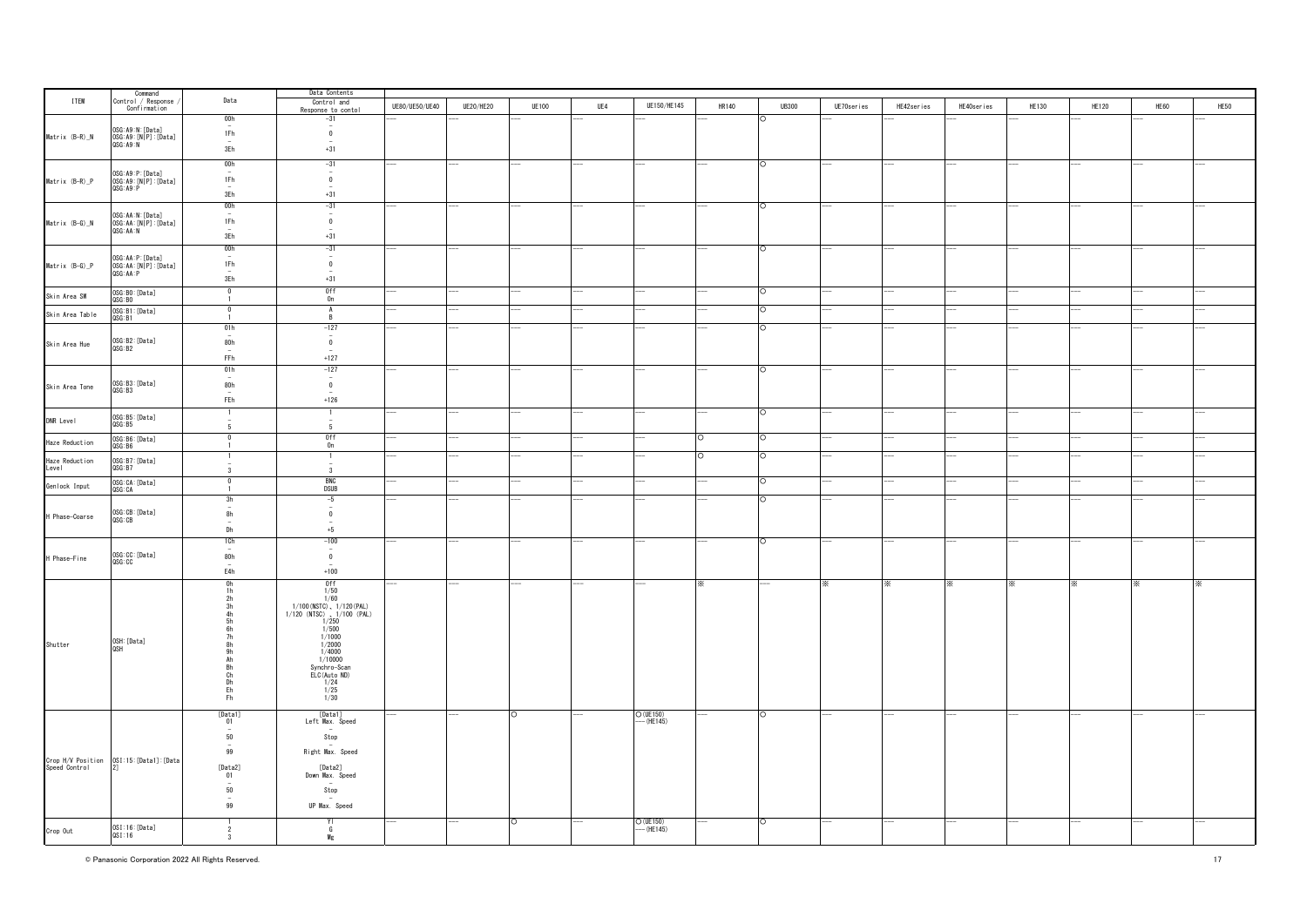|                                        |                                                                     |                                | Data Contents                          |                                     |                  |                                     |     |                                     |          |                               |            |            |            |              |              |      |      |
|----------------------------------------|---------------------------------------------------------------------|--------------------------------|----------------------------------------|-------------------------------------|------------------|-------------------------------------|-----|-------------------------------------|----------|-------------------------------|------------|------------|------------|--------------|--------------|------|------|
| <b>ITEM</b>                            | $\begin{array}{c} \texttt{Command} \\ \texttt{Control} \end{array}$ | Data                           | Control and                            | UE80/UE50/UE40                      | <b>UE20/HE20</b> | <b>UE100</b>                        | UE4 | UE150/HE145                         | HR140    | <b>UB300</b>                  | UE70series | HE42series | HE40series | <b>HE130</b> | <b>HE120</b> | HE60 | HE50 |
|                                        | Confirmation                                                        |                                | Response to conto                      |                                     |                  |                                     |     |                                     |          |                               |            |            |            |              |              |      |      |
| Crop Adjust                            | OSI:17:[Data]<br>QSI:17                                             | $\cdot$                        | YI<br>$\mathbf{G}$                     |                                     |                  |                                     |     | O (UE150)<br>– (HE145)              |          | O                             |            |            |            |              |              |      |      |
|                                        |                                                                     | 3                              | Mg                                     |                                     |                  |                                     |     |                                     |          |                               |            |            |            |              |              |      |      |
|                                        |                                                                     | [Data1]<br>555h                | [Data1]Zoom Position<br>Wide           |                                     |                  |                                     |     |                                     |          | $\circ$                       |            |            |            |              |              |      |      |
|                                        |                                                                     | $\sim$                         | $\overline{\phantom{a}}$               |                                     |                  |                                     |     |                                     |          |                               |            |            |            |              |              |      |      |
|                                        |                                                                     | FFFh<br>[Data2]                | Tele<br>[Data2] Focus Position         |                                     |                  |                                     |     |                                     |          |                               |            |            |            |              |              |      |      |
|                                        | QSI:18                                                              | 555h                           | Near                                   |                                     |                  |                                     |     |                                     |          |                               |            |            |            |              |              |      |      |
| Request<br>Zoom/Focus/Iris<br>Position | OSI:18: [Data1]: [Data<br>$2]$ : [Data3]                            | $\sim$<br>FFFh                 | $-$<br>Far                             |                                     |                  |                                     |     |                                     |          |                               |            |            |            |              |              |      |      |
|                                        |                                                                     | [Data3]                        | [Data3] Iris Position                  |                                     |                  |                                     |     |                                     |          |                               |            |            |            |              |              |      |      |
|                                        |                                                                     | 555h<br>$\sim$                 | Close<br>$\sim$                        |                                     |                  |                                     |     |                                     |          |                               |            |            |            |              |              |      |      |
|                                        |                                                                     | FFFh                           | Open                                   |                                     |                  |                                     |     |                                     |          |                               |            |            |            |              |              |      |      |
|                                        |                                                                     | [Data1]                        | [Data1]                                |                                     |                  |                                     |     |                                     |          | Ο                             |            |            |            |              |              |      |      |
|                                        |                                                                     | $\overline{0}$                 | System Version<br>Cam Main             |                                     |                  |                                     |     |                                     |          |                               |            |            |            |              |              |      |      |
|                                        |                                                                     | -3                             | Network                                |                                     |                  |                                     |     |                                     |          |                               |            |            |            |              |              |      |      |
| Software Version                       | QSI:19:[Data1]<br>OSI:19:[Data1]:[Data                              | $\Delta$                       | ROM Table<br>Cam FPGA                  |                                     |                  |                                     |     |                                     |          |                               |            |            |            |              |              |      |      |
|                                        |                                                                     | 6                              | AVIO FPGA<br>Option FPGA               |                                     |                  |                                     |     |                                     |          |                               |            |            |            |              |              |      |      |
|                                        |                                                                     | [Data2]                        | [Data2]                                |                                     |                  |                                     |     |                                     |          |                               |            |            |            |              |              |      |      |
|                                        |                                                                     | (Ver. String)                  | (ex) 01.00-000-00.00                   |                                     |                  |                                     |     |                                     |          |                               |            |            |            |              |              |      |      |
|                                        |                                                                     |                                | Off<br>Yl                              |                                     |                  |                                     |     | O (UE150)<br>$-(HE145)$             |          | supports only<br>1(Y)         |            |            |            |              |              |      |      |
|                                        |                                                                     |                                | G                                      |                                     |                  |                                     |     |                                     |          | 2(G)                          |            |            |            |              |              |      |      |
| Crop Marker                            | OSI:1A: [Data]<br>QSI:1A                                            |                                | $\frac{\text{Mg}}{\text{YI}+\text{G}}$ |                                     |                  |                                     |     |                                     |          | 3(Mg)<br>$4(Y+G)$             |            |            |            |              |              |      |      |
|                                        |                                                                     |                                | $Y1 + Mg$                              |                                     |                  |                                     |     |                                     |          | $5(Y+Mg)$                     |            |            |            |              |              |      |      |
|                                        |                                                                     |                                | $G+Mg$<br>$Y + G + Mg$                 |                                     |                  |                                     |     |                                     |          | $6(G+Mg)$<br>$7(Y1+6+Mg)$     |            |            |            |              |              |      |      |
|                                        |                                                                     | 738h                           | $-50%$                                 |                                     |                  |                                     |     |                                     |          | $\circ$                       |            |            |            |              |              |      |      |
|                                        |                                                                     |                                | $\overline{\phantom{a}}$               |                                     |                  |                                     |     |                                     |          |                               |            |            |            |              |              |      |      |
| Crop H Position                        | OSI:1B:[Data]                                                       | 800h                           | $0\%$<br>$\sim$                        |                                     |                  |                                     |     |                                     |          |                               |            |            |            |              |              |      |      |
|                                        | QSI:1B                                                              | 8C8h                           | $+50%$                                 |                                     |                  |                                     |     |                                     |          |                               |            |            |            |              |              |      |      |
|                                        |                                                                     |                                | (0.25% step)                           |                                     |                  |                                     |     |                                     |          |                               |            |            |            |              |              |      |      |
|                                        |                                                                     | 738h                           | $-50%$<br>$\sim$                       |                                     |                  |                                     |     |                                     |          | O                             |            |            |            |              |              |      |      |
|                                        | OSI:1C:[Data]<br>QSI:1C                                             | 800h                           | $0\%$                                  |                                     |                  |                                     |     |                                     |          |                               |            |            |            |              |              |      |      |
| Crop V Position                        |                                                                     | 8C8h                           | $\overline{\phantom{a}}$<br>$+50%$     |                                     |                  |                                     |     |                                     |          |                               |            |            |            |              |              |      |      |
|                                        |                                                                     |                                | $(0.25%$ step)                         |                                     |                  |                                     |     |                                     |          |                               |            |            |            |              |              |      |      |
|                                        |                                                                     | 00h                            | $\overline{0}$                         |                                     |                  |                                     |     |                                     |          | $\circ$                       |            |            |            |              |              |      |      |
| Auto Iris Level                        | OSI:1D:[Data]<br>QSI:1D                                             | $\frac{1}{64h}$                | 100                                    |                                     |                  |                                     |     |                                     |          |                               |            |            |            |              |              |      |      |
| Color Temperature                      |                                                                     | 1h                             | Inc 1                                  |                                     |                  |                                     |     |                                     |          | supports only                 |            |            |            |              |              |      |      |
| Inc                                    | OSI:1E:[Data]                                                       | $\overline{\phantom{a}}$<br>Ah | Inc 10                                 |                                     |                  |                                     |     |                                     |          | $1h($ Inc $1)$                |            |            |            |              |              |      |      |
|                                        |                                                                     | 1h                             | Dec 1                                  | ∩                                   |                  | $\Omega$                            |     | n                                   |          | supports only<br>1h(Dec 1)    |            |            |            |              |              |      |      |
| Color Temperature<br>Dec               | OSI:1F:[Data]                                                       | $\overline{\phantom{a}}$<br>Ah | Dec 10                                 |                                     |                  |                                     |     |                                     |          |                               |            |            |            |              |              |      |      |
|                                        |                                                                     | [Data1]<br>00000h              | [Data1]<br>OK                          | [Data1] supports                    |                  | [Data1] supports                    |     | [Data1] supports                    |          | supports only<br>Confirmation |            |            |            |              |              |      |      |
|                                        |                                                                     | $\overline{\phantom{a}}$       | $\sim$                                 | only<br>007D0h (2000K)              |                  | on I y<br>007D0h (2000K)            |     | on I y<br>007D0h (2000K)            |          | Command                       |            |            |            |              |              |      |      |
|                                        | OSI:20: [Data1]: [Data                                              | FFFFFh                         | 1048575K                               |                                     |                  |                                     |     |                                     |          |                               |            |            |            |              |              |      |      |
| Color Temperature                      | $\frac{2}{0}$ SI:20                                                 | [Data2]                        | [Data2]<br>Valid                       | 03A98h (15000K)<br>[Data2] supports |                  | 03A98h (15000K)<br>[Data2] supports |     | 03A98h (15000K)<br>[Data2] supports |          |                               |            |            |            |              |              |      |      |
|                                        |                                                                     | $\frac{0 h}{1 h}$<br>2h        | Under                                  | nly<br>$0$ (valid)                  |                  | only<br>O(valid)                    |     | only<br>O(valid)                    |          |                               |            |            |            |              |              |      |      |
|                                        |                                                                     |                                | Over                                   |                                     |                  |                                     |     |                                     |          |                               |            |            |            |              |              |      |      |
| Intelligent                            | OSI:21:[Data]                                                       |                                | 0ff<br>0n                              |                                     |                  |                                     |     |                                     | $\circ$  |                               |            |            |            | i.           |              |      |      |
|                                        | QSI:21                                                              |                                | Lock                                   |                                     |                  |                                     |     |                                     |          |                               |            |            |            |              |              |      |      |
| Intelligent Mode                       | OSI:22:[Data]<br>QSI:22                                             |                                | AE<br>AE+ATW                           |                                     |                  |                                     |     |                                     |          |                               |            |            |            |              |              |      |      |
|                                        |                                                                     |                                | Through<br>1/8                         |                                     |                  |                                     |     |                                     |          |                               |            |            |            |              |              |      |      |
| Intelligent<br>ND Filter               | OSI:23: [Data]<br>QSI:23                                            |                                | 1/64                                   |                                     |                  |                                     |     |                                     |          |                               |            |            |            |              |              |      |      |
|                                        |                                                                     |                                | Auto                                   |                                     |                  |                                     |     |                                     |          |                               |            |            |            |              |              |      |      |
| Intelligent                            | OSI:24: [Data]<br>QSI:24                                            |                                | Normal<br>Sports                       |                                     |                  |                                     |     |                                     | $\circ$  |                               |            |            |            |              |              |      |      |
| AGC Mode                               |                                                                     |                                | SN                                     |                                     |                  |                                     |     |                                     |          |                               |            |            |            |              |              |      |      |
| ATW Speed                              | 0SI:25: [Data]<br>QSI:25                                            |                                | Normal<br>Slow                         | ∩                                   |                  | $\cap$                              |     |                                     | $\Omega$ |                               |            |            |            |              |              |      |      |
|                                        |                                                                     |                                | Fast                                   |                                     |                  |                                     |     |                                     |          |                               |            |            |            |              |              |      |      |
|                                        |                                                                     |                                |                                        |                                     |                  |                                     |     |                                     | C.       |                               |            |            |            |              |              |      |      |
| ATW Width                              | OSI:26: [Data]<br>QSI:26                                            |                                |                                        |                                     |                  |                                     |     |                                     |          |                               |            |            |            |              |              |      |      |
|                                        |                                                                     |                                | -5                                     |                                     |                  |                                     |     |                                     |          |                               |            |            |            |              |              |      |      |
|                                        |                                                                     |                                |                                        |                                     |                  | ∩                                   |     |                                     |          |                               |            |            |            |              |              |      |      |
| Super Gain                             | OSI:28:[Data]<br>QSI:28                                             |                                | Off<br>On                              |                                     |                  |                                     |     |                                     |          |                               |            |            |            |              |              |      |      |
| 3G SDI<br>3G SDI Out                   | OSI:29:[Data]<br>QSI:29                                             |                                | Level A<br>level B                     | O (UE80, UE50)<br>$-$ (UF40)        |                  |                                     |     |                                     |          |                               |            |            |            |              |              |      |      |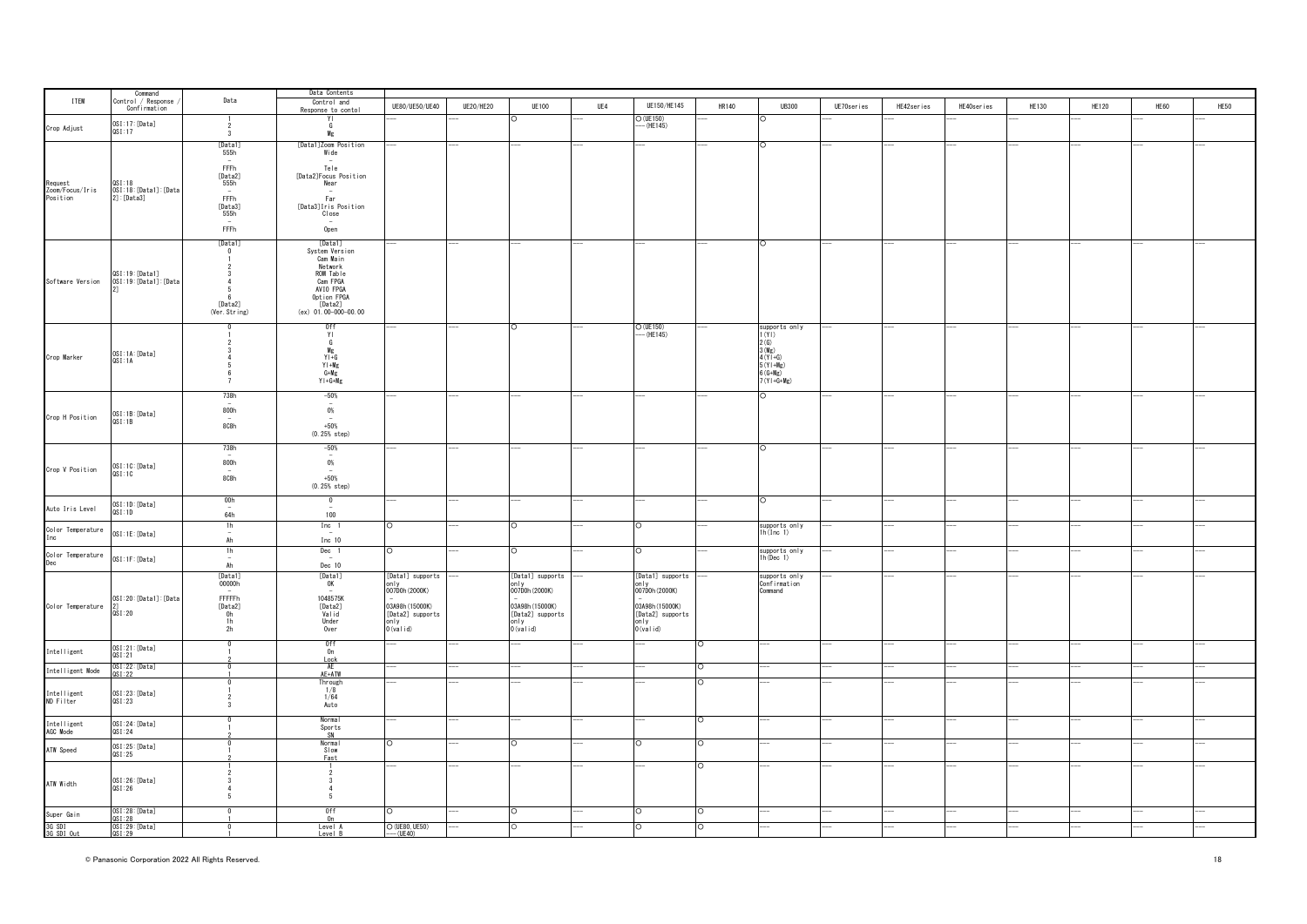|                                                        | Command                  |                                 | Data Contents                           |                          |                  |              |     |                            |              |              |                   |                          |                          |              |              |      |      |
|--------------------------------------------------------|--------------------------|---------------------------------|-----------------------------------------|--------------------------|------------------|--------------|-----|----------------------------|--------------|--------------|-------------------|--------------------------|--------------------------|--------------|--------------|------|------|
| <b>ITEM</b>                                            | Control / Response       | Data                            | Control and                             | UE80/UE50/UE40           | <b>UE20/HE20</b> | <b>UE100</b> | UE4 | UE150/HE145                | <b>HR140</b> | <b>UB300</b> | UE70series        | HE42series               | HE40series               | <b>HE130</b> | <b>HE120</b> | HE60 | HE50 |
|                                                        | Confirmation             |                                 | Response to conto                       |                          |                  |              |     |                            |              |              |                   |                          |                          |              |              |      |      |
|                                                        |                          | [AK-UB300]                      | [AK-UB300]                              |                          |                  |              |     |                            |              |              |                   |                          |                          |              |              |      |      |
|                                                        |                          | $\overline{0}$                  | no option<br>4K default                 |                          |                  |              |     |                            |              |              |                   |                          |                          |              |              |      |      |
| Option Device Type 0SI:2A<br>OSI:2A:[Data]             |                          | -2                              | 12G option                              |                          |                  |              |     |                            |              |              |                   |                          |                          |              |              |      |      |
|                                                        |                          | $\mathbf{3}$                    | TICO option                             |                          |                  |              |     |                            |              |              |                   |                          |                          |              |              |      |      |
|                                                        |                          |                                 | 0ff                                     |                          |                  |              |     |                            |              |              |                   |                          |                          |              |              |      |      |
| DC Out                                                 | OSI:2B: [Data]<br>QSI:2B | $\Omega$                        | 0n                                      |                          |                  |              |     |                            |              |              |                   |                          |                          |              |              |      |      |
| HDR SW (MAIN)                                          | 0SI:20:[Data]<br>QSI:20  | $\Omega$                        | Off                                     |                          |                  |              |     |                            |              |              |                   |                          |                          |              |              |      |      |
|                                                        |                          |                                 | 0n                                      |                          |                  |              |     |                            |              |              |                   |                          |                          |              |              |      |      |
| Colormetry                                             | 0SI:20:[Data]<br>QSI:2D  | $\frac{00h}{01h}$               | no effect<br>BT. 709                    |                          |                  |              |     |                            |              |              |                   |                          |                          |              |              |      |      |
| HDR SW (SDI1)                                          | OSI:2E:[Data]            | $\Omega$                        | 0ff                                     |                          |                  |              |     |                            |              |              |                   |                          |                          |              |              |      |      |
|                                                        |                          |                                 | n                                       |                          |                  |              |     |                            |              |              |                   |                          |                          |              |              |      |      |
| HDR SW (LAN)                                           | OSI:2F:[Data]<br>QSI:2F  | $\Omega$                        | 0ff                                     |                          |                  |              |     |                            |              |              |                   |                          |                          |              |              |      |      |
|                                                        |                          |                                 | 0n<br>Normal                            |                          |                  |              |     |                            |              |              |                   |                          |                          |              |              |      |      |
| Shooting Mode                                          | 0SI:30:[Data]<br>QSI:30  |                                 | High Sens                               |                          |                  |              |     |                            |              |              |                   |                          |                          |              |              |      |      |
| HDR SW (SDI2)                                          | OSI:31:[Data]<br>QSI:31  |                                 | 0ff                                     |                          |                  |              |     |                            |              |              |                   |                          |                          |              |              |      |      |
| Crop                                                   |                          |                                 | 0n                                      |                          |                  |              |     |                            |              |              |                   |                          |                          |              |              |      |      |
|                                                        | OSI:32: [Data]<br>OSI:32 | $\mathbf{0}$                    | Full<br>Crop                            |                          |                  |              |     | $O$ (UE150)<br>$-(HE145)$  |              |              |                   |                          |                          |              |              |      |      |
| SD12/3G SD1 Out<br>Crop<br>IP Out                      | OSI:33: [Data]<br>QSI:33 | $\mathbf{0}$                    | Full                                    |                          |                  |              |     | $O$ (UE150)                |              |              |                   |                          |                          |              |              |      |      |
|                                                        |                          |                                 | Crop                                    |                          |                  |              |     | $-(HE145)$                 |              |              |                   |                          |                          |              |              |      |      |
|                                                        |                          | 05DCh                           | 0.1500                                  |                          |                  |              |     |                            |              |              |                   |                          |                          |              |              |      |      |
|                                                        | QSI:34                   | 1194h                           | 0.4500                                  |                          |                  |              |     |                            |              |              |                   |                          |                          |              |              |      |      |
| Master Gamma                                           | OSI:34: [Data]           |                                 |                                         |                          |                  |              |     |                            |              |              |                   |                          |                          |              |              |      |      |
|                                                        |                          | 1D4Ch                           | 0.7500                                  |                          |                  |              |     |                            |              |              |                   |                          |                          |              |              |      |      |
|                                                        |                          |                                 |                                         |                          |                  |              |     |                            |              |              |                   |                          |                          |              |              |      |      |
|                                                        |                          | 35h                             | $-75$                                   |                          |                  |              |     |                            |              |              |                   |                          |                          |              |              |      |      |
| R Gamma                                                | OSI:35:[Data]            | 80h                             | $\mathbf{0}$                            |                          |                  |              |     |                            |              |              |                   |                          |                          |              |              |      |      |
|                                                        | QSI:35                   |                                 |                                         |                          |                  |              |     |                            |              |              |                   |                          |                          |              |              |      |      |
|                                                        |                          | CBh                             | $+75$                                   |                          |                  |              |     |                            |              |              |                   |                          |                          |              |              |      |      |
|                                                        |                          | 35h                             | $-75$                                   |                          |                  |              |     |                            |              | O            |                   |                          |                          |              |              |      |      |
|                                                        | OSI:36:[Data]            | 80h                             | $\overline{\phantom{a}}$<br>$\mathbf 0$ |                          |                  |              |     |                            |              |              |                   |                          |                          |              |              |      |      |
| <b>B</b> Gamma                                         | QSI:36                   |                                 |                                         |                          |                  |              |     |                            |              |              |                   |                          |                          |              |              |      |      |
|                                                        |                          | CBh                             | $+75$                                   |                          |                  |              |     |                            |              |              |                   |                          |                          |              |              |      |      |
|                                                        | OSI:37: [Data]           | $\overline{1}$                  | Inc                                     |                          |                  |              |     |                            |              |              | $\qquad \qquad -$ |                          | $- -$                    |              |              |      |      |
| Master Gamma Inc<br>Master Gamma Dec<br>HLG Mode       | OSI:38: [Data]           | ┱                               | Dec                                     | $\overline{\phantom{a}}$ |                  | ļ            |     |                            |              |              | —<br>——           | $\overline{\phantom{a}}$ | $\overline{\phantom{a}}$ | I            | I            |      |      |
|                                                        | 0SI:39: [Data]           |                                 | Fix                                     |                          |                  |              |     |                            |              |              |                   |                          |                          |              |              |      |      |
| (HDR Paint)                                            | QSI:39<br>OSI:3A:[Data]  | $\overline{0}$                  | Var<br>Fix                              |                          |                  |              |     |                            |              |              |                   |                          |                          |              |              |      |      |
| SDR Convert Mode<br>(HDR Paint)                        | OSI:3A                   |                                 | Var                                     |                          |                  |              |     |                            |              |              |                   |                          |                          |              |              |      |      |
| HLG Type Select<br>(HDR Paint)                         | 0SI:3B: [Data]<br>QSI:3B | $\mathbf 0$                     | Normal                                  |                          |                  |              |     |                            |              |              |                   |                          |                          |              |              |      |      |
|                                                        |                          | $\Omega$                        | Stretch<br>0ff                          |                          |                  |              |     |                            |              |              |                   |                          |                          |              |              |      |      |
| Black Gamma SW<br>(HDR Paint)                          | OSI:3C: [Data]<br>QSI:3C |                                 | 0n                                      |                          |                  |              |     |                            |              |              |                   |                          |                          |              |              |      |      |
|                                                        |                          | 60h                             | $-32$                                   |                          |                  |              |     |                            |              |              |                   |                          |                          |              |              |      |      |
|                                                        |                          |                                 | $\overline{\phantom{a}}$                |                          |                  |              |     |                            |              |              |                   |                          |                          |              |              |      |      |
| Master Black Gamma 0SI:3D:[Data]<br>(HDR Paint) 0SI:3D |                          | 80h<br>$\overline{\phantom{a}}$ | $\overline{\mathbf{0}}$<br>$\sim$       |                          |                  |              |     |                            |              |              |                   |                          |                          |              |              |      |      |
|                                                        |                          | AOh                             | $+32\,$                                 |                          |                  |              |     |                            |              |              |                   |                          |                          |              |              |      |      |
|                                                        |                          |                                 |                                         |                          |                  |              |     |                            |              |              |                   |                          |                          |              |              |      |      |
|                                                        |                          | 60h                             | $-32$                                   |                          |                  |              |     |                            |              |              |                   |                          |                          |              |              |      |      |
| R Black Gamma                                          |                          | 80h                             | $\overline{\phantom{a}}$<br>$\mathbf 0$ |                          |                  |              |     |                            |              |              |                   |                          |                          |              |              |      |      |
| (HDR Paint)                                            | OSI:3E:[Data]<br>QSI:3E  | $\overline{\phantom{a}}$        | $\overline{\phantom{a}}$                |                          |                  |              |     |                            |              |              |                   |                          |                          |              |              |      |      |
|                                                        |                          | AOh                             | $+32$                                   |                          |                  |              |     |                            |              |              |                   |                          |                          |              |              |      |      |
|                                                        |                          | 60h                             | $-32$                                   |                          |                  |              |     |                            |              |              |                   |                          |                          |              |              |      |      |
|                                                        |                          |                                 | $\overline{\phantom{a}}$                |                          |                  |              |     |                            |              |              |                   |                          |                          |              |              |      |      |
| B Black Gamma                                          | OSI:3F: [Data]           | 80h                             | $\overline{\mathbf{0}}$                 |                          |                  |              |     |                            |              |              |                   |                          |                          |              |              |      |      |
| (HDR Paint)                                            | QSI:3F                   | A0h                             | $\overline{\phantom{a}}$<br>$+32$       |                          |                  |              |     |                            |              |              |                   |                          |                          |              |              |      |      |
|                                                        |                          |                                 |                                         |                          |                  |              |     |                            |              |              |                   |                          |                          |              |              |      |      |
| Knee SW<br>(HDR Paint)                                 | OSI:40:[Data]<br>QSI:40  | $\overline{0}$                  | 0ff<br>0n                               |                          |                  |              |     | $\circ$                    |              |              |                   |                          |                          |              |              |      |      |
|                                                        |                          | 1Ch                             | 55.00%                                  |                          |                  |              |     | suppurt only               |              | suppurt only |                   |                          |                          |              |              |      |      |
|                                                        |                          |                                 |                                         |                          |                  |              |     | 1Ch (55%) -                |              | 30h (60%) -  |                   |                          |                          |              |              |      |      |
|                                                        |                          | 30h                             | 60.00%                                  |                          |                  |              |     | DO (100%)                  |              | DO (100%)    |                   |                          |                          |              |              |      |      |
|                                                        |                          | 80h                             | 80.00%                                  |                          |                  |              |     | $(1step=1%)$               |              |              |                   |                          |                          |              |              |      |      |
| Knee Point<br>(HDR Paint)                              | OSI:41:[Data]<br>QSI:41  |                                 |                                         |                          |                  |              |     |                            |              |              |                   |                          |                          |              |              |      |      |
|                                                        |                          | <b>DOh</b>                      | 100.00%                                 |                          |                  |              |     |                            |              |              |                   |                          |                          |              |              |      |      |
|                                                        |                          |                                 |                                         |                          |                  |              |     |                            |              |              |                   |                          |                          |              |              |      |      |
|                                                        |                          | F4h                             | 109.00%<br>$(1step=0.25%)$              |                          |                  |              |     |                            |              |              |                   |                          |                          |              |              |      |      |
|                                                        |                          |                                 |                                         |                          |                  |              |     |                            |              |              |                   |                          |                          |              |              |      |      |
|                                                        |                          | 00h                             | $\pmb{0}$                               |                          |                  |              |     | supports only<br>OOh - 64h |              | $\circ$      |                   |                          |                          |              |              |      |      |
| Knee Slope<br>(HDR Paint)                              | OSI:42:[Data]<br>QSI:42  |                                 |                                         |                          |                  |              |     |                            |              |              |                   |                          |                          |              |              |      |      |
|                                                        |                          | C7h                             | 199                                     |                          |                  |              |     |                            |              |              |                   |                          |                          |              |              |      |      |
|                                                        |                          | 74h<br>77h                      | $\frac{-12}{-9}$                        |                          |                  |              |     |                            |              | $\Omega$     |                   |                          |                          |              |              |      |      |
|                                                        |                          |                                 |                                         |                          |                  |              |     |                            |              |              |                   |                          |                          |              |              |      |      |
| SDR Convert Gain 0SI:43:[Data]<br>(HDR Paint) 0SI:43   |                          | 7Ah<br>7Dh<br>80h               | $\frac{-6}{-3}$                         |                          |                  |              |     |                            |              |              |                   |                          |                          |              |              |      |      |
|                                                        |                          |                                 | $\overline{\phantom{0}}$                |                          |                  |              |     |                            |              |              |                   |                          |                          |              |              |      |      |
|                                                        |                          | $\Omega$                        |                                         |                          |                  |              |     |                            |              |              |                   |                          |                          |              |              |      |      |
|                                                        |                          |                                 | Low<br>Mid                              |                          |                  |              |     |                            |              |              |                   |                          |                          |              |              |      |      |
| SDR Convert Clip 0SI:44:[Data]<br>(HDR Paint) 0SI:44   |                          | $\overline{2}$                  | High                                    |                          |                  |              |     |                            |              |              |                   |                          |                          |              |              |      |      |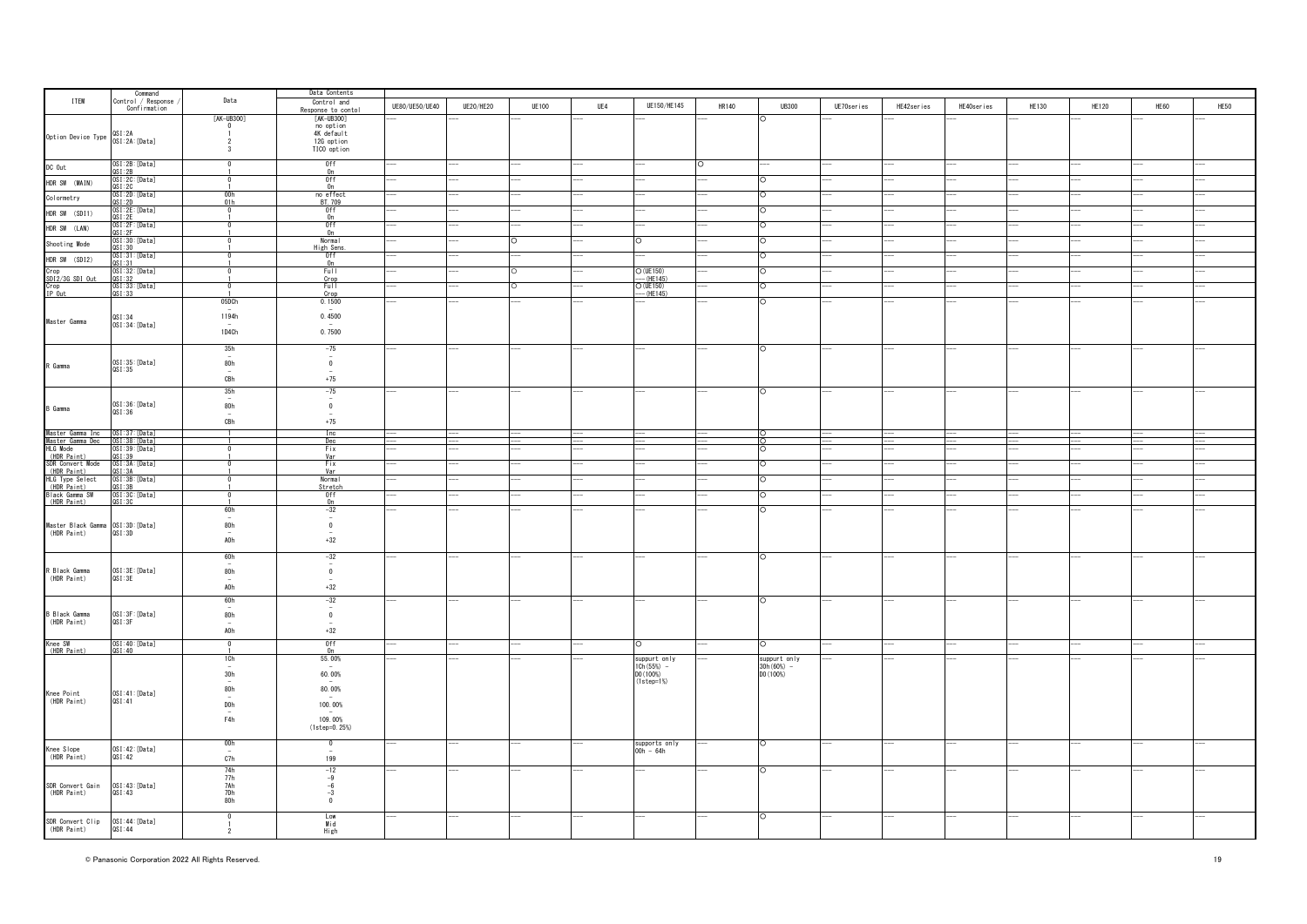|                                                     |                                               |                                  | Data Contents                                            |                                 |                                 |                                 |                         |                                 |              |              |            |            |            |       |              |      |      |
|-----------------------------------------------------|-----------------------------------------------|----------------------------------|----------------------------------------------------------|---------------------------------|---------------------------------|---------------------------------|-------------------------|---------------------------------|--------------|--------------|------------|------------|------------|-------|--------------|------|------|
| <b>ITEM</b>                                         | Command<br>Control / Response<br>Confirmation | Data                             | Control and                                              | UE80/UE50/UE40                  | <b>UE20/HE20</b>                | <b>UE100</b>                    | UE4                     | UE150/HE145                     | <b>HR140</b> | <b>UB300</b> | UE70series | HE42series | HE40series | HE130 | <b>HE120</b> | HE60 | HE50 |
|                                                     |                                               |                                  | Response to conto                                        |                                 |                                 |                                 |                         |                                 |              |              |            |            |            |       |              |      |      |
|                                                     |                                               | 00000000h                        | No Error                                                 |                                 |                                 |                                 |                         | ∩                               |              |              |            |            |            |       |              |      |      |
|                                                     |                                               | 00000001h                        | Fan Error                                                |                                 |                                 |                                 |                         |                                 |              |              |            |            |            |       |              |      |      |
|                                                     |                                               | 00000002h                        | High Temperature                                         |                                 |                                 |                                 |                         |                                 |              |              |            |            |            |       |              |      |      |
|                                                     |                                               | 00000004h                        | Lens Error                                               |                                 |                                 |                                 |                         |                                 |              |              |            |            |            |       |              |      |      |
|                                                     | QSI:46                                        |                                  | Pan/Tilt Error                                           |                                 |                                 |                                 |                         |                                 |              |              |            |            |            |       |              |      |      |
| Error Information                                   | OSI: 46: [Data]                               | 00000010h                        | Sensor Error                                             |                                 |                                 |                                 |                         |                                 |              |              |            |            |            |       |              |      |      |
|                                                     |                                               |                                  |                                                          |                                 |                                 |                                 |                         |                                 |              |              |            |            |            |       |              |      |      |
|                                                     |                                               |                                  | ※bit0:Fan Error, bit1:High                               |                                 |                                 |                                 |                         |                                 |              |              |            |            |            |       |              |      |      |
|                                                     |                                               |                                  | Temperature,                                             |                                 |                                 |                                 |                         |                                 |              |              |            |            |            |       |              |      |      |
|                                                     |                                               |                                  | bit2:Lens Error, bit3:Pan/Tilt Error,                    |                                 |                                 |                                 |                         |                                 |              |              |            |            |            |       |              |      |      |
|                                                     |                                               |                                  | bit4:Sensor Error                                        |                                 |                                 |                                 |                         |                                 |              |              |            |            |            |       |              |      |      |
|                                                     |                                               | $\frac{0 h}{1 h}$                | Slow<br>Normal                                           |                                 |                                 |                                 |                         | $\circ$                         |              |              |            |            |            |       |              |      |      |
| Auto Iris Speed                                     | OSJ:01:[Data]<br>QSJ:01                       |                                  |                                                          |                                 |                                 |                                 |                         |                                 |              |              |            |            |            |       |              |      |      |
|                                                     |                                               | 2h                               | Fast                                                     |                                 |                                 |                                 |                         |                                 |              |              |            |            |            |       |              |      |      |
|                                                     |                                               |                                  | Normal1                                                  |                                 |                                 |                                 |                         | C                               |              |              |            |            |            |       |              |      |      |
|                                                     | OSJ:02:[Data]                                 | $\frac{0 h}{1 h}$                | Normal <sub>2</sub>                                      |                                 |                                 |                                 |                         |                                 |              |              |            |            |            |       |              |      |      |
| Auto Iris Window                                    | QSJ:02                                        | 2h                               | Center                                                   |                                 |                                 |                                 |                         |                                 |              |              |            |            |            |       |              |      |      |
|                                                     |                                               |                                  |                                                          |                                 |                                 |                                 |                         |                                 |              |              |            |            |            |       |              |      |      |
|                                                     |                                               | $\frac{0 h}{1 h}$                | Off                                                      |                                 | supports only<br>0(Off)         |                                 | supports only<br>0(Off) | $\Omega$                        |              |              |            |            |            |       |              |      |      |
| Shutter Mode                                        | OSJ:03:[Data]                                 |                                  | Step                                                     |                                 |                                 |                                 |                         |                                 |              |              |            |            |            |       |              |      |      |
|                                                     | QSJ:03                                        | 2h                               | Synchro                                                  |                                 | 1(Step)                         |                                 | 1(Step)                 |                                 |              |              |            |            |            |       |              |      |      |
|                                                     |                                               | 3h                               | ELC                                                      |                                 | 2(Synchro)                      |                                 |                         |                                 |              |              |            |            |            |       |              |      |      |
|                                                     |                                               | 01h                              | $\overline{1}$                                           |                                 | ō                               |                                 | O                       | $\circ$                         |              |              |            |            |            |       |              |      |      |
| Shutter Step Inc                                    | OSJ:04:[Data]                                 | $\overline{\phantom{a}}$         | $\overline{\phantom{a}}$                                 |                                 |                                 |                                 |                         |                                 |              |              |            |            |            |       |              |      |      |
|                                                     |                                               | 64h                              | 100                                                      |                                 |                                 |                                 |                         |                                 |              |              |            |            |            |       |              |      |      |
|                                                     |                                               | 01h                              | $\overline{1}$                                           |                                 | $\circ$                         | ∩                               | $\circ$                 | $\circ$                         |              |              |            |            |            |       |              |      |      |
| Shutter Step Dec                                    | OSJ:05:[Data]                                 | $\overline{\phantom{a}}$         | $\overline{\phantom{m}}$                                 |                                 |                                 |                                 |                         |                                 |              |              |            |            |            |       |              |      |      |
|                                                     |                                               | 64h                              | 100                                                      |                                 |                                 |                                 |                         |                                 |              |              |            |            |            |       |              |      |      |
|                                                     |                                               |                                  |                                                          |                                 |                                 |                                 |                         |                                 |              |              |            |            |            |       |              |      |      |
|                                                     |                                               | 0001h                            | 1/1                                                      | supports only<br>0018h(1/24)    | $\circ$                         | supports only<br>0018h(1/24)    | $\circ$                 | supports only<br>0018h(1/24)    |              |              |            |            |            |       |              |      |      |
|                                                     |                                               |                                  |                                                          |                                 |                                 |                                 |                         |                                 |              |              |            |            |            |       |              |      |      |
| Shutter Step Value                                  | 0SJ:06: [Data]<br>QSJ:06                      | 2710 h                           | 1/10000                                                  |                                 |                                 |                                 |                         |                                 |              |              |            |            |            |       |              |      |      |
|                                                     |                                               | 3E80h                            | 1/16000                                                  | 2710h (1/10000)                 |                                 | 2710h (1/10000)                 |                         | 2710h (1/10000)                 |              |              |            |            |            |       |              |      |      |
|                                                     |                                               |                                  |                                                          |                                 |                                 |                                 |                         |                                 |              |              |            |            |            |       |              |      |      |
|                                                     |                                               |                                  |                                                          |                                 |                                 |                                 |                         |                                 |              |              |            |            |            |       |              |      |      |
|                                                     |                                               | 01h                              |                                                          |                                 | $\circ$                         |                                 |                         | ō                               |              |              |            |            |            |       |              |      |      |
| Shutter Synchro Inc                                 | 0SJ:07: [Data]                                | $\sim$                           | $\equiv$                                                 |                                 |                                 |                                 |                         |                                 |              |              |            |            |            |       |              |      |      |
|                                                     |                                               | 64h                              | 100                                                      |                                 |                                 |                                 |                         |                                 |              |              |            |            |            |       |              |      |      |
|                                                     |                                               | 01h                              | $\overline{1}$                                           |                                 | $\circ$                         | ∩                               |                         | $\circ$                         |              |              |            |            |            |       |              |      |      |
| Shutter Synchro Dec 0SJ:08: [Data]                  |                                               | $\sim$                           | $\overline{\phantom{a}}$                                 |                                 |                                 |                                 |                         |                                 |              |              |            |            |            |       |              |      |      |
|                                                     |                                               | 64h                              | 100                                                      |                                 |                                 |                                 |                         |                                 |              |              |            |            |            |       |              |      |      |
|                                                     |                                               | 00000h                           | $0.0$ [Hz]                                               |                                 |                                 |                                 |                         |                                 |              |              |            |            |            |       |              |      |      |
|                                                     |                                               |                                  |                                                          | supports only<br>000FOh(24.0Hz) | supports only<br>001F4h(50.0Hz) | supports only<br>OOOFOh(24.OHz) |                         | supports only<br>000FOh(24.0Hz) |              |              |            |            |            |       |              |      |      |
| Shutter Synchro<br>Value                            | OSJ:09:[Data]                                 | 186A0h                           | 10000.0[Hz]                                              |                                 |                                 |                                 |                         |                                 |              |              |            |            |            |       |              |      |      |
|                                                     | QSJ:09                                        |                                  |                                                          | 119940 (7200. OHz)              | 01908h (660, 0Hz)               | 119940 (7200. OHz)              |                         | 119940 (7200. OHz)              |              |              |            |            |            |       |              |      |      |
|                                                     |                                               |                                  |                                                          |                                 |                                 |                                 |                         |                                 |              |              |            |            |            |       |              |      |      |
|                                                     |                                               | 61h                              | $-31$                                                    |                                 |                                 |                                 |                         | $\cap$                          |              |              |            |            |            |       |              |      |      |
|                                                     |                                               | $\sim$                           | $\bar{\rm o}$                                            |                                 |                                 |                                 |                         |                                 |              |              |            |            |            |       |              |      |      |
| Chroma Phase                                        | OSJ: OB: [Data]                               | 80h                              |                                                          |                                 |                                 |                                 |                         |                                 |              |              |            |            |            |       |              |      |      |
|                                                     | QSJ:0B                                        |                                  |                                                          |                                 |                                 |                                 |                         |                                 |              |              |            |            |            |       |              |      |      |
|                                                     |                                               | 9Fh                              | $+31$                                                    |                                 |                                 |                                 |                         |                                 |              |              |            |            |            |       |              |      |      |
|                                                     |                                               | $\overline{\mathbf{0}}$          |                                                          |                                 |                                 |                                 |                         |                                 |              |              |            |            |            |       |              |      |      |
| AWB Gain Offset                                     | OSJ:OC:[Data]<br>QSJ:OC                       | $\overline{1}$                   | $rac{Off}{On}$                                           |                                 |                                 |                                 |                         |                                 |              |              |            |            |            |       |              |      |      |
|                                                     |                                               |                                  |                                                          |                                 |                                 |                                 |                         |                                 |              |              |            |            |            |       |              |      |      |
|                                                     |                                               | 76h<br>$\overline{\phantom{a}}$  | $-10$<br>$\overline{\phantom{a}}$                        |                                 |                                 |                                 |                         | $\circ$                         |              |              |            |            |            |       |              |      |      |
|                                                     | OSJ:OD: [Data]<br>QSJ:OD                      | 80h                              | $\overline{0}$                                           |                                 |                                 |                                 |                         |                                 |              |              |            |            |            |       |              |      |      |
| ATW Target R                                        |                                               | $\overline{\phantom{a}}$         | $\overline{\phantom{a}}$                                 |                                 |                                 |                                 |                         |                                 |              |              |            |            |            |       |              |      |      |
|                                                     |                                               | 8Ah                              | $+10$                                                    |                                 |                                 |                                 |                         |                                 |              |              |            |            |            |       |              |      |      |
|                                                     |                                               |                                  |                                                          |                                 |                                 |                                 |                         |                                 |              |              |            |            |            |       |              |      |      |
|                                                     |                                               | 76h                              | $-10$                                                    |                                 |                                 |                                 |                         |                                 |              |              |            |            |            |       |              |      |      |
|                                                     |                                               |                                  | $\bar{\rm_0}$                                            |                                 |                                 |                                 |                         |                                 |              |              |            |            |            |       |              |      |      |
| ATW Target B                                        | OSJ:OE:[Data]<br>QSJ:OE                       | 80h                              |                                                          |                                 |                                 |                                 |                         |                                 |              |              |            |            |            |       |              |      |      |
|                                                     |                                               |                                  | $\overline{\phantom{a}}$                                 |                                 |                                 |                                 |                         |                                 |              |              |            |            |            |       |              |      |      |
|                                                     |                                               | 8Ah                              | $+10$                                                    |                                 |                                 |                                 |                         |                                 |              |              |            |            |            |       |              |      |      |
|                                                     |                                               | 738h                             | $-200$                                                   |                                 |                                 |                                 |                         |                                 |              |              |            |            |            |       |              |      |      |
|                                                     |                                               |                                  | $\overline{\phantom{a}}$                                 |                                 | supports only<br>7F6h(-10)      |                                 |                         |                                 |              |              |            |            |            |       |              |      |      |
| Master Pedestal                                     | OSJ: OF: [Data]                               | 800h                             | $\mathbf 0$                                              |                                 |                                 |                                 |                         |                                 |              |              |            |            |            |       |              |      |      |
|                                                     | QSJ: OF                                       |                                  | $\overline{a}$                                           |                                 | 80Ah (10)                       |                                 |                         |                                 |              |              |            |            |            |       |              |      |      |
|                                                     |                                               | 8C8h                             | $+200$                                                   |                                 |                                 |                                 |                         |                                 |              |              |            |            |            |       |              |      |      |
|                                                     |                                               |                                  |                                                          |                                 |                                 |                                 |                         |                                 |              |              |            |            |            |       |              |      |      |
|                                                     |                                               | 032h<br>$\overline{\phantom{a}}$ | $-100$<br>$\overline{a}$                                 |                                 |                                 |                                 |                         | $\cap$                          |              |              |            |            |            |       |              |      |      |
|                                                     | 0SJ:10: [Data]                                | 096h                             | $\overline{0}$                                           |                                 |                                 |                                 |                         |                                 |              |              |            |            |            |       |              |      |      |
| <b>G</b> Pedestal                                   | QSJ:10                                        | $\sim$                           | $\overline{\phantom{a}}$                                 |                                 |                                 |                                 |                         |                                 |              |              |            |            |            |       |              |      |      |
|                                                     |                                               | 0FAh                             | $+100$                                                   |                                 |                                 |                                 |                         |                                 |              |              |            |            |            |       |              |      |      |
|                                                     |                                               |                                  |                                                          |                                 |                                 |                                 |                         |                                 |              |              |            |            |            |       |              |      |      |
|                                                     | OSJ:11:[Data]                                 | $\Omega$                         |                                                          |                                 |                                 |                                 |                         | $\cap$                          |              |              |            |            |            |       |              |      |      |
| Pedestal Offset                                     | QSJ:11                                        | $\overline{1}$                   | Off<br>On                                                |                                 |                                 |                                 |                         |                                 |              |              |            |            |            |       |              |      |      |
|                                                     |                                               | 00h                              | $\overline{0}$                                           |                                 |                                 |                                 |                         | $\circ$                         |              |              |            |            |            |       |              |      |      |
| Detail Coring                                       | OSJ:12: [Data]<br>QSJ:12                      | $\sim$                           | $\sim$                                                   |                                 |                                 |                                 |                         |                                 |              |              |            |            |            |       |              |      |      |
|                                                     |                                               | 3Ch                              | 60                                                       |                                 |                                 |                                 |                         |                                 |              |              |            |            |            |       |              |      |      |
|                                                     |                                               |                                  |                                                          |                                 |                                 |                                 |                         |                                 |              |              |            |            |            |       |              |      |      |
|                                                     |                                               | 79h                              | $-7$                                                     |                                 |                                 |                                 |                         | $\circ$                         |              |              |            |            |            |       |              |      |      |
|                                                     | OSJ:13:[Data]                                 |                                  |                                                          |                                 |                                 |                                 |                         |                                 |              |              |            |            |            |       |              |      |      |
| Level Depend.                                       | QSJ:13                                        | 80h                              | $\mathbf 0$                                              |                                 |                                 |                                 |                         |                                 |              |              |            |            |            |       |              |      |      |
|                                                     |                                               | $\sim$                           |                                                          |                                 |                                 |                                 |                         |                                 |              |              |            |            |            |       |              |      |      |
|                                                     |                                               | 87h                              | $\overline{7}$                                           |                                 |                                 |                                 |                         |                                 |              |              |            |            |            |       |              |      |      |
|                                                     |                                               | $\overline{0}$                   |                                                          |                                 |                                 |                                 |                         | $O$ (UE150)                     |              |              |            |            |            |       |              |      |      |
| Down Convert Detail                                 | OSJ:14: [Data]<br>QSJ:14                      | $\overline{1}$                   | $\begin{array}{c} 0 \text{ff} \\ 0 \text{n} \end{array}$ |                                 |                                 |                                 |                         | $-(HE145)$                      |              |              |            |            |            |       |              |      |      |
|                                                     |                                               | 61h                              | $-31$                                                    |                                 |                                 |                                 |                         | $O$ (UE150)                     |              |              |            |            |            |       |              |      |      |
|                                                     |                                               | $\overline{\phantom{a}}$         | $\sim$                                                   |                                 |                                 |                                 |                         | $-(HE145)$                      |              |              |            |            |            |       |              |      |      |
| Down Convert Master 0SJ:15: [Data]<br>Detail 0SJ:15 |                                               | 80h                              | $\overline{\mathbf{0}}$                                  |                                 |                                 |                                 |                         |                                 |              |              |            |            |            |       |              |      |      |
|                                                     |                                               | $\overline{\phantom{a}}$         | $\overline{\phantom{a}}$                                 |                                 |                                 |                                 |                         |                                 |              |              |            |            |            |       |              |      |      |
|                                                     |                                               | 9Fh                              | $+31$                                                    |                                 |                                 |                                 |                         |                                 |              |              |            |            |            |       |              |      |      |
|                                                     |                                               |                                  |                                                          |                                 |                                 |                                 |                         |                                 |              |              |            |            |            |       |              |      |      |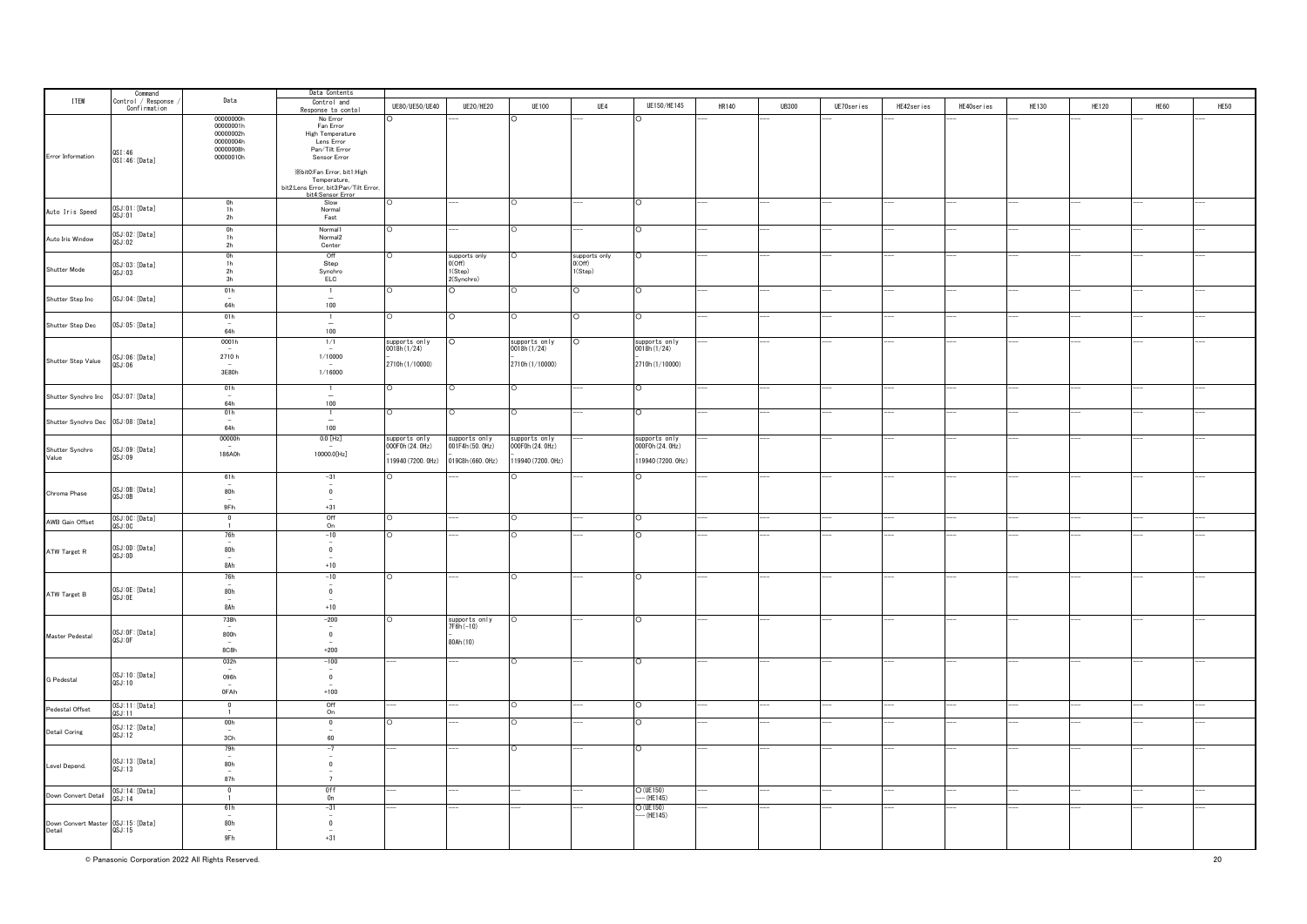|                                                                | Command<br>Control / Response |                                 | Data Contents                              |                          |                  |              |     |                            |       |              |                |                          |                |              |              |      |      |
|----------------------------------------------------------------|-------------------------------|---------------------------------|--------------------------------------------|--------------------------|------------------|--------------|-----|----------------------------|-------|--------------|----------------|--------------------------|----------------|--------------|--------------|------|------|
| <b>ITEM</b>                                                    | Confirmation                  | Data                            | Control and<br>Response to contol          | UE80/UE50/UE40           | <b>UE20/HE20</b> | <b>UE100</b> | UE4 | UE150/HE145                | HR140 | <b>UB300</b> | UE70series     | HE42series               | HE40series     | <b>HE130</b> | <b>HE120</b> | HE60 | HE50 |
|                                                                |                               | 00h                             | $\Omega$                                   |                          |                  |              |     | $O$ (UE150)                |       |              |                |                          |                |              |              |      |      |
| Down Convert Detail 0SJ:16: [Data]<br>Coring 0SJ:16            |                               | $\sim$<br>3Ch                   | $\sim$<br>60                               |                          |                  |              |     | $-$ (HE145)                |       |              |                |                          |                |              |              |      |      |
|                                                                |                               | 79h                             | $-7$                                       |                          |                  |              |     | $O$ (UE150)                |       |              |                |                          |                |              |              |      |      |
| Down Convert V<br>Detail Level                                 | OSJ:17:[Data]<br>QSJ:17       | $\overline{\phantom{a}}$<br>80h | $\sim$<br>$\overline{0}$                   |                          |                  |              |     | $-$ (HE145)                |       |              |                |                          |                |              |              |      |      |
|                                                                |                               | $\sim$<br>87h                   | $\overline{\phantom{a}}$<br>$+7$           |                          |                  |              |     |                            |       |              |                |                          |                |              |              |      |      |
|                                                                |                               | 7Eh                             | $-2$                                       | $\overline{\phantom{a}}$ |                  |              |     | O (UE150)                  |       |              | $\overline{a}$ | $\overline{\phantom{a}}$ | $\overline{a}$ |              |              |      |      |
| Down Convert Detail 0SJ:18: [Data]                             |                               |                                 | $\overline{\phantom{a}}$                   |                          |                  |              |     | $---(HE145)$               |       |              |                |                          |                |              |              |      |      |
| Frequency                                                      | QSJ:18                        | 80h<br>$\sim$                   | $\overline{0}$<br>$\sim$                   |                          |                  |              |     |                            |       |              |                |                          |                |              |              |      |      |
|                                                                |                               | 82h                             | $+2$                                       |                          |                  |              |     |                            |       |              |                |                          |                |              |              |      |      |
|                                                                |                               | 79h<br>$\sim$                   | $-7$<br>$\sim$                             |                          |                  |              |     | $O$ (UE150)<br>$-$ (HE145) |       |              |                |                          |                |              |              |      |      |
| Down Convert Level 0SJ:19: [Data]<br>Depend. 0SJ:19            |                               | 80h<br>$\overline{\phantom{a}}$ | $\overline{0}$                             |                          |                  |              |     |                            |       |              |                |                          |                |              |              |      |      |
|                                                                |                               | 87h                             | $+7$                                       |                          |                  |              |     |                            |       |              |                |                          |                |              |              |      |      |
|                                                                |                               | 00h                             | $\mathbf{0}$                               |                          |                  |              |     | $O$ (UE150)                |       |              |                |                          |                |              |              |      |      |
|                                                                |                               | 01h<br>02h                      | $\overline{2}$                             |                          |                  |              |     | $--(HE145)$                |       |              |                |                          |                |              |              |      |      |
|                                                                |                               | 03h<br>04h                      | 4                                          |                          |                  |              |     |                            |       |              |                |                          |                |              |              |      |      |
|                                                                |                               | 05h                             | 5                                          |                          |                  |              |     |                            |       |              |                |                          |                |              |              |      |      |
|                                                                |                               |                                 |                                            |                          |                  | $\circ$      |     | O                          |       |              |                |                          |                |              |              |      |      |
| Black Gamma Range 0SJ: 1B                                      | OSJ:1B: [Data]                | $\overline{2}$<br>3             | $\mathbf{3}$                               |                          |                  |              |     |                            |       |              |                |                          |                |              |              |      |      |
|                                                                |                               | 41h<br>$\sim$                   | $-63$<br>$\sim$                            |                          |                  |              |     | ∩                          |       |              |                |                          |                |              |              |      |      |
| Color Correction<br>Yl_Yl_G Saturation                         | OSJ:1C: [Data]<br>QSJ:1C      | 80h                             | $\overline{0}$                             |                          |                  |              |     |                            |       |              |                |                          |                |              |              |      |      |
|                                                                |                               | $\sim$<br><b>BFh</b>            | $\overline{\phantom{a}}$<br>63             |                          |                  |              |     |                            |       |              |                |                          |                |              |              |      |      |
|                                                                |                               | 41h                             | $-63$                                      | ∩                        |                  |              |     | $\circ$                    |       |              |                |                          |                |              |              |      |      |
|                                                                | OSJ:1D:[Data]                 | $\sim$<br>80h                   | $\overline{\phantom{a}}$<br>$\overline{0}$ |                          |                  |              |     |                            |       |              |                |                          |                |              |              |      |      |
| Color Correction<br>Yl_Yl_G Phase                              | QSJ:1D                        |                                 | $\overline{\phantom{a}}$                   |                          |                  |              |     |                            |       |              |                |                          |                |              |              |      |      |
|                                                                |                               | BFh<br>01h                      | 63<br>720/59.94p                           |                          |                  | $\circ$      |     |                            |       |              |                |                          |                |              |              |      |      |
|                                                                |                               | 02h                             | 720/50p                                    |                          |                  |              |     | O (UE150)<br>--- (HE145)   |       |              |                |                          |                |              |              |      |      |
|                                                                |                               | 04h<br>05h                      | 1080/59.94i<br>1080/50i                    |                          |                  |              |     |                            |       |              |                |                          |                |              |              |      |      |
|                                                                |                               | 07h<br>08h                      | 1080/29.97PsF<br>1080/25PsF                |                          |                  |              |     |                            |       |              |                |                          |                |              |              |      |      |
|                                                                |                               | 0Ah                             | 1080/23.98PsF                              |                          |                  |              |     |                            |       |              |                |                          |                |              |              |      |      |
|                                                                |                               | 10h<br>11h                      | 1080/59.94p<br>1080/50p                    |                          |                  |              |     |                            |       |              |                |                          |                |              |              |      |      |
| 12G SDI/Optical Out 0SJ:1E: [Data]                             |                               | 14h<br>15h                      | 1080/29.97p<br>1080/25p                    |                          |                  |              |     |                            |       |              |                |                          |                |              |              |      |      |
| Output Format                                                  | QSJ:1E                        | 16h                             | 1080/23.98p (over 59.94i/p)<br>2160/29.97p |                          |                  |              |     |                            |       |              |                |                          |                |              |              |      |      |
|                                                                |                               | $17h$<br>$18h$<br>$19h$         | 2160/25p                                   |                          |                  |              |     |                            |       |              |                |                          |                |              |              |      |      |
|                                                                |                               | 1Ah                             | 2160/59.94p<br>2160/50p                    |                          |                  |              |     |                            |       |              |                |                          |                |              |              |      |      |
|                                                                |                               | 1Bh                             | 2160/23.98p<br>2160/24p                    |                          |                  |              |     |                            |       |              |                |                          |                |              |              |      |      |
|                                                                |                               | 21h<br>22h                      | 1080/24p                                   |                          |                  |              |     |                            |       |              |                |                          |                |              |              |      |      |
|                                                                |                               | 23h                             | 1080/23.98p                                |                          |                  |              |     |                            |       |              |                |                          |                |              |              |      |      |
|                                                                |                               | 0 <sub>h</sub><br>1h            | SDR<br>HDR (2020)                          |                          |                  |              |     | $O$ (UE150)<br>$-$ (HE145) |       |              |                |                          |                |              |              |      |      |
| 12G SDI/Optical Out 0SJ:1F: [Data]<br>HDR Output Select 0SJ:1F |                               | 2h                              | HDR (709)                                  |                          |                  |              |     |                            |       |              |                |                          |                |              |              |      |      |
| 12G SDI/Optical<br>3G SDI Out                                  | OSJ:20:[Data]<br>QSJ:20       | 0h<br>1h                        | Level A<br>Level B                         |                          |                  |              |     | $O$ (UE150)<br>$-$ (HE145) |       |              |                |                          |                |              |              |      |      |
|                                                                |                               | 01h                             | 720/59.94p                                 | O (UE80, UE50)           |                  |              |     |                            |       |              |                |                          |                |              |              |      |      |
|                                                                |                               | 02h<br>04h                      | 720/50p<br>1080/59.94i                     | $-$ (UE40)               |                  |              |     |                            |       |              |                |                          |                |              |              |      |      |
|                                                                |                               | 05h<br>07h                      | 1080/50i<br>1080/29.97PsF                  |                          |                  |              |     |                            |       |              |                |                          |                |              |              |      |      |
|                                                                |                               | 08h                             | 1080/25PsF                                 |                          |                  |              |     |                            |       |              |                |                          |                |              |              |      |      |
| 3G SDI Out<br>Output Format                                    | OSJ:21:[Data]<br>QSJ:21       | $0$ Ah<br>10h                   | 1080/23.98PsF<br>1080/59.94p               |                          |                  |              |     |                            |       |              |                |                          |                |              |              |      |      |
|                                                                |                               | 11h<br>14h                      | 1080/50p<br>1080/29.97p                    |                          |                  |              |     |                            |       |              |                |                          |                |              |              |      |      |
|                                                                |                               | 15h                             | 1080/25p                                   |                          |                  |              |     |                            |       |              |                |                          |                |              |              |      |      |
|                                                                |                               | 16h<br>22h                      | 1080/23.98p (over 59.94i/p)<br>1080/24p    |                          |                  |              |     |                            |       |              |                |                          |                |              |              |      |      |
|                                                                |                               | 23h                             | 1080/23.98p                                |                          |                  |              |     |                            |       |              |                |                          |                |              |              |      |      |
|                                                                | OSJ:22:[Data]                 | $\Omega$                        | SDR<br>HDR(2020)                           |                          |                  |              |     | $\circ$                    |       |              |                |                          |                |              |              |      |      |
| 3G SDI Out<br>HDR Output Select 0SJ:22:[                       |                               | $\overline{2}$                  | HDR(709)                                   |                          |                  |              |     |                            |       |              |                |                          |                |              |              |      |      |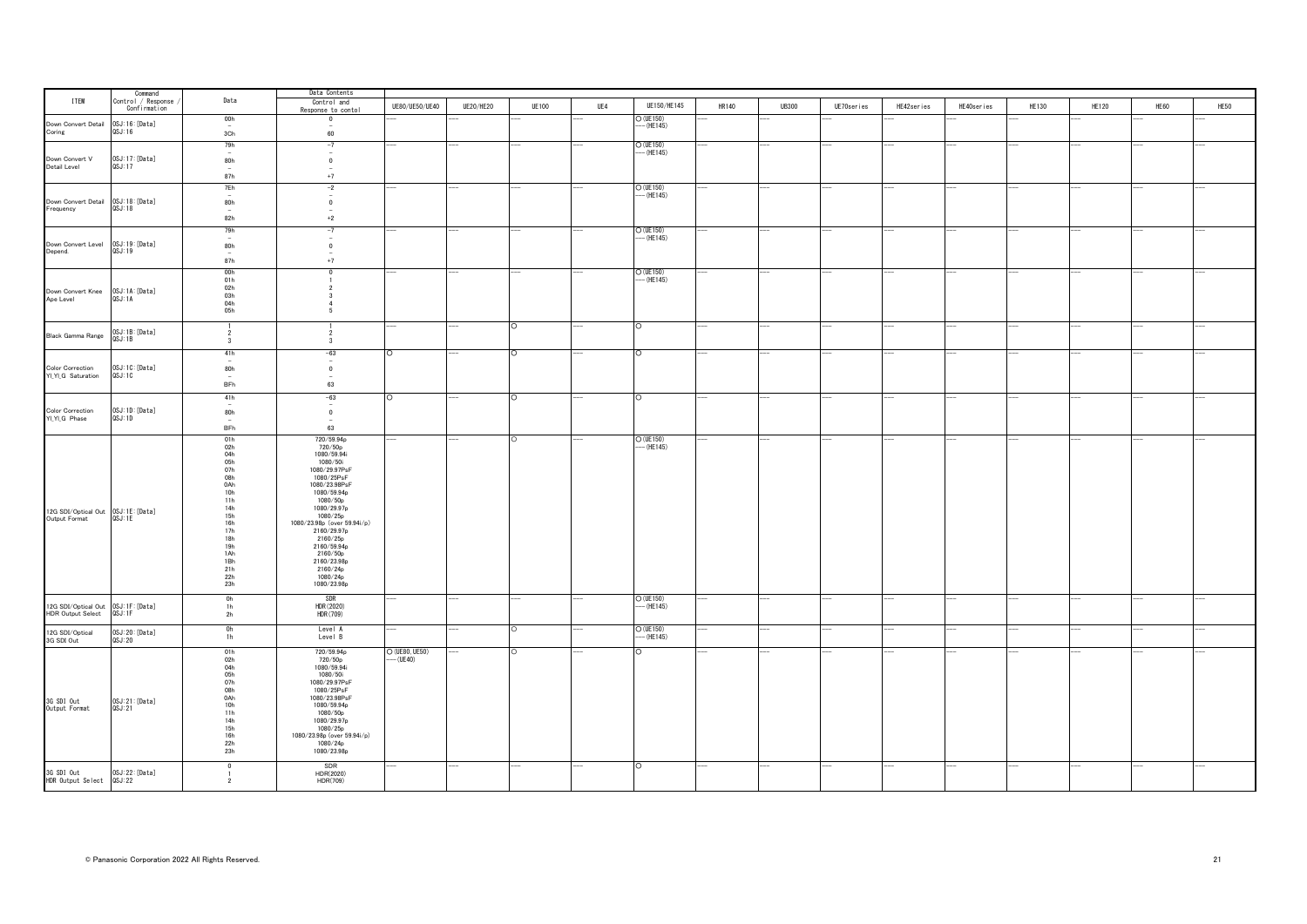|                                                   | Command<br>Control / Response      |                                                                                                                                 | Data Contents                                                                                                                                                                                                                                     |                                                                                                                                                                         |                  |              |     |                                                                                                                                                  |              |              |            |            |                |       |              |      |      |
|---------------------------------------------------|------------------------------------|---------------------------------------------------------------------------------------------------------------------------------|---------------------------------------------------------------------------------------------------------------------------------------------------------------------------------------------------------------------------------------------------|-------------------------------------------------------------------------------------------------------------------------------------------------------------------------|------------------|--------------|-----|--------------------------------------------------------------------------------------------------------------------------------------------------|--------------|--------------|------------|------------|----------------|-------|--------------|------|------|
| <b>ITEM</b>                                       | Confirmation                       | Data                                                                                                                            | Control and<br>Response to conto                                                                                                                                                                                                                  | UE80/UE50/UE40                                                                                                                                                          | <b>UE20/HE20</b> | <b>UE100</b> | UE4 | UE150/HE145                                                                                                                                      | <b>HR140</b> | <b>UB300</b> | UE70series | HE42series | HE40series     | HE130 | <b>HE120</b> | HE60 | HE50 |
| MONI Out<br>Output Format                         | OSJ:23:[Data]<br>QSJ:23            | 01h<br>02h<br>$\frac{04h}{05h}$<br>$\frac{07h}{08h}$<br>0Ah<br>14h<br>15h<br>16h<br>22h<br>23h                                  | 720/59.94p<br>720/50p<br>1080/59.94i<br>1080/50i<br>1080/29.97PsF<br>1080/25PsF<br>1080/23.98PsF<br>1080/29.97p<br>1080/25p<br>1080/23.98p (over 59.94i/p)<br>1080/24p<br>1080/23.98p                                                             |                                                                                                                                                                         |                  |              |     | $O$ (UE150)<br>$-(HE145)$                                                                                                                        |              |              |            |            |                |       |              |      |      |
| MONI Out<br>HDR Output Select 0SJ:24:             | OSJ:24:[Data]                      | $\mathbf 0$<br>$\overline{2}$                                                                                                   | SDR<br>HDR(2020)<br>HDR(709)                                                                                                                                                                                                                      |                                                                                                                                                                         |                  |              |     | O (UE150)<br>--- (HE145)                                                                                                                         |              |              |            |            |                |       |              |      |      |
| HDMI Out<br>Output Format                         | OSJ:25:[Data]<br>QSJ:25            | 01h<br>02h<br>04h<br>05h<br>10h<br>11h<br>14h<br>15h<br>16h<br>17h<br>18h<br>19 <sub>h</sub><br>1Ah<br>1Bh<br>21h<br>22h<br>23h | 720/59.94p<br>720/50p<br>1080/59.94i<br>1080/50i<br>1080/59.94p<br>1080/50p<br>1080/29.97p<br>1080/25p<br>1080/23.98p( over 59.94i/p)<br>2160/29.97p<br>2160/25p<br>2160/59.94p<br>2160/50p<br>2160/23.98p<br>2160/24p<br>1080/24p<br>1080/23.98p | $O($ UE80 $)$<br>UE50 does't support<br>19h 2160/59.94p<br>1Ah 2160/50p<br>UE40 does't support<br>16h 1080/23.98p(<br>over 59.94i/p)<br>19h 2160/59.94p<br>1Ah 2160/50p |                  |              |     | $O$ (UE150)<br>HE145 doesn't<br>support<br>17h 2160/29.97p<br>18h 2160/25p<br>19h 2160/59.94p<br>1Ah 2160/50p<br>1Bh 2160/23.98p<br>21h 2160/24p |              |              |            |            |                |       |              |      |      |
| HDMI Out<br>HDR Output Select 0SJ:26:             | OSJ:26:[Data]                      | $\overline{0}$<br>$\overline{1}$<br>$\overline{2}$                                                                              | SDR<br>HDR(2020)<br>HDR(709)                                                                                                                                                                                                                      |                                                                                                                                                                         |                  |              |     | C                                                                                                                                                |              |              |            |            |                |       |              |      |      |
| Color Bar Tone                                    | OSJ:27: [Data]<br>QSJ:27           | $\Omega$<br>$\overline{\phantom{a}}$                                                                                            | 0ff<br>Low<br>Normal                                                                                                                                                                                                                              | 0                                                                                                                                                                       |                  | O            |     | $\circ$                                                                                                                                          |              |              |            |            | $\overline{a}$ |       |              |      |      |
| Toutch AF                                         | OSJ:28: [Data1]: [Data             | [Data1]<br>00h<br>$\overline{\phantom{a}}$<br>64h<br>[Data2]<br>00h<br>$\sim$<br>64h                                            | [Data1]H Position<br>$O\%$<br>100%<br>[Data2]V Position<br>0%<br>$\overline{a}$<br>100%                                                                                                                                                           | 0                                                                                                                                                                       |                  |              |     |                                                                                                                                                  |              |              |            |            |                |       |              |      |      |
| Preset Speed Unit                                 | OSJ:29:[Data]<br>QSJ:29            | $\overline{0}$<br>$\mathbf{1}$                                                                                                  | Speed Table<br>Time                                                                                                                                                                                                                               |                                                                                                                                                                         |                  |              |     |                                                                                                                                                  |              |              |            |            |                |       |              |      |      |
| Preset Crop                                       | OSJ:2A: [Data]                     | $\Omega$<br>$\overline{1}$                                                                                                      | Off<br>On                                                                                                                                                                                                                                         |                                                                                                                                                                         |                  |              |     | $O$ (UE150)<br>$-$ (HE145)                                                                                                                       |              |              |            |            |                |       |              |      |      |
| Preset Thumbnail                                  | QSJ:ZA<br>OSJ:2B:[Data]            | $\Omega$                                                                                                                        | Off<br>On                                                                                                                                                                                                                                         |                                                                                                                                                                         |                  |              |     | $\circ$                                                                                                                                          |              |              |            |            |                |       |              |      |      |
| Update                                            | QSJ:2B<br>OSJ:2C: [Data]           | $\overline{1}$<br>$\overline{0}$                                                                                                | Reset                                                                                                                                                                                                                                             |                                                                                                                                                                         |                  |              |     | ō                                                                                                                                                |              |              |            |            |                |       |              |      |      |
| Preset Name<br>$\mathsf{P}/\mathsf{T}$ Speed Mode | OSJ:2C<br>OSJ:2D: [Data]<br>QSJ:2D | $\mathbf 0$<br>$\overline{2}$<br>$\Omega$<br>$\overline{2}$                                                                     | Hold<br><b>UE100</b><br>Normal<br>Fast1<br>Fast2<br>UE150<br>Normal<br>Fast<br>Quick                                                                                                                                                              |                                                                                                                                                                         |                  |              |     | $\circ$                                                                                                                                          |              |              |            |            |                |       |              |      |      |
| UHD Crop                                          | OSJ:2E: [Data]<br>QSJ:2E           | $\mathbf{0}$<br>$\overline{1}$<br>$\overline{2}$                                                                                | Off<br>Crop(1080)<br>Crop(720)                                                                                                                                                                                                                    |                                                                                                                                                                         |                  | $\circ$      |     | O (UE150)<br>$-$ (HE145)                                                                                                                         |              |              |            |            |                |       |              |      |      |
| Crop H Position (YI)                              | OSJ:2F:[Data]<br>QSJ:2F            | 000h<br>780h<br>A00h<br>$\overline{\phantom{a}}$<br>C00                                                                         | $\mathbf{0}$<br>1920<br>$\sim$<br>2560<br>$\overline{\phantom{a}}$<br>3072                                                                                                                                                                        |                                                                                                                                                                         |                  |              |     | UE150 supports<br>only<br>000h(0)<br>A00h (2560)<br>$(1step=2pi)x)$<br>HE145 doesn't<br>support                                                  |              |              |            |            |                |       |              |      |      |
| Crop V Position (YI) 0SJ:30: [Data]               |                                    | 000h<br>438h<br>5A0h<br>$\overline{\phantom{a}}$<br>6C0                                                                         | $\overline{\mathbf{0}}$<br>1080<br>1440<br>1728                                                                                                                                                                                                   |                                                                                                                                                                         |                  |              |     | UE150 supports<br>only<br>000h(0)<br>5A0h (1440)<br>HE145 doesn't<br>support                                                                     |              |              |            |            |                |       |              |      |      |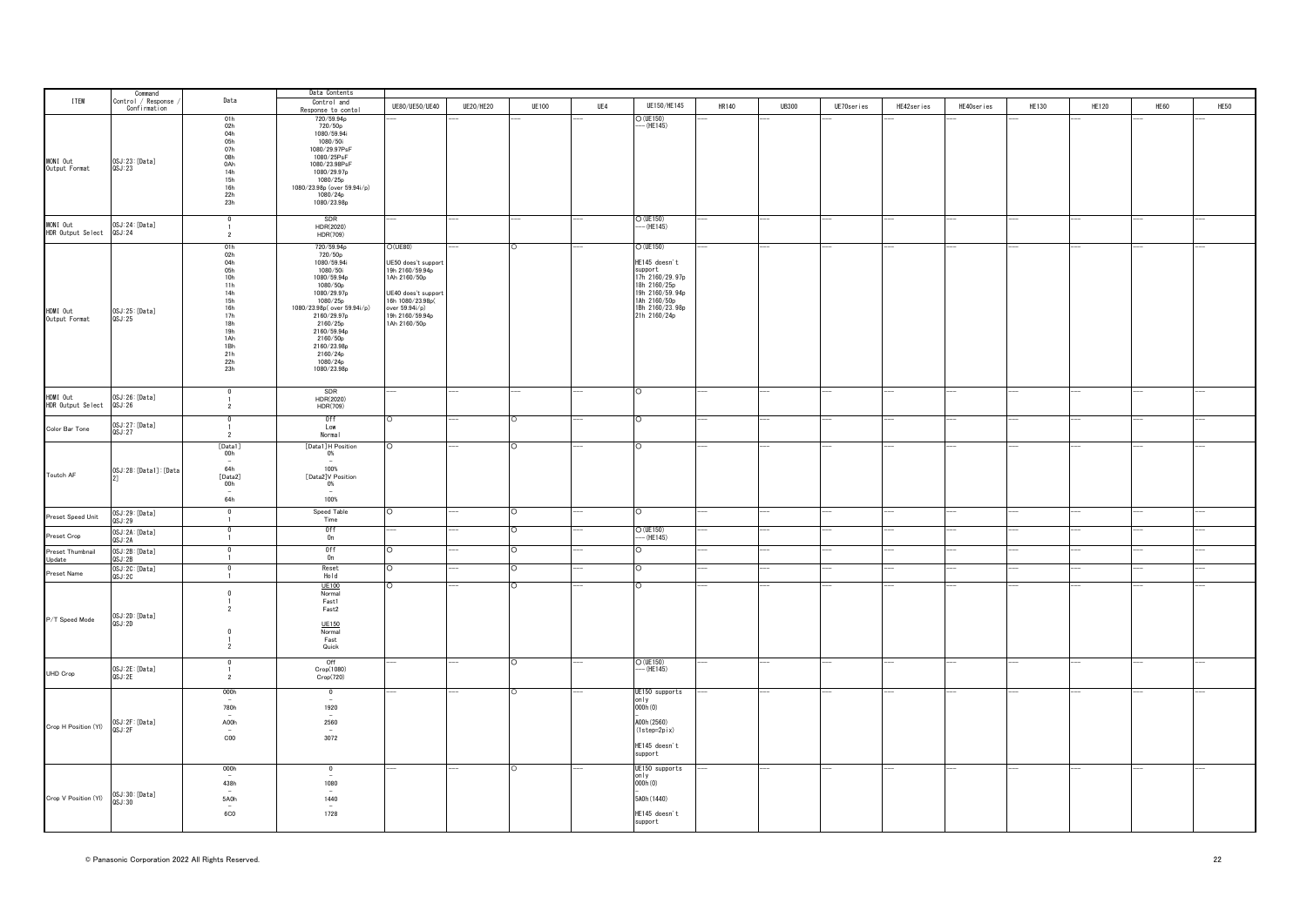|                                     | Command                            |                                                            | Data Contents                      |                                         |                  |                                         |     |                                         |              |              |            |            |            |              |              |      |      |
|-------------------------------------|------------------------------------|------------------------------------------------------------|------------------------------------|-----------------------------------------|------------------|-----------------------------------------|-----|-----------------------------------------|--------------|--------------|------------|------------|------------|--------------|--------------|------|------|
| <b>ITEM</b>                         | Control / Response<br>Confirmation | Data                                                       | Control and                        | UE80/UE50/UE40                          | <b>UE20/HE20</b> | <b>UE100</b>                            | UE4 | UE150/HE145                             | <b>HR140</b> | <b>UB300</b> | UE70series | HE42series | HE40series | <b>HE130</b> | <b>HE120</b> | HE60 | HE50 |
|                                     |                                    | 000h                                                       | Response to contol<br>$\mathbf{0}$ |                                         |                  |                                         |     | UE150 supports                          |              |              |            |            |            |              |              |      |      |
|                                     |                                    |                                                            | $\sim$                             |                                         |                  |                                         |     | only                                    |              |              |            |            |            |              |              |      |      |
|                                     |                                    | 780h                                                       | 1920<br>$\sim$                     |                                         |                  |                                         |     | 000h(0)                                 |              |              |            |            |            |              |              |      |      |
|                                     |                                    | A00h                                                       | 2560                               |                                         |                  |                                         |     | A00h (2560)                             |              |              |            |            |            |              |              |      |      |
| Crop H Position (G)                 | OSJ:31:[Data]<br>QSJ:31            |                                                            | $\sim$                             |                                         |                  |                                         |     | $(1step=2pi)x)$                         |              |              |            |            |            |              |              |      |      |
|                                     |                                    | C00                                                        | 3072                               |                                         |                  |                                         |     | HE145 doesn't                           |              |              |            |            |            |              |              |      |      |
|                                     |                                    |                                                            |                                    |                                         |                  |                                         |     | support                                 |              |              |            |            |            |              |              |      |      |
|                                     |                                    |                                                            |                                    |                                         |                  |                                         |     |                                         |              |              |            |            |            |              |              |      |      |
|                                     |                                    | 000h<br>$\sim$                                             | $\overline{0}$<br>$\sim$           |                                         |                  | $\circ$                                 |     | UE150 supports<br>only                  |              |              |            |            |            |              |              |      |      |
|                                     |                                    | 438h                                                       | 1080                               |                                         |                  |                                         |     | 000h(0)                                 |              |              |            |            |            |              |              |      |      |
| Crop V Position (G)                 | 0SJ:32: [Data]<br>QSJ:32           | 5A0h                                                       | $\sim$<br>1440                     |                                         |                  |                                         |     | 5A0h (1440)                             |              |              |            |            |            |              |              |      |      |
|                                     |                                    | $\sim$                                                     | $\sim$                             |                                         |                  |                                         |     |                                         |              |              |            |            |            |              |              |      |      |
|                                     |                                    | <b>6C0</b>                                                 | 1728                               |                                         |                  |                                         |     | HE145 doesn't                           |              |              |            |            |            |              |              |      |      |
|                                     |                                    |                                                            |                                    |                                         |                  |                                         |     | support                                 |              |              |            |            |            |              |              |      |      |
|                                     |                                    | 000h                                                       | $\overline{0}$                     |                                         |                  | O                                       |     | UE150 supports                          |              |              |            |            |            |              |              |      |      |
|                                     |                                    | 780h                                                       | 1920                               |                                         |                  |                                         |     | only<br>000h(0)                         |              |              |            |            |            |              |              |      |      |
|                                     |                                    |                                                            | $\sim$                             |                                         |                  |                                         |     |                                         |              |              |            |            |            |              |              |      |      |
| Crop H Position (Mg) 0SJ:33: [Data] |                                    | A00h<br>$\sim$                                             | 2560<br>$\sim$                     |                                         |                  |                                         |     | A00h (2560)                             |              |              |            |            |            |              |              |      |      |
|                                     |                                    | C00                                                        | 3072                               |                                         |                  |                                         |     | $(1step=2pi)x)$                         |              |              |            |            |            |              |              |      |      |
|                                     |                                    |                                                            |                                    |                                         |                  |                                         |     | HE145 doesn't                           |              |              |            |            |            |              |              |      |      |
|                                     |                                    |                                                            |                                    |                                         |                  |                                         |     | support                                 |              |              |            |            |            |              |              |      |      |
|                                     |                                    | 000h                                                       | $\overline{\phantom{a}}$           |                                         |                  |                                         |     | UE150 supports                          |              |              |            |            |            |              |              |      |      |
|                                     |                                    | $\overline{\phantom{0}}$<br>438h                           | $\sim$<br>1080                     |                                         |                  |                                         |     | only<br>000h (0)                        |              |              |            |            |            |              |              |      |      |
|                                     |                                    | $\sim$                                                     | $\overline{a}$                     |                                         |                  |                                         |     |                                         |              |              |            |            |            |              |              |      |      |
| Crop V Position (Mg) 0SJ:34: [Data] |                                    | 5A0h                                                       | 1440                               |                                         |                  |                                         |     | 600h (1728)                             |              |              |            |            |            |              |              |      |      |
|                                     |                                    | $\sim$<br><b>6C0</b>                                       | 1728                               |                                         |                  |                                         |     | HE145 doesn't                           |              |              |            |            |            |              |              |      |      |
|                                     |                                    |                                                            |                                    |                                         |                  |                                         |     | support                                 |              |              |            |            |            |              |              |      |      |
|                                     |                                    | [Data1]                                                    | [Data1]                            | [Data2]                                 |                  | [Data2]                                 |     | [Data2]                                 |              | ---          |            |            |            |              |              |      |      |
|                                     |                                    | 00                                                         | Preset001                          | use only follow                         |                  | use only follow                         |     | use only follow                         |              |              |            |            |            |              |              |      |      |
|                                     |                                    | $\sim$                                                     | $\overline{\phantom{a}}$           | charactors                              |                  | charactors                              |     | charactors                              |              |              |            |            |            |              |              |      |      |
| Save Preset Name                    | OSJ:35: [Data1]: [Data             | 99<br>[Data2]                                              | Preset100<br>[Data2]               | $A-Z$ , $a-z$ , $1-9$ ,<br>. Half-Width |                  | $A-Z$ , $a-z$ , $1-9$ ,<br>. Half-Width |     | $A-Z$ , $a-z$ , $1-9$ ,<br>. Half-Width |              |              |            |            |            |              |              |      |      |
|                                     | QSJ:35:[Data1]                     | xxxxxxxxxxxxxx                                             | Preset Name (Fixed 15 Charactors)  | Space                                   |                  | Space                                   |     | Space                                   |              |              |            |            |            |              |              |      |      |
|                                     |                                    |                                                            |                                    |                                         |                  |                                         |     |                                         |              |              |            |            |            |              |              |      |      |
|                                     |                                    |                                                            |                                    |                                         |                  |                                         |     |                                         |              |              |            |            |            |              |              |      |      |
|                                     |                                    | [Data]                                                     | [Data]                             | $\circ$                                 |                  | $\circ$                                 |     | $\circ$                                 |              |              |            |            |            | i,           |              |      |      |
| Delete Preset Name                  | OSJ:36:[Data]                      | 00<br>$\overline{\phantom{a}}$                             | Preset001<br>$\sim$                |                                         |                  |                                         |     |                                         |              |              |            |            |            |              |              |      |      |
| (Single)                            |                                    | 99                                                         | Preset100                          |                                         |                  |                                         |     |                                         |              |              |            |            |            |              |              |      |      |
|                                     |                                    | $\overline{\phantom{a}}$                                   | $\hspace{0.5cm} \cdots$            | n.                                      |                  | $\circ$                                 |     | C                                       |              |              |            |            |            |              |              |      |      |
| Delete Preset Name<br>(All)         | 0SJ:37                             |                                                            |                                    |                                         |                  |                                         |     |                                         |              |              |            |            |            |              |              |      |      |
|                                     |                                    | [Data]                                                     | [Data]                             | $\circ$                                 |                  | O                                       |     | $\circ$                                 |              |              |            |            |            |              |              |      |      |
| <b>Update Preset</b><br>Thumbnail   | OSJ:39:[Data]                      | $00\,$<br>$\overline{\phantom{a}}$                         | Preset001                          |                                         |                  |                                         |     |                                         |              |              |            |            |            |              |              |      |      |
|                                     |                                    | 99                                                         | Preset100                          |                                         |                  |                                         |     |                                         |              |              |            |            |            |              |              |      |      |
|                                     |                                    | [Data]                                                     | [Data]                             | ∩                                       |                  | $\circ$                                 |     | $\circ$                                 |              |              |            |            |            |              |              |      |      |
| Delete Preset                       |                                    | $_{00}$                                                    | Preset001                          |                                         |                  |                                         |     |                                         |              |              |            |            |            |              |              |      |      |
| Thumbnail (Single)                  | OSJ:3A: [Data]                     | $\sim$<br>99                                               | $-$<br>Preset100                   |                                         |                  |                                         |     |                                         |              |              |            |            |            |              |              |      |      |
|                                     |                                    |                                                            |                                    |                                         |                  |                                         |     |                                         |              |              |            |            |            |              |              |      |      |
| Delete Preset                       | OSJ:3B                             |                                                            |                                    |                                         |                  |                                         |     | O                                       |              |              |            |            |            |              |              |      |      |
| Thumbnail (All)                     |                                    | [Data1]                                                    | [Data1]                            | ∩                                       |                  |                                         |     |                                         |              |              |            |            |            |              |              |      |      |
|                                     |                                    | 00h                                                        | Preset 001-009                     |                                         |                  |                                         |     |                                         |              |              |            |            |            |              |              |      |      |
|                                     |                                    | $\begin{array}{c} 01\mathrm{h}\\ 02\mathrm{h} \end{array}$ | Preset 010-018<br>Preset 019-027   |                                         |                  |                                         |     |                                         |              |              |            |            |            |              |              |      |      |
|                                     |                                    |                                                            | Preset 028-036                     |                                         |                  |                                         |     |                                         |              |              |            |            |            |              |              |      |      |
|                                     |                                    |                                                            | Preset 037-045                     |                                         |                  |                                         |     |                                         |              |              |            |            |            |              |              |      |      |
|                                     |                                    |                                                            | Preset 046-054<br>Preset 055-063   |                                         |                  |                                         |     |                                         |              |              |            |            |            |              |              |      |      |
|                                     |                                    | 03h<br>04h<br>05h<br>06h<br>07h<br>08h<br>08h<br>08h       | Preset 064-072                     |                                         |                  |                                         |     |                                         |              |              |            |            |            |              |              |      |      |
| Counter                             | 21                                 |                                                            | Preset 073-081                     |                                         |                  |                                         |     |                                         |              |              |            |            |            |              |              |      |      |
|                                     |                                    |                                                            | Preset 082-090<br>Preset 091-099   |                                         |                  |                                         |     |                                         |              |              |            |            |            |              |              |      |      |
|                                     |                                    |                                                            | Preset 100                         |                                         |                  |                                         |     |                                         |              |              |            |            |            |              |              |      |      |
|                                     |                                    | [Data2]                                                    | [Data2]                            |                                         |                  |                                         |     |                                         |              |              |            |            |            |              |              |      |      |
|                                     |                                    | 000000000h                                                 | 000000000h                         |                                         |                  |                                         |     |                                         |              |              |            |            |            |              |              |      |      |
|                                     |                                    | FFFFFFFFFh                                                 | FFFFFFFFFh                         |                                         |                  |                                         |     |                                         |              |              |            |            |            |              |              |      |      |
|                                     |                                    |                                                            |                                    |                                         |                  |                                         |     |                                         |              |              |            |            |            |              |              |      |      |
|                                     | QSJ:3D                             | 000h<br>$\overline{\phantom{a}}$                           | $\mathbf{0}$<br>$\sim$             | $\circ$                                 |                  | C.                                      |     | $\circ$                                 |              |              |            |            |            |              |              |      |      |
| Zoom Scale                          | OSJ:3D: [Data]                     | 3E7h                                                       | 999                                |                                         |                  |                                         |     |                                         |              |              |            |            |            |              |              |      |      |
| Operation Lock                      | OSJ:3E:[Data]                      | xxxxxxx                                                    | Any Information (40 Charactors)    |                                         |                  |                                         |     | $\circ$                                 |              |              |            |            |            |              |              |      |      |
|                                     |                                    |                                                            |                                    |                                         |                  |                                         |     |                                         |              |              |            |            |            |              |              |      |      |
| Release Operation<br>Lock           | OSJ:3F                             |                                                            | $-\!-\!$                           |                                         |                  |                                         |     | O                                       |              |              |            |            |            |              |              |      |      |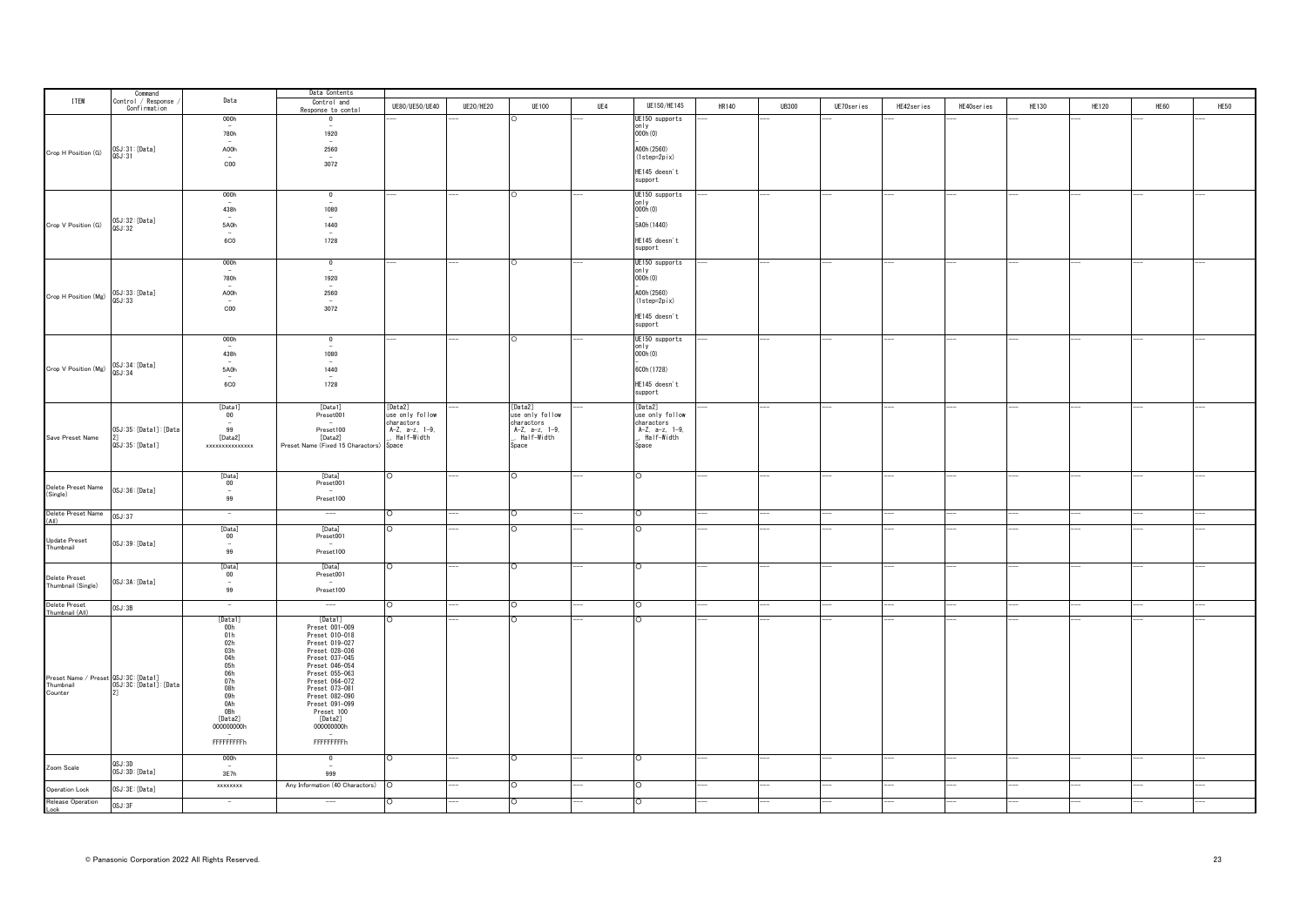|                                                  | Command                   |                                         | Data Contents                                      |                                |                  |                             |     |                            |       |              |            |            |            |              |              |      |      |
|--------------------------------------------------|---------------------------|-----------------------------------------|----------------------------------------------------|--------------------------------|------------------|-----------------------------|-----|----------------------------|-------|--------------|------------|------------|------------|--------------|--------------|------|------|
| <b>ITEM</b>                                      | Control / Response        | Data                                    | Control and                                        | UE80/UE50/UE40                 | <b>UE20/HE20</b> | <b>UE100</b>                | UE4 | UE150/HE145                | HR140 | <b>UB300</b> | UE70series | HE42series | HE40series | <b>HE130</b> | <b>HE120</b> | HE60 | HE50 |
|                                                  | Confirmation              |                                         | Response to contol                                 |                                |                  |                             |     |                            |       |              |            |            |            |              |              |      |      |
|                                                  |                           | [Data1]                                 | [Data1]                                            |                                |                  |                             |     |                            |       |              |            |            |            |              |              |      |      |
|                                                  | OSJ:40                    | $\overline{\mathbf{0}}$<br>$\mathbf{1}$ | Unlock<br>Lock                                     |                                |                  |                             |     |                            |       |              |            |            |            |              |              |      |      |
| Operation Lock                                   | OSJ: 40: [Data1]: [Data   | [Data2]                                 | [Data2]                                            |                                |                  |                             |     |                            |       |              |            |            |            |              |              |      |      |
| Status                                           | 21                        | xxxxxxxx                                | Any Information (40 Charactors)                    |                                |                  |                             |     |                            |       |              |            |            |            |              |              |      |      |
|                                                  |                           |                                         |                                                    |                                |                  |                             |     |                            |       |              |            |            |            |              |              |      |      |
|                                                  |                           | $\overline{0}$                          | Off                                                | O (UE80, UE50)                 |                  |                             |     |                            |       |              |            |            |            |              |              |      |      |
| External Output 1                                | OSJ:41:[Data]<br>QSJ:41   | $\overline{1}$                          | R-Tally                                            | $-$ (UE40)                     |                  |                             |     |                            |       |              |            |            |            |              |              |      |      |
|                                                  |                           | $\overline{2}$                          | G-Tally                                            |                                |                  |                             |     |                            |       |              |            |            |            |              |              |      |      |
|                                                  |                           | $\Omega$                                | Off                                                | O (UE80, UE50)                 |                  | $\circ$                     |     | $\circ$                    |       |              |            |            |            |              |              |      |      |
| External Output 2                                | OSJ:42: [Data]<br>QSJ:42  |                                         | R-Tally                                            | -- (UE40)                      |                  |                             |     |                            |       |              |            |            |            |              |              |      |      |
|                                                  |                           | $\overline{2}$                          | G-Tally                                            |                                |                  |                             |     |                            |       |              |            |            |            |              |              |      |      |
|                                                  |                           | $\overline{0}$                          | None<br>Standby                                    | supports only<br>1 (Standby)   |                  | supports only<br>1(Standby) |     |                            |       |              |            |            |            |              |              |      |      |
| Power On Position                                | OSJ:45:[Data]             | $\overline{2}$                          | Home                                               | 2 (Home)                       |                  | 2 (Home)                    |     |                            |       |              |            |            |            |              |              |      |      |
|                                                  | QSJ:45                    | 3                                       | Preset                                             | 3 (Preset)                     |                  | 3 (Preset)                  |     |                            |       |              |            |            |            |              |              |      |      |
|                                                  |                           | 00                                      | Preset001                                          |                                |                  |                             |     |                            |       |              |            |            |            |              |              |      |      |
| Power On Preset                                  | OSJ:46:[Data]             |                                         | $\sim$                                             |                                |                  |                             |     |                            |       |              |            |            |            |              |              |      |      |
| Number                                           | QSJ:46                    | 99                                      | Preset100                                          |                                |                  |                             |     |                            |       |              |            |            |            |              |              |      |      |
|                                                  |                           | 1h                                      | $\overline{1}$                                     |                                |                  | $\circ$                     |     | $\circ$                    |       |              |            |            |            |              |              |      |      |
| AWB Color                                        | OSJ:48:[Data]             |                                         | $\overline{\phantom{a}}$                           |                                |                  |                             |     |                            |       |              |            |            |            |              |              |      |      |
| Temperature Inc                                  |                           | Ah                                      | 10                                                 |                                |                  |                             |     |                            |       |              |            |            |            |              |              |      |      |
|                                                  |                           | 1h                                      | -1                                                 |                                |                  |                             |     | C                          |       |              |            |            |            |              |              |      |      |
| AWB Color                                        |                           | $\sim$                                  | $\overline{\phantom{a}}$                           |                                |                  |                             |     |                            |       |              |            |            |            |              |              |      |      |
| Temperature Dec                                  | OSJ:49:[Data]             | Ah                                      | 10                                                 |                                |                  |                             |     |                            |       |              |            |            |            |              |              |      |      |
|                                                  |                           |                                         |                                                    |                                |                  |                             |     |                            |       |              |            |            |            |              |              |      |      |
|                                                  |                           | [Data1]<br>007D0h                       | [Data1]<br>2000K                                   | O (Query Only)                 |                  |                             |     | $\circ$                    |       |              |            |            |            |              |              |      |      |
|                                                  |                           |                                         |                                                    |                                |                  |                             |     |                            |       |              |            |            |            |              |              |      |      |
| AWB Color                                        | OSJ: 4A: [Data1]: [Data   | 03A98h                                  | 15000K                                             |                                |                  |                             |     |                            |       |              |            |            |            |              |              |      |      |
| Temperature                                      | 2]<br>QSJ:4A              | [Data2]                                 | [Data2]                                            |                                |                  |                             |     |                            |       |              |            |            |            |              |              |      |      |
|                                                  |                           | $\bullet$<br>$\overline{1}$             | Valid<br>Under                                     |                                |                  |                             |     |                            |       |              |            |            |            |              |              |      |      |
|                                                  |                           | $\overline{2}$                          | Over                                               |                                |                  |                             |     |                            |       |              |            |            |            |              |              |      |      |
|                                                  |                           |                                         |                                                    |                                |                  |                             |     |                            |       |              |            |            |            |              |              |      |      |
|                                                  |                           | 670h                                    | $-400$                                             |                                |                  |                             |     |                            |       |              |            |            |            |              |              |      |      |
|                                                  | OSJ: 4B: [Data]           | 800h                                    | $\overline{\phantom{a}}$<br>$\overline{0}$         |                                |                  |                             |     |                            |       |              |            |            |            |              |              |      |      |
| AWB R Gain                                       | QSJ:4B                    |                                         |                                                    |                                |                  |                             |     |                            |       |              |            |            |            |              |              |      |      |
|                                                  |                           | 990h                                    | 400                                                |                                |                  |                             |     |                            |       |              |            |            |            |              |              |      |      |
|                                                  |                           |                                         |                                                    |                                |                  |                             |     |                            |       |              |            |            |            |              |              |      |      |
|                                                  |                           | 670h                                    | $-400$<br>$\overline{\phantom{a}}$                 |                                |                  |                             |     |                            |       |              |            |            |            |              |              |      |      |
|                                                  | OSJ:4C: [Data]            | 800h                                    | $\overline{0}$                                     |                                |                  |                             |     |                            |       |              |            |            |            |              |              |      |      |
| AWB B Gain                                       | QSJ:4C                    |                                         |                                                    |                                |                  |                             |     |                            |       |              |            |            |            |              |              |      |      |
|                                                  |                           | 990h                                    | 400                                                |                                |                  |                             |     |                            |       |              |            |            |            |              |              |      |      |
|                                                  |                           | 670h                                    | $-400$                                             |                                |                  | $\circ$                     |     | $\circ$                    |       |              |            |            |            |              |              |      |      |
|                                                  |                           |                                         | $\overline{\phantom{a}}$                           |                                |                  |                             |     |                            |       |              |            |            |            |              |              |      |      |
| AWB G Axis                                       | OSJ:4D:[Data]             | 800h                                    | $\overline{0}$                                     |                                |                  |                             |     |                            |       |              |            |            |            |              |              |      |      |
|                                                  | QSJ:4D                    | $\sim$<br>990h                          | 400                                                |                                |                  |                             |     |                            |       |              |            |            |            |              |              |      |      |
|                                                  |                           |                                         |                                                    |                                |                  |                             |     |                            |       |              |            |            |            |              |              |      |      |
|                                                  |                           | $\mathbf{0}$                            | 0ff                                                | O                              | IO.              | $\circ$                     |     | lO.                        |       |              |            |            |            |              |              |      |      |
| Digital Extender                                 | OSJ: 4E: [Data]           | $\overline{1}$                          | x1.4                                               |                                |                  |                             |     |                            |       |              |            |            |            |              |              |      |      |
|                                                  | QSJ: 4E                   | $\overline{2}$                          | x2.0                                               |                                |                  |                             |     |                            |       |              |            |            |            |              |              |      |      |
|                                                  | OSJ:4F:[Data]             | $\Omega$                                | 0ff                                                |                                |                  |                             |     | $\circ$                    |       |              |            |            |            |              |              |      |      |
| Adaptive Matrix                                  | OS.I:AF                   |                                         | n                                                  |                                |                  |                             |     |                            |       |              |            |            |            |              |              |      |      |
| <b>Tracking Data Output</b>                      | OSJ:54: [Data]            | $\Omega$                                | 0ff                                                | $O$ (UE80)                     |                  | ∩                           |     | $O$ (UE150)                |       |              |            |            |            |              |              |      |      |
| Serial Out<br><b>Tracking Data Output</b>        | 0S.1:54<br>OSJ:55: [Data] | $\overline{0}$                          | 0n<br>0ff                                          | $-$ (UE50, UE40)<br>$O$ (UE80) |                  |                             |     | $-$ (HF145)<br>$O$ (UE150) |       |              |            |            |            |              |              |      |      |
| IP Out                                           | QSJ:55                    |                                         | 0n                                                 | $-(UE50, UE40)$                |                  |                             |     | $-$ (HF145)                |       |              |            |            |            |              |              |      |      |
| <b>Color Setting</b>                             | OSJ:56: [Data]            |                                         | Normal                                             |                                |                  |                             |     | $O$ (UE150)                |       |              |            |            |            |              |              |      |      |
| 12G SDI/Optical Out 0SJ:57: [Data]               | 0SJ:56                    | $\overline{\phantom{a}}$                | $V$ -Log<br>V-Log                                  |                                |                  |                             |     | $-$ (HF145)<br>$O$ (UE150) |       |              |            |            |            |              |              |      |      |
|                                                  |                           |                                         | $V - 709$                                          |                                |                  |                             |     | $-$ (HE145)                |       |              |            |            |            |              |              |      |      |
| V-Log Output Select 0SJ:57<br>3G SDI Out 0SJ:58: | OSJ:58: [Data]            | $\overline{0}$                          | $V - Log V - 709$                                  |                                |                  |                             |     | $O$ (UE150)                |       |              |            |            |            |              |              |      |      |
| V-Log Output Select 0SJ:58                       |                           |                                         |                                                    |                                |                  |                             |     | $-(HE145)$                 |       |              |            |            |            |              |              |      |      |
| <b>MONI Out</b>                                  | OSJ:59: [Data]            | $\Omega$                                | $V - Log V - 709$                                  |                                |                  |                             |     | $O$ (UE150)<br>$-(HE145)$  |       |              |            |            |            |              |              |      |      |
| V-Log Output Select 0SJ:59<br>HDMI Out 0SJ:5A:   | 0SJ:5A:[Data]             | $\Omega$                                |                                                    |                                |                  |                             |     |                            |       |              |            |            |            |              |              |      |      |
| V-Log Output Select                              | OSJ:5A                    |                                         | V-Log<br>V-709                                     |                                |                  |                             |     | $O$ (UE150)<br>--- (HE145) |       |              |            |            |            |              |              |      |      |
| Preset Iris                                      | OSJ:5B: [Data]            | $\Omega$                                | 0ff                                                |                                |                  |                             |     | $\circ$                    |       |              |            |            |            |              |              |      |      |
|                                                  | OSJ:5B                    |                                         | 0n                                                 |                                |                  | ∩                           |     | $\Omega$                   |       |              |            |            |            |              |              |      |      |
| Camera Title                                     | OSJ:5C:[Data]<br>QSJ:5C   | xxxxxxx                                 | Camera Title (Fixed 40<br>Charactors : ASCII CODE) | $\Omega$                       |                  |                             |     |                            |       |              |            |            |            |              |              |      |      |
|                                                  |                           | [Data1]                                 | [Data1]                                            |                                |                  |                             |     | $O$ (UE150)                |       |              |            |            |            |              |              |      |      |
|                                                  |                           | 01                                      | Left Max. Speed                                    |                                |                  |                             |     | $-$ (HE145)                |       |              |            |            |            |              |              |      |      |
|                                                  |                           | $\sim$                                  |                                                    |                                |                  |                             |     |                            |       |              |            |            |            |              |              |      |      |
|                                                  |                           | 50                                      | Stop                                               |                                |                  |                             |     |                            |       |              |            |            |            |              |              |      |      |
|                                                  |                           | 99                                      | Right Max. Speed                                   |                                |                  |                             |     |                            |       |              |            |            |            |              |              |      |      |
| Crop H/V Position                                | OSJ: 5D: [Data1]: [Data   |                                         |                                                    |                                |                  |                             |     |                            |       |              |            |            |            |              |              |      |      |
| Speed Control<br>(YI)                            | 21                        | [Data2]                                 | [Data2]                                            |                                |                  |                             |     |                            |       |              |            |            |            |              |              |      |      |
|                                                  |                           | 01                                      | Down Max. Speed                                    |                                |                  |                             |     |                            |       |              |            |            |            |              |              |      |      |
|                                                  |                           | 50                                      | Stop                                               |                                |                  |                             |     |                            |       |              |            |            |            |              |              |      |      |
|                                                  |                           | $\overline{\phantom{a}}$                |                                                    |                                |                  |                             |     |                            |       |              |            |            |            |              |              |      |      |
|                                                  |                           | 99                                      | UP Max. Speed                                      |                                |                  |                             |     |                            |       |              |            |            |            |              |              |      |      |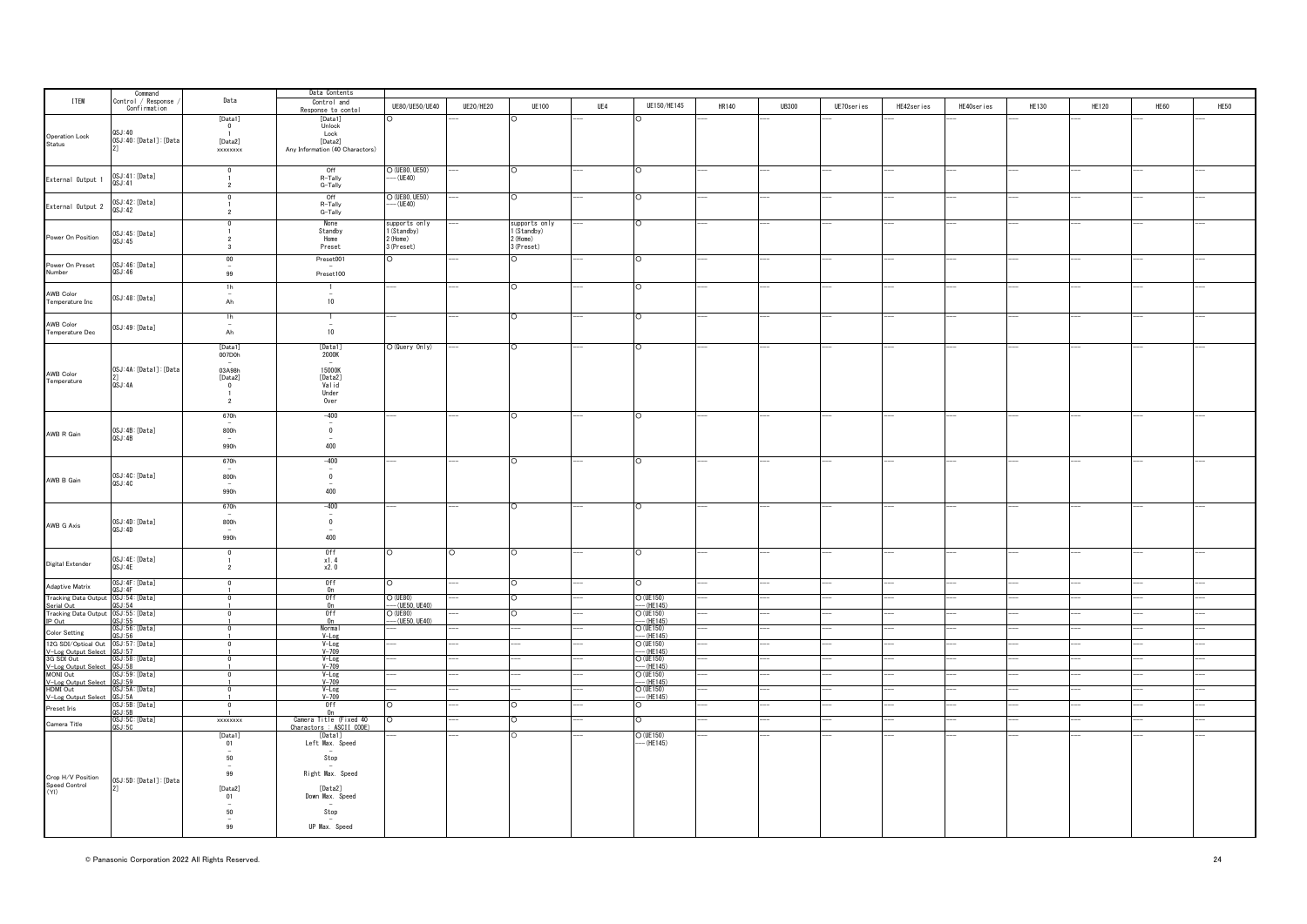|                                                           | Command                                           |                                         | Data Contents                         |                |                  |              |          |                      |       |              |            |            |            |              |              |      |      |
|-----------------------------------------------------------|---------------------------------------------------|-----------------------------------------|---------------------------------------|----------------|------------------|--------------|----------|----------------------|-------|--------------|------------|------------|------------|--------------|--------------|------|------|
| <b>ITEM</b>                                               | Control / Response<br>Confirmation                | Data                                    | Control and                           | UE80/UE50/UE40 | <b>UE20/HE20</b> | <b>UE100</b> | UE4      | UE150/HE145          | HR140 | <b>UB300</b> | UE70series | HE42series | HE40series | <b>HE130</b> | <b>HE120</b> | HE60 | HE50 |
|                                                           |                                                   | [Data1]                                 | Response to contol<br>[Data1]         |                |                  |              |          | $O$ (UE150)          |       |              |            |            |            |              |              |      |      |
|                                                           |                                                   | 01                                      | Left Max. Speed                       |                |                  |              |          | $-$ (HE145)          |       |              |            |            |            |              |              |      |      |
|                                                           |                                                   | 50                                      | Stop                                  |                |                  |              |          |                      |       |              |            |            |            |              |              |      |      |
|                                                           |                                                   |                                         |                                       |                |                  |              |          |                      |       |              |            |            |            |              |              |      |      |
| Crop H/V Position<br>Speed Control<br>(G)                 | OSJ: 5E: [Data1]: [Data                           | 99                                      | Right Max. Speed                      |                |                  |              |          |                      |       |              |            |            |            |              |              |      |      |
|                                                           | 21                                                | [Data2]                                 | [Data2]                               |                |                  |              |          |                      |       |              |            |            |            |              |              |      |      |
|                                                           |                                                   | 01<br>$\sim$                            | Down Max. Speed                       |                |                  |              |          |                      |       |              |            |            |            |              |              |      |      |
|                                                           |                                                   | 50                                      | Stop                                  |                |                  |              |          |                      |       |              |            |            |            |              |              |      |      |
|                                                           |                                                   | $\sim$<br>99                            | UP Max. Speed                         |                |                  |              |          |                      |       |              |            |            |            |              |              |      |      |
|                                                           |                                                   |                                         |                                       |                |                  |              |          |                      |       |              |            |            |            |              |              |      |      |
|                                                           |                                                   | [Data1]                                 | [Data1]                               |                |                  |              |          | $O$ (UE150)          |       |              |            |            |            |              |              |      |      |
|                                                           |                                                   | 01<br>$\overline{\phantom{a}}$          | Left Max. Speed<br>$\sim$             |                |                  |              |          | $-$ (HE145)          |       |              |            |            |            |              |              |      |      |
|                                                           |                                                   | 50                                      | Stop                                  |                |                  |              |          |                      |       |              |            |            |            |              |              |      |      |
|                                                           |                                                   | 99                                      | Right Max. Speed                      |                |                  |              |          |                      |       |              |            |            |            |              |              |      |      |
| Crop H/V Position<br>Speed Control<br>(Mg)                | OSJ: 5F: [Data1]: [Data<br>2]                     |                                         |                                       |                |                  |              |          |                      |       |              |            |            |            |              |              |      |      |
|                                                           |                                                   | [Data2]<br>01                           | [Data2]<br>Down Max. Speed            |                |                  |              |          |                      |       |              |            |            |            |              |              |      |      |
|                                                           |                                                   |                                         |                                       |                |                  |              |          |                      |       |              |            |            |            |              |              |      |      |
|                                                           |                                                   | 50                                      | Stop                                  |                |                  |              |          |                      |       |              |            |            |            |              |              |      |      |
|                                                           |                                                   | 99                                      | UP Max. Speed                         |                |                  |              |          |                      |       |              |            |            |            |              |              |      |      |
|                                                           |                                                   | [Data1]                                 | [Data1] H Position (YI)               |                |                  | $\circ$      |          | <b>UE150</b>         |       |              |            |            |            |              |              |      |      |
|                                                           |                                                   | $000h - \overline{C}00h$                | $0 - 3072$                            |                |                  |              |          | [Data1, 3, 5]        |       |              |            |            |            |              |              |      |      |
|                                                           |                                                   | [Data2]<br>$000h - 6COh$                | [Data2] V Position (YI)<br>$0 - 1728$ |                |                  |              |          | Position (YI, G, Mg) |       |              |            |            |            |              |              |      |      |
|                                                           |                                                   | [Data3]                                 | [Data3] H Position (G)                |                |                  |              |          | supports only        |       |              |            |            |            |              |              |      |      |
|                                                           |                                                   | $000h - C00h$                           | $0 - 3072$<br>[Data4] V Position (G)  |                |                  |              |          | 000h(0)              |       |              |            |            |            |              |              |      |      |
|                                                           |                                                   | [Data4]<br>$000h - 6COh$                | $0 - 1728$                            |                |                  |              |          | A00 (2560)           |       |              |            |            |            |              |              |      |      |
| Get Crop H/V<br>Position<br>(Yl, G, Mg)                   | QSJ:60: [Data1]: [Data<br>2]: [Data3]: [Data4]: [ | [Data5]                                 | [Data5] H Position (Mg)               |                |                  |              |          |                      |       |              |            |            |            |              |              |      |      |
|                                                           | Data5]: [Data6]                                   | $000h - C00h$<br>[Data6]                | $0 - 3072$<br>[Data6] V Position (Mg) |                |                  |              |          | [ $Data2, 4, 6$ ]    |       |              |            |            |            |              |              |      |      |
|                                                           | 0SJ:60                                            | $000h - 6COh$                           | $0 - 1728$                            |                |                  |              |          | Position (YI, G, Mg) |       |              |            |            |            |              |              |      |      |
|                                                           |                                                   |                                         |                                       |                |                  |              |          | supports only        |       |              |            |            |            |              |              |      |      |
|                                                           |                                                   |                                         |                                       |                |                  |              |          | 000h (0)             |       |              |            |            |            |              |              |      |      |
|                                                           |                                                   |                                         |                                       |                |                  |              |          | 5A0 (1440)           |       |              |            |            |            |              |              |      |      |
|                                                           |                                                   |                                         |                                       |                |                  |              |          | HE145 doesn't        |       |              |            |            |            |              |              |      |      |
|                                                           |                                                   |                                         |                                       |                |                  |              |          | unnort               |       |              |            |            |            |              |              |      |      |
| Slow Shutter                                              | OSJ:80: [Data]<br>QSJ:80                          | $\Omega$                                | 0ff<br>n                              |                | $\circ$          |              | $\circ$  |                      |       |              |            |            |            |              |              |      |      |
| Mirror                                                    | OSJ:81: [Data]                                    |                                         | 0 <sup>f</sup>                        |                |                  |              | $\Omega$ |                      |       |              |            |            |            |              |              |      |      |
|                                                           | 0S.1:81                                           |                                         | $n_{n}$<br>English                    |                |                  |              |          |                      |       |              |            |            |            |              |              |      |      |
| Language                                                  | OSJ:82:[Data]<br>QSJ:82                           |                                         | Japanese                              |                |                  |              |          |                      |       |              |            |            |            |              |              |      |      |
|                                                           | OSJ:84:[Data]                                     |                                         | Chinese<br>0ff                        |                |                  |              |          |                      |       |              |            |            |            |              |              |      |      |
| LDC<br>Manual Iris Close<br>Limit<br>Crop AF<br>Crop Zoom | OSJ:84                                            |                                         | 0n                                    |                |                  |              |          |                      |       |              |            |            |            |              |              |      |      |
|                                                           | OSJ: 90: [Data]<br>JSJ:90                         |                                         | 0ff<br>0 <sub>n</sub>                 |                |                  |              |          |                      |       |              |            |            |            |              |              |      |      |
|                                                           | OSJ:91:[Data]                                     |                                         | 0ff                                   |                |                  |              |          |                      |       |              |            |            |            |              |              |      |      |
|                                                           | QSJ:91<br>OSJ:92:[Data]                           |                                         | 0n<br>0ff                             |                |                  |              |          |                      |       |              |            |            |            |              |              |      |      |
|                                                           | QSJ:92                                            |                                         | 0 <sub>n</sub>                        |                |                  |              |          |                      |       |              |            |            |            |              |              |      |      |
|                                                           | OSJ: 93: [Data]<br>QSJ:93                         | $^{\circ}$                              | Full<br>Crop                          |                |                  |              |          |                      |       |              |            |            |            |              |              |      |      |
| Crop<br>NDI Out<br>Crop<br>IP Out2                        | OSJ:94:[Data]                                     | $\Omega$                                | Full                                  |                |                  |              |          |                      |       |              |            |            |            |              |              |      |      |
|                                                           | OSJ:94                                            | 02EE0h                                  | Crop<br>120.00%                       |                |                  |              |          |                      |       |              |            |            |            |              |              |      |      |
| Crop Zoom Ratio<br>(Y )                                   | OSJ:98:[Data]<br>QSJ:98                           |                                         |                                       |                |                  |              |          |                      |       |              |            |            |            |              |              |      |      |
|                                                           |                                                   | 00350h                                  | 500.00%<br>120.00%                    |                |                  |              |          |                      |       |              |            |            |            |              |              |      |      |
| Crop Zoom Ratio                                           | OSJ:99:[Data]                                     | $\overline{\phantom{a}}$                |                                       |                |                  |              |          |                      |       |              |            |            |            |              |              |      |      |
| (G)                                                       | QSJ:99                                            | 0C350h<br>02EE0h                        | 500.00%<br>120.00%                    |                |                  |              |          |                      |       |              |            |            |            |              |              |      |      |
| Crop Zoom Ratio<br>(Mg)                                   | OSJ:9A: [Data]                                    |                                         |                                       |                |                  |              |          |                      |       |              |            |            |            |              |              |      |      |
|                                                           | QSJ:9A                                            | 0C350h                                  | 500.00%                               |                |                  |              |          |                      |       |              |            |            |            |              |              |      |      |
|                                                           |                                                   | [Data1]<br>02EE0h                       | [Data1] Zoom Ratio (YI)<br>120.00%    |                |                  |              |          |                      |       |              |            |            |            |              |              |      |      |
|                                                           |                                                   | $\sim$                                  |                                       |                |                  |              |          |                      |       |              |            |            |            |              |              |      |      |
|                                                           |                                                   | 0C350h                                  | 500.00%<br>[Data2] Zoom Ratio (G)     |                |                  |              |          |                      |       |              |            |            |            |              |              |      |      |
|                                                           |                                                   | [Data2]<br>02EE0h                       | 120.00%                               |                |                  |              |          |                      |       |              |            |            |            |              |              |      |      |
| Crop Zoom Ratio<br>(Yl/G/Mg)                              | OSJ:9B:[Data1]:[Data<br>2]:[Data3]<br>QSJ:9B      | $\overline{a}$                          |                                       |                |                  |              |          |                      |       |              |            |            |            |              |              |      |      |
|                                                           |                                                   | 0C350h<br>[Data3]                       | 500.00%<br>[Data3] Zoom Ratio (Mg)    |                |                  |              |          |                      |       |              |            |            |            |              |              |      |      |
|                                                           |                                                   | 02EE0h                                  | 120.00%                               |                |                  |              |          |                      |       |              |            |            |            |              |              |      |      |
|                                                           |                                                   |                                         |                                       |                |                  |              |          |                      |       |              |            |            |            |              |              |      |      |
|                                                           |                                                   | 00350h                                  | 500.00%                               |                |                  |              |          |                      |       |              |            |            |            |              |              |      |      |
|                                                           |                                                   | 01                                      | Wide Max. Speed                       |                |                  | $\circ$      |          |                      |       |              |            |            |            |              |              |      |      |
|                                                           |                                                   | 49                                      | Wide Min. Speed                       |                |                  |              |          |                      |       |              |            |            |            |              |              |      |      |
| Crop Zoom Ratio<br>Speed Control                          | OSJ:9C: [Data]                                    | $\begin{array}{c} 50 \\ 51 \end{array}$ | Stop                                  |                |                  |              |          |                      |       |              |            |            |            |              |              |      |      |
|                                                           | QSJ:9C                                            |                                         | Tele Min. Speed                       |                |                  |              |          |                      |       |              |            |            |            |              |              |      |      |
|                                                           |                                                   | 99                                      | Tele Max. Speed                       |                |                  |              |          |                      |       |              |            |            |            |              |              |      |      |
|                                                           |                                                   |                                         |                                       |                |                  |              |          |                      |       |              |            |            |            |              |              |      |      |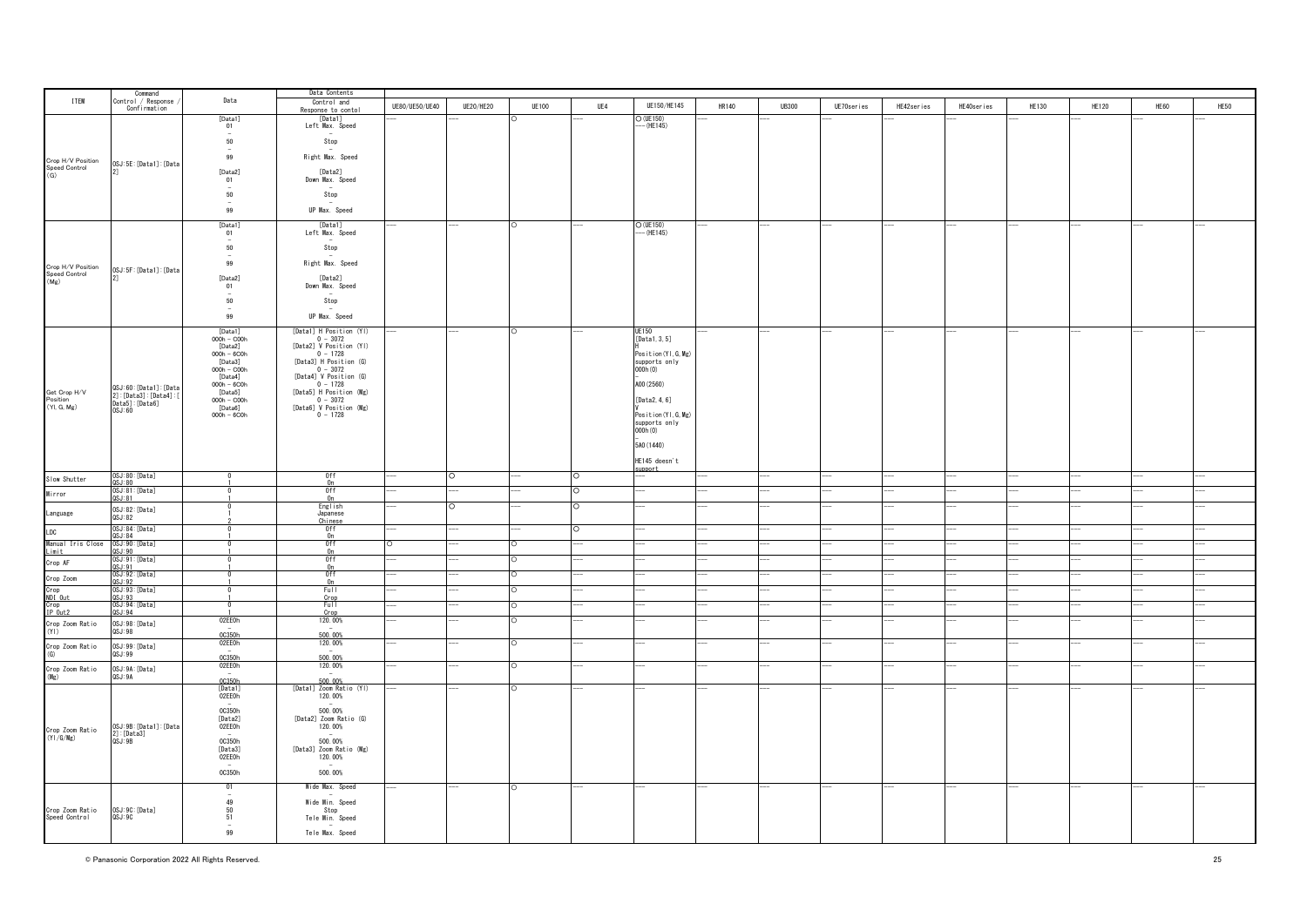|                                                 | Command                                    |                                               | Data Contents                                |                                |                  |              |     |                 |       |              |            |            |            |              |              |      |      |
|-------------------------------------------------|--------------------------------------------|-----------------------------------------------|----------------------------------------------|--------------------------------|------------------|--------------|-----|-----------------|-------|--------------|------------|------------|------------|--------------|--------------|------|------|
| <b>ITEM</b>                                     | Control / Response                         | Data                                          | Control and                                  | UE80/UE50/UE40                 | <b>UE20/HE20</b> | <b>UE100</b> | UE4 | UE150/HE145     | HR140 | <b>UB300</b> | UE70series |            | HE40series | <b>HE130</b> | <b>HE120</b> | HE60 | HE50 |
|                                                 | Confirmation                               |                                               | Response to contol                           |                                |                  |              |     |                 |       |              |            | HE42series |            |              |              |      |      |
|                                                 |                                            | 01                                            | Wide Max. Speed                              |                                |                  |              |     |                 |       |              |            |            |            |              |              |      |      |
| Crop Zoom Ratio                                 | OSJ: 9D: [Data]                            | $\substack{49\\50}$                           | Wide Min. Speed<br>Stop                      |                                |                  |              |     |                 |       |              |            |            |            |              |              |      |      |
| Speed Control<br>(YI)                           | QSJ:9D                                     | 51<br>99                                      | Tele Min. Speed<br>Tele Max. Speed           |                                |                  |              |     |                 |       |              |            |            |            |              |              |      |      |
|                                                 |                                            | 01                                            | Wide Max. Speed                              |                                |                  |              |     |                 |       |              |            |            |            |              |              |      |      |
|                                                 |                                            |                                               |                                              |                                |                  |              |     |                 |       |              |            |            |            |              |              |      |      |
| Crop Zoom Ratio<br>Speed Control<br>(G)         | OSJ: 9E: [Data]<br>QSJ:9E                  | $\begin{array}{c} 49 \\ 50 \\ 51 \end{array}$ | Wide Min. Speed<br>Stop<br>Tele Min. Speed   |                                |                  |              |     |                 |       |              |            |            |            |              |              |      |      |
|                                                 |                                            | 99                                            | Tele Max. Speed                              |                                |                  |              |     |                 |       |              |            |            |            |              |              |      |      |
|                                                 |                                            | 01                                            | Wide Max. Speed                              |                                |                  |              |     |                 |       |              |            |            |            |              |              |      |      |
|                                                 |                                            |                                               | Wide Min. Speed                              |                                |                  |              |     |                 |       |              |            |            |            |              |              |      |      |
| Crop Zoom Ratio<br>Speed Control<br>(Mg)        | OSJ:9F:[Data]<br>QSJ:9F                    | $\begin{array}{c} 49 \\ 50 \\ 51 \end{array}$ | Stop<br>Tele Min. Speed                      |                                |                  |              |     |                 |       |              |            |            |            |              |              |      |      |
|                                                 |                                            | 99                                            | Tele Max. Speed                              |                                |                  |              |     |                 |       |              |            |            |            |              |              |      |      |
|                                                 |                                            | [Data1]                                       | [Data1] (YI)                                 |                                |                  |              |     | $O$ (UE150)     |       |              |            |            |            |              |              |      |      |
|                                                 |                                            | $01 - 50 - 99$                                | Left Max. Speed - Stop<br>- Right Max. Speed |                                |                  |              |     | $-$ (HE145)     |       |              |            |            |            |              |              |      |      |
|                                                 |                                            | [Data2]<br>$01 - 50 - 99$                     | [Data2] (Y1)<br>Down Max. Speed - Stop       |                                |                  |              |     |                 |       |              |            |            |            |              |              |      |      |
|                                                 |                                            |                                               | - UP Max. Speed                              |                                |                  |              |     |                 |       |              |            |            |            |              |              |      |      |
|                                                 |                                            | [Data3]<br>$01 - 50 - 99$                     | $[Data3]$ $(G)$<br>Left Max. Speed - Stop    |                                |                  |              |     |                 |       |              |            |            |            |              |              |      |      |
|                                                 | OSJ: AO: [Data1]: [Data                    |                                               | - Right Max. Speed                           |                                |                  |              |     |                 |       |              |            |            |            |              |              |      |      |
| Crop H/V Position<br>Speed Control<br>(Yl/G/Mg) | 2]: [Data3]: [Data4]: [<br>Data5]: [Data6] | [Data4]<br>$01 - 50 - 99$                     | $[Data4]$ $(G)$<br>Down Max. Speed - Stop    |                                |                  |              |     |                 |       |              |            |            |            |              |              |      |      |
|                                                 |                                            |                                               | - UP Max. Speed                              |                                |                  |              |     |                 |       |              |            |            |            |              |              |      |      |
|                                                 |                                            | [Data5]                                       | [Data5] (Mg)                                 |                                |                  |              |     |                 |       |              |            |            |            |              |              |      |      |
|                                                 |                                            | $01 - 50 - 99$                                | Left Max. Speed - Stop<br>- Right Max. Speed |                                |                  |              |     |                 |       |              |            |            |            |              |              |      |      |
|                                                 |                                            | [Data6]                                       | [Data6] (Mg)                                 |                                |                  |              |     |                 |       |              |            |            |            |              |              |      |      |
|                                                 |                                            | $01 - 50 - 99$                                | Down Max. Speed $-$ Stop<br>- UP Max. Speed  |                                |                  |              |     |                 |       |              |            |            |            |              |              |      |      |
|                                                 |                                            |                                               | [Data1] (YI)                                 |                                |                  |              |     |                 |       |              |            |            |            |              |              |      |      |
|                                                 |                                            | [Data1]<br>01                                 | Wide Max. Speed                              |                                |                  |              |     |                 |       |              |            |            |            |              |              |      |      |
|                                                 |                                            |                                               |                                              |                                |                  |              |     |                 |       |              |            |            |            |              |              |      |      |
|                                                 |                                            | 49<br>50                                      | Wide Min. Speed<br>Stop                      |                                |                  |              |     |                 |       |              |            |            |            |              |              |      |      |
|                                                 |                                            | 51                                            | Tele Min. Speed                              |                                |                  |              |     |                 |       |              |            |            |            |              |              |      |      |
|                                                 |                                            | 99                                            | Tele Max. Speed                              |                                |                  |              |     |                 |       |              |            |            |            |              |              |      |      |
|                                                 |                                            | [Data2]                                       | $[Data2]$ $(G)$                              |                                |                  |              |     |                 |       |              |            |            |            |              |              |      |      |
|                                                 |                                            | 01                                            | Wide Max. Speed                              |                                |                  |              |     |                 |       |              |            |            |            |              |              |      |      |
| Crop Zoom Ratio<br>Speed Control<br>(Yl/G/Mg)   | OSJ: A1: [Data1]: [Data                    |                                               | Wide Min. Speed                              |                                |                  |              |     |                 |       |              |            |            |            |              |              |      |      |
|                                                 | 2]: [Data3]                                | $\begin{array}{c} 49 \\ 50 \\ 51 \end{array}$ | Stop<br>Tele Min. Speed                      |                                |                  |              |     |                 |       |              |            |            |            |              |              |      |      |
|                                                 |                                            |                                               |                                              |                                |                  |              |     |                 |       |              |            |            |            |              |              |      |      |
|                                                 |                                            | 99<br>[Data3]                                 | Tele Max. Speed<br>$[Data3]$ (Mg)            |                                |                  |              |     |                 |       |              |            |            |            |              |              |      |      |
|                                                 |                                            | 01                                            | Wide Max. Speed                              |                                |                  |              |     |                 |       |              |            |            |            |              |              |      |      |
|                                                 |                                            | 49                                            | Wide Min. Speed                              |                                |                  |              |     |                 |       |              |            |            |            |              |              |      |      |
|                                                 |                                            | $\begin{array}{c} 50 \\ 51 \end{array}$       | Stop                                         |                                |                  |              |     |                 |       |              |            |            |            |              |              |      |      |
|                                                 |                                            |                                               | Tele Min. Speed                              |                                |                  |              |     |                 |       |              |            |            |            |              |              |      |      |
|                                                 |                                            | 99                                            | Tele Max. Speed                              |                                |                  |              |     |                 |       |              |            |            |            |              |              |      |      |
|                                                 |                                            | $\Omega$                                      | Manual                                       |                                |                  | ∩            |     |                 |       |              |            |            |            |              |              |      |      |
| P/T Acceleration                                | OSJ:A2:[Data]<br>QSJ:A2                    |                                               | Auto<br>$\overline{0}$                       | O (UE80)<br>--- (UE50, UE40)   |                  |              |     |                 |       |              |            |            |            |              |              |      |      |
| P/T Rise S-Curve                                | OSJ:A3: [Data]<br>QSJ: A3                  | 00h<br>$\sim$                                 |                                              | $O$ (UE80)<br>$-$ (UE50, UE40) |                  |              |     |                 |       |              |            |            |            |              |              |      |      |
|                                                 |                                            | $\frac{1Eh}{00h}$                             | 30 <sub>0</sub><br>$\overline{0}$            | $O$ (UE80)                     |                  |              |     |                 |       |              |            |            |            |              |              |      |      |
| P/T Fall S-Curve                                | OSJ: A4: [Data]<br>QSJ:A4                  | $\sim$                                        |                                              | $-$ (UE50, UE40)               |                  |              |     |                 |       |              |            |            |            |              |              |      |      |
|                                                 |                                            | 1Eh                                           | 20                                           |                                |                  |              |     |                 |       |              |            |            |            |              |              |      |      |
| P/T Rise<br>Acceleration                        | OSJ: A5: [Data]<br>QSJ: A5                 | 01h<br>$\overline{a}$                         |                                              | $O$ (UE80)<br>$-$ (UE50, UE40) |                  |              |     |                 |       |              |            |            |            |              |              |      |      |
|                                                 |                                            | FF <sub>h</sub><br>01h                        | 255                                          | O (UE80)                       |                  |              |     |                 |       |              |            |            |            |              |              |      |      |
| P/T Fall<br>Acceleratoin                        | OSJ: A6: [Data]<br>QSJ:AG                  |                                               |                                              | $-$ (UE50, UE40)               |                  |              |     |                 |       |              |            |            |            |              |              |      |      |
|                                                 | OSJ:A7: [Data]                             | FF <sub>h</sub><br>$\overline{\phantom{0}}$   | 255<br>0ff                                   |                                |                  |              |     |                 |       |              |            |            |            |              |              |      |      |
| Privacy Mode                                    | 3SJ: A7                                    |                                               | 0n                                           |                                |                  |              |     |                 |       |              |            |            |            |              |              |      |      |
| Preset<br>Acceleration                          | OSJ:A8: [Data]<br>QSJ:A8                   | $\Omega$                                      | <b>Manual</b><br>Auto                        | $O$ (UE80)<br>$-(UE50, UE40)$  |                  |              |     |                 |       |              |            |            |            |              |              |      |      |
|                                                 | OSJ: A9: [Data]                            | 00h                                           | $\mathbf{0}$                                 | $O$ (UE80)                     |                  |              |     |                 |       |              |            |            |            |              |              |      |      |
| Preset<br>Rise S-Curve                          | QSJ:A9                                     | 1Eh                                           |                                              | $-$ (UE50, UE40)               |                  |              |     |                 |       |              |            |            |            |              |              |      |      |
| Preset                                          | OSJ: AA: [Data]                            | 00h                                           | $\mathbf{0}$                                 | $O$ (UE80)                     |                  |              |     |                 |       |              |            |            |            |              |              |      |      |
| Fall S-Curve                                    | QSJ: AA                                    | 1Eh                                           | 30                                           | $--$ (UE50, UE40)              |                  |              |     |                 |       |              |            |            |            |              |              |      |      |
|                                                 | OSJ:AB: [Data]                             | 01h                                           | -1                                           | $O$ (UE80)                     |                  |              |     | supports only   |       |              |            |            |            |              |              |      |      |
| Preset<br>Rise Acceleration                     | QSJ:AB                                     | $\sim$<br>FFh                                 | $\sim$<br>255                                | --- (UE50, UE40)               |                  |              |     | $01h(1)-06h(6)$ |       |              |            |            |            |              |              |      |      |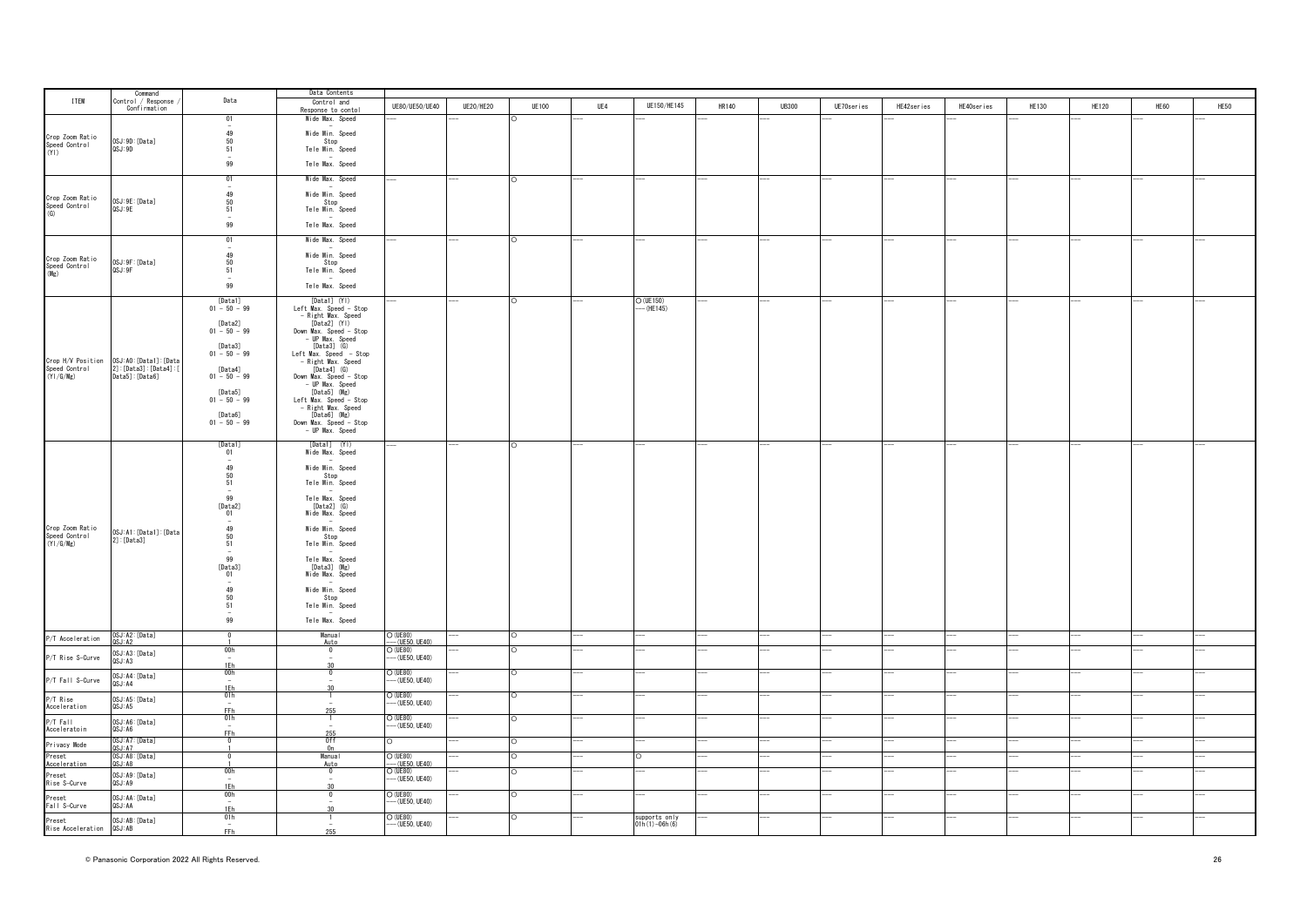|                                                           | Command                                                                                                                                                 |                                                                                                                                                                                                                                                                 | Data Contents                                                                                                                                                                                                                                                                                                                                                                                                                                                                                                                                                                                                                                                                                                  |                                |           |              |     |                           |       |              |            |            |            |              |              |      |      |
|-----------------------------------------------------------|---------------------------------------------------------------------------------------------------------------------------------------------------------|-----------------------------------------------------------------------------------------------------------------------------------------------------------------------------------------------------------------------------------------------------------------|----------------------------------------------------------------------------------------------------------------------------------------------------------------------------------------------------------------------------------------------------------------------------------------------------------------------------------------------------------------------------------------------------------------------------------------------------------------------------------------------------------------------------------------------------------------------------------------------------------------------------------------------------------------------------------------------------------------|--------------------------------|-----------|--------------|-----|---------------------------|-------|--------------|------------|------------|------------|--------------|--------------|------|------|
| <b>ITEM</b>                                               | Control / Response<br>Confirmation                                                                                                                      | Data                                                                                                                                                                                                                                                            | Control and<br>Response to contol                                                                                                                                                                                                                                                                                                                                                                                                                                                                                                                                                                                                                                                                              | UE80/UE50/UE40                 | UE20/HE20 | <b>UE100</b> | UE4 | UE150/HE145               | HR140 | <b>UB300</b> | UE70series | HE42series | HE40series | <b>HE130</b> | <b>HE120</b> | HE60 | HE50 |
| Preset<br>Fall Acceleration                               | OSJ:AC: [Data]<br>QSJ: AC                                                                                                                               | 01h<br>FFh                                                                                                                                                                                                                                                      | 255                                                                                                                                                                                                                                                                                                                                                                                                                                                                                                                                                                                                                                                                                                            | O (UE80)<br>-- (UE50, UE40)    |           |              |     |                           |       |              |            |            |            |              |              |      |      |
| Preset<br>Rise Ramp Time                                  | OSJ: AD: [Data]<br>QSJ: AD                                                                                                                              | 01h<br>64h                                                                                                                                                                                                                                                      | 0.1s<br>10.0s                                                                                                                                                                                                                                                                                                                                                                                                                                                                                                                                                                                                                                                                                                  | $O$ (UE80)<br>$-$ (UE50, UE40) |           |              |     |                           |       |              |            |            |            |              |              |      |      |
| Preset<br>Fall Ramp Time                                  | OSJ:AE: [Data]<br>QSJ: AE                                                                                                                               | 01h<br>64h                                                                                                                                                                                                                                                      | 0.1s<br>10.0s                                                                                                                                                                                                                                                                                                                                                                                                                                                                                                                                                                                                                                                                                                  | $O$ (UE80)<br>-- (UE50, UE40)  |           |              |     |                           |       |              |            |            |            |              |              |      |      |
| Crop H Position                                           | OSJ: AF: [Data]<br>QSJ: AF                                                                                                                              | 000h<br>C <sub>0</sub>                                                                                                                                                                                                                                          | $\overline{0}$<br>3072                                                                                                                                                                                                                                                                                                                                                                                                                                                                                                                                                                                                                                                                                         |                                |           |              |     |                           |       |              |            |            |            |              |              |      |      |
| Crop V Position                                           | OSJ:BO: [Data]<br>QSJ:BO                                                                                                                                | 000h<br>600h                                                                                                                                                                                                                                                    | $\overline{0}$<br>1728                                                                                                                                                                                                                                                                                                                                                                                                                                                                                                                                                                                                                                                                                         |                                |           |              |     |                           |       |              |            |            |            |              |              |      |      |
| Crop Zoom Ratio                                           | OSJ:B1:[Data]<br>QSJ:B1                                                                                                                                 | 02EE0h<br>00350h                                                                                                                                                                                                                                                | 120.00%<br>500.00%                                                                                                                                                                                                                                                                                                                                                                                                                                                                                                                                                                                                                                                                                             |                                |           |              |     |                           |       |              |            |            |            |              |              |      |      |
| Auto Iris Close<br>Limit                                  | OSJ:CO: [Data]<br>QSJ:CO                                                                                                                                | $\Omega$                                                                                                                                                                                                                                                        | 0ff<br>F8<br>F7<br>F5.6                                                                                                                                                                                                                                                                                                                                                                                                                                                                                                                                                                                                                                                                                        |                                |           |              |     |                           |       |              |            |            |            |              |              |      |      |
| <b>Tracking Data</b><br>Output<br>Invert Pan/Tilt<br>Axis | OSJ:C1:[Data]<br>QSJ:C1                                                                                                                                 | - 0                                                                                                                                                                                                                                                             | Off<br>On                                                                                                                                                                                                                                                                                                                                                                                                                                                                                                                                                                                                                                                                                                      | O (UE80)<br>$-$ (UE50, UE40)   |           |              |     | $O$ (UE150)<br>$-(HE145)$ |       |              |            |            |            |              |              |      |      |
|                                                           | Crop Position/Crop 0SJ:C2:[Data1]:[Data<br>Zoom Position 2]:[Data3]:[Data4]:[<br>Speed Control Data5]:[Data6]:[Data4]:[<br>(YL/G/MG) 7]:[Data8]:[Data9] | [Data1]<br>01 - 50 - 99<br>[Data2]<br>$01 - 50 - 99$<br>[Data3]<br>$01 - 50 - 99$<br>[Data4]<br>$01 - 50 - 99$<br>[Data5]<br>$01 - 50 - 99$<br>[Data6]<br>$01 - 50 - 99$<br>[Data7]<br>$01 - 50 - 99$<br>[Data8]<br>$01 - 50 - 99$<br>[Data9]<br>$01 - 50 - 99$ | [Data1]YL H Crop Position<br>Left Max. speed - Stop<br>- Right Max. speed<br>[Data2]YL V Crop Position<br>Down Max. speed - Stop<br>- UP Max. speed<br>[Data3]G H Crop Position<br>Left Max. speed - Stop<br>- Right Max. speed<br>[Data4]G V Crop Position<br>Down Max. speed - Stop<br>- UP Max. speed<br>[Data5]MG H Crop Position<br>Left Max. speed - Stop<br>- Right Max, speed<br>[Data6]MG V Crop Position<br>Down Max. speed - Stop<br>- UP Max. speed<br>[Data7] YL Crop Zoom Position<br>Wide Max. speed - Stop<br>- Tele Max. speed<br>[Data8] G Crop Zoom Position<br>Wide Max. speed - Stop<br>- Tele Max. speed<br>[Data9] MG Crop Zoom Position<br>Wide Max. speed - Stop<br>- Tele Max. speed |                                |           |              |     |                           |       |              |            |            |            |              |              |      |      |
| Request<br>Crop Position/<br>Crop Zoom Position           | OSJ:C3:[Data]<br>QSJ:C3                                                                                                                                 | [Data1]<br>$000h - 000h$<br>[Data2]<br>$000h - 600h$<br>[Data3]<br>$000h - 000h$<br>[Data4]<br>$000h - 600h$<br>[Data5]<br>$000h - 000h$<br>[Data6]<br>$000h - 600h$<br>[Data7]<br>02EE0h - 0C350h<br>[Data8]<br>02EE0h - 0C350h<br>[Data9]<br>02EE0h - 0C350h  | [Data1] H Position (YL)<br>$0 - 3072$<br>[Data2] V Position (YL)<br>$0 - 1728$<br>[Data3] H Position (G)<br>$0 - 3072$<br>[Data4] V Position (G)<br>$0 - 1728$<br>[Data5] H Position (MG)<br>$0 - 3072$<br>[Data6] V Position (MG)<br>$0 - 1728$<br>[Data7] Zoom Ratio (YL)<br>120.00% - 500.00%<br>[Data8] Zoom Ratio (G)<br>120.00% - 500.00%<br>[Data9] Zoom Ratio (MG)<br>120.00% - 500.00%                                                                                                                                                                                                                                                                                                                |                                |           | n            |     |                           |       |              |            |            |            |              |              |      |      |
| Spotlight COMP.                                           | OSJ:DO:[Data]<br>QSJ:DO                                                                                                                                 |                                                                                                                                                                                                                                                                 | 0ff                                                                                                                                                                                                                                                                                                                                                                                                                                                                                                                                                                                                                                                                                                            |                                |           |              |     |                           |       |              |            |            |            |              |              |      |      |
| Flicker                                                   | DSJ:D1:[Data]<br>JSJ:D1                                                                                                                                 |                                                                                                                                                                                                                                                                 | 0n<br>0ff                                                                                                                                                                                                                                                                                                                                                                                                                                                                                                                                                                                                                                                                                                      |                                |           |              |     |                           |       |              |            |            |            |              |              |      |      |
| Suppression<br>ND Filter Status                           | OSJ:D2: [Data]<br>QSJ:D2                                                                                                                                |                                                                                                                                                                                                                                                                 | 0n<br>Through<br>$1/4$ ND<br>$1/16$ ND                                                                                                                                                                                                                                                                                                                                                                                                                                                                                                                                                                                                                                                                         | O (UE80)<br>$-$ (UE50, UE40)   |           |              |     |                           |       |              |            |            |            |              |              |      |      |
|                                                           | OSJ:D3:[Data]                                                                                                                                           |                                                                                                                                                                                                                                                                 | $1/64$ ND<br>0ff                                                                                                                                                                                                                                                                                                                                                                                                                                                                                                                                                                                                                                                                                               | $-$ (IIF80)                    |           |              |     |                           |       |              |            |            |            |              |              |      |      |
| USB Mode                                                  | $S = 1:0.3$<br>OSJ:D4: [Data]                                                                                                                           |                                                                                                                                                                                                                                                                 | 0 <sub>n</sub><br>0ff                                                                                                                                                                                                                                                                                                                                                                                                                                                                                                                                                                                                                                                                                          | O (UE50, UE40)<br>$---(UE80)$  |           |              |     |                           |       |              |            |            |            |              |              |      |      |
| USB Auto Active                                           | SJ:DA                                                                                                                                                   |                                                                                                                                                                                                                                                                 | 0 <sub>n</sub>                                                                                                                                                                                                                                                                                                                                                                                                                                                                                                                                                                                                                                                                                                 | O (UE50, UE40)                 |           |              |     |                           |       |              |            |            |            |              |              |      |      |
| Preset Shutter                                            | OSJ:DO: [Data]<br>JSJ:DS                                                                                                                                |                                                                                                                                                                                                                                                                 | 0ff<br>0n                                                                                                                                                                                                                                                                                                                                                                                                                                                                                                                                                                                                                                                                                                      |                                |           |              |     |                           |       |              |            |            |            |              |              |      |      |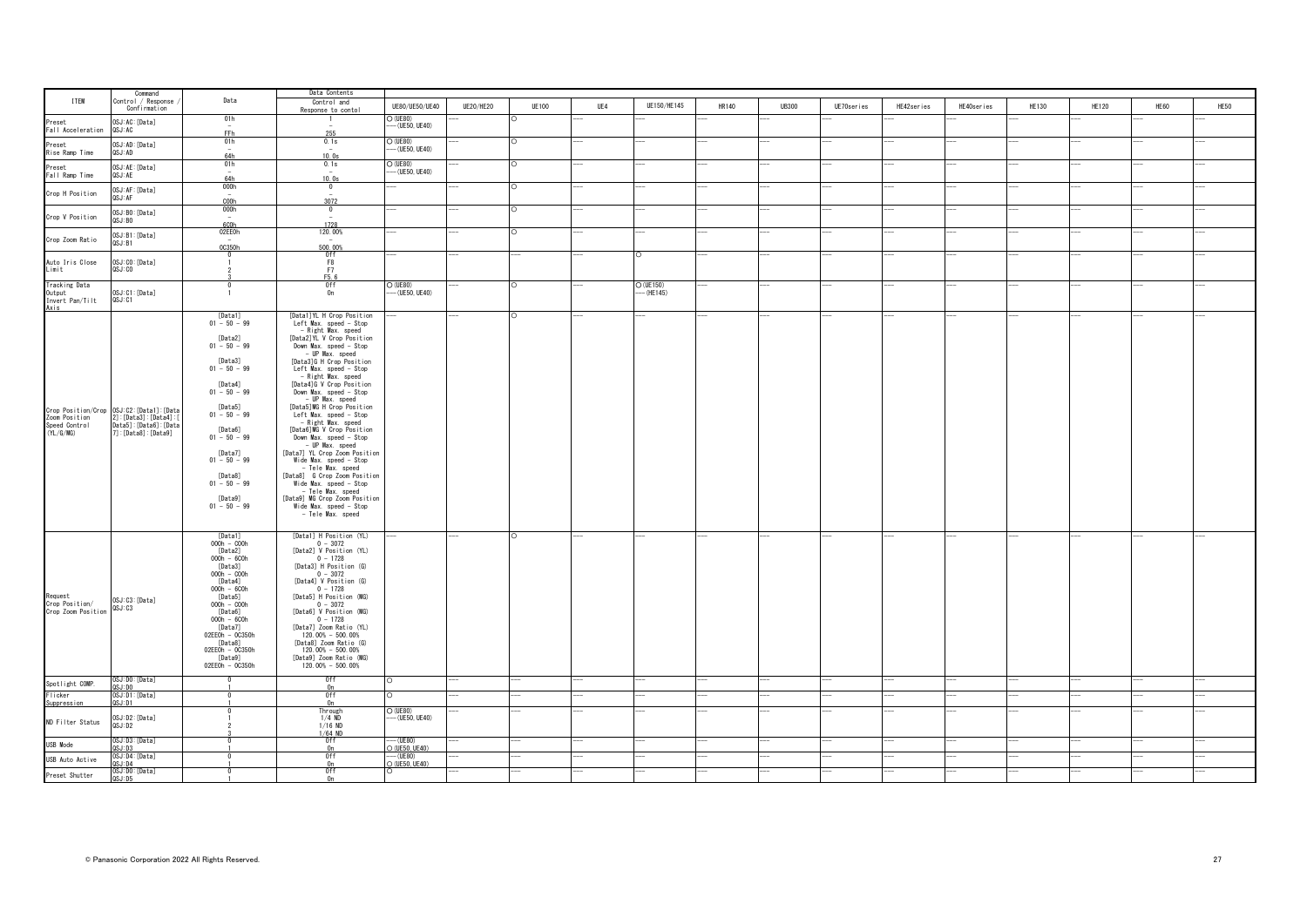|                                      |                                 |                                               | Data Contents                               |                               |                  |              |         |                          |         |              |            |            |            |              |              |         |         |
|--------------------------------------|---------------------------------|-----------------------------------------------|---------------------------------------------|-------------------------------|------------------|--------------|---------|--------------------------|---------|--------------|------------|------------|------------|--------------|--------------|---------|---------|
| <b>ITEM</b>                          | Command<br>Control / Response   | Data                                          | Control and                                 | UE80/UE50/UE40                | <b>UE20/HE20</b> | <b>UE100</b> | UE4     |                          | HR140   | <b>UB300</b> |            |            |            | <b>HE130</b> |              | HE60    | HE50    |
|                                      | Confirmation                    |                                               | Response to conto                           |                               |                  |              |         | UE150/HE145              |         |              | UE70series | HE42series | HE40series |              | <b>HE120</b> |         |         |
|                                      |                                 | [Data1]                                       | [Data1] Scene (From)                        |                               |                  |              |         |                          |         |              |            |            |            |              |              |         |         |
|                                      |                                 |                                               | Scene1                                      |                               |                  |              |         |                          |         |              |            |            |            |              |              |         |         |
|                                      |                                 | $\overline{2}$                                | Scene2                                      |                               |                  |              |         |                          |         |              |            |            |            |              |              |         |         |
|                                      |                                 | $\overline{3}$<br>$\overline{4}$              | Scene3                                      |                               |                  |              |         |                          |         |              |            |            |            |              |              |         |         |
|                                      | OSJ:D6: [Data1] [Data2          |                                               | Full Auto                                   |                               |                  |              |         |                          |         |              |            |            |            |              |              |         |         |
| Scene Copy                           |                                 | [Data2]                                       | [Data2] Scene (To)                          |                               |                  |              |         |                          |         |              |            |            |            |              |              |         |         |
|                                      |                                 |                                               | Scene1                                      |                               |                  |              |         |                          |         |              |            |            |            |              |              |         |         |
|                                      |                                 | $\overline{2}$                                | Scene2                                      |                               |                  |              |         |                          |         |              |            |            |            |              |              |         |         |
|                                      |                                 | 3                                             | Scene3                                      |                               |                  |              |         |                          |         |              |            |            |            |              |              |         |         |
|                                      |                                 | 4                                             | Full Auto                                   |                               |                  |              |         |                          |         |              |            |            |            |              |              |         |         |
|                                      |                                 |                                               |                                             |                               |                  |              |         |                          |         |              |            |            |            |              |              |         |         |
|                                      |                                 | $\begin{array}{c} 00 \\ 01 \\ 02 \end{array}$ | HD                                          | Ō                             |                  |              |         |                          |         |              |            |            |            |              |              |         |         |
|                                      |                                 |                                               | Normal<br>Cinema1                           |                               |                  |              |         |                          |         |              |            |            |            |              |              |         |         |
| Gamma Mode                           | OSJ:D7: [Data]<br>QSJ: D7       | 03                                            | Cinema2                                     |                               |                  |              |         |                          |         |              |            |            |            |              |              |         |         |
|                                      |                                 | 04                                            | Still Like                                  |                               |                  |              |         |                          |         |              |            |            |            |              |              |         |         |
|                                      |                                 |                                               |                                             |                               |                  |              |         |                          |         |              |            |            |            |              |              |         |         |
| AF Sensitivity                       | OSJ:D8:[Data]<br>QSJ:D8         | $\Omega$                                      | Normal                                      |                               |                  |              |         |                          |         |              |            |            |            |              |              |         |         |
|                                      |                                 |                                               | Stable                                      |                               |                  |              |         |                          |         |              |            |            |            |              |              |         |         |
| Tally LED Limit R                    | OSJ:D9: [Data]                  | $\Omega$                                      | Unlimited                                   |                               |                  |              |         | $\circ$                  |         |              |            |            |            |              |              |         |         |
|                                      | QSJ:D9                          |                                               | Limited                                     |                               |                  |              |         |                          |         |              |            |            |            |              |              |         |         |
| Tally LED Limit G                    | OSJ:DA: [Data]<br>A0:1.20       | $\overline{0}$                                | Unlimited                                   |                               |                  |              |         | $\Omega$                 |         |              |            |            |            |              |              |         |         |
|                                      | OSJ:DB: [Data]                  | $\mathbf 0$                                   | Limited<br>Unlimited                        | -- (UE80)                     |                  |              |         |                          |         |              |            |            |            |              |              |         |         |
| Tally LED Limit B                    | asj: DB                         |                                               | Limited                                     | $\times$ (UE50, UE40)         |                  |              |         |                          |         |              |            |            |            |              |              |         |         |
| USB Auto Standby                     | OSJ:DC:[Data]<br>QSJ:DC         | $\overline{0}$                                | 0ff                                         | $--(UE80)$<br>$O(UE50, UE40)$ |                  |              |         |                          |         |              |            |            |            |              |              |         |         |
|                                      |                                 |                                               | n                                           |                               |                  |              |         |                          |         |              |            |            |            |              |              |         |         |
| <b>Tracking Data</b>                 | OSJ:F4: [Data]                  | 00h                                           | 0x00                                        |                               |                  |              |         | O (UE150)<br>--- (HE145) |         |              |            |            |            |              |              |         |         |
| Output                               | QSJ:F4                          | $\overline{\phantom{a}}$                      | $\sim$                                      |                               |                  |              |         |                          |         |              |            |            |            |              |              |         |         |
| Camera ID                            |                                 | <b>FFh</b><br>000h                            | 0xFF                                        |                               |                  |              |         |                          |         |              |            |            |            |              |              |         |         |
|                                      |                                 | 001h                                          | $-511$<br>$-511$                            |                               |                  |              |         |                          |         |              |            |            |            |              |              |         |         |
|                                      |                                 |                                               | $-511$                                      |                               |                  |              |         |                          |         |              |            |            |            |              |              |         |         |
| SC Fine                              | OSN: [Data]                     | $\frac{1}{2}$                                 | $\overline{\phantom{a}}$                    |                               |                  |              |         |                          |         |              |            |            |            |              |              |         |         |
|                                      | QSN                             | 200h                                          | $\mathbf{0}$                                |                               |                  |              |         |                          |         |              |            |            |            |              |              |         |         |
|                                      |                                 | $\overline{\phantom{a}}$                      |                                             |                               |                  |              |         |                          |         |              |            |            |            |              |              |         |         |
|                                      |                                 | 3FFh                                          | $+511$                                      |                               |                  |              |         |                          |         |              |            |            |            |              |              |         |         |
|                                      |                                 |                                               |                                             |                               |                  |              |         |                          |         |              |            |            |            |              |              |         |         |
| Software Version<br>(System Version) | QSV<br>OSV: [Data]              |                                               | Software Version                            | ∩                             | ∩                |              |         | O                        |         |              | $\circ$    | O          |            | $\circ$      | $\circ$      |         |         |
|                                      |                                 | 00h                                           | $-10$                                       |                               |                  |              |         |                          |         |              | $\Omega$   | O          |            |              | Ō            |         |         |
|                                      |                                 |                                               | $\overline{\phantom{a}}$                    |                               |                  |              |         |                          |         |              |            |            |            |              |              |         |         |
|                                      |                                 | 1Eh                                           | $\overline{0}$                              |                               |                  |              |         |                          |         |              |            |            |            |              |              |         |         |
|                                      |                                 |                                               |                                             |                               |                  |              |         |                          |         |              |            |            |            |              |              |         |         |
|                                      |                                 | 3Ch                                           | $+10$                                       |                               |                  |              |         |                          |         |              |            |            |            |              |              |         |         |
| T Pedestal                           | OTD: [Data]                     |                                               |                                             |                               |                  |              |         |                          |         |              |            |            |            |              |              |         |         |
|                                      | QTD                             | 00h                                           | HR140, HE130, HE120                         |                               |                  |              |         |                          |         |              |            |            |            |              |              |         |         |
|                                      |                                 | $\sim$                                        | $-150$<br>$\sim$                            |                               |                  |              |         |                          |         |              |            |            |            |              |              |         |         |
|                                      |                                 | 1Eh                                           | $\overline{0}$                              |                               |                  |              |         |                          |         |              |            |            |            |              |              |         |         |
|                                      |                                 |                                               |                                             |                               |                  |              |         |                          |         |              |            |            |            |              |              |         |         |
|                                      |                                 | 3Ch                                           | 150                                         |                               |                  |              |         |                          |         |              |            |            |            |              |              |         |         |
|                                      |                                 |                                               |                                             |                               |                  |              |         |                          |         |              |            |            |            |              |              |         |         |
|                                      |                                 | 000h                                          | $-150$                                      |                               |                  |              |         |                          |         |              |            |            |            | $\circ$      | Ō            |         |         |
|                                      |                                 | 096h                                          | $\overline{\phantom{a}}$<br>$\overline{0}$  |                               |                  |              |         |                          |         |              |            |            |            |              |              |         |         |
|                                      |                                 |                                               | $\sim$                                      |                               |                  |              |         |                          |         |              |            |            |            |              |              |         |         |
|                                      |                                 | 12Ch                                          | $+150$                                      |                               |                  |              |         |                          |         |              |            |            |            |              |              |         |         |
|                                      |                                 |                                               |                                             |                               |                  |              |         |                          |         |              |            |            |            |              |              |         |         |
| T Pedestal                           | OTP: [Data]<br>QTP              |                                               | <u>UE70 series, HE75 series, HE70 serie</u> |                               |                  |              |         |                          |         |              |            |            |            |              |              |         |         |
|                                      |                                 |                                               | s, HE60, HE50<br>-10                        |                               |                  |              |         |                          |         |              |            |            |            |              |              |         |         |
|                                      |                                 | 000h                                          |                                             |                               |                  |              |         |                          |         |              |            |            |            |              |              |         |         |
|                                      |                                 |                                               | $\sim$                                      |                               |                  |              |         |                          |         |              |            |            |            |              |              |         |         |
|                                      |                                 | 096h                                          | $\overline{0}$<br>$\overline{\phantom{a}}$  |                               |                  |              |         |                          |         |              |            |            |            |              |              |         |         |
|                                      |                                 | 12Ch                                          | 10                                          |                               |                  |              |         |                          |         |              |            |            |            |              |              |         |         |
|                                      |                                 |                                               |                                             |                               |                  |              |         |                          |         |              |            |            |            |              |              |         |         |
| Serial Com.                          | OVP:02: [Data]                  | $\mathbf 0$                                   | Panasonic                                   |                               | O                |              |         |                          |         |              |            |            |            |              |              |         |         |
| Protocol                             | QVP:02                          |                                               | Standard<br>RS422                           |                               |                  |              |         |                          |         |              |            |            |            |              |              |         |         |
| Serial Connector<br>Select           | OVP:03: [Data]<br>QVP:03        | -0                                            | RS232C                                      |                               | Ω                |              |         |                          |         |              |            |            |            |              |              |         |         |
|                                      |                                 | $\Omega$                                      | 9600bps                                     |                               |                  |              |         |                          |         |              |            |            |            |              |              |         |         |
| Serial Baud Rate                     | OVP:04: [Data]<br>QVP:04        |                                               | 38400bps                                    |                               |                  |              |         |                          |         |              |            |            |            |              |              |         |         |
|                                      |                                 |                                               | Auto                                        |                               |                  |              |         |                          |         |              |            |            |            |              |              |         |         |
|                                      |                                 |                                               | $\overline{1}$                              |                               |                  |              |         |                          |         |              |            |            |            |              |              |         |         |
|                                      |                                 |                                               |                                             |                               |                  |              |         |                          |         |              |            |            |            |              |              |         |         |
| Serial Camera<br>Address             | OWP:05:[Data]<br>QVP:05         |                                               |                                             |                               |                  |              |         |                          |         |              |            |            |            |              |              |         |         |
|                                      |                                 |                                               |                                             |                               |                  |              |         |                          |         |              |            |            |            |              |              |         |         |
|                                      |                                 |                                               |                                             |                               |                  |              |         |                          |         |              |            |            |            |              |              |         |         |
|                                      |                                 |                                               |                                             |                               |                  |              |         |                          |         |              |            |            |            |              |              |         |         |
| AWC/AWB SET                          | <b>OWS</b>                      | $\hspace{0.5cm}$                              | AWC/AWB Start                               |                               | $\circ$          | $\circ$      | $\circ$ | $\circ$                  | $\circ$ | $\circ$      | $\circ$    | $\circ$    | $\circ$    | $\circ$      | $\circ$      | $\circ$ | $\circ$ |
|                                      |                                 | $\Omega$                                      | 0ff                                         | C                             |                  | $\Omega$     |         | lo.                      |         | O            |            |            |            |              |              |         |         |
| R-Tally Control                      | TLR: [Data]<br>QLR              | $\overline{1}$                                | 0n                                          |                               |                  |              |         |                          |         |              |            |            |            |              |              |         |         |
|                                      | OLR: [Data]                     |                                               |                                             |                               |                  |              |         |                          |         |              |            |            |            |              |              |         |         |
|                                      |                                 | $\Omega$                                      | 0ff                                         |                               |                  |              |         |                          |         | $\Omega$     |            |            |            |              |              |         |         |
| G-Tally Control                      | TLG: [Data]<br>OI G             | $\overline{1}$                                | 0n                                          |                               |                  |              |         |                          |         |              |            |            |            |              |              |         |         |
|                                      | OLG: [Data]                     |                                               |                                             |                               |                  |              |         |                          |         |              |            |            |            |              |              |         |         |
|                                      |                                 | $\times$                                      | $\times$                                    |                               |                  |              |         |                          |         |              | $\times$   |            |            |              |              |         |         |
| Scene File                           | XSF:[Data]<br>QSF<br>OSF:[Data] |                                               |                                             |                               |                  |              |         |                          |         |              |            |            |            |              |              |         |         |
|                                      |                                 |                                               |                                             |                               |                  |              |         |                          |         |              |            |            |            |              |              |         |         |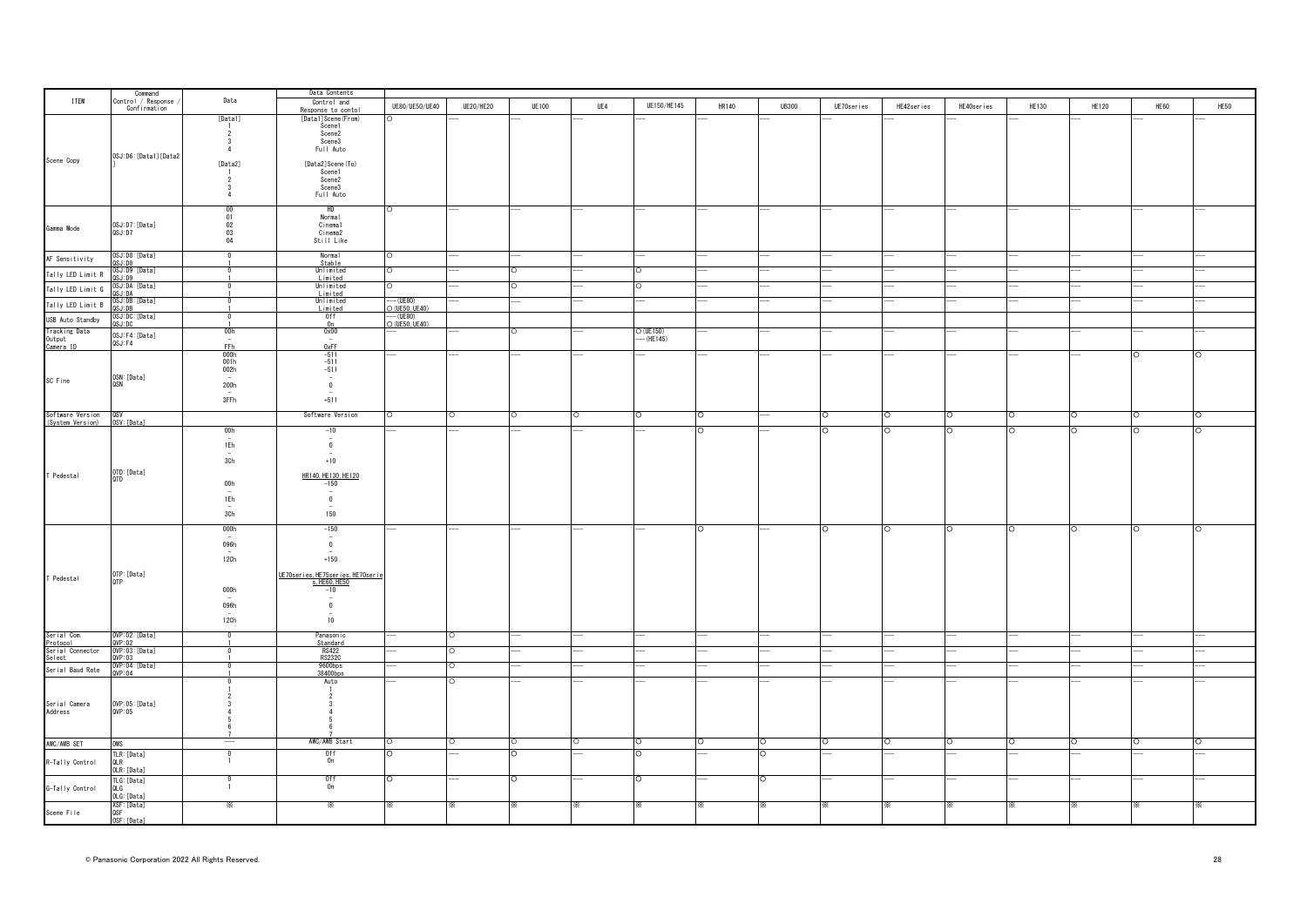# PT command

|                                  | ommand                              |                                           |                                       |                                |                                |                                |                      |                                     |                                     |                                     |                                     |                                    |                                     |                                    |                                    |                                     |
|----------------------------------|-------------------------------------|-------------------------------------------|---------------------------------------|--------------------------------|--------------------------------|--------------------------------|----------------------|-------------------------------------|-------------------------------------|-------------------------------------|-------------------------------------|------------------------------------|-------------------------------------|------------------------------------|------------------------------------|-------------------------------------|
| ITEM                             | Control<br>Confirmation             | Data                                      | Data Contents                         | UE80/UE50/UE40                 | UE20/HE20                      | <b>UE100</b>                   | UE4                  | UE150/HE145                         | HR140                               | UE70series                          | HE42series                          | HE40series                         | <b>HE130</b>                        | <b>HE120</b>                       | <b>HE60</b>                        | <b>HE50</b>                         |
|                                  | esnonse?                            | [Data1]                                   | [Data1]Pan Position                   | upports only                   | supports only                  | supports only                  | supports only        | supports only                       | supports only                       | supports only                       | supports only                       | supports only                      | supports only                       | supports only                      | supports only                      | supports only                       |
|                                  |                                     | 0000h                                     | <b>CCW Limit</b>                      | 'an<br>2D09(CCW Limit)         | ∍an<br>2F69(CCW Limit)         | 2D09(CCW Limit)                | 'an<br>8000(Center)  | Pan<br>2D09(CCW Limit)              | ∍ลท<br>2D09(CCW Limit)              | <sup>9</sup> an<br>2D09(CCW Limit)  | -an<br>2D09(CCW Limit)              | 2D09(CCW Limit)                    | 2D09(CCW Limit)                     | 2D09(CCW Limit)                    | 2D09(CCW Limit)                    | 2D09(CCW Limit)                     |
|                                  |                                     | 8000h                                     | Center                                | -D2F5(CW Limit)                | -D097(CW Limit)                | -D2F5(CW Limit)                | Tilt<br>8000(Center) | -D2F5(CW Limit)                     | -D2F5(CW Limit)                     | -D2F5(CW Limit)                     | -D2F5(CW Limit)                     | -D2F5(CW Limit)                    | -D2F5(CW Limit)                     | -D2F5(CW Limit)                    | -D2F5(CW Limit)                    | -D2F5(CW Limit)                     |
|                                  | #APC[Data1][Data2]                  | FFFFh                                     | CW Limit                              | 1C71(UP Limit)<br>$-8E38(DOWN$ | 5555(UP Limit)<br>$-8E38(DOWN$ | 1C71(UP Limit)<br>$-8E38(DOWN$ |                      | IC71(UP Limit)<br>-8E38(DOWN Limit) | 1C71(UP Limit)<br>-8E38(DOWN Limit) | 5555(UP Limit)<br>-8E38(DOWN Limit) | 5555(UP Limit)<br>-8E38(DOWN Limit) | 5555(UP Limit)<br>-8E38(DOWN Limit | 1C71(UP Limit)<br>-8E38(DOWN Limit) | 1C71(UP Limit)<br>-8E38(DOWN Limit | 5555(UP Limit)<br>-8E38(DOWN Limit | 5555(UP Limit)<br>-8E38(DOWN Limit) |
| P/T Absolute<br>Position Control | #APC<br>aPC[Data1][Data2]           | [Data2]<br>0000h                          | [Data2]Tilt Position<br>UP Limit      | Limit)                         | Limit)                         | Limit)                         |                      |                                     |                                     |                                     |                                     |                                    |                                     |                                    |                                    |                                     |
|                                  |                                     | 8000h                                     | Center                                |                                |                                |                                |                      |                                     |                                     |                                     |                                     |                                    |                                     |                                    |                                    |                                     |
|                                  |                                     | FFFFh                                     | DOWN Limit                            |                                |                                |                                |                      |                                     |                                     |                                     |                                     |                                    |                                     |                                    |                                    |                                     |
|                                  |                                     | [Data1]<br>0000h                          | [Data1]Pan Position<br>CCW Limit      | $\circ$                        |                                | C                              |                      | $\circ$                             | $\circ$                             | $\circ$                             | $\circ$                             | $\circ$                            | ◠                                   |                                    |                                    |                                     |
|                                  |                                     | 8000h                                     | Center                                |                                |                                |                                |                      |                                     |                                     |                                     |                                     |                                    |                                     |                                    |                                    |                                     |
|                                  |                                     | FFFFh                                     | $\sim$<br>CW Limit                    |                                |                                |                                |                      |                                     |                                     |                                     |                                     |                                    |                                     |                                    |                                    |                                     |
|                                  |                                     | [Data2]                                   | [Data2] Tilt Position                 |                                |                                |                                |                      |                                     |                                     |                                     |                                     |                                    |                                     |                                    |                                    |                                     |
|                                  | #APS[Data1][Data2][Data3]           | 0000h                                     | UP Limit                              |                                |                                |                                |                      |                                     |                                     |                                     |                                     |                                    |                                     |                                    |                                    |                                     |
| P/T Absolute<br>Position         | [Data4]                             | 8000h                                     | Center                                |                                |                                |                                |                      |                                     |                                     |                                     |                                     |                                    |                                     |                                    |                                    |                                     |
| Control with Speed               | aPS[Data1][Data2][Data3][<br>Data4] | FFFFh                                     | DOWN Limit                            |                                |                                |                                |                      |                                     |                                     |                                     |                                     |                                    |                                     |                                    |                                    |                                     |
|                                  |                                     | [Data3]<br>00h                            | [Data3]Preset Speed<br>$\overline{1}$ |                                |                                |                                |                      |                                     |                                     |                                     |                                     |                                    |                                     |                                    |                                    |                                     |
|                                  |                                     | 1Dh                                       | $\sim$<br>30                          |                                |                                |                                |                      |                                     |                                     |                                     |                                     |                                    |                                     |                                    |                                    |                                     |
|                                  |                                     | [Data4]                                   | [Data4]Preset Speed Table             |                                |                                |                                |                      |                                     |                                     |                                     |                                     |                                    |                                     |                                    |                                    |                                     |
|                                  |                                     | $\Omega$<br>$\overline{1}$                | Slow<br>Mid                           |                                |                                |                                |                      |                                     |                                     |                                     |                                     |                                    |                                     |                                    |                                    |                                     |
|                                  |                                     | $\overline{2}$                            | Fast                                  |                                |                                |                                |                      |                                     |                                     |                                     |                                     |                                    |                                     |                                    |                                    |                                     |
| Focus Position                   | #AXF[Data]<br>#AXF                  | 555h                                      | Near<br>$\sim$                        | $\circ$                        | $\circ$                        | $\circ$                        | supports only<br>555 | $\circ$                             | $\circ$                             | $\circ$                             | $\circ$                             | O                                  | $\circ$                             | $\circ$                            | ∩                                  | ◠                                   |
| Control                          | xf[Data]                            | FFFh<br>555h                              | Far<br>Iris Close                     | $\circ$                        | $\circ$                        | $\circ$                        | supports only        | O                                   | $\circ$                             | $\circ$                             | $\circ$                             | $\circ$                            | $\circ$                             | $\circ$                            | $\Omega$                           | ∩                                   |
| Iris Control                     | #AXI[Data]<br>axi[Data]             | FFFh.                                     | Iris Open                             |                                |                                |                                | 555                  |                                     |                                     |                                     |                                     |                                    |                                     |                                    |                                    |                                     |
| Zoom Position                    | #AXZ[Data]                          | 555h                                      | Wide<br>$\sim$                        | $\circ$                        | O                              | O                              | supports only<br>555 | O                                   | O                                   | $\circ$                             | $\circ$                             | Ō                                  | $\circ$                             | $\circ$                            | $\circ$                            |                                     |
| Control                          | #AXZ<br>axz[Data]                   | FFFh                                      | Tele                                  |                                |                                |                                |                      |                                     |                                     |                                     |                                     |                                    |                                     |                                    |                                    |                                     |
|                                  |                                     | 00                                        | Preset001                             | $\circ$                        | $\circ$                        | $\circ$                        | $\circ$              | O                                   | $\circ$                             | O                                   | $\circ$                             | $\circ$                            | $\circ$                             | $\circ$                            |                                    |                                     |
| <b>Delete Preset</b><br>Memory   | #C[Data]<br>s[Data]                 | 99                                        | Preset100                             |                                |                                |                                |                      |                                     |                                     |                                     |                                     |                                    |                                     |                                    |                                    |                                     |
|                                  | #D1[Data]                           | $\overline{0}$                            | Manual                                | O                              | $\circ$                        | Ō                              |                      | $\circ$                             | $\circ$                             | $\circ$                             | $\circ$                             | $\circ$                            | O                                   | O                                  | $\circ$                            | $\circ$                             |
| Focus Mode                       | #D1<br>d1[Data]                     | $\mathbf{1}$                              | Auto                                  |                                |                                |                                |                      |                                     |                                     |                                     |                                     |                                    |                                     |                                    |                                    |                                     |
| Iris Mode                        | #D3[Data]<br>#D3                    | $\overline{\mathbf{0}}$<br>$\overline{1}$ | Manual<br>Auto                        | $\circ$                        | O                              | $\circ$                        |                      | $\circ$                             | O                                   | $\circ$                             | $\circ$                             | O                                  | $\circ$                             | O                                  | $\Omega$                           | $\Omega$                            |
|                                  | d3[Data]<br>#D6[Data]               | $\overline{\mathbf{0}}$                   | Day                                   | $O$ (UE80)                     |                                | $\circ$                        |                      | $\circ$                             | $\Omega$                            | $\circ$                             | $\circ$                             | ∩                                  | $\circ$                             |                                    | ∩                                  | ∩                                   |
| Day/Night                        | #D6<br><b>I6</b> [Data]             | $\mathbf{1}$                              | Night                                 | $-$ (UE50, UE40)               |                                |                                |                      |                                     |                                     |                                     |                                     |                                    |                                     |                                    |                                    |                                     |
| Defroster Control                | #D7[Data]<br>7[Data]                | $\overline{\mathbf{0}}$                   | Off<br>On                             |                                |                                |                                |                      |                                     | $0:$ Auto<br>1:On                   |                                     |                                     |                                    |                                     |                                    |                                    |                                     |
| Wiper Control                    | #D8[Data]<br>8[Data]                | $\overline{0}$                            | Off<br>0n                             |                                |                                |                                |                      |                                     | $0:$ Off<br>1:Fast                  |                                     |                                     |                                    |                                     |                                    |                                    |                                     |
|                                  | #D9[Data]                           | $\pmb{0}$                                 | Off<br>On                             |                                |                                |                                |                      |                                     | (Heater)                            |                                     |                                     |                                    |                                     |                                    |                                    |                                     |
| Heater/Fan Control               | d9[Data]                            | $\overline{1}$                            |                                       |                                |                                |                                |                      |                                     | $0:$ Auto<br>1:On                   |                                     |                                     |                                    |                                     |                                    |                                    |                                     |
| R-Tally Control                  | #DA[Data]<br>#DA<br>dA[Data]        | $\mathbf 0$<br>$\mathbf{1}$               | Off<br>On                             | Ō                              | O                              | O                              | O                    | $\circ$                             | O                                   | $\circ$                             | $\circ$                             | Ō                                  | Ō                                   | O                                  | $\Omega$                           |                                     |
| Defroster Status                 | #DS<br>S[Data]                      | $\overline{0}$                            | 0ff<br>n <sub>r</sub>                 |                                |                                |                                |                      |                                     | ō                                   |                                     |                                     |                                    |                                     |                                    |                                    |                                     |
|                                  |                                     | 01                                        | Near Max. Speed                       | $\Omega$                       | $\circ$                        | $\circ$                        |                      | $\Omega$                            | $\Omega$                            | $\circ$                             | $\circ$                             | $\circ$                            | $\circ$                             | $\circ$                            | $\Omega$                           | $\Omega$                            |
|                                  |                                     | 49                                        | Near Min. Speed                       |                                |                                |                                |                      |                                     |                                     |                                     |                                     |                                    |                                     |                                    |                                    |                                     |
| Focus Speed Control              | #F[Data]<br>fS[Data]                | 50<br>51                                  | Stop<br>Far Min. Speed                |                                |                                |                                |                      |                                     |                                     |                                     |                                     |                                    |                                     |                                    |                                    |                                     |
|                                  |                                     | 99                                        | Far Max. Speed                        |                                |                                |                                |                      |                                     |                                     |                                     |                                     |                                    |                                     |                                    |                                    |                                     |
|                                  |                                     |                                           | Auto                                  | O (UE80)                       |                                | O                              |                      | $\circ$                             | Supports only                       |                                     |                                     |                                    |                                     |                                    |                                    |                                     |
| Fan                              | #FAN[Data]<br>#FAN                  |                                           | High<br>Mid                           | $-(UE50, UE40)$                |                                |                                |                      |                                     | O(Auto)<br>1(On)                    |                                     |                                     |                                    |                                     |                                    |                                    |                                     |
|                                  | fAN[Data]                           |                                           | Low                                   |                                |                                |                                |                      |                                     |                                     |                                     |                                     |                                    |                                     |                                    |                                    |                                     |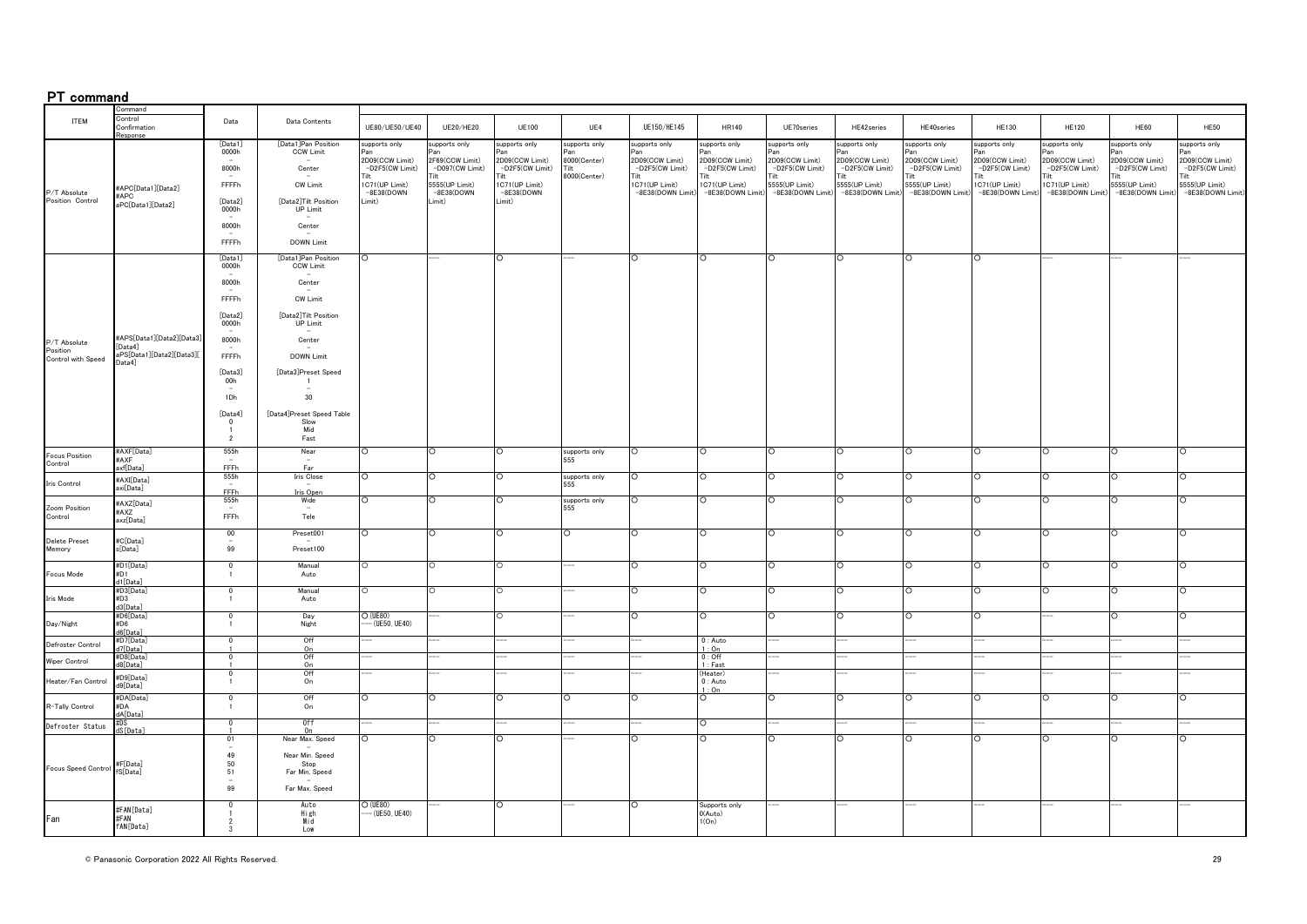| ITEM                                          | ommand<br>Control<br>Confirmation<br>sponse | Data                                                                                                             | Data Contents                                                                                                  | UE80/UE50/UE40                  | <b>UE20/HE20</b>   | <b>UE100</b> | UE4      | UE150/HE145        | HR140                               | UE70series | HE42series | HE40series | <b>HE130</b> | <b>HE120</b> | HE60               | <b>HE50</b>        |
|-----------------------------------------------|---------------------------------------------|------------------------------------------------------------------------------------------------------------------|----------------------------------------------------------------------------------------------------------------|---------------------------------|--------------------|--------------|----------|--------------------|-------------------------------------|------------|------------|------------|--------------|--------------|--------------------|--------------------|
| Fan2                                          | #FA2[Data]<br>#FA2<br>fA2[Data]             | - 2<br>$\overline{3}$                                                                                            | Auto<br>High<br>Mid<br>Low                                                                                     |                                 |                    |              |          |                    |                                     |            |            |            |              |              |                    |                    |
| Flip Detect Angle                             | #FDA[Data]<br>#FDA<br>fDA[Data]             | 3Ch<br>78h                                                                                                       | 60deg<br>120deg                                                                                                |                                 |                    | $\circ$      |          |                    | $\circ$                             |            |            |            | $\circ$      | ō            |                    |                    |
| Fan Status1                                   | #FS1<br>fS1[Data]                           | $\overline{0}$<br>$\overline{2}$                                                                                 | 0ff<br>0n<br>Error                                                                                             | $O$ (UE80)<br>$--$ (UE50, UE40) | ÷                  | O            |          | $\overline{\circ}$ | Supports only<br>0(Off), 1(On)      |            |            | --         | $-$          | --           |                    |                    |
| Fan Status2                                   | #FS2<br>fS2[Data]                           | $\Omega$<br>$\overline{2}$                                                                                       | 0ff<br>0n<br>Error                                                                                             |                                 |                    |              |          | IO                 | Supports only<br>$0(Off)$ , $1(On)$ |            |            |            |              |              |                    |                    |
| Request Focus<br>Position                     | #GF<br>gf[Data]                             | 555h<br>$\sim$<br>FFFh<br>$^{\prime\prime}$ ---- $^{\prime\prime}$                                               | Near<br>$\overline{\phantom{a}}$<br>Far<br>@Power Off                                                          | $\circ$                         | $\overline{\circ}$ | O            |          | ō                  | $\circ$                             | O          | O          | $\circ$    | O            | ō            | $\circ$            | $\circ$            |
|                                               |                                             | [Data1]<br>555h<br>$\sim$<br>FFFh                                                                                | [Data1]<br>Close<br>Open                                                                                       | Ō                               | Ō                  | O            |          | O                  | O                                   | O          | O          | O          | Ō            | Ō            | ō                  | $\circ$            |
| Request Iris Position #GI<br>gi[Data1][Data2] |                                             | $^{\prime\prime}$ ---- $^{\prime\prime}$<br>[Data2]<br>$\overline{0}$<br>-1                                      | @Power Off<br>[Data2]<br>Manual Iris<br>Auto Iris                                                              |                                 |                    |              |          |                    |                                     |            |            |            |              |              |                    |                    |
| Request Zoom<br>Position                      | #GZ<br>gz[Data]                             | 555h<br>FFFh<br>$"---"$                                                                                          | Wide<br>Tele<br>@Power Off                                                                                     | $\circ$                         | ō                  | O            |          | C                  | $\overline{O}$                      | $\Omega$   | O          | $\circ$    | O            | ō            | ō                  | $\circ$            |
| Heater Status                                 | #HS<br>hS[Data]                             | $\overline{0}$                                                                                                   | 0ff<br>0n                                                                                                      | --                              | --                 |              |          |                    | $\circ$                             |            |            | --         | --           |              |                    |                    |
|                                               | #I[Data]                                    | 01                                                                                                               | Iris Close                                                                                                     | O                               | ō                  | O            |          | O                  | Ō                                   | $\circ$    | O          | O          | O            | ō            | ō                  | $\circ$            |
| Iris Control                                  | iC[Data]                                    | $\overline{\phantom{a}}$<br>99                                                                                   | Iris Open                                                                                                      |                                 |                    |              |          |                    |                                     |            |            |            |              |              |                    |                    |
| Install Positon                               | #INS[Data]<br>#INS<br>iNS[Data]             | $\overline{\mathbf{0}}$<br>$\overline{1}$                                                                        | Desktop<br>Hanging                                                                                             | $\circ$                         | $\circ$            | O            | $\circ$  | $\circ$            | O                                   | $\circ$    | O          | $\circ$    | $\circ$      | $\circ$      | $\circ$            | $\circ$            |
| Limitation Control<br>(toggle)                | #L[Data]<br>I[Data]                         | Controller $\rightarrow$<br>P/T<br>$\overline{1}$<br>$\overline{2}$<br>$\overline{\mathbf{3}}$<br>$\overline{4}$ | Tilt Up<br>Tilt Down<br>Pan Left<br>Pan Right                                                                  | $\circ$                         |                    | $\circ$      |          | IO.                | C                                   | $\circ$    | $\circ$    | $\circ$    | $\circ$      | $\circ$      | $\circ$            | $\circ$            |
|                                               |                                             | $P/T \rightarrow$<br>$\frac{\text{Controller}}{0}$                                                               | Release<br>Set                                                                                                 |                                 |                    |              |          |                    |                                     |            |            |            |              |              |                    |                    |
| <b>Limitation Control</b>                     | #LC[Data1][Data2]<br>#LC[Data1]             | [Data1]<br>$\overline{1}$<br>$\overline{2}$<br>$\mathbf{3}$<br>$\overline{4}$                                    | [Data1]<br>Tilt Up<br>Tilt Down<br>Pan Left<br>Pan Right                                                       | $\circ$                         | ō                  | O            |          | C                  | $\circ$                             | $\circ$    | O          | $\circ$    | $\circ$      | ō            | $\circ$            | $\circ$            |
|                                               | IC[Data1][Data2]                            | $\frac{[Data2]}{0}$<br>$\overline{1}$                                                                            | [Data2]<br>Release<br>Set                                                                                      |                                 |                    |              |          |                    |                                     |            |            |            |              |              |                    |                    |
| Status Lamp                                   | #LMP[Data]<br>#LMP<br>IMP[Data]             | $\overline{\mathbf{0}}$<br>$\overline{1}$                                                                        | Disable<br>Enable                                                                                              | Ō                               | $\overline{\circ}$ | O            |          | ō                  |                                     |            |            |            | ō            |              |                    |                    |
| Lens Position<br>Information Control          | #LPC[Data]<br>#LPC<br>IPC[Data]             | $\overline{\mathbf{0}}$                                                                                          | Off<br>On                                                                                                      | Ō                               | ō                  | O            | Ō        | O                  | O                                   | $\Omega$   | O          | O          | $\circ$      | ō            | ō                  | ō                  |
| Lens Position<br>Information                  | #LPI<br>IPI[Data1][Data2][Data3]            | [Data1]<br>555h<br>$\sim$<br>FFFh<br>[Data2]<br>555h<br>$\sim$<br>FFFh<br>[Data3]                                | [Data1]Zoom Position<br>Wide<br>$\sim$<br>Tele<br>[Data2]Focus Position<br>Near<br>Far<br>[Data3]Iris Position | $\circ$                         | Ō                  | O            |          | $\circ$            | $\overline{\circ}$                  | $\circ$    | O          | $\circ$    | $\circ$      | ō            | $\overline{\circ}$ | $\overline{\circ}$ |
|                                               |                                             | 555h<br>$\sim$<br>FFFh                                                                                           | Close<br>$\sim$<br>Open                                                                                        |                                 |                    |              |          |                    |                                     |            |            |            |              |              |                    |                    |
| Save Preset Memory #M[Data]                   |                                             | 00<br>$\overline{a}$<br>99                                                                                       | Preset001<br>Preset100                                                                                         | $\circ$                         | $\circ$            | $\circ$      | $\Omega$ | $\Omega$           | $\circ$                             | $\Omega$   | $\circ$    | $\circ$    | $\circ$      | $\circ$      | $\circ$            | ∩                  |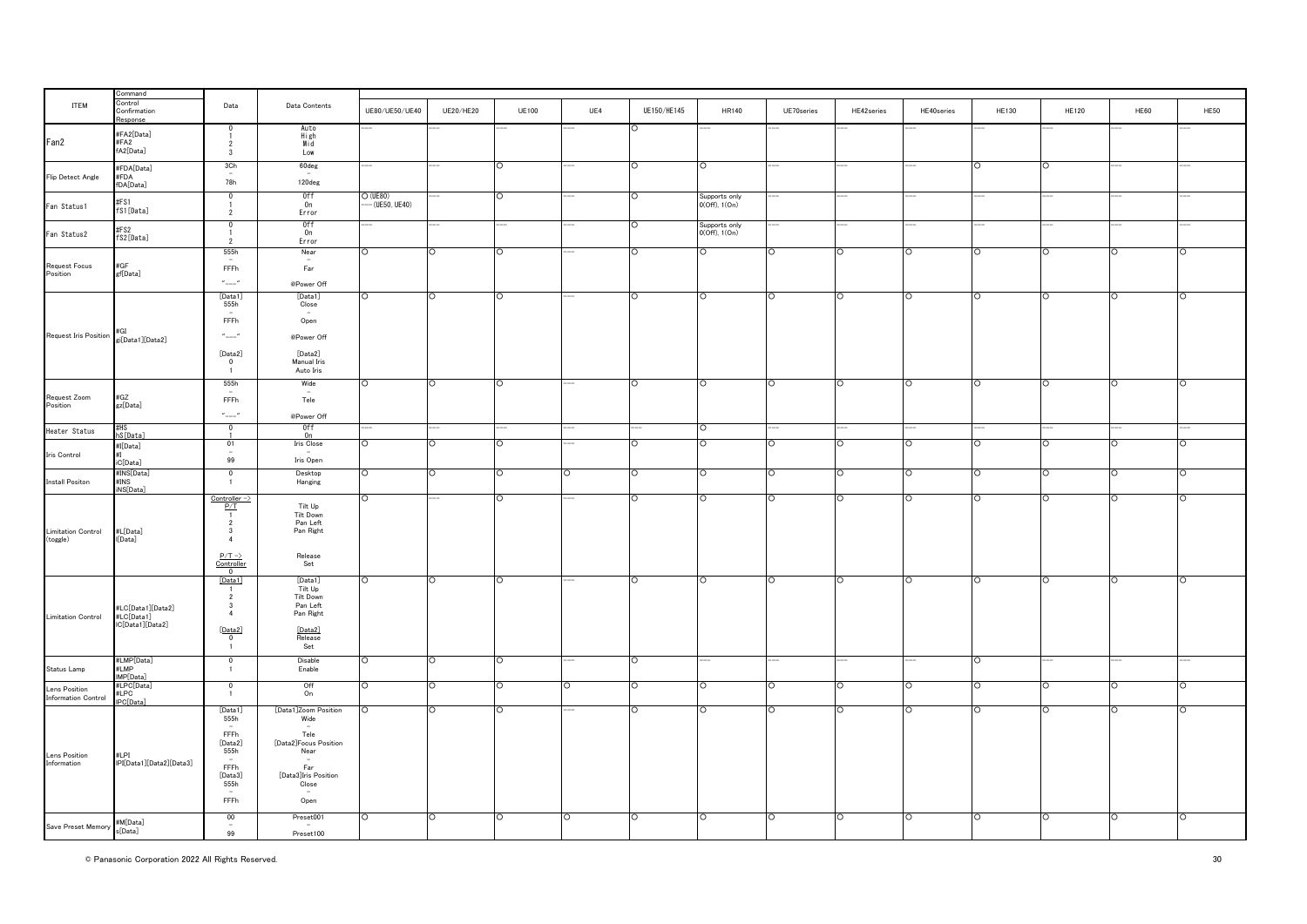|                                                    | Command                                                               |                                                                                                                                                                                                          |                                                                                                                                                                                                                                                                             |                                                |                                              |                                                |                |                                          |                                          |                                           |                                                |                                          |                                          |                 |                |             |
|----------------------------------------------------|-----------------------------------------------------------------------|----------------------------------------------------------------------------------------------------------------------------------------------------------------------------------------------------------|-----------------------------------------------------------------------------------------------------------------------------------------------------------------------------------------------------------------------------------------------------------------------------|------------------------------------------------|----------------------------------------------|------------------------------------------------|----------------|------------------------------------------|------------------------------------------|-------------------------------------------|------------------------------------------------|------------------------------------------|------------------------------------------|-----------------|----------------|-------------|
| ITEM                                               | Control<br>Confirmation<br>Response                                   | Data                                                                                                                                                                                                     | Data Contents                                                                                                                                                                                                                                                               | UE80/UE50/UE40                                 | UE20/HE20                                    | <b>UE100</b>                                   | UE4            | UE150/HE145                              | <b>HR140</b>                             | UE70series                                | HE42series                                     | HE40series                               | <b>HE130</b>                             | <b>HE120</b>    | HE60           | <b>HE50</b> |
| Power On / Standby                                 | #O<br>p[Data]                                                         | $\overline{\phantom{0}}$<br>$\blacksquare$                                                                                                                                                               | Power Off<br>Power On<br>Starting(%)                                                                                                                                                                                                                                        | $\circ$                                        | O                                            | $\circ$                                        | $\circ$        | $\circ$                                  | ю                                        | $\circ$                                   | $\circ$                                        | IO                                       | ю                                        | ю               | O              | $\circ$     |
| Pan Speed Control                                  | #P[Data]<br>pS[Data]                                                  | 01<br>$\overline{\phantom{m}}$<br>50<br>$\sim$<br>99                                                                                                                                                     | Left Max. Speed<br>$\overline{\phantom{a}}$<br>Stop<br>$\sim$<br>Right Max. Speed                                                                                                                                                                                           | $\circ$                                        | lO.                                          | ō                                              | O              | ТO                                       | ТO                                       | lo                                        | O                                              | Ю                                        | l O                                      | ю               | ю              | O           |
| Preset Entry<br>Confirmation                       | #PE[Data1]<br>pE[Data1]                                               | [Data1]<br>00h<br>01h<br>02h<br>[Data2]<br>0000000000h<br>$\sim$<br>FFFFFFFFFFh<br>(bit0)<br>$\overline{0}$<br>$\overline{1}$<br>(bit1)<br>$\overline{0}$<br>$\overline{1}$<br>$\sim$<br>(39bit)         | [Data1]<br>Preset $001\sim040$<br>Preset $041\sim080$<br>Preset $081 - 100$<br>[Data2]<br>Preset No.(Data1*40 + 1)<br>No Entry<br>Entry<br>Preset No.(Data1*40 + 2)<br>No Entry<br>Entry<br>Preset No.(Data1*40 + 40)                                                       | $\circ$                                        | ा                                            | ा                                              | ं              | ō                                        | lo.                                      | lO.                                       | ō                                              | ō                                        | ō                                        | O               | ō              | O           |
| Freeze During Preset #PRF<br>Preset Speed<br>Table | #PRF[Data]<br>pRF[Data]<br>#PST[Data]<br>#PST<br>pST[Data]            | $\overline{\mathbf{0}}$<br>$\overline{\mathbf{0}}$<br>$\overline{1}$<br>$\overline{\mathbf{0}}$                                                                                                          | No Entry<br>Entry<br>Off<br>On<br>Slow<br>Mid<br>Fast                                                                                                                                                                                                                       | $\circ$<br>supports only<br>0(Slow)<br>2(Fast) | $---$<br>supports only<br>0(Slow)<br>2(Fast) | $\circ$<br>supports only<br>0(Slow)<br>2(Fast) | ---<br>---     | ō<br>supports only<br>0(Slow)<br>2(Fast) | ō<br>supports only<br>O(Slow)<br>2(Fast) | ТO<br>supports only<br>0(Slow)<br>2(Fast) | $\circ$<br>supports only<br>0(Slow)<br>2(Fast) | Ю<br>supports only<br>0(Slow)<br>2(Fast) | ō<br>supports only<br>0(Slow)<br>2(Fast) | $\cdots$<br>--- | $-1$           | ---         |
| Get<br>ocus/Iris                                   | #PTD<br>Pan/Tilt/Zoom/F pTD [Data1] [Data2] [D<br>ata3][Data4][Data5] | [Data1]<br>0000h<br>$\sim$<br>FFFFh<br>[Data2]<br>0000h<br>$\sim$ $-$<br>FFFFh<br>[Data3]<br>000h<br>$\sim$<br>3E7h<br>[Data4]<br>00h<br>$\sim$<br>63h<br>[Data5]<br>00h<br>$\overline{a}$<br>FEh<br>FFh | [Data1] (Pan)<br>0000h<br>$\sim$<br>FFFFh<br>[Data2] (Tilt)<br>0000h<br>$\sim 100$<br>FFFFh<br>[Data3] (Zoom)<br>$\mathbf{0}$<br>$\overline{\phantom{a}}$<br>999<br>[Data4] (Focus)<br>$\overline{0}$<br>$\sim$<br>99<br>[Data5] (Iris)<br>F0.0<br>$\sim$<br>F25.4<br>CLOSE | $\circ$                                        | $\overline{\phantom{0}}$                     | ō                                              | $\overline{a}$ | ТO                                       |                                          |                                           |                                                | ÷.                                       | $\overline{a}$                           | $-$             | $\overline{a}$ |             |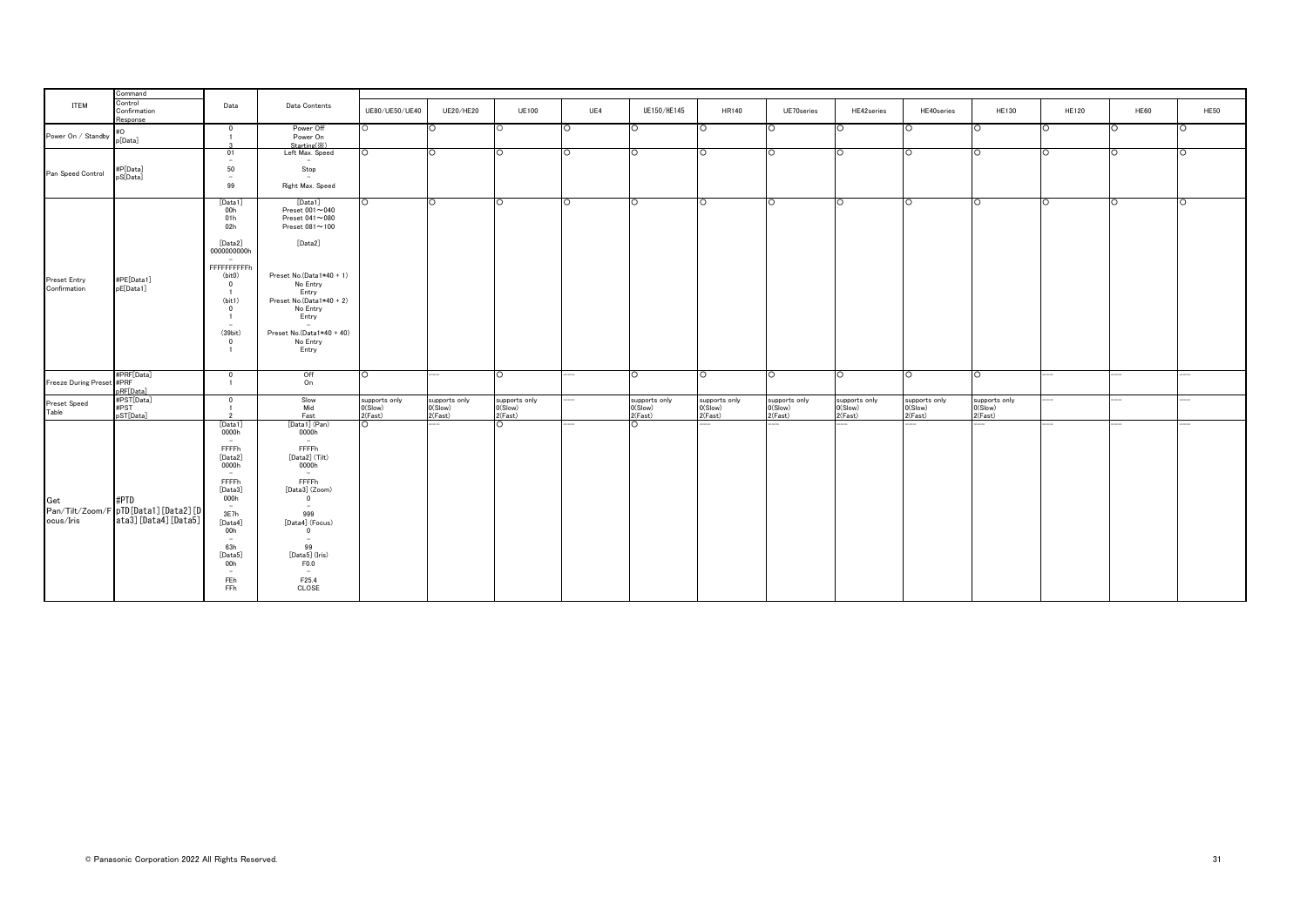|                               | ommand                                                             |                                           |                                                    |                             |                  |              |          |             |          |            |            |            |              |              |             |             |
|-------------------------------|--------------------------------------------------------------------|-------------------------------------------|----------------------------------------------------|-----------------------------|------------------|--------------|----------|-------------|----------|------------|------------|------------|--------------|--------------|-------------|-------------|
| ITEM                          | Control<br>Confirmation<br><i><b>Response</b></i>                  | Data                                      | Data Contents                                      | UE80/UE50/UE40              | <b>UE20/HE20</b> | <b>UE100</b> | UE4      | UE150/HE145 | HR140    | UE70series | HE42series | HE40series | <b>HE130</b> | <b>HE120</b> | <b>HE60</b> | <b>HE50</b> |
|                               |                                                                    | [Data1]<br>08h                            | [Data1] (Gain)<br>0dB                              |                             |                  | ō            |          | O           |          |            |            |            |              |              |             |             |
|                               |                                                                    | $\sim$                                    | $\qquad \qquad -$                                  |                             |                  |              |          |             |          |            |            |            |              |              |             |             |
|                               |                                                                    | 11h<br>٠                                  | 9dB<br>$\sim$                                      |                             |                  |              |          |             |          |            |            |            |              |              |             |             |
|                               |                                                                    | 1Ah<br>$\sim$                             | 18dB                                               |                             |                  |              |          |             |          |            |            |            |              |              |             |             |
|                               |                                                                    | 32h                                       | 42dB                                               |                             |                  |              |          |             |          |            |            |            |              |              |             |             |
|                               |                                                                    | 80h<br>[Data2]                            | AGC On<br>[Data2]                                  |                             |                  |              |          |             |          |            |            |            |              |              |             |             |
|                               |                                                                    | 00000h                                    | 0K                                                 |                             |                  |              |          |             |          |            |            |            |              |              |             |             |
|                               |                                                                    | 3A98h<br>[Data3]                          | 15000K<br>[Data3] (Shutter Mode)                   |                             |                  |              |          |             |          |            |            |            |              |              |             |             |
| Get                           | #PTG                                                               | Oh<br>1h                                  | Off<br>Step                                        |                             |                  |              |          |             |          |            |            |            |              |              |             |             |
| Gain/ColorTemp/<br>Shutter/ND | pTG[Data1][Data2][D<br>ata3][Data4][Data5]                         | $\frac{2h}{3h}$                           | Syncro<br><b>ELC</b>                               |                             |                  |              |          |             |          |            |            |            |              |              |             |             |
|                               | [Data6]                                                            | [Data4]                                   | [Data4] (Shutter Step)                             |                             |                  |              |          |             |          |            |            |            |              |              |             |             |
|                               |                                                                    | 0001h                                     | 1/1                                                |                             |                  |              |          |             |          |            |            |            |              |              |             |             |
|                               |                                                                    | 2710 h<br>[Data5]<br>00000h               | 1/10000<br>[Data5] (Shutter Synchro)<br>$0.0$ [Hz] |                             |                  |              |          |             |          |            |            |            |              |              |             |             |
|                               |                                                                    | 186A0h                                    | 10000.0[Hz]                                        |                             |                  |              |          |             |          |            |            |            |              |              |             |             |
|                               |                                                                    | [Data6]                                   | [Data6] (ND)                                       |                             |                  |              |          |             |          |            |            |            |              |              |             |             |
|                               |                                                                    | $\overline{0}$                            | Throgh<br>$1/4$ ND                                 |                             |                  |              |          |             |          |            |            |            |              |              |             |             |
|                               |                                                                    | $\overline{2}$<br>$\overline{\mathbf{3}}$ | $1/16$ ND                                          |                             |                  |              |          |             |          |            |            |            |              |              |             |             |
|                               |                                                                    |                                           | $1/64$ ND                                          |                             |                  |              |          |             |          |            |            |            |              |              |             |             |
|                               |                                                                    | [Data1]<br>01                             | [Data1]<br>Left Max. Speed                         |                             | ō                | ō            | $\circ$  | ō           | O        | O          | Ō          | O          | O            | ō            | O           | $\Omega$    |
|                               |                                                                    | $\overline{\phantom{a}}$<br>50            | Stop                                               |                             |                  |              |          |             |          |            |            |            |              |              |             |             |
|                               |                                                                    | $\overline{a}$<br>99                      | Right Max. Speed                                   |                             |                  |              |          |             |          |            |            |            |              |              |             |             |
| P/T Speed Control             | #PTS[Data1][Data2]<br>pTS[Data1][Data2]                            | [Data2]<br>01                             | [Data2]                                            |                             |                  |              |          |             |          |            |            |            |              |              |             |             |
|                               |                                                                    | $\sim$                                    | Down Max. Speed                                    |                             |                  |              |          |             |          |            |            |            |              |              |             |             |
|                               |                                                                    | 50<br>$\sim$                              | Stop                                               |                             |                  |              |          |             |          |            |            |            |              |              |             |             |
|                               |                                                                    | 99                                        | UP Max. Speed                                      |                             |                  |              |          |             |          |            |            |            |              |              |             |             |
|                               |                                                                    | [Data1]<br>0000h                          | [Data1] (Pan)<br>ccwLimit                          | O                           |                  | Ō            |          | $\circ$     |          |            |            |            |              |              |             |             |
|                               |                                                                    | 8000h                                     | Center                                             |                             |                  |              |          |             |          |            |            |            |              |              |             |             |
|                               |                                                                    | <b>FFFFh</b>                              | cwLimit                                            |                             |                  |              |          |             |          |            |            |            |              |              |             |             |
|                               |                                                                    | [Data2]<br>0000h                          | [Data2] (Tilt)<br>UpLimit                          |                             |                  |              |          |             |          |            |            |            |              |              |             |             |
|                               |                                                                    | $\equiv$<br>8000h                         | Center                                             |                             |                  |              |          |             |          |            |            |            |              |              |             |             |
| Get                           | #PTV                                                               | FFFFh                                     | DownLimit                                          |                             |                  |              |          |             |          |            |            |            |              |              |             |             |
| ocus/Iris                     | Pan/Tilt/Zoom/F pTV[Data1] [Data2] [D<br>ata3][Data4][Data5]       | [Data3]<br>555h                           | [Data3] (Zoom)<br>Wide                             |                             |                  |              |          |             |          |            |            |            |              |              |             |             |
|                               |                                                                    | FFFh<br>[Data4]                           | Tele<br>[Data4] (Focus)                            |                             |                  |              |          |             |          |            |            |            |              |              |             |             |
|                               |                                                                    | 555h                                      | Near                                               |                             |                  |              |          |             |          |            |            |            |              |              |             |             |
|                               |                                                                    | FFFh                                      | Far                                                |                             |                  |              |          |             |          |            |            |            |              |              |             |             |
|                               |                                                                    | [Data5]<br>555h                           | [Data5] (Iris)<br>Close                            |                             |                  |              |          |             |          |            |            |            |              |              |             |             |
|                               |                                                                    | $\sim$<br>FFFh                            |                                                    |                             |                  |              |          |             |          |            |            |            |              |              |             |             |
|                               |                                                                    |                                           | Open                                               |                             |                  |              |          |             |          |            |            |            |              |              |             |             |
| Preset completion             | q[Data]                                                            | 00<br>$\sim$                              | Preset001                                          | ∩                           | O                | $\circ$      | $\circ$  | ō           | O        | O          | $\circ$    | O          | ō            | ō            | $\circ$     | $\Omega$    |
| notification                  |                                                                    | 99<br>⋇                                   | Preset100<br>⋇                                     |                             |                  |              |          | ፠           | x.       | x.         | ×.         | x.         | ☀            | ፠            | ×.          |             |
| Software Version              | #QSV[Data1]<br>qSV[Data1]V[Data2].[Data3<br>][Data4][Data5][data6] |                                           |                                                    |                             |                  | ⋇            |          |             |          |            |            |            |              |              |             |             |
| Recall Preset                 | #R[Data]<br>s[Data]                                                | $\frac{00}{1}$                            | Preset001                                          | ∩                           | $\Omega$         | O            | $\Omega$ | $\circ$     | $\Omega$ | $\Omega$   | ∩          | ∩          | $\circ$      | $\circ$      | $\Omega$    | ∩           |
| Memory                        |                                                                    | 99                                        | Preset100                                          |                             |                  |              |          |             |          |            |            |            |              |              |             |             |
| Latest Error<br>Information   | #RER<br>rER[Data]                                                  | ፠                                         | ፠                                                  |                             |                  | ⋇            |          | ፠           | ×.       |            |            |            | ፠            | ፠            | ×.          |             |
|                               | #RID[Data]                                                         | $\Omega$                                  | CAM1<br>CAM2                                       | -- (UE80)<br>O (UE50, UE40) | $\Omega$         |              | $\circ$  |             |          | $\circ$    | $\circ$    | O          |              |              |             |             |
| IR ID / Wireless ID           | #RID<br>rID[Data]                                                  | $\overline{2}$                            | CAM3<br>CAM4                                       |                             |                  |              |          |             |          |            |            |            |              |              |             |             |
|                               |                                                                    | 3                                         |                                                    |                             |                  |              |          |             |          |            |            |            |              |              |             |             |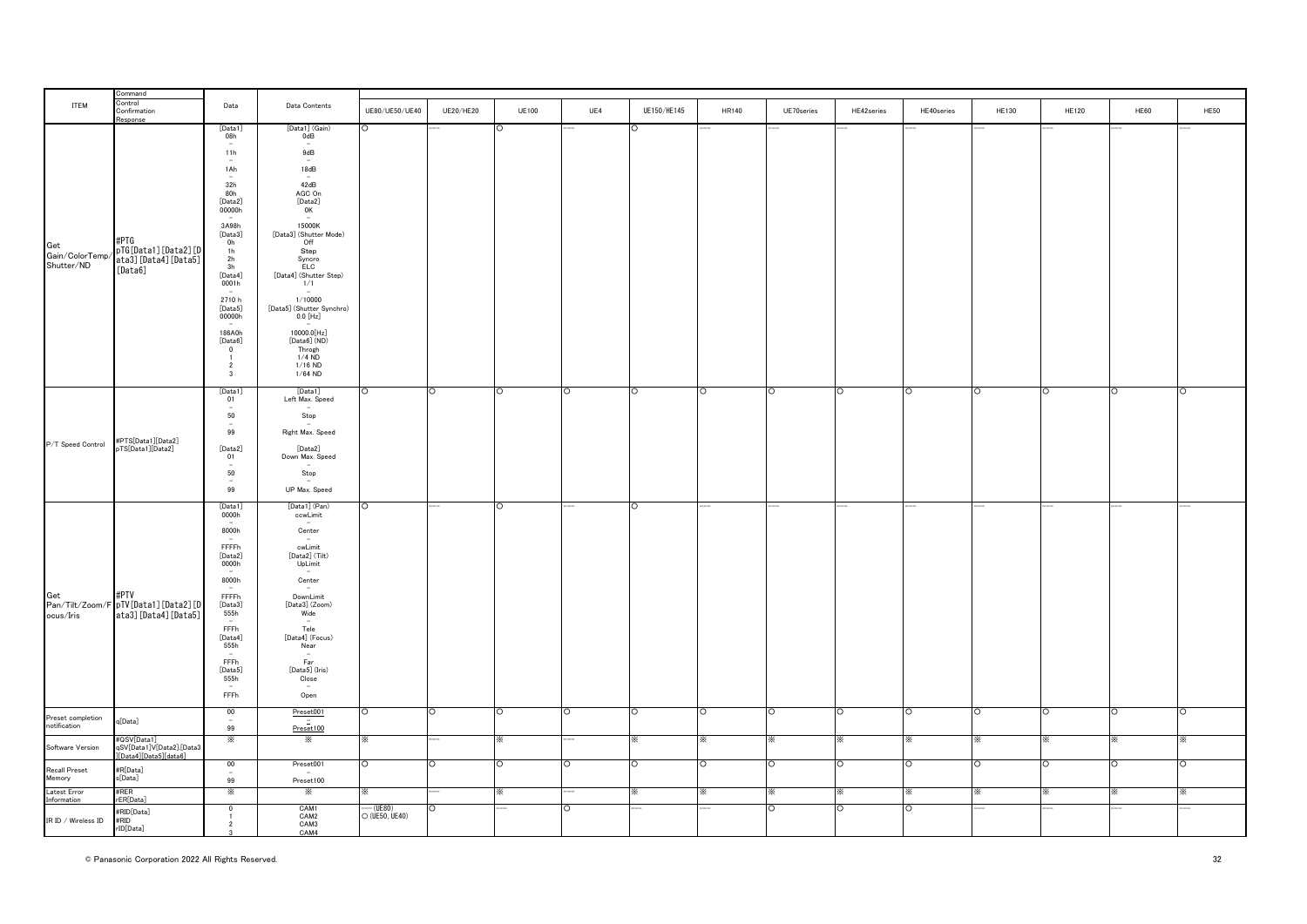|                                                     | Command                                                          |                                                                                                                                                                                                                               |                                                                                                                                                                                                                                                                                                                              |                          |                          |              |                          |             |         |                                           |                                           |                                           |                    |                          |         |             |
|-----------------------------------------------------|------------------------------------------------------------------|-------------------------------------------------------------------------------------------------------------------------------------------------------------------------------------------------------------------------------|------------------------------------------------------------------------------------------------------------------------------------------------------------------------------------------------------------------------------------------------------------------------------------------------------------------------------|--------------------------|--------------------------|--------------|--------------------------|-------------|---------|-------------------------------------------|-------------------------------------------|-------------------------------------------|--------------------|--------------------------|---------|-------------|
| ITEM                                                | Control<br>Confirmation<br>Response                              | Data                                                                                                                                                                                                                          | Data Contents                                                                                                                                                                                                                                                                                                                | UE80/UE50/UE40           | UE20/HE20                | <b>UE100</b> | UE4                      | UE150/HE145 | HR140   | UE70series                                | HE42series                                | HE40series                                | HE130              | <b>HE120</b>             | HE60    | <b>HE50</b> |
|                                                     |                                                                  | [Data1]<br>0000h<br>$\sim$<br>8000h<br>$\sim$<br>FFFFh                                                                                                                                                                        | [Data1]Pan Position<br>CCW Limit<br>$\overline{\phantom{m}}$<br>Center<br>$\sim$ $-$<br><b>CW Limit</b>                                                                                                                                                                                                                      | $\circ$                  |                          | $\circ$      |                          | $\circ$     | $\circ$ | $\circ$                                   | $\circ$                                   |                                           | ō                  |                          |         |             |
| P/T Relative Position #RPC[Data1][Data2]<br>Control | rPC[Data1][Data2]                                                | [Data2]<br>0000h<br>$\sim$<br>8000h<br>$\sim$<br>FFFFh                                                                                                                                                                        | [Data2]Tilt Position<br><b>UP Limit</b><br>$\sim$<br>Center<br><b>DOWN Limit</b>                                                                                                                                                                                                                                             |                          |                          |              |                          |             |         |                                           |                                           |                                           |                    |                          |         |             |
| P/T Relative Position [Data4]<br>Control with Speed | #RPS[Data1][Data2][Data3]<br>rPS[Data1][Data2][Data3][<br>Data4] | [Data1]<br>0000h<br>$\sim$<br>8000h<br>$\sim$<br>FFFFh<br>[Data2]<br>0000h<br>$\sim$<br>8000h<br>$\sim$<br>FFFFh<br>[Data3]<br>00h<br>$\sim$<br>1Dh<br>[Data4]<br>$\overline{\mathbf{0}}$<br>$\overline{1}$<br>$\overline{2}$ | [Data1]Pan Position<br>CCW Limit<br>$\overline{\phantom{a}}$<br>Center<br>$\sim$<br><b>CW Limit</b><br>[Data2]Tilt Position<br><b>UP Limit</b><br>$\overline{\phantom{a}}$<br>Center<br>DOWN Limit<br>[Data3]Preset Speed<br>$\overline{\phantom{a}}$<br>30 <sup>°</sup><br>[Data4]Preset Speed Table<br>Slow<br>Mid<br>Fast | $\circ$                  | $\overline{\phantom{a}}$ | ō            | --                       | ō           | ō       | $\circ$                                   | $\circ$                                   | n.                                        | ō                  | --                       | --      | --          |
| <b>Resolution Control</b>                           | #RZL[Data]<br>#RZL<br>rZL[Data]                                  | $\bf{0}$<br>$\overline{2}$<br>$\overline{\mathbf{3}}$                                                                                                                                                                         | 640×360<br>320×180<br>1280×720<br>1920×1080                                                                                                                                                                                                                                                                                  | $\circ$                  | $--$                     | $\circ$      | ---                      | ō           |         | supports only<br>0(640x360)<br>1(320x180) | supports only<br>0(640x360)<br>1(320x180) | supports only<br>0(640x360)<br>1(320x180) | ---                | $\overline{\phantom{a}}$ | ---     | ÷           |
| <b>Request Latest</b><br>Recall Preset No.          | #S<br>s[Data]                                                    | 00<br>$\sim$<br>99                                                                                                                                                                                                            | Preset 1<br>$\sim$<br>Preset 100                                                                                                                                                                                                                                                                                             | $\circ$                  | ō                        | ō            | O                        | ō           | ō       | $\circ$                                   | $\circ$                                   | $\circ$                                   | $\overline{\circ}$ | ō                        | $\circ$ | $\circ$     |
| Smart Picture Flip                                  | #SPF[Data]<br>#SPF<br>PF[Data]                                   | $\bf{0}$<br>$\overline{1}$                                                                                                                                                                                                    | Off<br>Auto                                                                                                                                                                                                                                                                                                                  | $\overline{\phantom{a}}$ | $\overline{\phantom{a}}$ | $\circ$      | $\overline{\phantom{a}}$ | ō           | $\circ$ | $\overline{a}$                            | --                                        | $\overline{\phantom{a}}$                  | $\overline{\circ}$ | ō                        | ---     | --          |
| Speed With Zoom<br>Position                         | #SWZ[Data]<br>#SWZ<br>sWZ[Data]                                  | $\bf{0}$<br>$\overline{1}$                                                                                                                                                                                                    | Off<br>On                                                                                                                                                                                                                                                                                                                    | $\circ$                  | $\circ$                  | $\circ$      | $\cdots$                 | $\circ$     | $\circ$ | $\circ$                                   | $\circ$                                   | $\circ$                                   | $\circ$            | $\circ$                  | $\circ$ | $\circ$     |
| Tilt Speed Control                                  | #T[Data]<br>tS[Data]                                             | 01<br>$\sim$<br>50<br>$\sim$<br>99                                                                                                                                                                                            | Down Max. Speed<br>$\overline{\phantom{a}}$<br>Stop<br>$\overline{\phantom{a}}$<br>UP Max. Speed                                                                                                                                                                                                                             | $\circ$                  | lO.                      | $\circ$      | $\circ$                  | ō           | $\circ$ | $\circ$                                   | $\circ$                                   | $\circ$                                   | ō                  | ō                        | $\circ$ | $\circ$     |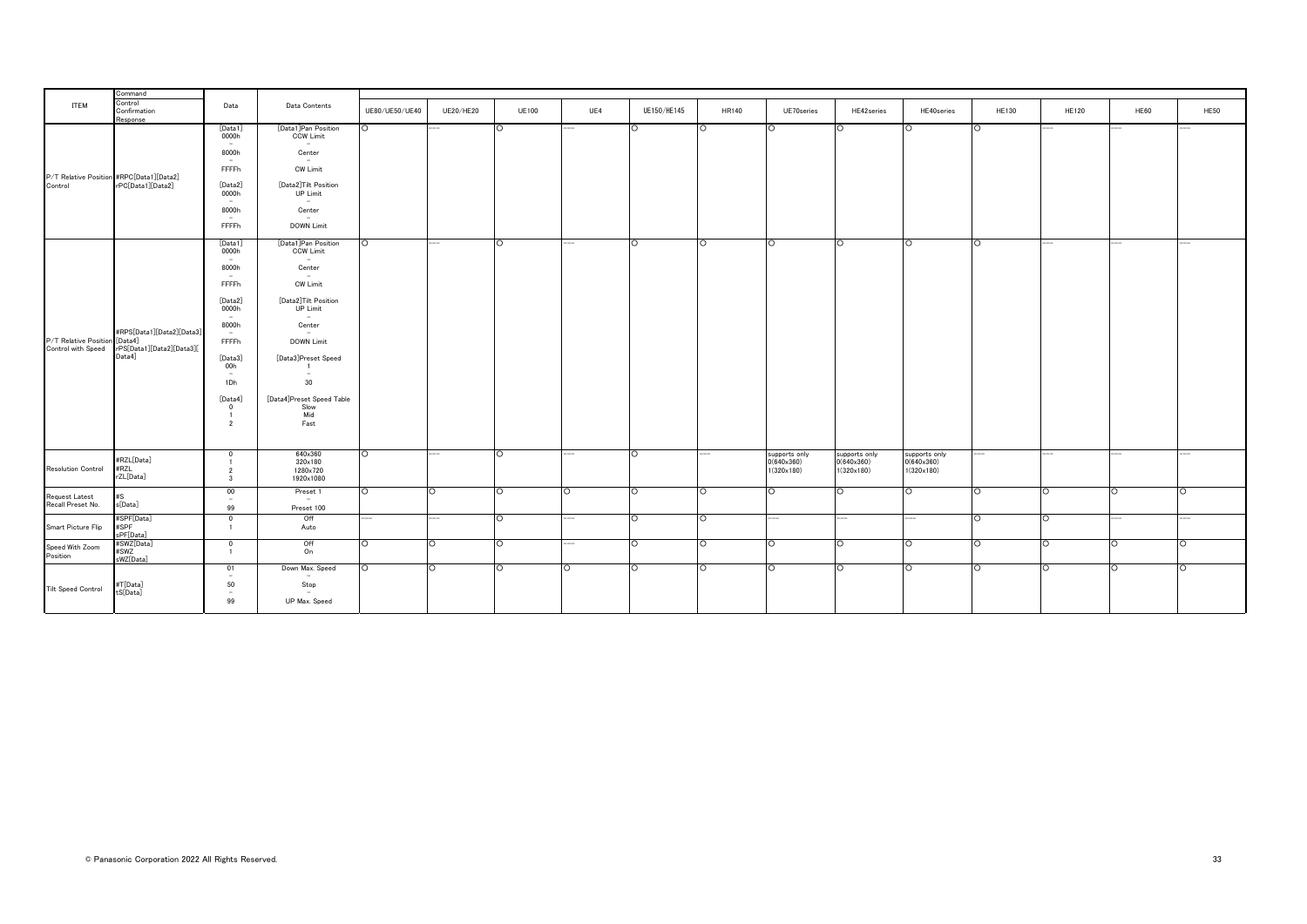|                                            | Command                                                                           |                                                                                                                                                                                                                                                                                                                                                                                                                                                       |                                                                                                                                                                                                                                                                                                                                                                                                                                                                                                                                                                                              |                                            |                                                    |                                                                 |                                                                            |                                            |         |            |            |            |              |              |         |             |
|--------------------------------------------|-----------------------------------------------------------------------------------|-------------------------------------------------------------------------------------------------------------------------------------------------------------------------------------------------------------------------------------------------------------------------------------------------------------------------------------------------------------------------------------------------------------------------------------------------------|----------------------------------------------------------------------------------------------------------------------------------------------------------------------------------------------------------------------------------------------------------------------------------------------------------------------------------------------------------------------------------------------------------------------------------------------------------------------------------------------------------------------------------------------------------------------------------------------|--------------------------------------------|----------------------------------------------------|-----------------------------------------------------------------|----------------------------------------------------------------------------|--------------------------------------------|---------|------------|------------|------------|--------------|--------------|---------|-------------|
| ITEM                                       | Control<br>Confirmation<br>Response                                               | Data                                                                                                                                                                                                                                                                                                                                                                                                                                                  | Data Contents                                                                                                                                                                                                                                                                                                                                                                                                                                                                                                                                                                                | UE80/UE50/UE40                             | <b>UE20/HE20</b>                                   | <b>UE100</b>                                                    | UE4                                                                        | UE150/HE145                                | HR140   | UE70series | HE42series | HE40series | <b>HE130</b> | <b>HE120</b> | HE60    | <b>HE50</b> |
| <b>Tally Infomation</b>                    | #TAA<br>tAA[Data1][Data2][Data3][<br>Data4][Data5][Data6][Data7<br>[Data8][Data9] | [Data1]<br>$\overline{\mathbf{0}}$<br>$\overline{1}$<br>[Data2]<br>$\overline{\mathbf{0}}$<br>$\overline{1}$<br>[Data3]<br>$\overline{\mathbf{0}}$<br>$\overline{1}$<br>[Data4]<br>$\overline{\mathbf{0}}$<br>$\overline{1}$<br>[Data5]<br>$\overline{\mathbf{0}}$<br>[Data6]<br>$\overline{\mathbf{0}}$<br>[Data7]<br>$\overline{\mathbf{0}}$<br>[Data8]<br>$\overline{\mathbf{0}}$<br>$\overline{1}$<br>[Data9]<br>$\overline{0}$<br>$\overline{1}$ | [Data1]<br>Red Tally Off<br>Red Tally On<br>[Data2]<br>Wired Red Tally In Off<br>Wired Red Tally In On<br>[Data3]<br>Command Red Tally In Off<br>Command Red Tally In On<br>[Data4]<br>Green Tally Off<br>Green Tally On<br>[Data5]<br>Wired Green Tally In Off<br>Wired Green Tally In On<br>[Data6]<br>Command Green Tally In Off<br>Command Green Tally In On<br>[Data7]<br>(Reserved) Tally Off<br>(Reserved) Tally On<br>[Data8]<br>Wired (Reserved) Tally In Off<br>Wired (Reserved) Tally In On<br>[Data9]<br>Command (Reserved) Tally In<br>Off<br>Command (Reserved) Tally In<br>On | [Data5],[Data7],[Dat<br>a8],[Data9]:unused | a5],[Data6],[Data7],[<br>Data8],[Data9]:unus<br>٠A | [Data2],[Data4],[Dat [Data5],[Data7],[Dat<br>a8],[Data9]:unused | [Data2],[Data4],[Dat<br>a5].[Data6].[Data7].[<br>Data8],[Data9]:unus<br>H. | [Data5],[Data7],[Data<br>8],[Data9]:unused |         |            |            |            |              |              |         |             |
| <b>Tally Enable</b>                        | #TAE[Data]<br>#TAE<br>tAE[Data]                                                   | $\pmb{0}$                                                                                                                                                                                                                                                                                                                                                                                                                                             | Disable<br>Enable                                                                                                                                                                                                                                                                                                                                                                                                                                                                                                                                                                            | $\circ$                                    | $\circ$                                            | ō                                                               | $\circ$                                                                    | $\circ$                                    |         | $\circ$    | $\circ$    | $\circ$    | ō            | ō            | ō       | ō           |
| Preset Speed                               | #UPVS[Data]<br>#UPVS<br>uPVS[Data]                                                | [Preset Speed<br>Unit :0<br>(SpeedTable)<br>275h<br>300h<br>325h<br>350h<br>375h<br>400h<br>425h<br>450h<br>$\frac{30}{10}$<br>500h<br>525h<br>550h<br>575h<br>600h<br>625h<br>650h<br>675h<br>700h<br>725h<br>750h<br>775h<br>800h<br>825h<br>850h<br>875h<br>900h<br>925h<br>950h<br>975h<br>999h<br>[Preset Speed<br>Unit: 1 (Time)]<br>001h<br>063h                                                                                               | [Preset Speed Unit : 0<br>(SpeedTable)]<br>$\overline{2}$<br>-3<br>$\overline{4}$<br>-5<br>6<br>$\overline{7}$<br>8<br>9<br>10<br>11<br>12<br>13<br>$14\,$<br>15<br>16<br>17<br>18<br>$\frac{19}{20}$<br>21<br>22<br>23<br>24<br>25<br>26<br>27<br>28<br>$29\,$<br>30<br>[Preset Speed Unit: 1 (Time)]<br>01<br>99                                                                                                                                                                                                                                                                           | $\Omega$                                   | Preset Speed Unit is<br>fixed to O(Speed<br>Table) | $\Omega$                                                        |                                                                            | $\circ$                                    | $\circ$ | $\circ$    | O          | $\circ$    | $\circ$      | $\circ$      | $\circ$ | $\circ$     |
| Washer                                     | #WAS[Data]<br>#WAS<br>wAS[Data]                                                   | $\mathbf{0}$<br>$\overline{1}$                                                                                                                                                                                                                                                                                                                                                                                                                        | Off<br>On                                                                                                                                                                                                                                                                                                                                                                                                                                                                                                                                                                                    |                                            | --                                                 | --                                                              |                                                                            | $\overline{\phantom{0}}$                   | $\circ$ |            |            |            |              |              |         |             |
| Wiper                                      | #WIP[Data]<br>#WIP<br>wIP[Data]                                                   | $\Omega$<br>$\overline{\phantom{a}}$                                                                                                                                                                                                                                                                                                                                                                                                                  | 0ff<br>Fast<br>Slow                                                                                                                                                                                                                                                                                                                                                                                                                                                                                                                                                                          |                                            | --                                                 |                                                                 |                                                                            |                                            | ∩       |            |            |            |              |              |         |             |
| Wireless Control                           | #WLC[Data1]<br>#WLC<br>wLC[Data1]                                                 | $\overline{0}$<br>$\overline{1}$                                                                                                                                                                                                                                                                                                                                                                                                                      | Disable<br>Enable                                                                                                                                                                                                                                                                                                                                                                                                                                                                                                                                                                            | $\circ$                                    | $\circ$                                            | $\circ$                                                         | $\circ$                                                                    | $\circ$                                    |         | ∩          | ∩          | ∩          | $\circ$      | $\circ$      | $\circ$ | $\circ$     |
| Washer P/1<br>Position Reset<br>Washer P/T | #WPR<br><b>wPR</b><br>#WPT                                                        | $\qquad \qquad -$                                                                                                                                                                                                                                                                                                                                                                                                                                     | $\overline{\phantom{a}}$<br>$\overline{\phantom{a}}$                                                                                                                                                                                                                                                                                                                                                                                                                                                                                                                                         |                                            |                                                    |                                                                 |                                                                            |                                            | ∩       |            |            |            |              |              |         |             |
| Position                                   | WPT                                                                               |                                                                                                                                                                                                                                                                                                                                                                                                                                                       |                                                                                                                                                                                                                                                                                                                                                                                                                                                                                                                                                                                              |                                            |                                                    |                                                                 |                                                                            |                                            |         |            |            |            |              |              |         |             |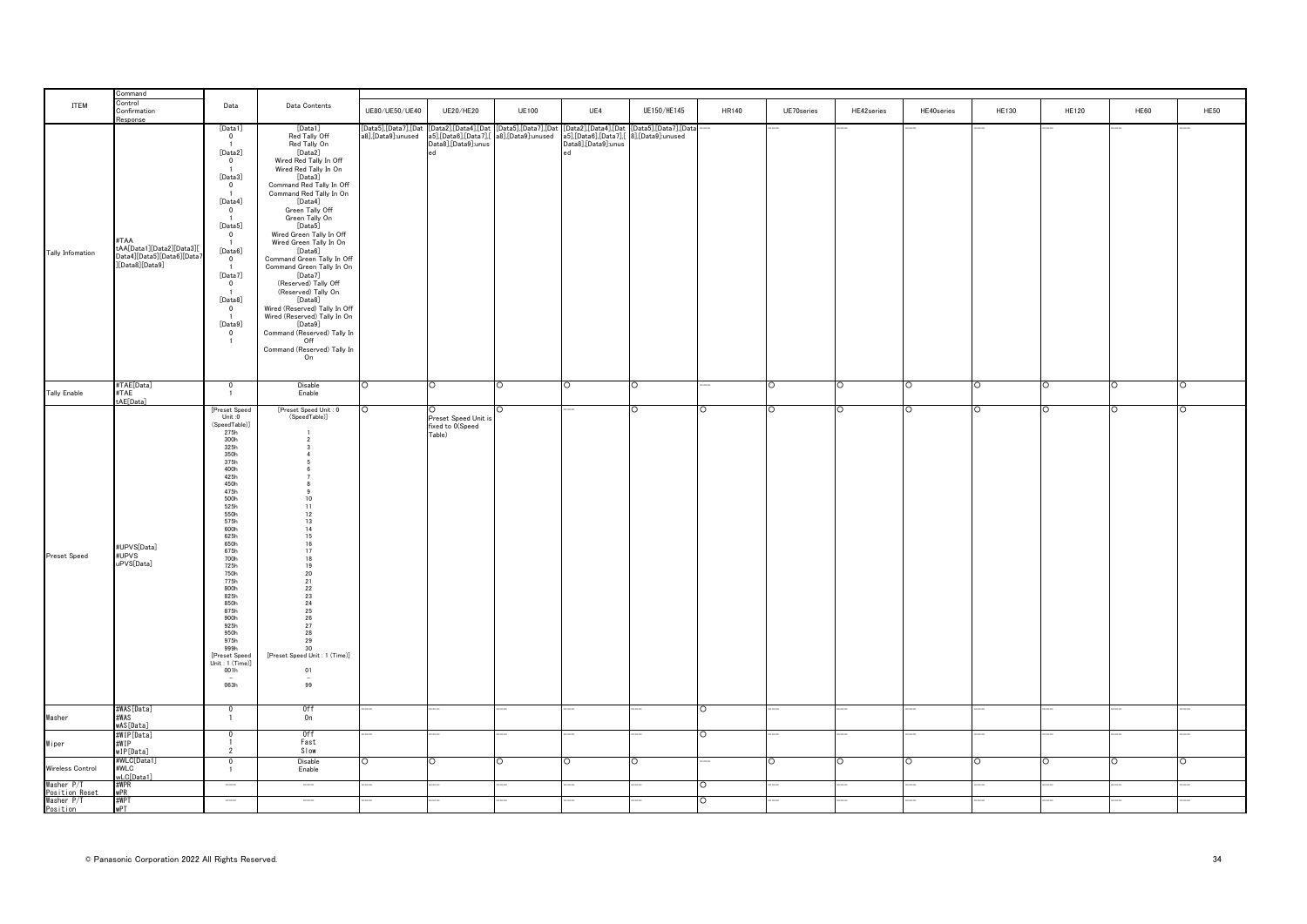|                             | Command                            |                |                                                                                  |                |           |              |     |             |              |            |            |            |              |              |             |             |
|-----------------------------|------------------------------------|----------------|----------------------------------------------------------------------------------|----------------|-----------|--------------|-----|-------------|--------------|------------|------------|------------|--------------|--------------|-------------|-------------|
| ITEM                        | Contro<br>Confirmation<br>Response | Data           | Data Contents                                                                    | UE80/UE50/UE40 | UE20/HE20 | <b>UE100</b> | UE4 | UE150/HE145 | <b>HR140</b> | UE70series | HE42series | HE40series | <b>HE130</b> | <b>HE120</b> | <b>HE60</b> | <b>HE50</b> |
| Zoom Speed Control #Z[Data] |                                    | υı<br>50<br>99 | Wide Max. Speed<br>Wide Min. Speed<br>Stop<br>Tele Min. Speed<br>Tele Max. Speed |                |           |              |     |             |              |            |            |            |              |              |             |             |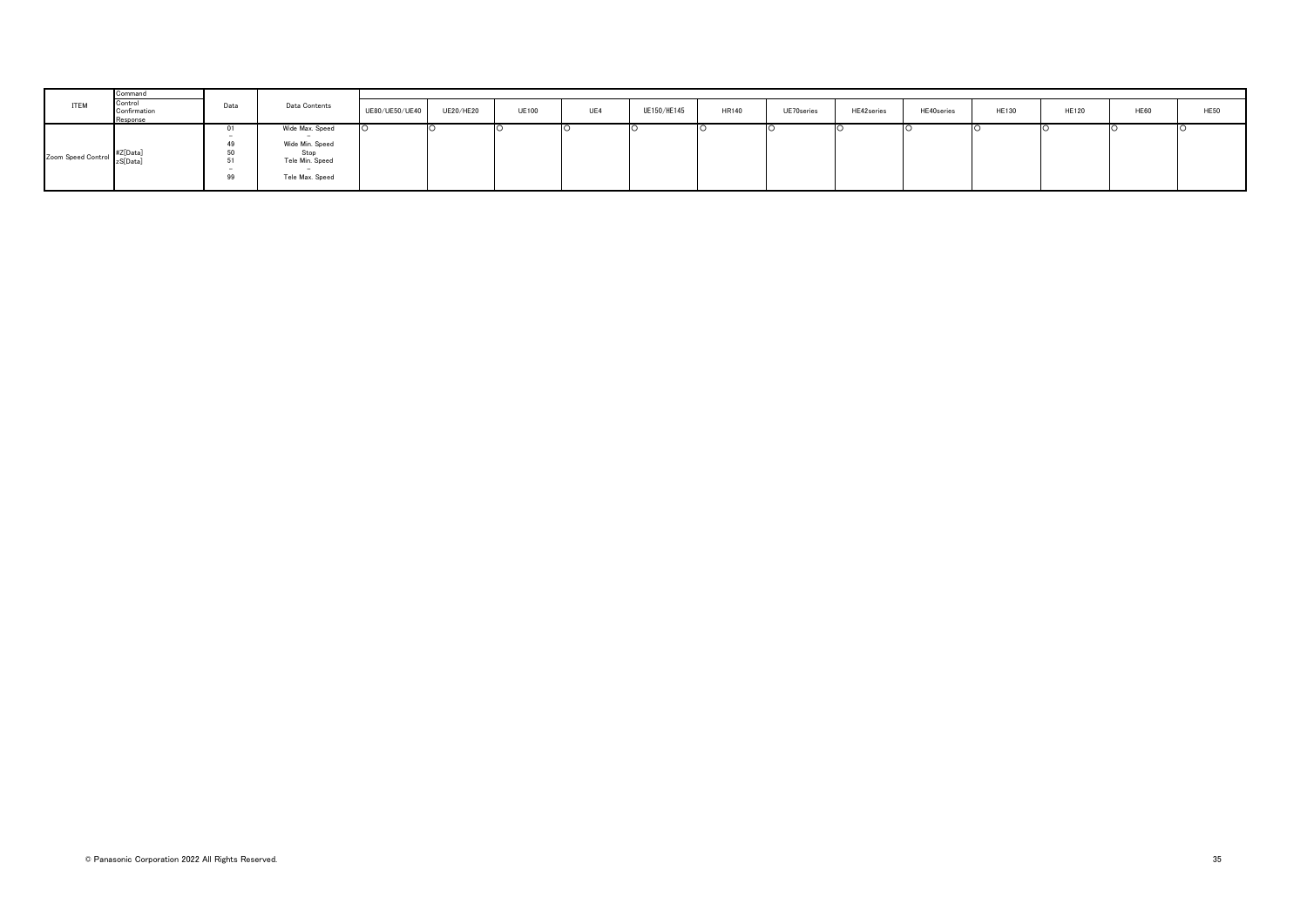# ※Details

# <span id="page-35-0"></span>▼OSH

# Parameters vary depending on model and System Format

|                 | HR140, HE130 | UE70series, HE42series, HE40series, HE60, HE50 | <b>HE120</b>   |
|-----------------|--------------|------------------------------------------------|----------------|
| (59.94p/59.94i) | F(1/30)      | $\overline{O}$ (OFF),                          | $0(OFF)$ .     |
| 0(OFF)          | (23.98p)     | 3(1/100 NTSC)                                  | 3(1/100 NTSC)  |
| 3(1/100)        | 0(OFF)       | $(1/120$ PAL).                                 | $(1/120$ PAL), |
| 4(1/120)        | 2(1/60)      | 5(1/250)                                       | 5(1/250)       |
| 5(1/250)        | 4(1/120)     |                                                |                |
|                 | 5(1/250)     | B(Synchro-Scan)                                | C(ELC)         |
| C(ELC)          |              |                                                |                |
|                 | D(1/24)      |                                                |                |
| (29.97p)        | (50p/50i)    |                                                |                |
| 0(OFF)          | 0(OFF)       |                                                |                |
| 2(1/60)         | 2(1/60)      |                                                |                |
| 4(1/120)        | 3(1/120)     |                                                |                |
| 5(1/250)        | 5(1/250)     |                                                |                |
|                 |              |                                                |                |
| C(ELC)          | C(ELC)       |                                                |                |
|                 | (25p)        |                                                |                |
|                 | 0(OFF)       |                                                |                |
|                 | 2(1/60)      |                                                |                |
|                 | 3(1/120)     |                                                |                |
|                 | 5(1/250)     |                                                |                |
|                 |              |                                                |                |
|                 | C(ELC)       |                                                |                |
|                 | E(1/25)      |                                                |                |
|                 |              |                                                |                |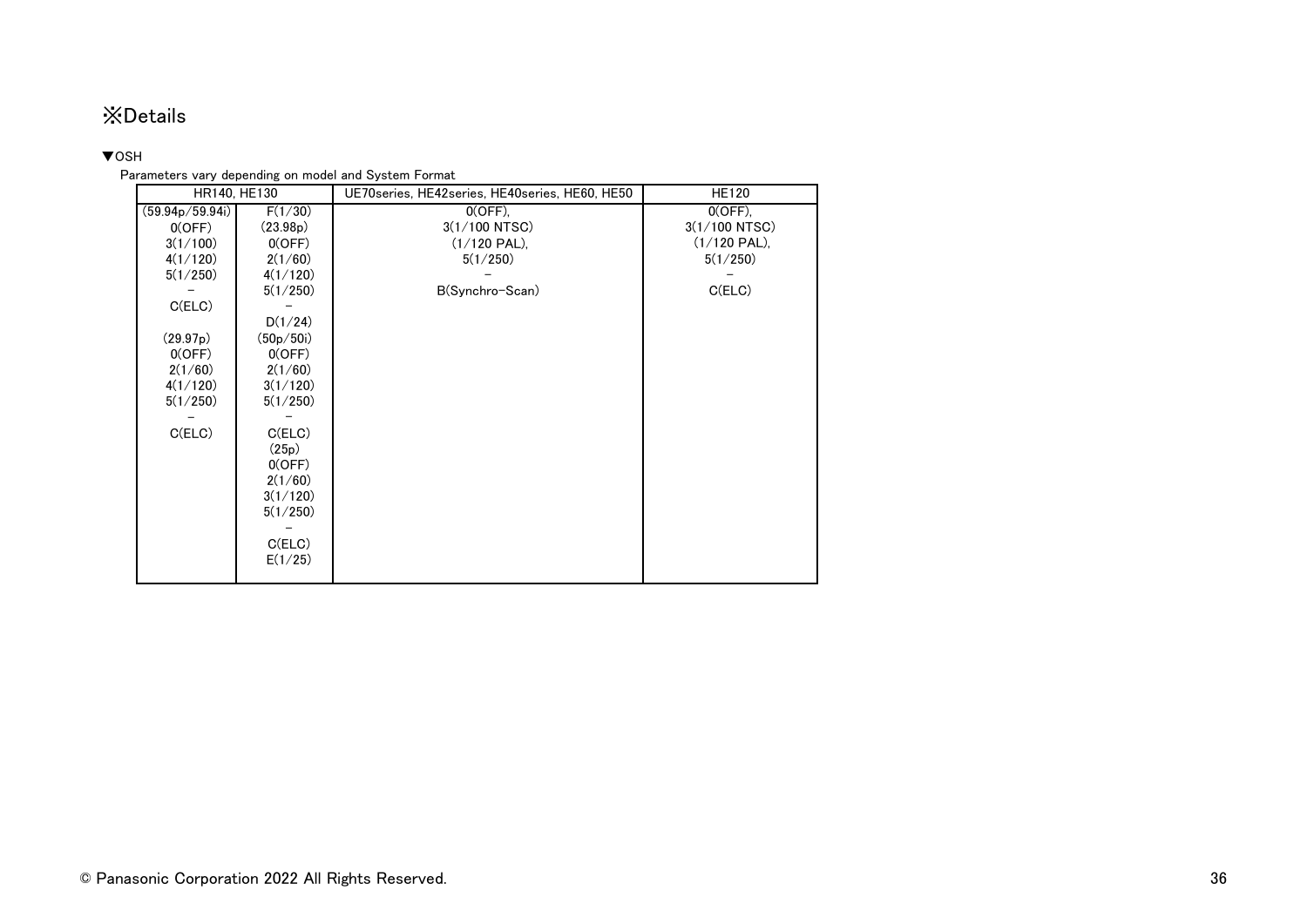# <span id="page-36-0"></span> $\nabla$ OSA:87

| UE80, UE100, UE150                         | <b>UE50</b>                                | <b>UE40</b>         | <b>HE145</b>          | <b>UE20</b>        | HE <sub>20</sub>   | UE4              |
|--------------------------------------------|--------------------------------------------|---------------------|-----------------------|--------------------|--------------------|------------------|
| [59.94Hz]                                  | [59.94Hz]                                  | [59.94Hz]           | [59.94Hz]             | [59.94Hz]          | [59.94Hz]          | [59.94Hz]        |
| 01h(720/59.94p)                            | 01h(720/59.94p)                            | 01h $(720/59.94p)$  | 01h(720/59.94p)       | 1h(720/59.94p)     | 1h(720/59.94p)     | 1h(720/59.94p)   |
| 04h $(1080/59.94i)$                        | 04h(1080/59.94i)                           | 04h $(1080/59.94i)$ | 04h $(1080/59.94i)$   | 4h $(1080/59.94i)$ | 4h (1080/59, 94i)  | 10h(1080/59.94p) |
| 07h(1080/29.97psF)                         | 07h (1080/29. 97psF)                       | 10h(1080/59.94p)    | 07h (1080/29. 97psF)  | 10h(1080/59.94p)   | 10h (1080/59. 94p) | 14h(1080/29.97p) |
| 10h(1080/59.94p)                           | 10h(1080/59.94p)                           | 14h (1080/29. 97p)  | 10h(1080/59.94p)      | 14h (1080/29. 97p) | 14h (1080/29. 97p) | 17h(2160/29.97p) |
| 14h (1080/29. 97p)                         | 14h (1080/29. 97p)                         | 17h(2160/29.97p)    | 14h (1080/29. 97p)    | 17h(2160/29.97p)   |                    |                  |
| 16h(1080/23.98p (over)                     | 16h (1080/23.98p (over                     |                     | 16h(1080/23.98p (over |                    | [50Hz]             | [50Hz]           |
| 59.94 $i$ /p) )                            | 59.94 $i/p$ )                              | [50Hz]              | 59.94 $i/p$ )         | [50Hz]             | 2h(720/50p)        | 2h(720/50p)      |
| 17h (2160/29.97p)                          | 17h(2160/29.97p)                           | 02h(720/50p)        |                       | 2h (720/50p)       | 5h(1080/50i)       | 11h(1808/50p)    |
| 19h (2160/59.94p)                          |                                            | 05h (1080/50i)      | [50Hz]                | 5h (1080/50i)      | 11h (1808/50p)     | 15h (1080/25p)   |
|                                            | [50Hz]                                     | 11h (1080/50p)      | 02h(720/50p)          | 11h (1808/50p)     | 15h(1080/25p)      | 18h (2160/25p)   |
| [50Hz]                                     | 02h(720/50p)                               | 15h (1080/25p)      | 05h(1080/50i)         | 15h (1080/25p)     |                    |                  |
| 02h(720/50p)                               | 05h(1080/50i)                              | 18h(2160/25p)       | 08h(1080/25psF)       | 18h(2160/25p)      | [60Hz]             | [60Hz]           |
| 05h (1080/50i)                             | 08h (1080/25psF)                           |                     | 11h(1080/50p)         |                    | 0h $(720/60p)$     | 0h(720/60p)      |
| 08h (1080/25psF)                           | 11h(1080/50p)                              | [24Hz]              | 15h (1080/25p)        | [60Hz]             | 3h(1080/60i)       | 20h (1080/60p)   |
| 11h(1080/50p)                              | 15h (1080/25p)                             | 21h (2160/24p)      |                       | 0h $(720/60p)$     | 20h(1080/60p)      | 24h (2160/30p)   |
| 15h(1080/25p)                              | 18h(2160/25p)                              | 22h (1080/24p)      | [24Hz]                | 3h(1080/60)        | 25h (1080/30p)     | 25h (1080/30p)   |
| 18h(2160/25p)                              |                                            |                     | 22h (1080/24p)        | 20h(1080/60p)      |                    |                  |
| 1Ah(2160/50p)                              | [24Hz]                                     | [23.98Hz]           |                       | 24h (2160/30p)     |                    |                  |
|                                            |                                            | 1Bh (2160/23.98p)   | [23.98Hz]             | 25h (1080/30p)     |                    |                  |
| [24Hz]                                     | 21h(2160/24p)                              | 23h (1080/23.98p)   | 0Ah (1080/23. 98psF)  |                    |                    |                  |
|                                            | 22h (1080/24p)                             |                     | 23h(1080/23, 98p)     |                    |                    |                  |
| 21h(2160/24p)                              |                                            |                     |                       |                    |                    |                  |
| 22h (1080/24p)                             | [23.98Hz]                                  |                     |                       |                    |                    |                  |
| [23.98Hz]                                  | 0Ah (1080/23. 98psF)<br>1Bh (2160/23, 98p) |                     |                       |                    |                    |                  |
|                                            |                                            |                     |                       |                    |                    |                  |
| 0Ah (1080/23. 98psF)<br>1Bh (2160/23. 98p) | 23h(1080/23, 98p)                          |                     |                       |                    |                    |                  |
| 23h (1080/23.98p)                          |                                            |                     |                       |                    |                    |                  |
|                                            |                                            |                     |                       |                    |                    |                  |
|                                            |                                            |                     |                       |                    |                    |                  |
|                                            |                                            |                     |                       |                    |                    |                  |
|                                            |                                            |                     |                       |                    |                    |                  |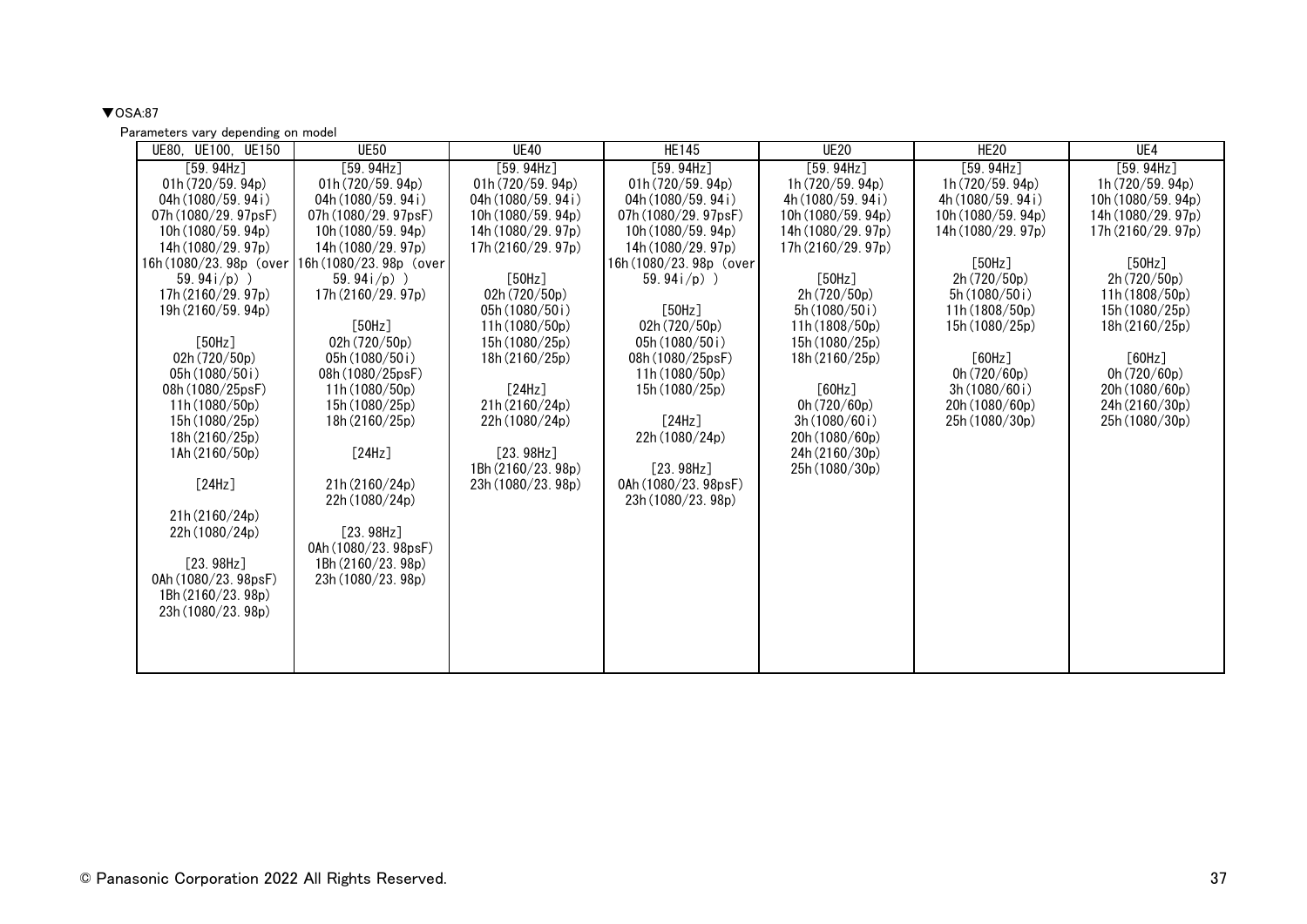# ▼OSA:87(Continued)

| <b>HR140</b>                                                                                                                                                                                                                                                  | <b>UB300</b>                                                                                                                                                                                                                                                                                                                                                                                                                                                                                                                                                      | UE70series                                                                                                                                                                                                                                                                                                                                                                                                                                                                                                                                                        | HE40Series                                                                                                                                                                                                                                                                                                                                                                                                                                                                   | <b>HE120</b>                                                                                                                                                                                                                                                                                                                                                                                                                                                                                                                      | HE <sub>60</sub>                                                                                                                                                                                                                                                                                                                                                                                   | <b>HE50</b>                                                                                                                                                                                                                                                                                                                                                                                                                                                                                                                                                              |
|---------------------------------------------------------------------------------------------------------------------------------------------------------------------------------------------------------------------------------------------------------------|-------------------------------------------------------------------------------------------------------------------------------------------------------------------------------------------------------------------------------------------------------------------------------------------------------------------------------------------------------------------------------------------------------------------------------------------------------------------------------------------------------------------------------------------------------------------|-------------------------------------------------------------------------------------------------------------------------------------------------------------------------------------------------------------------------------------------------------------------------------------------------------------------------------------------------------------------------------------------------------------------------------------------------------------------------------------------------------------------------------------------------------------------|------------------------------------------------------------------------------------------------------------------------------------------------------------------------------------------------------------------------------------------------------------------------------------------------------------------------------------------------------------------------------------------------------------------------------------------------------------------------------|-----------------------------------------------------------------------------------------------------------------------------------------------------------------------------------------------------------------------------------------------------------------------------------------------------------------------------------------------------------------------------------------------------------------------------------------------------------------------------------------------------------------------------------|----------------------------------------------------------------------------------------------------------------------------------------------------------------------------------------------------------------------------------------------------------------------------------------------------------------------------------------------------------------------------------------------------|--------------------------------------------------------------------------------------------------------------------------------------------------------------------------------------------------------------------------------------------------------------------------------------------------------------------------------------------------------------------------------------------------------------------------------------------------------------------------------------------------------------------------------------------------------------------------|
| [59.94Hz]<br>1h(720/59.94p)<br>4h (1080/59. 94i)<br>7h (1080/29. 97psF)<br>Ah (1080/23. 98psF)<br>10h(1080/59.95p)<br>14h (1080/29.97p)<br>16h (1080/23.98p)<br>[50Hz]<br>2h (720/50p)<br>5h (1080/50i)<br>8h (1080/25psF)<br>11h(1080/50p)<br>15h (1080/25p) | [59.94Hz]<br>00h (720/60p)<br>01h(720/59.94p)<br>04h (1080/59.94i)<br>07h (1080/29.97psF)<br>$0$ Ah $(1080/23.98$ psF)<br>10h (1080/59.94p)<br>16h (1080/23.98p)<br>17h (2160/29.97p)<br>19h (2160/59.94p)<br>1Bh (2160/23. 98p)<br>1Ch (2160/29. 97psF)<br>1Eh (2160/23. 98psF)<br>1Fh (2160/60p)<br>20h (1080/60p)<br>44h (1080/59.94i CROP)<br>50h (1080/59.94p CROP)<br>[50Hz]<br>02h (720/50p)<br>05h (1080/50i)<br>08h (1080/25psF)<br>11h (1080/50p)<br>18h (2160/25p)<br>1Ah (2160/50p)<br>1Dh (2160/25psF)<br>45h (1080/50i CROP)<br>51h (1080/50p CROP) | [59.94Hz]<br>1h (720/59.94p)<br>4h (1080/59.94i)<br>7h (1080/29. 97psF)<br>10h (1080/59.94p)<br>14h (1080/29, 97 <sub>p</sub> )<br>17h (2160/29.97p)<br>80h (Auto)<br>[50Hz]<br>2h (720/50p)<br>5h(1080/50i)<br>8h (1080/25psF)<br>11h(1080/50p)<br>15h (1080/25p)<br>18h (2160/25p)<br>80h (Auto)<br>HE42series<br>[59.94Hz]<br>1h (720/59.94p)<br>4h (1080/59.94i)<br>7h (1080/29. 97psF)<br>10h (1080/59.94p)<br>14h (1080/29.97p)<br>80h (Auto)<br>[50Hz]<br>2h(720/50p)<br>5h(1080/50i)<br>8h (1080/25psF)<br>11h (1080/50p)<br>15h (1080/25p)<br>80h (Auto) | $==$ HDMI Model $==$<br>[59.94Hz]<br>1h (720/59.94p)<br>4h (1080/59.94i)<br>7h (1080/29. 97psF)<br>10h(1080/59.95p)<br>14h (1080/29.97p)<br>80h (Auto)<br>[50Hz]<br>2h (720/50p)<br>5h (1080/50i)<br>8h (1080/25psF)<br>11h(1080/50p)<br>15h (1080/25p)<br>80h (Auto)<br>$==$ SDI Model $==$<br>[59.94Hz]<br>1h (720/59.94p)<br>4h (1080/59.94i)<br>7h (1080/29. 97psF)<br>14h (1080/29.97p)<br>[50Hz]<br>2h (720/50p)<br>5h (1080/50i)<br>8h (1080/25psF)<br>15h (1080/25p) | [59.94Hz]<br>1h (720/59.94p)<br>4h (1080/59.94i)<br>Bh (480/59.94i)<br>10h (1080/59.94p)<br>12h(480/59.94p)<br>[50Hz]<br>2h (720/50p)<br>5h (1080/50i)<br>Dh $(576/50i)$<br>11h (1808/50p)<br>13h(576/50p)<br><b>HE130</b><br>[59.94Hz]<br>1h (720/59.94p)<br>4h (1080/59.94i)<br>7h (1080/29. 97psF)<br>Ah (1080/23. 98psF)<br>10h (1080/59.95p)<br>12h (480/59.94p)<br>14h (1080/29.97p)<br>16h (1080/23.98p)<br>[50Hz]<br>2h (720/50p)<br>5h (1080/50i)<br>8h (1080/25psF)<br>11h (1080/50p)<br>13h(576/50p)<br>15h (1080/25p) | $[H$ Model/59.94Hz]<br>1h(720/59.94p)<br>4h (1080/59.94i)<br>Bh (480/59.94i)<br>10h (1080/59.94p)<br>12h(480/59.94p)<br>$[H$ Model/50Hz]<br>2h (720/50p)<br>5h (1080/50i)<br>Dh $(576/50i)$<br>11h(1808/50p)<br>8h(1080/25psf)<br>13h(576/50p)<br>[S Model/59.94Hz]<br>1h(720/59.94p)<br>4h (1080/59.94i)<br>Bh (480/59.94i)<br>$[S$ Model/50Hz]<br>2h(720/50p)<br>5h (1080/50i)<br>Dh $(576/50i)$ | $[N$ Model]<br>1h(720/59.94p)<br>4h (1080/59.94i)<br>Bh (480/59.94i)<br>[E. MC Model]<br>2h(720/50p)<br>5h (1080/50i)<br>Dh $(576/50i)$<br>[H Mode I/59.94Hz]<br>1h(720/59.94p)<br>4h (1080/59.94i)<br>Bh (480/59.94i)<br>10h (1080/59.94p)<br>7h (1080/29. 97psF)<br>[H Model/50Hz]<br>2h(720/50p)<br>5h (1080/50i)<br>Dh $(576/50i)$<br>11h (1808/50p)<br>8h(1080/25psf)<br>$[S$ Model/59.94Hz]<br>1h(720/59.94p)<br>4h (1080/59.94i)<br>Bh (480/59.94i)<br>7h (1080/29. 97psF)<br>[S Model/50Hz]<br>2h(720/50p)<br>5h (1080/50i)<br>Dh $(576/50i)$<br>8h (1080/25psf) |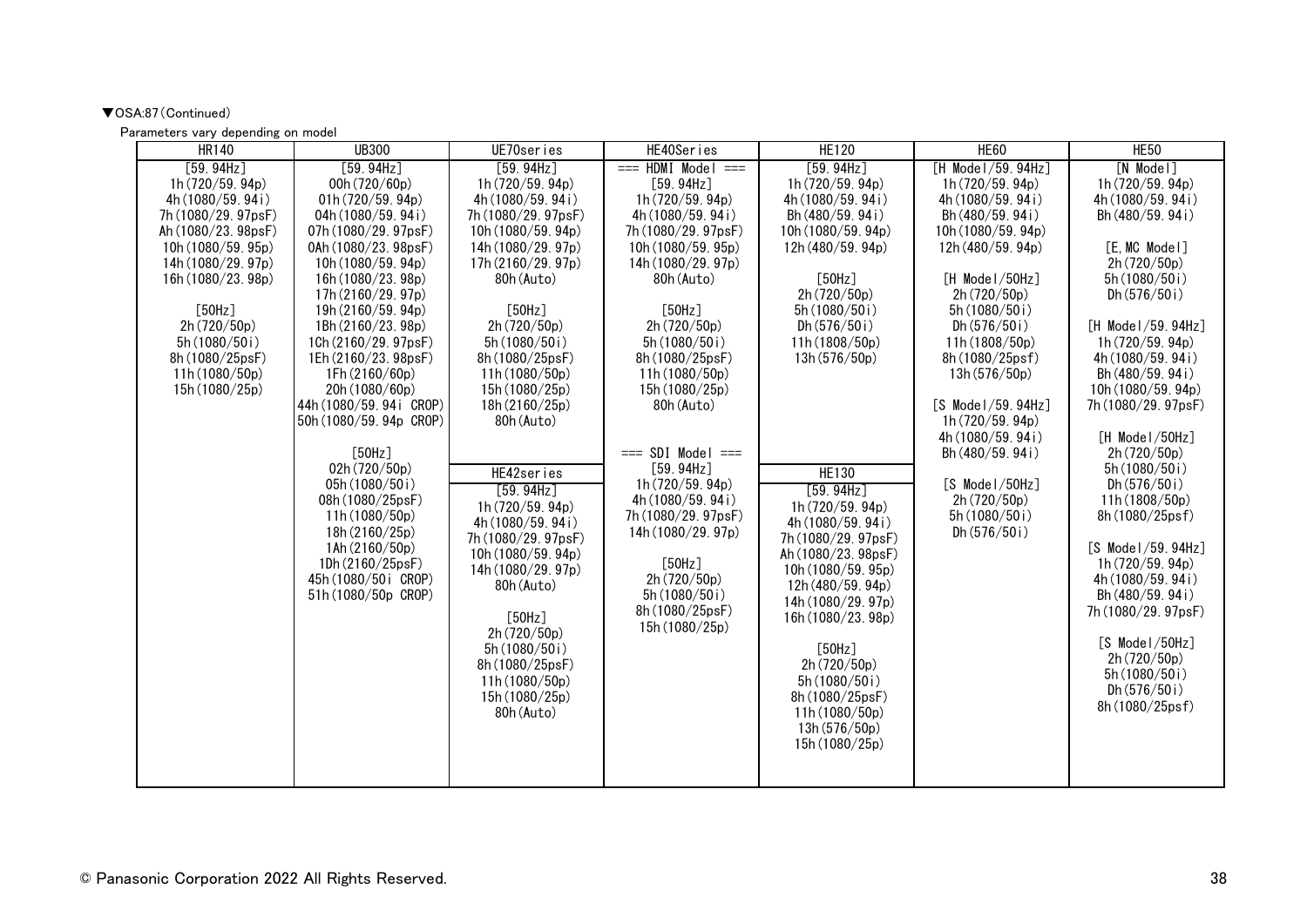# <span id="page-38-0"></span>▼OSD:B1

Parameters vary depending on model

|              |                                                                                                                                                                                                                                                                                                                                                                                                                                                                                                                                                                                                                                                                                                                                                                                                            | UE70series, HE42series, HE40series |                                                 |
|--------------|------------------------------------------------------------------------------------------------------------------------------------------------------------------------------------------------------------------------------------------------------------------------------------------------------------------------------------------------------------------------------------------------------------------------------------------------------------------------------------------------------------------------------------------------------------------------------------------------------------------------------------------------------------------------------------------------------------------------------------------------------------------------------------------------------------|------------------------------------|-------------------------------------------------|
| [Data]       | Data Contents                                                                                                                                                                                                                                                                                                                                                                                                                                                                                                                                                                                                                                                                                                                                                                                              | [Data]                             | Data Contents                                   |
| 000h<br>078h | .2000K.2010K.2020K.2040K.2050K.2070K.2080K.2090K.2110K.2120K.2140K.2150K.2170K.<br>.2180K.2200K.2210K.2230K.2240K.2260K.2280K.2300K.2310K.2330K.2340K.2360K.2380K.<br>.2400K.2420K.2440K.2460K.2480K.2500K.2520K.2540K.2560K.2600K.2620K.2640K.2680K.<br>.2700K.2720K.2740K.2780K.2800K.2820K.2850K.2870K.2920K.2950K.2970K.3000K.3020K.<br>.3070K.3100K.3120K.3150K.3200K.3250K.3270K.3330K.3360K.3420K.3450K.3510K.3570K.<br>.3600K.3660K.3720K.3780K.3840K.3870K.3930K.3990K.4050K.4110K.4170K.4240K.4320K.<br>.4360K.4440K.4520K.4600K.4680K.4760K.4840K.4920K.5000K.5100K.5200K.5300K.5400K.<br>.5500K,5600K,5750K,5850K,6000K,6150K,6300K,6450K,6650K,6800K,7000K,7150K,7400K,<br>7600K.7800K.8100K.8300K.8600K.8900K.9200K.9600K.10000K.10500K.11000K.11500K.<br>12000K.12500K.13000K.14000K.15000K | 000h<br>001h<br>04A<br>04B         | 2400K<br>2500K<br>9800K<br>9900K<br>(100K step) |

# <span id="page-38-1"></span>▼OSG:5D

Parameters vary depending on System Frequency

|                    | <b>UB300</b>       |                    |                    |  |  |  |  |  |  |  |  |
|--------------------|--------------------|--------------------|--------------------|--|--|--|--|--|--|--|--|
| 59.94p/59.94i      | 50p/50i            | 29.97p/23.98p      | 25p                |  |  |  |  |  |  |  |  |
| 04h(1/100)         | 02h(1/60)          | 00h(1/48)          | 00h(1/48)          |  |  |  |  |  |  |  |  |
| 05h(1/120)         | 04h(1/100)         | 01h(1/50)          | 01h(1/50)          |  |  |  |  |  |  |  |  |
| 06h(1/125)         | 06h(1/125)         | 02h(1/60)          | 02h(1/60)          |  |  |  |  |  |  |  |  |
| 07h(1/250)         | 07h(1/250)         | 03h(1/96)          | 03h(1/96)          |  |  |  |  |  |  |  |  |
| 08h(1/500)         | 08h(1/500)         | 04h(1/100)         | 04h(1/100)         |  |  |  |  |  |  |  |  |
| 09h(1/1000)        | 09h(1/1000)        | 05h(1/120)         | 06h(1/125)         |  |  |  |  |  |  |  |  |
| 0Ah(1/1500)        | 0Ah(1/1500)        | 06h(1/125)         | 07h(1/250)         |  |  |  |  |  |  |  |  |
| 0Bh(1/2000)        | 0Bh(1/2000)        | 07h(1/250)         | 08h(1/500)         |  |  |  |  |  |  |  |  |
| $OCh(1/180.0$ deg) | $OCh(1/180.0$ deg) | 08h(1/500)         | 09h(1/1000)        |  |  |  |  |  |  |  |  |
| ODh(1/172.8deg)    | ODh(1/172.8deg)    | 09h(1/1000)        | 0Ah(1/1500)        |  |  |  |  |  |  |  |  |
| 0Eh(1/144.0deg)    | 0Eh(1/144.0deg)    | $0$ Ah $(1/1500)$  | 0Bh(1/2000)        |  |  |  |  |  |  |  |  |
| 0Fh(1/120.0deg)    | 0Fh(1/120.0deg)    | 0Bh(1/2000)        | $OCh(1/180.0$ deg) |  |  |  |  |  |  |  |  |
| $10h(1/90.0$ deg)  | $10h(1/90.0$ deg)  | $OCh(1/180.0$ deg) | ODh(1/172.8deg)    |  |  |  |  |  |  |  |  |
| $11h(1/45.0$ deg)  | $11h(1/45.0$ deg)  | ODh(1/172.8deg)    | 0Eh(1/144.0deg)    |  |  |  |  |  |  |  |  |
|                    |                    | 0Eh(1/144.0deg)    | 0Fh(1/120.0deg)    |  |  |  |  |  |  |  |  |
|                    |                    | 0Fh(1/120.0deg)    | $10h(1/90.0$ deg)  |  |  |  |  |  |  |  |  |
|                    |                    | $10h(1/90.0$ deg)  | 11h(1/45.0deg)     |  |  |  |  |  |  |  |  |
|                    |                    | $11h(1/45.0$ deg)  |                    |  |  |  |  |  |  |  |  |
|                    |                    |                    |                    |  |  |  |  |  |  |  |  |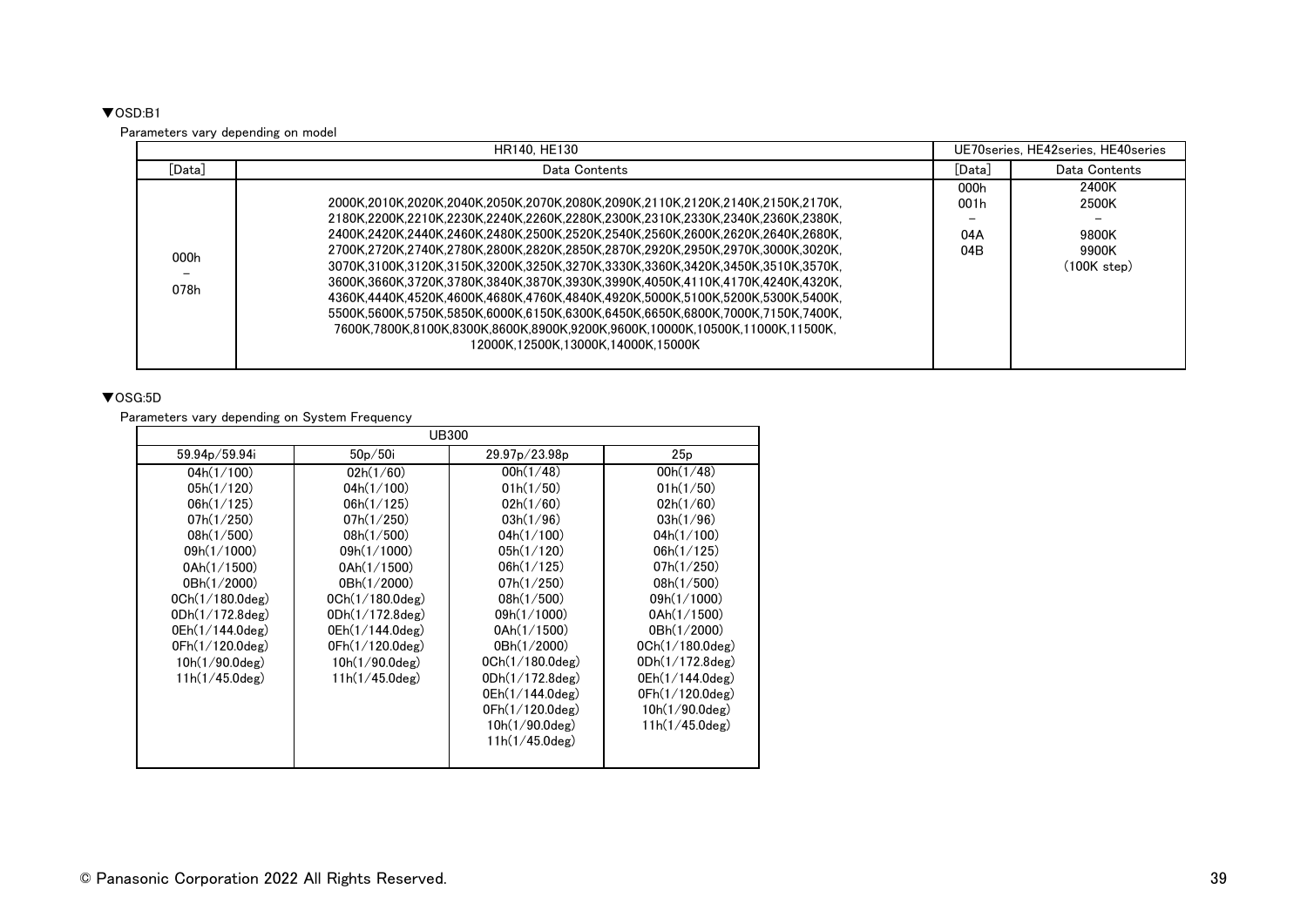#### <span id="page-39-0"></span>▼OAW

Parameter meaning var between control command and response for confirmation command

| Control                        | Confirmation   |
|--------------------------------|----------------|
| 0ATW                           | 0ATW           |
| AWC A                          |                |
| 2 AWC B                        | 2 AWC A        |
| 3 ATW                          | 3 AWC B        |
| 4 Preset 3200K                 | 4 Preset 3200K |
| 5 Preset 5600K                 | 5 Preset 5600K |
| Preset 4500K<br>6 <sup>1</sup> | 6 Preset 4500K |
| 7 Preset 6000K                 | 7 Preset 6000K |
| Preset 2800K<br>8l             | 8 Preset 2800K |
| 9<br>√ar                       | 9<br>/ar       |

|              |                                      | UE80, UE50, UE40, UE100, UE150, HE145,<br>HR140, UE70series, HE42series, HE40series,<br>HE130, HE120 | UE20/HE20/UE4                                                       | HE60/HE50                                  |
|--------------|--------------------------------------|------------------------------------------------------------------------------------------------------|---------------------------------------------------------------------|--------------------------------------------|
| Control      | 0<br>2<br>3<br>4<br>5<br>6<br>8<br>9 | ATW<br>AWC A<br>AWC B<br>ATW<br>Preset 3200K<br>Preset 5600K<br>Var                                  | ATW<br>AWC A<br>AWC B<br><b>ATW</b><br>Preset 3200K<br>Preset 5600K | <b>ATW</b><br>AWC A<br>AWC B<br><b>ATW</b> |
| Confirmation | 0<br>2<br>3<br>4<br>5<br>6<br>8<br>9 | ATW<br>AWC A<br>AWC B<br>Preset 3200K<br>Preset 5600K<br>----<br>Var                                 | ATW<br>AWC A<br>AWC B<br>Preset 3200K<br>Preset 5600K               | <b>ATW</b><br>AWC A<br>AWC B               |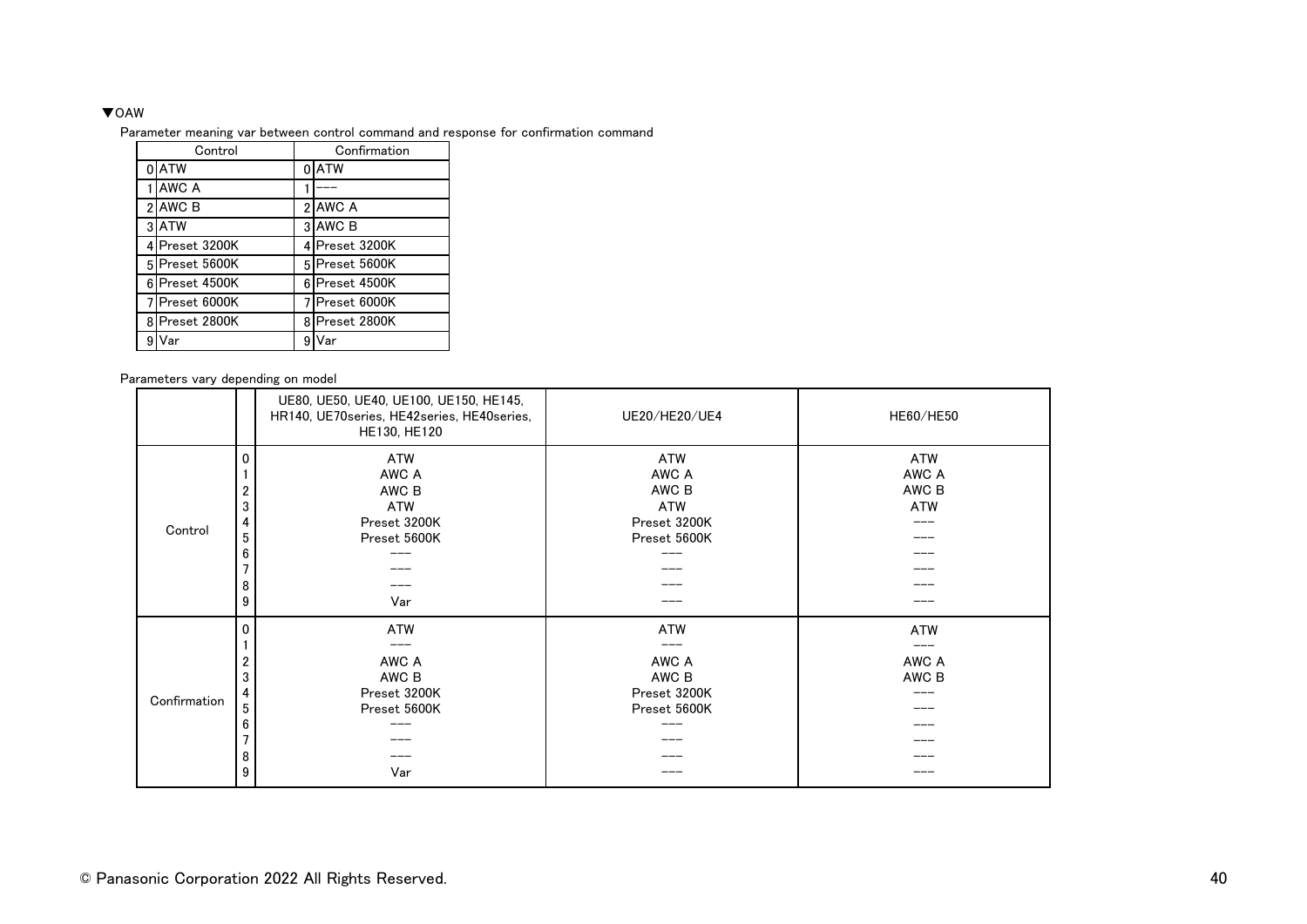### <span id="page-40-0"></span>▼OSC

Parameter meaning var between control command and response for confirmation command

| Control     | Confirmation |                     |  |  |  |  |
|-------------|--------------|---------------------|--|--|--|--|
| 2(90deg)    |              |                     |  |  |  |  |
| 3(180deg)   |              | $1()$ Odeg)         |  |  |  |  |
| 4(270deg)   | o            | 2(90deg)            |  |  |  |  |
| $0$ deg $)$ |              | $3(180 \text{deg})$ |  |  |  |  |
|             | 5            | 4(270deg)           |  |  |  |  |

# <span id="page-40-1"></span>▼#QSV

| <b>UE80</b>          | <b>UE50</b>          | <b>UE40</b>          | <b>UE100</b>        | UE150, HE145     | HR140                   | UE70, HE42, HE40series |
|----------------------|----------------------|----------------------|---------------------|------------------|-------------------------|------------------------|
|                      |                      |                      |                     |                  |                         |                        |
| [Data1]              | [Data1]              | [Data1]              | [Data1]             | [Data1]          | [Data1]                 | [Data1]                |
| Servo CPU            | Servo CPU            | Servo CPU            | Servo CPU           | Servo CPU        | Servo CPU               | Servo CPU              |
| Camera CPU           | Camera CPU           | Camera CPU           | Camera CPU          | Camera CPU       | CameraMain CPU          | Cam CPU                |
| <b>ZYNQ Network</b>  | reserve              | reserve              | <b>ZYNQ Network</b> | <b>COM FPGA</b>  | <b>COM FPGA</b>         | <b>FPGA</b>            |
| Main/Network CPU     | Main/Network CPU     | Main/Network CPU     | Main/Network CPU    | Main/Network CPU | Network CPU             | BE CPU                 |
| <b>ZYNQ Logic</b>    | AVIO FPGA            | reserve              | <b>ZYNQ Logic</b>   | AVIO FPGA        | <b>AVIO FPGA</b>        | reserve                |
| reserve              | reserve              | reserve              | ZYNQ R5T            | Interface CPU    | Interface CPU           | Interface CPU          |
| Lens CPU             | Lens CPU             | Lens CPU             | Lens CPU            | Lens CPU         | Lens FPGA               | reserve                |
| reserve              | reserve              | reserve              | ZYNQ R5R            | Interface EEPROM | Interface EEPROM        | Interface EEPROM       |
| ZYNQ Enc             | reserve              | reserve              | ZYNQ Enc            | reserved         | reserve                 | reserve                |
| <b>BE EEPROM</b>     | <b>BE EEPROM</b>     | <b>BE EEPROM</b>     | <b>BE EEPROM</b>    | <b>BE EEPROM</b> | reserve                 | reserve                |
| [Data2]              | [Data2]              | [Data2]              | [Data2]             | [Data2]          | [Data2]                 | [Data2]                |
| <b>MAJOR VERSION</b> | <b>MAJOR VERSION</b> | <b>MAJOR VERSION</b> | Major Version       | Major Version    | Major Version           | 00                     |
| [Data3]              | [Data3]              | [Data3]              | [Data3]             | [Data3]          | [Data3]                 | [Data3]                |
| <b>MINOR VERSION</b> | <b>MINOR VERSION</b> | <b>MINOR VERSION</b> | Minor Version       | Minor Version    | Minor Version           | Version                |
| [Data4]              | [Data4]              | [Data4]              | [Data4]             | [Data4]          | [Data4]                 | [Data4]                |
| (Debug Build)        | (Debug Build)        | (Debug Build)        | (Debug Build)       | (Debug Build)    | (Debug Build)           |                        |
| (Release Build)      | (Release Build)      | (Release Build)      | (Release Build)     | (Release Build)  | (Release Build)         |                        |
| [Data5]              | [Data5]              | [Data5]              | [Data5]             | [Data5]          | [Data5]                 | [Data5]                |
| (REVISION)           | (REVISION)           | (REVISION)           | (REVISION)          | (REVISION)       | (REVISION)              | 00                     |
| [data6]              | [data6]              | [data6]              | [data6]             | [data6]          | $\lceil$ data $6\rceil$ | [data6]                |
| <b>NTSC</b>          | <b>NTSC</b>          | <b>NTSC</b>          | NTSC                | NTSC             | NTSC                    | <b>NTSC</b>            |
| <b>PAL</b>           | PAL                  | <b>PAL</b>           | <b>PAL</b>          | <b>PAL</b>       | <b>PAL</b>              | <b>PAL</b>             |
|                      |                      |                      |                     |                  |                         |                        |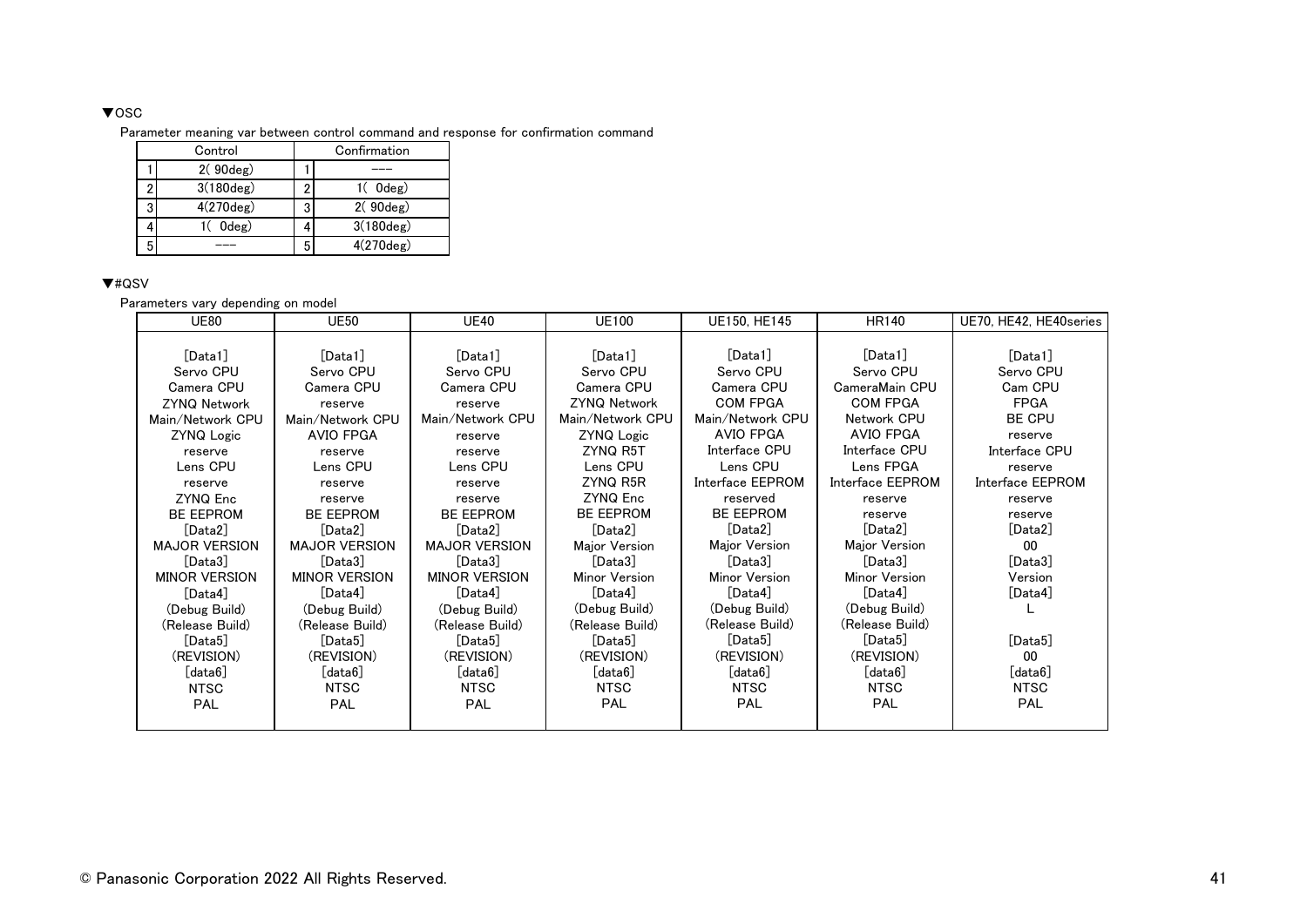# ▼#QSV(Continued)

| <b>HE130</b>                                                                                                                                                                                                                                                                                                                          | <b>HE120</b>                                                                                                                                                                                                                                                                                                                                                   | <b>HE60</b>                                                                                                                                                                                                                                                                                                                   | <b>HE50</b>                                                                                                                                                                                                                                                                                                             |
|---------------------------------------------------------------------------------------------------------------------------------------------------------------------------------------------------------------------------------------------------------------------------------------------------------------------------------------|----------------------------------------------------------------------------------------------------------------------------------------------------------------------------------------------------------------------------------------------------------------------------------------------------------------------------------------------------------------|-------------------------------------------------------------------------------------------------------------------------------------------------------------------------------------------------------------------------------------------------------------------------------------------------------------------------------|-------------------------------------------------------------------------------------------------------------------------------------------------------------------------------------------------------------------------------------------------------------------------------------------------------------------------|
| [Data1]<br>Servo CPU<br>CameraMain CPU<br><b>COM FPGA</b><br>Network CPU<br>AVIO FPGA<br>Interface CPU<br>Lens FPGA<br>Interface EEPROM<br>reserve<br>reserve<br>[Data2]<br>Major Version<br>[Data3]<br>Minor Version<br>[Data4]<br>(Debug Build)<br>(Release Build)<br>[Data5]<br>(Revision)<br>[data6]<br><b>NTSC</b><br><b>PAL</b> | [Data1]<br>Servo CPU<br>CameraMain CPU<br><b>Frontend FPGA</b><br>Network CPU<br><b>Backend FPGA</b><br>Interface CPU<br>Lens FPGA<br>Interface EEPROM<br>Camera FEPROM<br>Lens EEPROM<br>[Data2]<br>Major Version<br>[Data3]<br>Minor Version<br>[Data4]<br>(Debug Build)<br>(Release Build)<br>[Data5]<br>(Revision)<br>[data6]<br><b>NTSC</b><br><b>PAL</b> | [Data1]<br>Pan Tilt CPU<br>Camera CPU<br>Camera FPGA<br>Network CPU<br><b>OUT FPGA</b><br>reserve<br>reserve<br>reserve<br>Camera EEPROM<br>reserve<br>[Data2]<br>Major Version<br>[Data3]<br>Minor Version<br>[Data4]<br>(Debug Build)<br>(Release Build)<br>[Data5]<br>(Revision)<br>[data6]<br><b>NTSC</b><br>PAL<br>Other | [Data1]<br>Pan Tilt CPU<br>Camera CPU<br>Camera FPGA<br>Network CPU<br>Out FPGA<br>reserve<br>reserve<br>reserve<br>reserve<br>reserve<br>[Data2]<br>Major Version<br>[Data3]<br>Minor Version<br>[Data4]<br>(Debug Build)<br>(Release Build)<br>[Data5]<br>(Revision)<br>[data6]<br><b>NTSC</b><br><b>PAL</b><br>Other |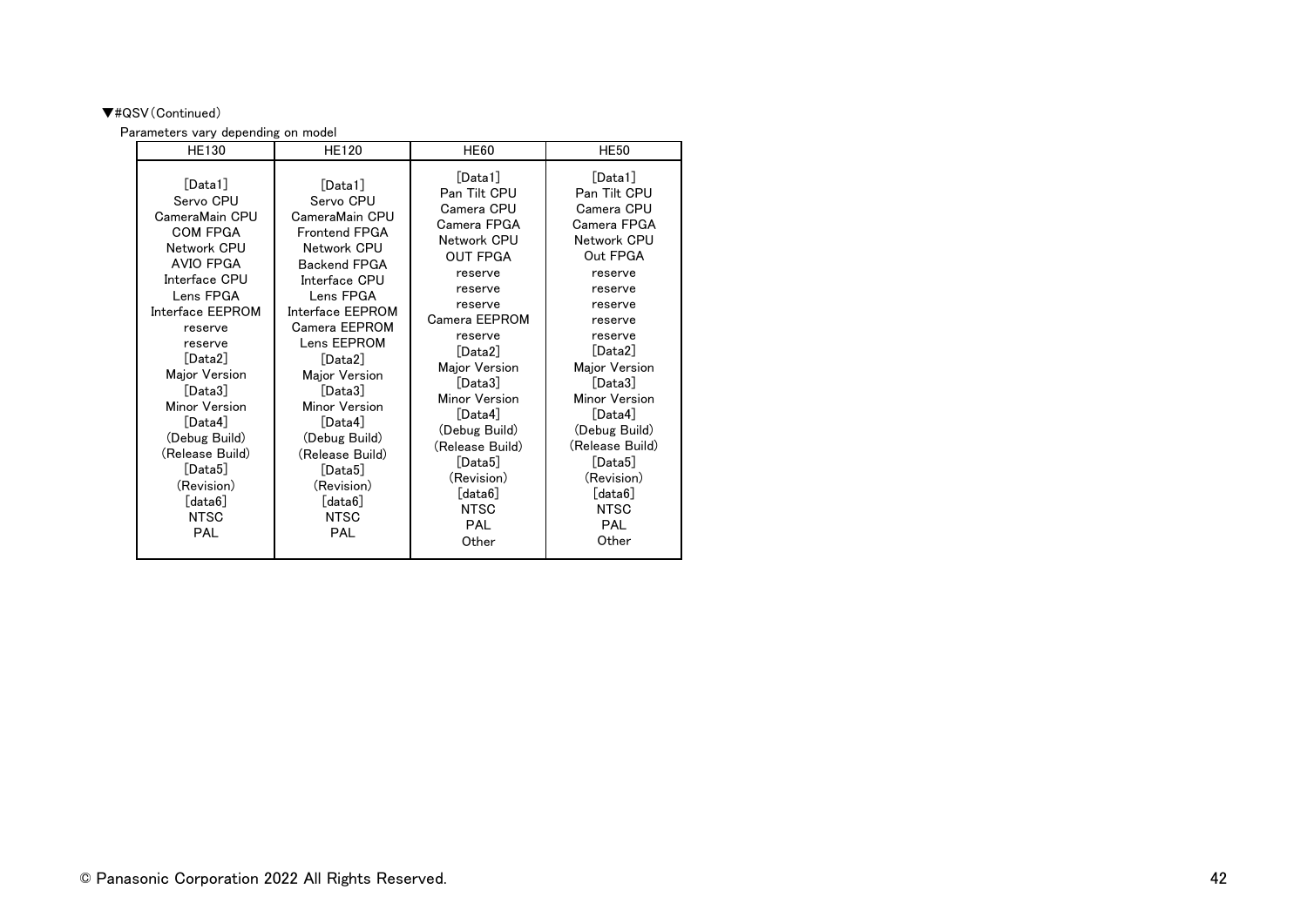#### <span id="page-42-0"></span>▼#RER

#### The content of the error varies depending on the model

| UE80, UE50, E40                         | <b>UE100</b>                     | UE150, HE145                              | <b>HR140</b>                            |
|-----------------------------------------|----------------------------------|-------------------------------------------|-----------------------------------------|
| 00h No Error                            | 03h Motor Driver Error           | 00h Normal                                | 00h: Normal                             |
| 03h Motor Driver Error                  | 21h System Error                 | 03h Motor Driver Error                    | 03h: Motor Driver Error                 |
| 21h System Error                        | 22h Spec Limit Over              | 04h Pan Sensor Error                      | 04h: Pan Sensor Error                   |
| 22h Spec Limit Over                     | 24h NET Life-monitoring Error    | 05h Tilt Sensor Error                     | 05h: Tilt Sensor Error                  |
| 24h NET Life-monitoring Error           | 29h CAM Life-monitoring Error    | 06h Controller RX Over run Error          | 06h: Controller RX Over run Error       |
| 25h BE Life-monitoring Error            | 31h Fan1 error                   | 07h Controller RX Framing Error           | 07h: Controller RX Framing Error        |
| 29h CAM Life-monitoring Error           | 33h High Temp                    | 08h Network RX Over run Error             | 08h: Network RX Over run Error          |
| 31h Fan1 error(UE80)                    | 36h Low Temp                     | 09h Network RX Framing Error              | 09h: Network RX Framing Error           |
| 33h High Temp                           | 40h Temp Sensor Error            | 17h Controller RX Command Buffer Overflow | 17h: Controller RX Command Buffer       |
| 36h Low Temp                            | 41h Lens Initialize Error        | 19h Network RX Command Buffer Overflow    | Overflow                                |
| 40h Temp Sensor Error                   | 42h PT. Initialize Error         | 21h System Error                          | 19h: Network RX Command Buffer Overflow |
| 41h Lens Initialize Error               | 43h PoE++ Software auth. Timeout | 22h Spec Limit Over                       | 21h: System Error                       |
| 42h PT. Initialize Error                | 50h MR Level Error               | 23h FPGA Config Error                     | 22h: Spec Limit Over                    |
| 43h PoE++ Software auth. Timeout (UE80) | 52h MR Offset Error              | 24h NET Life-monitoring Error             | 23h: FPGA Config Error                  |
| 45h PoE+ Software auth. Timeout         | 57h Gyro Error                   | 25h BE Life-monitoring Error              | 25h: CAMERA communication Error         |
| (UE50/UE40)                             | 58h PT. Initialize Error         | 26h IF/BE UART Buffer Overflow            | 26h: CAMERA RX Over run Error           |
| 47h USB Streaming Error (UE50/UE40)     |                                  | 27h IF/BE UART Framing Error              | 27h: CAMERA RX Framing Error            |
| 50h MR Level Error                      |                                  | 28h IF/BE UART Buffer Overflow            | 28h: CAMERA RX Command Buffer Overflow  |
| 52h MR Offset Error                     |                                  | 29h CAM Life-monitoring Error             | 31h: Fan1 Error                         |
| 57h Gyro Error                          |                                  | 31h Fan1 error                            | 32h: Fan2 Error                         |
| 58h PT. Initialize Error                |                                  | 32h Fan2 error                            | 33h: High Temp                          |
|                                         |                                  | 33h High Temp                             | 36h: Low Temp                           |
|                                         |                                  | 36h Low Temp                              | 39h: Wiper Error                        |
|                                         |                                  | 40h Temp Sensor Error                     | 40h: Temp Sensor Error                  |
|                                         |                                  | 41h Lens Initialize Error                 | 41h Lens Initialize Error               |
|                                         |                                  | 42h PT. Initialize Error                  | 42h PT. Initialize Error                |
|                                         |                                  | 50h: MR Level Error                       | 50h: MR Level Error                     |
|                                         |                                  | 52h: MR Offset Error                      | 51h: GYRO Initial Error                 |
|                                         |                                  | 53h: Origin Offset Error                  | 52h: MR Offset Error                    |
|                                         |                                  | 54h:Angle MR Sensor Error                 | 53h: Origin Offset Error                |
|                                         |                                  | 55h:PT. Gear Error                        |                                         |
|                                         |                                  | 56h:Motor Disconnect Error                |                                         |
|                                         |                                  |                                           |                                         |
|                                         |                                  |                                           |                                         |
|                                         |                                  |                                           |                                         |
|                                         |                                  |                                           |                                         |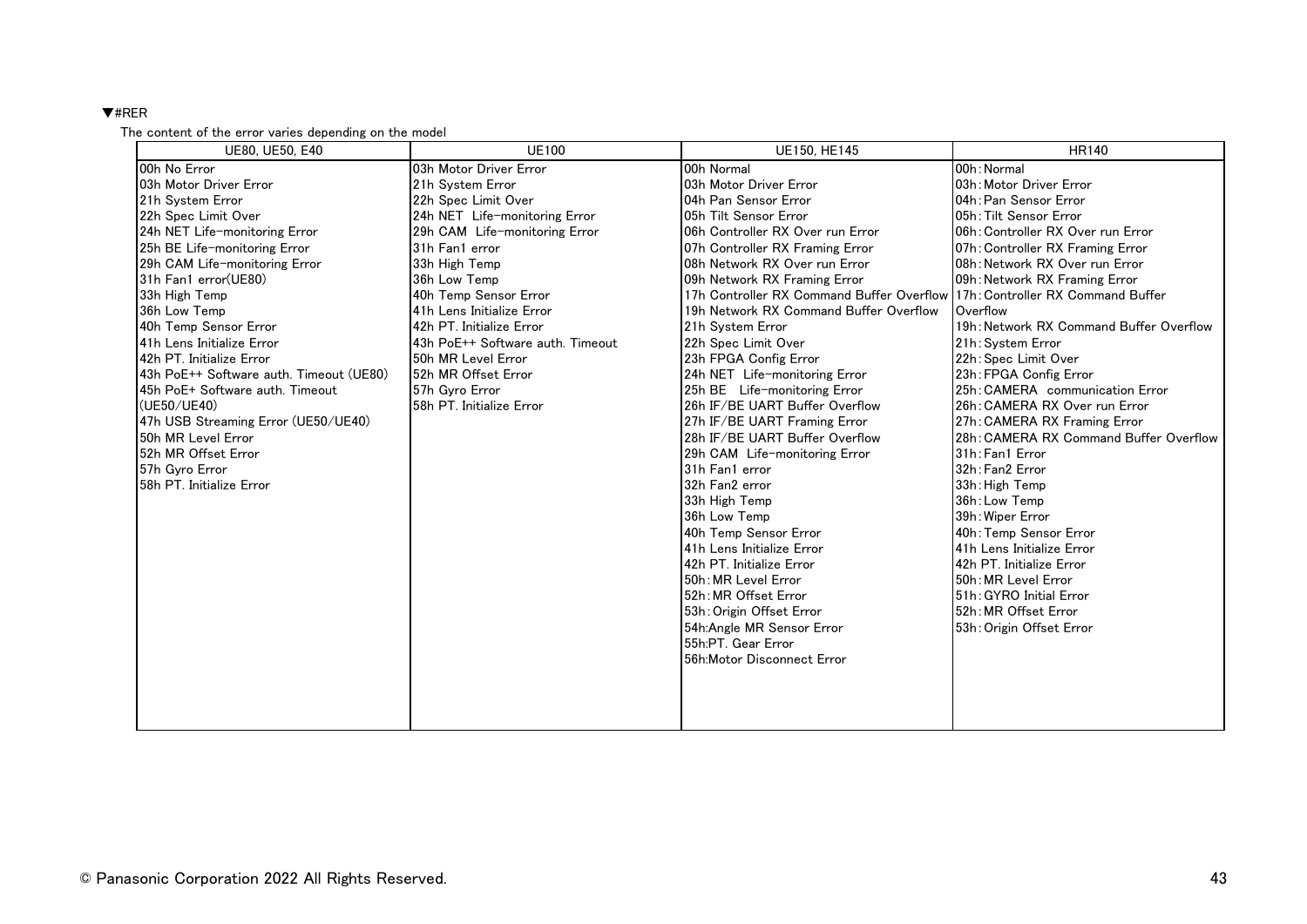# ▼#RER(Continued)

The content of the error varies depending on the model

| UE70series, HE42 Series, HE40 Series | <b>HE120</b>                            | <b>HE50</b>                       |
|--------------------------------------|-----------------------------------------|-----------------------------------|
| 00h Normal(No Error)                 | 00h: Normal                             | 00h: Normal                       |
| 03h Motor Driver Error               | 03h: Motor Driver Error                 | 03h: Motor Driver Error           |
| 04h Pan Sensor Error                 | 04h: Pan Sensor Error                   | 04h: Pan Sensor Error             |
| 05h Tilt Sensor Error                | 05h: Tilt Sensor Error                  | 05h: Tilt Sensor Error            |
| 06h IF/FPGA UART Over run Error      | 06h: Controller RX Over run Error       | 06h: Controller RX Over run Error |
| 07h IF/FPGA UART Framing Error       | 07h: Controller RX Framing Error        | 07h: Controller RX Framing Error  |
| 08h IF/NET UART Over run Error       | 08h: Network RX Over run Error          | 08h: Network RX Over run Error    |
| 09h IF/NET UART Framing Error        | 09h: Network RX Framing Error           | 09h: Network RX Framing Error     |
| 17h IF/FPGA UART Buffer Overflow     | 17h: Controller RX Command Buffer       | 17h: Controller RX Command Buffer |
| 19h IF/NET UART Buffer Overflow      | Overflow                                | Overflow                          |
| 21h System Error(IF/SERVO Error)     | 19h: Network RX Command Buffer Overflow | 19h: Network RX Command Buffer    |
| 22h PT Limit Over                    | 21h: System Error                       | Overflow                          |
| 24h NET Life-monitoring Error        | 22h: Spec Limit Over                    | 21h: System Error                 |
| 25h BE Life-monitoring Error         | 23h: FPGA Config Error                  | 22h: Spec Limit Over              |
| 26h IF/BE UART Buffer Overflow       | 24h: Network communication Error        | 23h: FPGA Config Error            |
| 27h IF/BE UART Framing Error         | 25h: Lens Initialize Error              | 24h: Network communication Error  |
| 28h IF/BE UART Buffer Overflow       |                                         | 30h: Lvds Adjustmet NG            |
| 29h CAM Life-monitoring Error        |                                         | 31h: Bar_Signal_Check_NG          |
|                                      | <b>HE130</b>                            | <b>HE60</b>                       |
|                                      |                                         |                                   |
|                                      | 00h: Normal                             | 00h: Normal                       |
|                                      | 03h: Motor Driver Error                 | 03h: Motor Driver Error           |
|                                      | 04h: Pan Sensor Error                   | 04h: Pan Sensor Error             |
|                                      | 05h: Tilt Sensor Error                  | 05h: Tilt Sensor Error            |
|                                      | 06h: Controller RX Over run Error       | 06h: Controller RX Over run Error |
|                                      | 07h: Controller RX Framing Error        | 07h: Controller RX Framing Error  |
|                                      | 08h: Network RX Over run Error          | 08h: Network RX Over run Error    |
|                                      | 09h: Network RX Framing Error           | 09h: Network RX Framing Error     |
|                                      | 17h: Controller RX Command Buffer       | 17h: Controller RX Command Buffer |
|                                      | Overflow                                | Overflow                          |
|                                      | 19h: Network RX Command Buffer Overflow | 19h: Network RX Command Buffer    |
|                                      | 21h: System Error                       | Overflow                          |
|                                      | 22h: Spec Limit Over                    | 21h: System Error                 |
|                                      | 23h: FPGA Config Error                  | 22h: Spec Limit Over              |
|                                      | 25h: CAMERA communication Error         | 23h: FPGA Config Error            |
|                                      | 26h: CAMERA RX Over run Error           | 24h: Network communication Error  |
|                                      | 27h: CAMERA RX Framing Error            | 30h: Lvds Adjustmet NG            |
|                                      | 28h: CAMERA RX Command Buffer Overflow  | 31h: Bar_Signal_Check_NG          |
|                                      |                                         | 32h: H_Sync_Check_NG              |
|                                      |                                         | 33h: HDMI_Check_NG                |